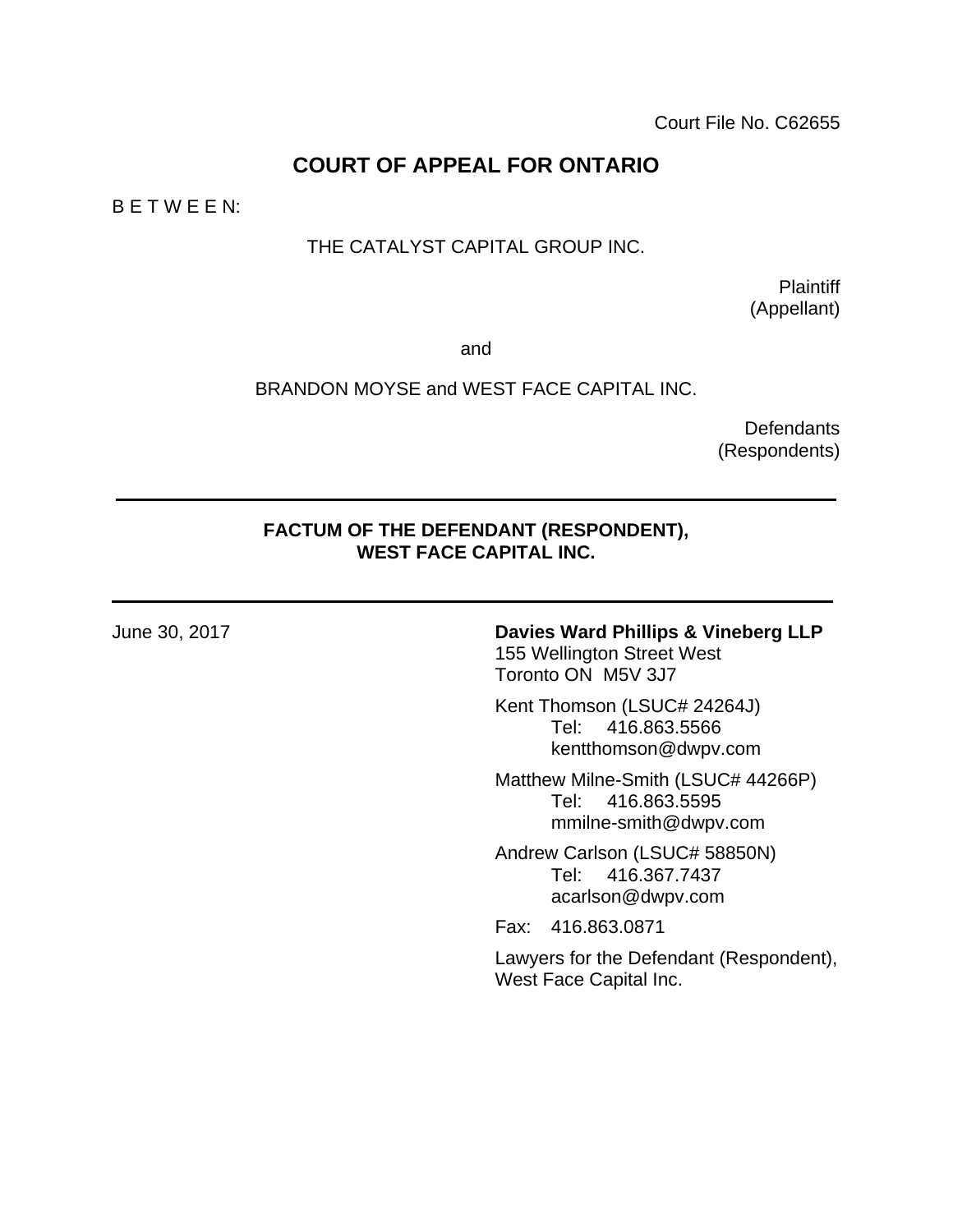TO: **Lax O'Sullivan Lisus Gottlieb LLP**  145 King Street West Suite 2750 Toronto ON M5H 1J8

> Rocco DiPucchio (LSUC# 381851) Tel: 416.598.2268 rdipucchio@counsel-toronto.com

Andrew Winton (LSUC# 54473I) Tel: 416.644.5342 awinton@counsel-toronto.com

Bradley Vermeersch (LSUC# 69004K) Tel: 416.646.7997 bvermeersch@counsel-toronto.com

Fax: 416.598.3730

Lawyers for the Plaintiff (Appellant) The Catalyst Capital Group Inc.

#### AND TO: **Paliare Roland Rosenberg Rothstein LLP**

155 Wellington Street West 35th Floor Toronto ON M5V 3H1

Robert A. Centa (LSUC# 44298M) Tel: 416.646.4314 Robert.Centa@paliareroland.com

Kristian Borg-Olivier (LSUC# 53041R) Tel: 416.646.7490 Kris.Borg-Olivier@paliareroland.com

Denise Cooney (LSUC# 64358R) Tel: 416.646.7422 Denise.Cooney@paliareroland.com

Fax: 416.646.4301

Lawyers for the Defendant (Respondent) Brandon Moyse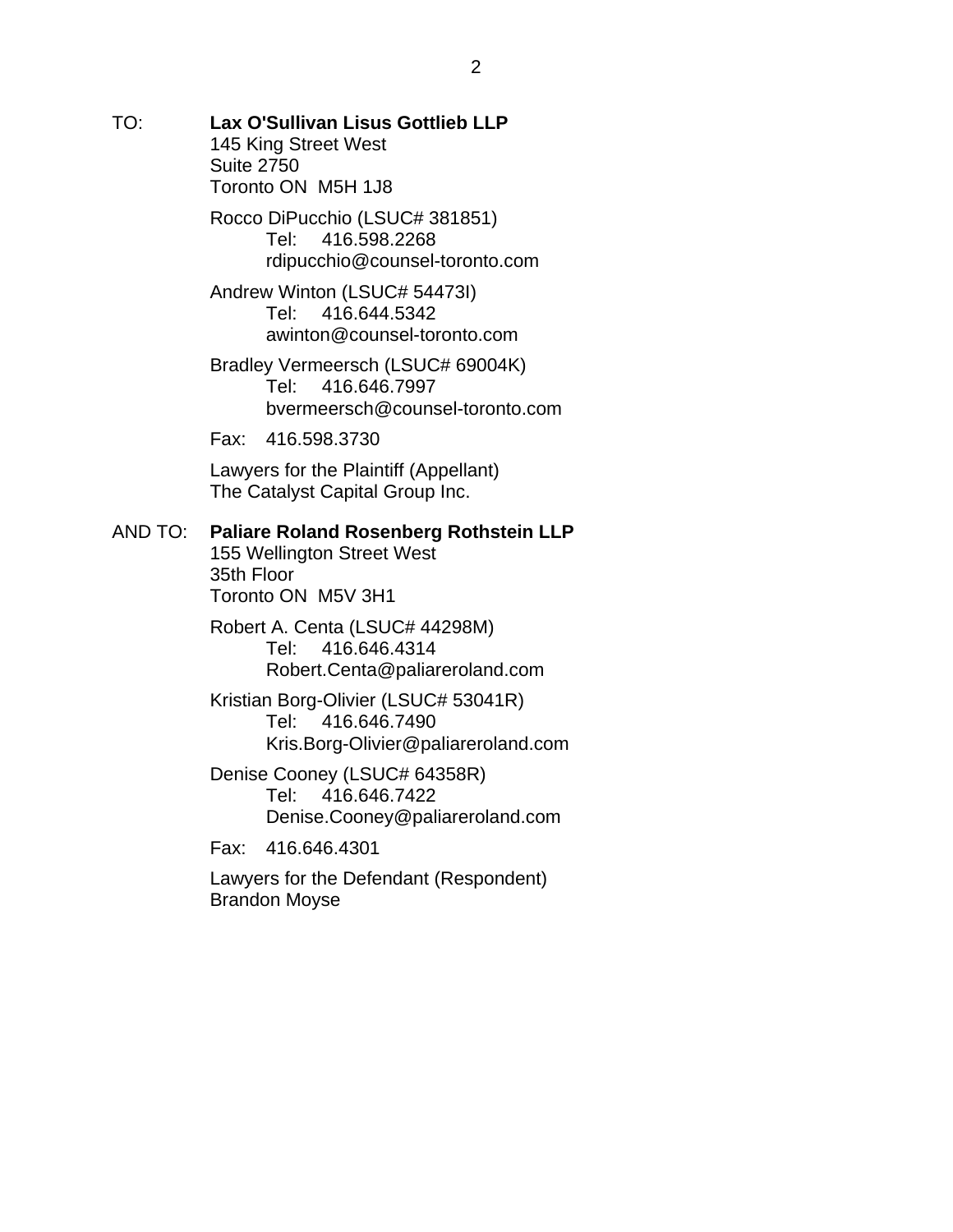# **TABLE OF CONTENTS**

| PART II.1 ~ THE FACTS RELEVANT TO WEST FACE'S HIRING AND EMPLOYMENT OF |                                                                           |                                                                                                                                                                                             |  |  |  |
|------------------------------------------------------------------------|---------------------------------------------------------------------------|---------------------------------------------------------------------------------------------------------------------------------------------------------------------------------------------|--|--|--|
| (i)                                                                    | (ii)                                                                      | Moyse Sent Mr. Dea Four Writing Samples that had Nothing to do with WIND, and Which<br>(iii) Moyse Attended at West Face's Office for Interviews, and Never Mentioned WIND During           |  |  |  |
| В.                                                                     |                                                                           | Moyse Received No Confidential Information From Catalyst After His Departure from                                                                                                           |  |  |  |
| C.                                                                     |                                                                           | West Face Implemented a Confidentiality Wall in Direct Response to Catalyst's Stated                                                                                                        |  |  |  |
| D.                                                                     |                                                                           | Conclusion: West Face Never Received Confidential Information of Catalyst                                                                                                                   |  |  |  |
|                                                                        | <b>PART II.2 ~ THE FACTS RELEVANT TO WEST FACE'S PARTICIPATION IN THE</b> |                                                                                                                                                                                             |  |  |  |
| Α.                                                                     |                                                                           |                                                                                                                                                                                             |  |  |  |
|                                                                        |                                                                           |                                                                                                                                                                                             |  |  |  |
| (i)                                                                    |                                                                           | West Face Received Consistent Feedback from VimpelCom that it Wanted a Quick, Clean                                                                                                         |  |  |  |
|                                                                        | (ii)                                                                      | VimpelCom Entered Exclusivity with Catalyst and Shut Down Negotiations with the New                                                                                                         |  |  |  |
|                                                                        | (iii)                                                                     | The New Investors Made a Proposal to VimpelCom on August 7, 2014 Based on                                                                                                                   |  |  |  |
|                                                                        |                                                                           | (iv) After Catalyst Let its Exclusivity Expire, VimpelCom Resumed Negotiations with the New<br>Investors, and the Parties Ultimately Reached an Agreement for the Acquisition of WIND<br>19 |  |  |  |
|                                                                        |                                                                           | <b>PART II.3 ~ THE FACTS RELEVANT TO CATALYST'S FAILURE TO ACQUIRE WIND 19</b>                                                                                                              |  |  |  |
| А.                                                                     |                                                                           | Introduction: Catalyst Has Not Appealed the Dispositive Finding that Catalyst Would<br>Not Have Acquired WIND Regardless of West Face's Alleged Misuse of its                               |  |  |  |
|                                                                        |                                                                           |                                                                                                                                                                                             |  |  |  |
| (i)                                                                    |                                                                           |                                                                                                                                                                                             |  |  |  |
|                                                                        | (ii)                                                                      | Catalyst Was Told Consistently and Repeatedly That the Government Would Not Grant                                                                                                           |  |  |  |
| C.                                                                     |                                                                           |                                                                                                                                                                                             |  |  |  |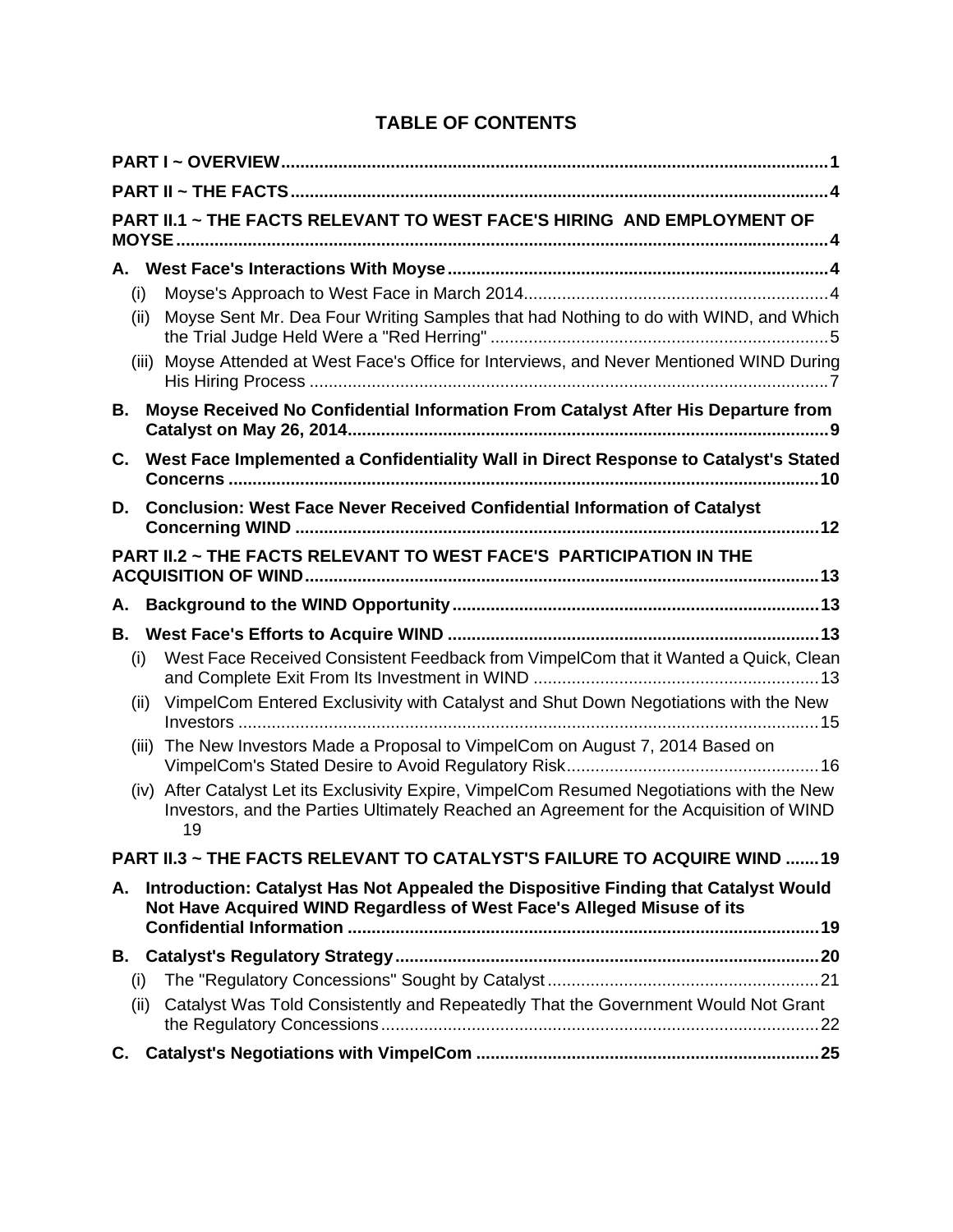| When VimpelCom Raised the Prospect of a Break Fee, Catalyst Made the Tactical<br>(ii)<br>А.<br>First Issue: The Trial Judge Properly Determined and Applied the Proper Legal Test<br>В.<br>Second Issue: The Trial Judge's Unfavourable Findings of Credibility Against<br>C.<br>Catalyst's Witnesses are Simply that - Findings - and Do Not Constitute "Denials of<br>The "Different Standards of Scrutiny" Argument is Without Merit, and Inapplicable in the<br>(i)<br>The "Different Standards of Scrutiny" Argument is a "Difficult" Test for an Appellant to Meet<br>(ii)<br>34<br>The Trial Judge Did Not Make "Assumptions" About Credibility - He Made Findings That<br>(iii)<br>Justice Newbould Did Not "Discount" Catalyst's Affidavit Evidence Because it Was<br>(iv)<br>The Trial Judge Quite Properly Found Catalyst's Principal Witnesses - Messrs. Glassman<br>(v)<br>(a) Mr. Glassman's Refusal to Concede that Catalyst Misled the Government in its March<br>(b) Mr. Glassman's Alleged Subjective Impression that the Government was "Softening" its<br>Position Towards Granting Catalyst the Regulatory Concessions It Had Sought40<br>(vi) The Trial Judge Did Not "Excuse Similar Problems" with West Face's Evidence - West<br>Face's Evidence Simply Did Not Suffer From the Same Frailties as the Evidence of<br>Third Issue: The Trial Judge's Factual Findings Concerning VimpelCom Were Not<br>D.<br>Unnecessary or Unfair - They Were Directly Relevant to Catalyst's Claims 43<br>The Trial Judge Did Not Prohibit Catalyst from Amending its Statement of Claim in this<br>(i)<br>Catalyst Was Allowed to And Did Lead Evidence at Trial Concerning the Inducing Breach<br>(ii)<br>(iii) The Findings of the Trial Judge Concerning West Face's Communications with<br>VimpelCom Were Made at the Request of Both West Face and Catalyst and Were Not<br>Fourth Issue: The Trial Judge Made no Palpable and Overriding Errors of Fact 50<br>Е.<br>(i) | (i)  | Catalyst's Negotiations with VimpelCom Resulted in a Share Purchase Agreement that<br>Expressly Precluded Catalyst from Seeking the Regulatory Concessions It Required from |
|------------------------------------------------------------------------------------------------------------------------------------------------------------------------------------------------------------------------------------------------------------------------------------------------------------------------------------------------------------------------------------------------------------------------------------------------------------------------------------------------------------------------------------------------------------------------------------------------------------------------------------------------------------------------------------------------------------------------------------------------------------------------------------------------------------------------------------------------------------------------------------------------------------------------------------------------------------------------------------------------------------------------------------------------------------------------------------------------------------------------------------------------------------------------------------------------------------------------------------------------------------------------------------------------------------------------------------------------------------------------------------------------------------------------------------------------------------------------------------------------------------------------------------------------------------------------------------------------------------------------------------------------------------------------------------------------------------------------------------------------------------------------------------------------------------------------------------------------------------------------------------------------------------------------------------------------------------------------------------------|------|-----------------------------------------------------------------------------------------------------------------------------------------------------------------------------|
|                                                                                                                                                                                                                                                                                                                                                                                                                                                                                                                                                                                                                                                                                                                                                                                                                                                                                                                                                                                                                                                                                                                                                                                                                                                                                                                                                                                                                                                                                                                                                                                                                                                                                                                                                                                                                                                                                                                                                                                          |      |                                                                                                                                                                             |
|                                                                                                                                                                                                                                                                                                                                                                                                                                                                                                                                                                                                                                                                                                                                                                                                                                                                                                                                                                                                                                                                                                                                                                                                                                                                                                                                                                                                                                                                                                                                                                                                                                                                                                                                                                                                                                                                                                                                                                                          |      |                                                                                                                                                                             |
|                                                                                                                                                                                                                                                                                                                                                                                                                                                                                                                                                                                                                                                                                                                                                                                                                                                                                                                                                                                                                                                                                                                                                                                                                                                                                                                                                                                                                                                                                                                                                                                                                                                                                                                                                                                                                                                                                                                                                                                          |      |                                                                                                                                                                             |
|                                                                                                                                                                                                                                                                                                                                                                                                                                                                                                                                                                                                                                                                                                                                                                                                                                                                                                                                                                                                                                                                                                                                                                                                                                                                                                                                                                                                                                                                                                                                                                                                                                                                                                                                                                                                                                                                                                                                                                                          |      |                                                                                                                                                                             |
|                                                                                                                                                                                                                                                                                                                                                                                                                                                                                                                                                                                                                                                                                                                                                                                                                                                                                                                                                                                                                                                                                                                                                                                                                                                                                                                                                                                                                                                                                                                                                                                                                                                                                                                                                                                                                                                                                                                                                                                          |      |                                                                                                                                                                             |
|                                                                                                                                                                                                                                                                                                                                                                                                                                                                                                                                                                                                                                                                                                                                                                                                                                                                                                                                                                                                                                                                                                                                                                                                                                                                                                                                                                                                                                                                                                                                                                                                                                                                                                                                                                                                                                                                                                                                                                                          |      |                                                                                                                                                                             |
|                                                                                                                                                                                                                                                                                                                                                                                                                                                                                                                                                                                                                                                                                                                                                                                                                                                                                                                                                                                                                                                                                                                                                                                                                                                                                                                                                                                                                                                                                                                                                                                                                                                                                                                                                                                                                                                                                                                                                                                          |      |                                                                                                                                                                             |
|                                                                                                                                                                                                                                                                                                                                                                                                                                                                                                                                                                                                                                                                                                                                                                                                                                                                                                                                                                                                                                                                                                                                                                                                                                                                                                                                                                                                                                                                                                                                                                                                                                                                                                                                                                                                                                                                                                                                                                                          |      |                                                                                                                                                                             |
|                                                                                                                                                                                                                                                                                                                                                                                                                                                                                                                                                                                                                                                                                                                                                                                                                                                                                                                                                                                                                                                                                                                                                                                                                                                                                                                                                                                                                                                                                                                                                                                                                                                                                                                                                                                                                                                                                                                                                                                          |      |                                                                                                                                                                             |
|                                                                                                                                                                                                                                                                                                                                                                                                                                                                                                                                                                                                                                                                                                                                                                                                                                                                                                                                                                                                                                                                                                                                                                                                                                                                                                                                                                                                                                                                                                                                                                                                                                                                                                                                                                                                                                                                                                                                                                                          |      |                                                                                                                                                                             |
|                                                                                                                                                                                                                                                                                                                                                                                                                                                                                                                                                                                                                                                                                                                                                                                                                                                                                                                                                                                                                                                                                                                                                                                                                                                                                                                                                                                                                                                                                                                                                                                                                                                                                                                                                                                                                                                                                                                                                                                          |      |                                                                                                                                                                             |
|                                                                                                                                                                                                                                                                                                                                                                                                                                                                                                                                                                                                                                                                                                                                                                                                                                                                                                                                                                                                                                                                                                                                                                                                                                                                                                                                                                                                                                                                                                                                                                                                                                                                                                                                                                                                                                                                                                                                                                                          |      |                                                                                                                                                                             |
|                                                                                                                                                                                                                                                                                                                                                                                                                                                                                                                                                                                                                                                                                                                                                                                                                                                                                                                                                                                                                                                                                                                                                                                                                                                                                                                                                                                                                                                                                                                                                                                                                                                                                                                                                                                                                                                                                                                                                                                          |      |                                                                                                                                                                             |
|                                                                                                                                                                                                                                                                                                                                                                                                                                                                                                                                                                                                                                                                                                                                                                                                                                                                                                                                                                                                                                                                                                                                                                                                                                                                                                                                                                                                                                                                                                                                                                                                                                                                                                                                                                                                                                                                                                                                                                                          |      |                                                                                                                                                                             |
|                                                                                                                                                                                                                                                                                                                                                                                                                                                                                                                                                                                                                                                                                                                                                                                                                                                                                                                                                                                                                                                                                                                                                                                                                                                                                                                                                                                                                                                                                                                                                                                                                                                                                                                                                                                                                                                                                                                                                                                          |      |                                                                                                                                                                             |
|                                                                                                                                                                                                                                                                                                                                                                                                                                                                                                                                                                                                                                                                                                                                                                                                                                                                                                                                                                                                                                                                                                                                                                                                                                                                                                                                                                                                                                                                                                                                                                                                                                                                                                                                                                                                                                                                                                                                                                                          |      |                                                                                                                                                                             |
|                                                                                                                                                                                                                                                                                                                                                                                                                                                                                                                                                                                                                                                                                                                                                                                                                                                                                                                                                                                                                                                                                                                                                                                                                                                                                                                                                                                                                                                                                                                                                                                                                                                                                                                                                                                                                                                                                                                                                                                          |      |                                                                                                                                                                             |
|                                                                                                                                                                                                                                                                                                                                                                                                                                                                                                                                                                                                                                                                                                                                                                                                                                                                                                                                                                                                                                                                                                                                                                                                                                                                                                                                                                                                                                                                                                                                                                                                                                                                                                                                                                                                                                                                                                                                                                                          |      |                                                                                                                                                                             |
|                                                                                                                                                                                                                                                                                                                                                                                                                                                                                                                                                                                                                                                                                                                                                                                                                                                                                                                                                                                                                                                                                                                                                                                                                                                                                                                                                                                                                                                                                                                                                                                                                                                                                                                                                                                                                                                                                                                                                                                          |      |                                                                                                                                                                             |
|                                                                                                                                                                                                                                                                                                                                                                                                                                                                                                                                                                                                                                                                                                                                                                                                                                                                                                                                                                                                                                                                                                                                                                                                                                                                                                                                                                                                                                                                                                                                                                                                                                                                                                                                                                                                                                                                                                                                                                                          |      |                                                                                                                                                                             |
|                                                                                                                                                                                                                                                                                                                                                                                                                                                                                                                                                                                                                                                                                                                                                                                                                                                                                                                                                                                                                                                                                                                                                                                                                                                                                                                                                                                                                                                                                                                                                                                                                                                                                                                                                                                                                                                                                                                                                                                          |      |                                                                                                                                                                             |
|                                                                                                                                                                                                                                                                                                                                                                                                                                                                                                                                                                                                                                                                                                                                                                                                                                                                                                                                                                                                                                                                                                                                                                                                                                                                                                                                                                                                                                                                                                                                                                                                                                                                                                                                                                                                                                                                                                                                                                                          | (ii) |                                                                                                                                                                             |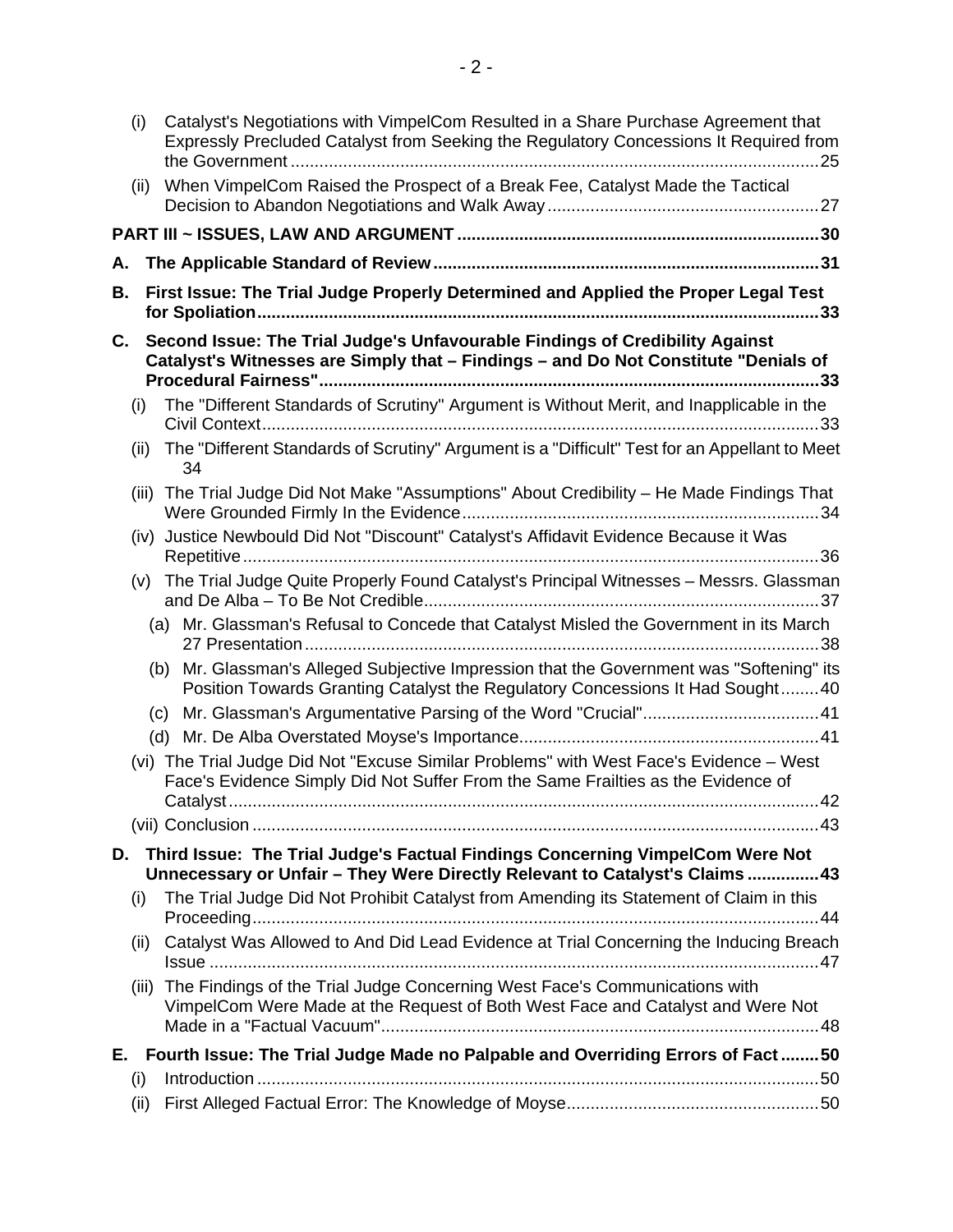| F. Fifth Issue: There is No Basis On Which This Court Should Order a New Trial56        |  |  |  |  |
|-----------------------------------------------------------------------------------------|--|--|--|--|
| G. Sixth and Final Issue: The Trial Judge Did Not Err in Awarding Costs to West Face on |  |  |  |  |
|                                                                                         |  |  |  |  |
|                                                                                         |  |  |  |  |
|                                                                                         |  |  |  |  |
|                                                                                         |  |  |  |  |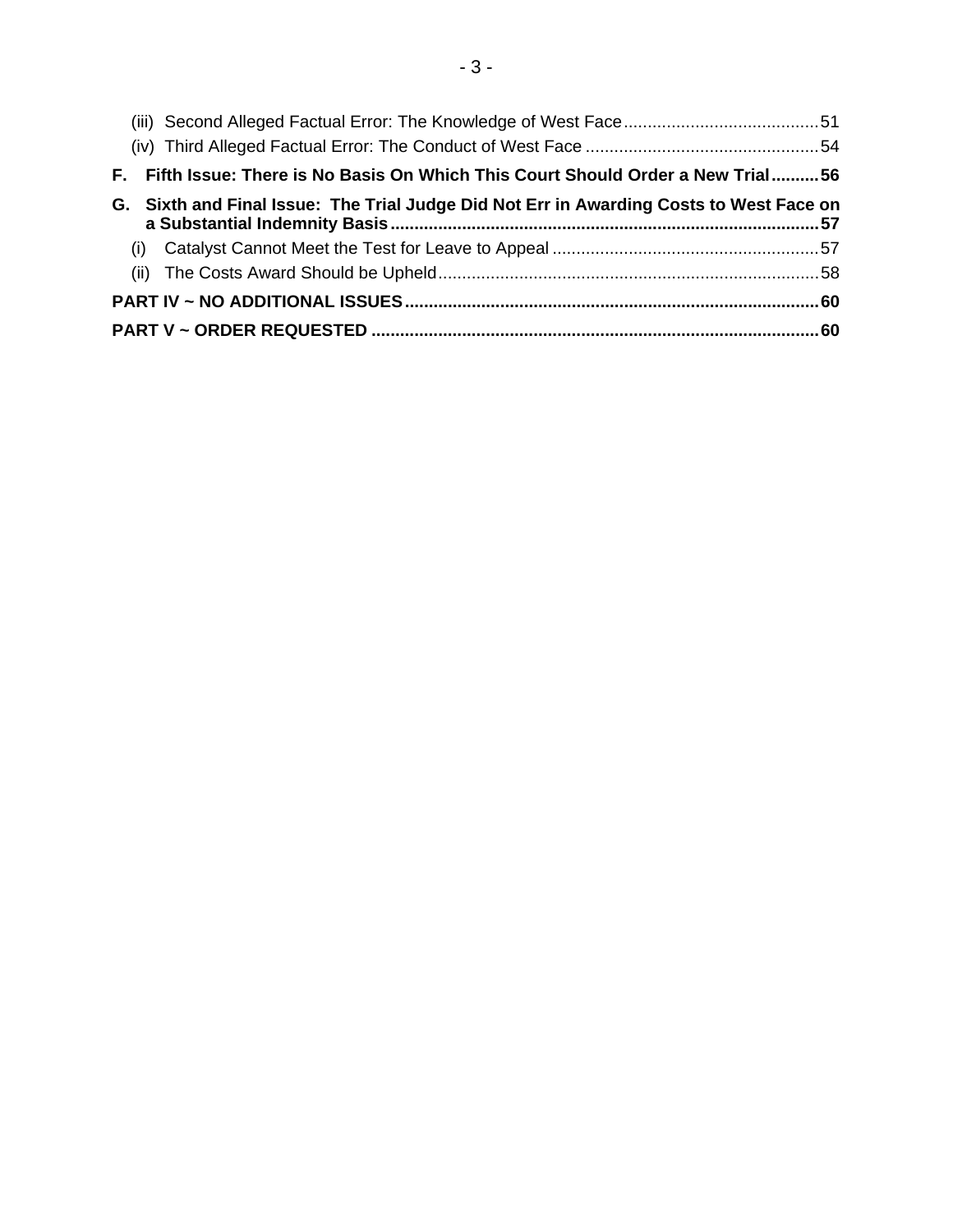Court File No. C62655

# **COURT OF APPEAL FOR ONTARIO**

B E T W E E N:

#### THE CATALYST CAPITAL GROUP INC.

Plaintiff (Appellant)

and

#### BRANDON MOYSE and WEST FACE CAPITAL INC.

**Defendants** (Respondents)

#### **FACTUM OF THE DEFENDANT (RESPONDENT), WEST FACE CAPITAL INC.**

#### **PART I ~ OVERVIEW**

1. In this classic "bitter bidder" claim for breach of confidence, Justice Newbould, the most senior and experienced Justice of the Commercial List, made a series of unimpeachable factual findings against the Appellant, The Catalyst Capital Group Inc. ("**Catalyst**"). Those findings defeated Catalyst's claims against the Respondent, West Face Capital Inc. ("**West Face**"). All of Catalyst's claims against West Face were dismissed. Many of the Trial Judge's findings against Catalyst were based upon his assessments of the credibility of the various witnesses who testified at trial, including senior executives of Catalyst who, as explained more fully below, were entirely unimpressive witnesses.

2. The Trial Judge held that West Face did not receive any relevant confidential information belonging to Catalyst from the Respondent Brandon Moyse ("**Moyse**"), a former junior analyst of Catalyst who was employed very briefly by West Face in late June and early July 2014. The Trial Judge also held that, even if it could be inferred that West Face had received confidential information of Catalyst (which it could not), West Face did not misuse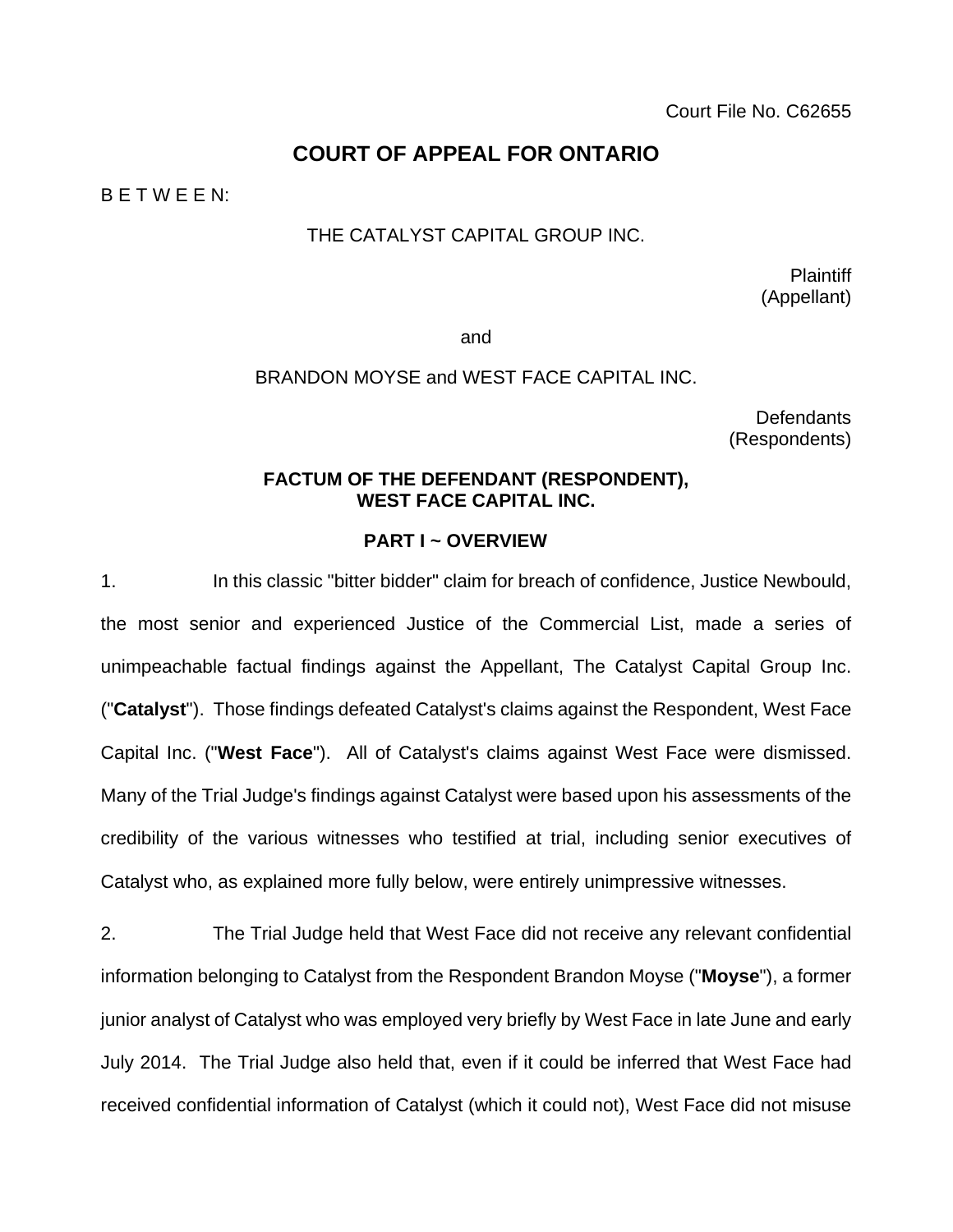any such information. Furthermore, the Trial Judge held that even if West Face had both received and misused Catalyst's confidential information, Catalyst would not and could not have suffered any harm as a result. Each of these findings was grounded firmly in the evidence adduced at trial, and each of them, standing alone, was sufficient to doom Catalyst's claims against West Face. Those claims are utterly devoid of merit.

3. Catalyst's claims concerned its failed attempt to acquire WIND Mobile Inc. ("**WIND**") in August 2014, and its efforts to blame West Face for that failure. In advancing its claims, Catalyst sought to impute to West Face conduct that West Face did not engage in, as well as motives it did not have. Catalyst's claims were fatally flawed for many reasons.

4. First, Catalyst's claims ignored safeguards, including a Confidentiality Wall, that West Face had put into place before Moyse joined its employ, and that West Face enforced assiduously thereafter. The purpose and effect of those safeguards was to prevent Moyse from sharing with anyone at West Face any information of Catalyst concerning WIND.

5. Catalyst's claims also ignored the real reasons underlying its failure to acquire WIND. The evidence adduced at trial demonstrated clearly that Catalyst's failure was attributable to, among other things: (i) Catalyst's unnecessary, unreasonable, and unachievable demands for significant regulatory concessions from the Government of Canada, which Catalyst viewed as a pre-condition to acquiring WIND; (ii) Catalyst's duplicitous conduct during its negotiations with VimpelCom Ltd. ("**VimpelCom**"), the principal owner of WIND, particularly with respect to Catalyst's seeking those concessions; and (iii) Catalyst's unreasonable refusal to negotiate with VimpelCom in mid-August 2014 concerning VimpelCom's request for a break fee as a safeguard against the risk to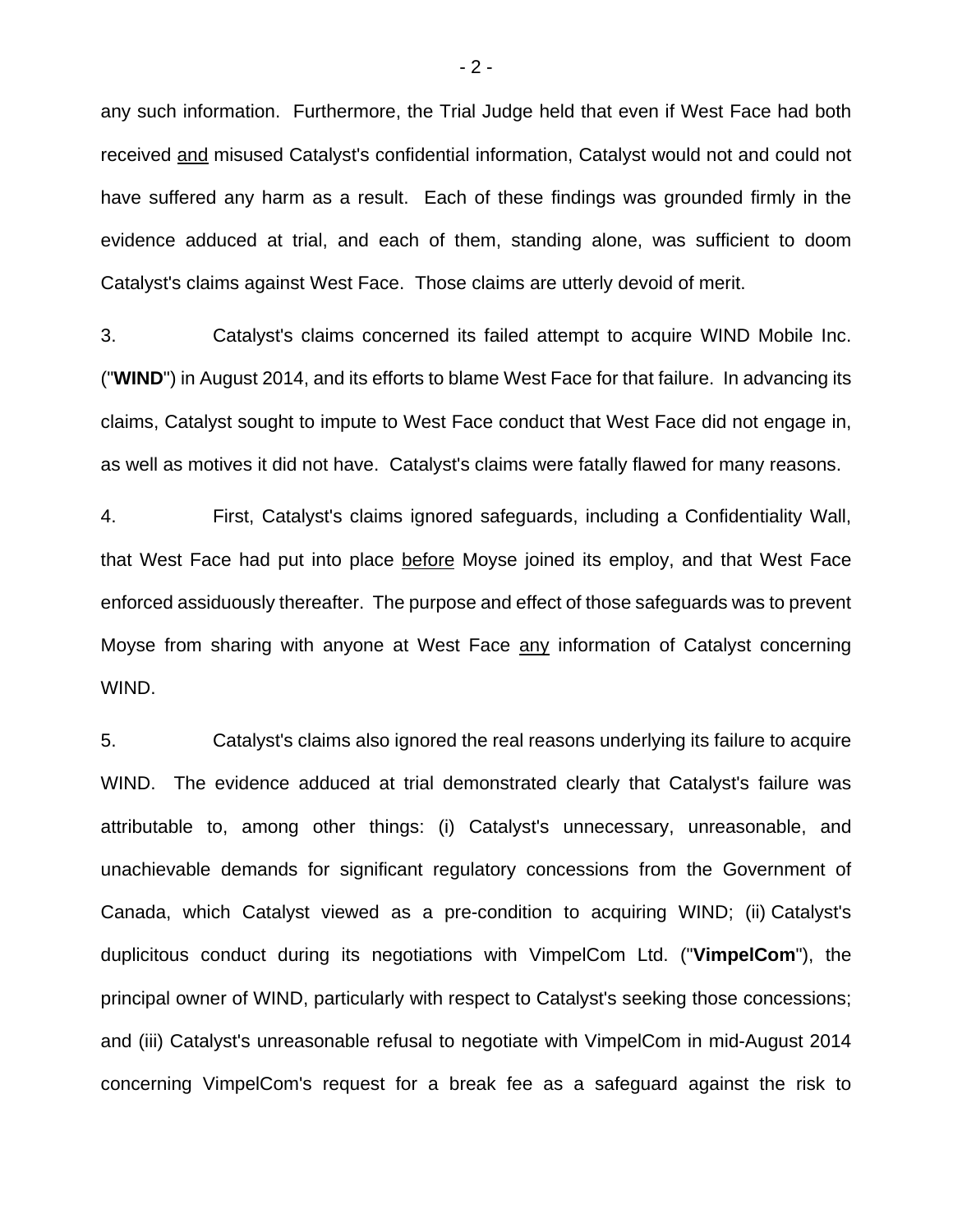VimpelCom that the sale of WIND to Catalyst might not receive the necessary regulatory approval.

6. Significantly, the law germane to Catalyst's claims against West Face was not in dispute. Indeed, the Trial Judge applied the legal test recommended to him by Catalyst for breach of confidence in dismissing all of Catalyst's claims against West Face. Rather, the areas of dispute were factual in nature, and the Trial Judge's findings went against Catalyst on every material point. The Trial Judge considered carefully the extensive evidence led at trial, and found that Catalyst had not established any element of its claims for breach of confidence against West Face. Far from amounting to palpable and overriding error, those findings were entirely correct. They were supported by overwhelming evidence, including the testimony of multiple witnesses as well as numerous corroborating, contemporaneous documents. Put as simply as possible, Catalyst's claims were based upon the suspicions and self-serving speculation of its principals. West Face's defence, on the other hand, was based upon direct evidence from the key participants in the events in question. The Trial Judge was fully entitled to prefer the latter to the former, and he did just that.

7. On appeal, Catalyst makes a veiled – and baseless – allegation of bias against the Trial Judge, which Catalyst characterizes euphemistically as a "denial of procedural fairness". That allegation is also devoid of merit. Catalyst makes this unfortunate claim simply because the Trial Judge believed and accepted the evidence of witnesses called by West Face and Moyse while being critical of and rejecting evidence given by Catalyst's witnesses. Catalyst confuses bias with discernment. Its principal witnesses were argumentative, evasive, and contradictory. They gave evidence that conflicted squarely with their own affidavits, with Catalyst's evidence at discovery, with numerous contemporaneous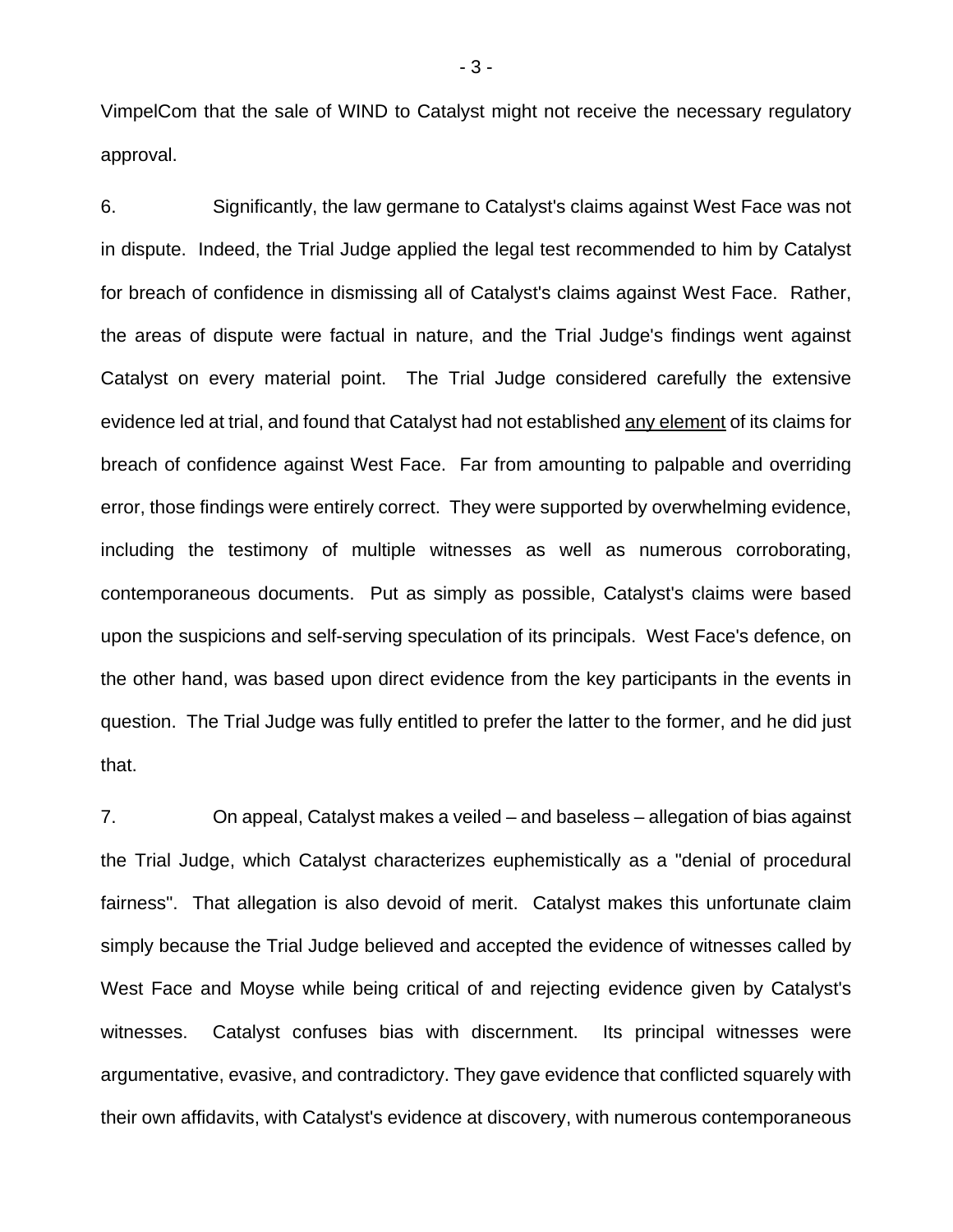documents, and with the evidence of other witnesses (including between Catalyst witnesses). Their evidence was unworthy of belief on the material points in dispute.

8. In the end, the Trial Judge properly saw this case for what it was: a contrived attempt by a losing bidder to lay the blame for its own poor strategic choices at the feet of the successful party. There is no proper basis to interfere with any of the findings of the Trial Judge complained of by Catalyst. Its appeal should be dismissed.

# **PART II ~ THE FACTS**

9. There are three constellations of facts relevant to this appeal: (a) facts pertaining to West Face's hiring and temporary employment of Moyse; (b) facts concerning West Face's role in the consortium of investors that succeeded in acquiring WIND in September 2014; and (c) facts pertaining to Catalyst's failure to acquire WIND. While the timelines of these three series of events overlap, the factual narratives do not. They are therefore discussed separately below.<sup>1</sup>

10. The only paragraphs in Catalyst's Factum that West Face accepts as factually correct are paragraphs 18, 19, 22, 23, 38 and 44.

### **PART II.1 ~ THE FACTS RELEVANT TO WEST FACE'S HIRING AND EMPLOYMENT OF MOYSE**

### **A. West Face's Interactions With Moyse**

# *(i) Moyse's Approach to West Face in March 2014*

11. Brandon Moyse first applied for a job at West Face in 2012, but accepted a position at Catalyst instead. By late 2013, Moyse was dissatisfied with his role and lack of

 $\frac{1}{1}$  Citations in this Factum are to three sources: (i) Catalyst's Appeal Book and Compendium ("**CC**"); (ii) West Face's Witness Compendium ("**WF WC**"), which contains copies of the relevant excerpts from the various witnesses' affidavits and transcripts of evidence referred to in this Factum, arranged alphabetically by witness and then chronologically by date of the relevant affidavit/transcript; and (iii) West Face's Document Compendium ("**WF DC**"), which contains copies of the relevant exhibits and other documents referred to in this Factum, arranged chronologically.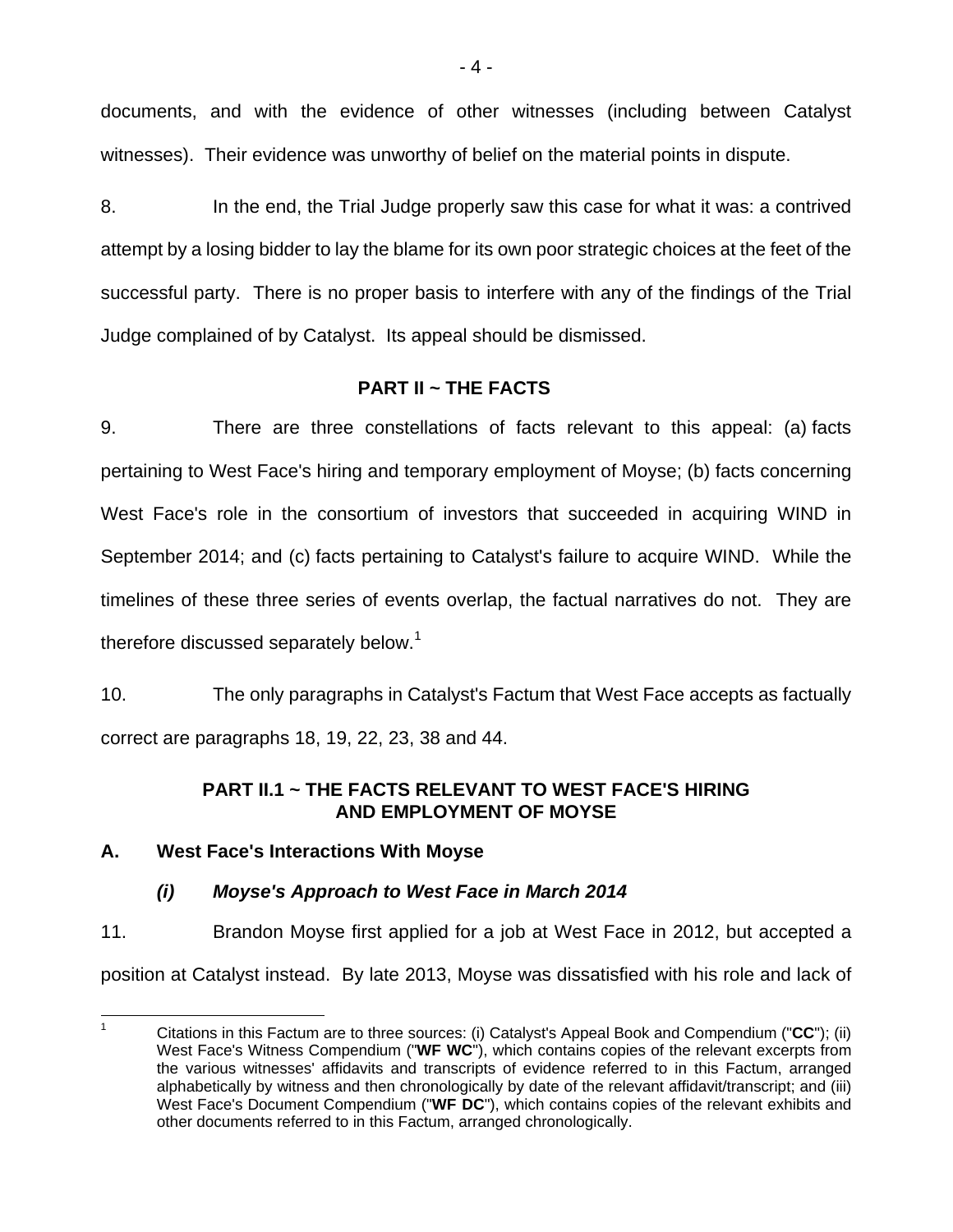learning opportunities at Catalyst, as well as with the oppressive and toxic work environment there. As a result, he began searching for alternative employment.<sup>2</sup>

12. On March 14, 2014, Moyse emailed Tom Dea of West Face in response to a recent press release of West Face announcing the launch of its new Alternative Credit Fund. $3$  Mr. Dea – the West Face Partner with primary responsibility for recruiting a new analyst – testified that, at the time, West Face "had a critical need for some additional analytical work". $4$  The Trial Judge accepted this evidence.<sup>5</sup>

## *(ii) Moyse Sent Mr. Dea Four Writing Samples that had Nothing to do with WIND, and Which the Trial Judge Held Were a "Red Herring"*

13. Mr. Dea met with Moyse at a local coffee shop on March 26, 2014 to discuss Moyse's potential employment at West Face.<sup>6</sup> Mr. Dea and Moyse both testified that at no point during this "fairly standard", "run-of-the-mill" discussion did either of them mention WIND. Rather, Mr. Dea explored with Moyse his work background, career goals, and reasons for wanting to move on from Catalyst. At the conclusion of their discussion, Mr. Dea asked Moyse to provide him with his resume, a deal sheet, and writing samples demonstrating his written communication skills. Mr. Dea and Moyse both testified that Mr.

 $\frac{1}{2}$  Trial Reasons, at paras. 53-54, CC, Tab 4. See also Affidavit of Thomas Dea sworn June 3, 2016 ("**Dea Trial Affidavit**"), at paras. 5-6 & 10-13, WF WC, Tab 17; Dea Chief, June 10, 2016, pp. 1212:21-1213:17, WF WC, Tab 18; Affidavit of Brandon Moyse affirmed June 2, 2016 ("**Moyse Trial Affidavit**"), at paras. 113-114, WF WC, Tab 51; Moyse Chief, June 13, 2016, pp. 1372:14-1382:9, WF WC, Tab 52 and BM0004976, WF DC, Tab 31. See also of Brandon Moyse sworn July 7, 2014 (BM003688), WF WC, Tab 49, at paras. 23-25.

Trial Reasons, at para. 55, CC, Tab 4. See also WFC0031084, WF DC, Tab 15; Dea Trial Affidavit, at paras. 7-9, WF WC, Tab 17; Dea Chief, June 10, 2016, pp. 1213:18-1215:15, WF WC, Tab 18; Moyse Trial Affidavit, at para. 114, WF WC, Tab 51; and Moyse Chief, June 13, 2016, pp. 1380:15-1385:6, WF WC, Tab 52.

<sup>4</sup> Dea Chief, June 10, 2016, pp. 1229:17-1232:10, especially pp. 1231:14-1232:1, WF WC, Tab 18. See also Dea Trial Affidavit, at paras. 9 & 20, WF WC, Tab 17; and WFC0109161, WF DC, Tab 24 and WFC0109181, WF DC, Tab 35. See also Griffin Chief, June 8, 2016, pp. 771:21-772:13, WF WC, Tab 34.

<sup>5</sup> Trial Reasons, at para. 55, CC, Tab 4.

<sup>6</sup> Moyse's evidence was that he only began working on Catalyst's March 27 Presentation after he met with Mr. Dea, and no Catalyst witness offered evidence to the contrary. Moyse Chief, June 13, 2016, pp. 1415:21-1417:8, WF WC, Tab 53.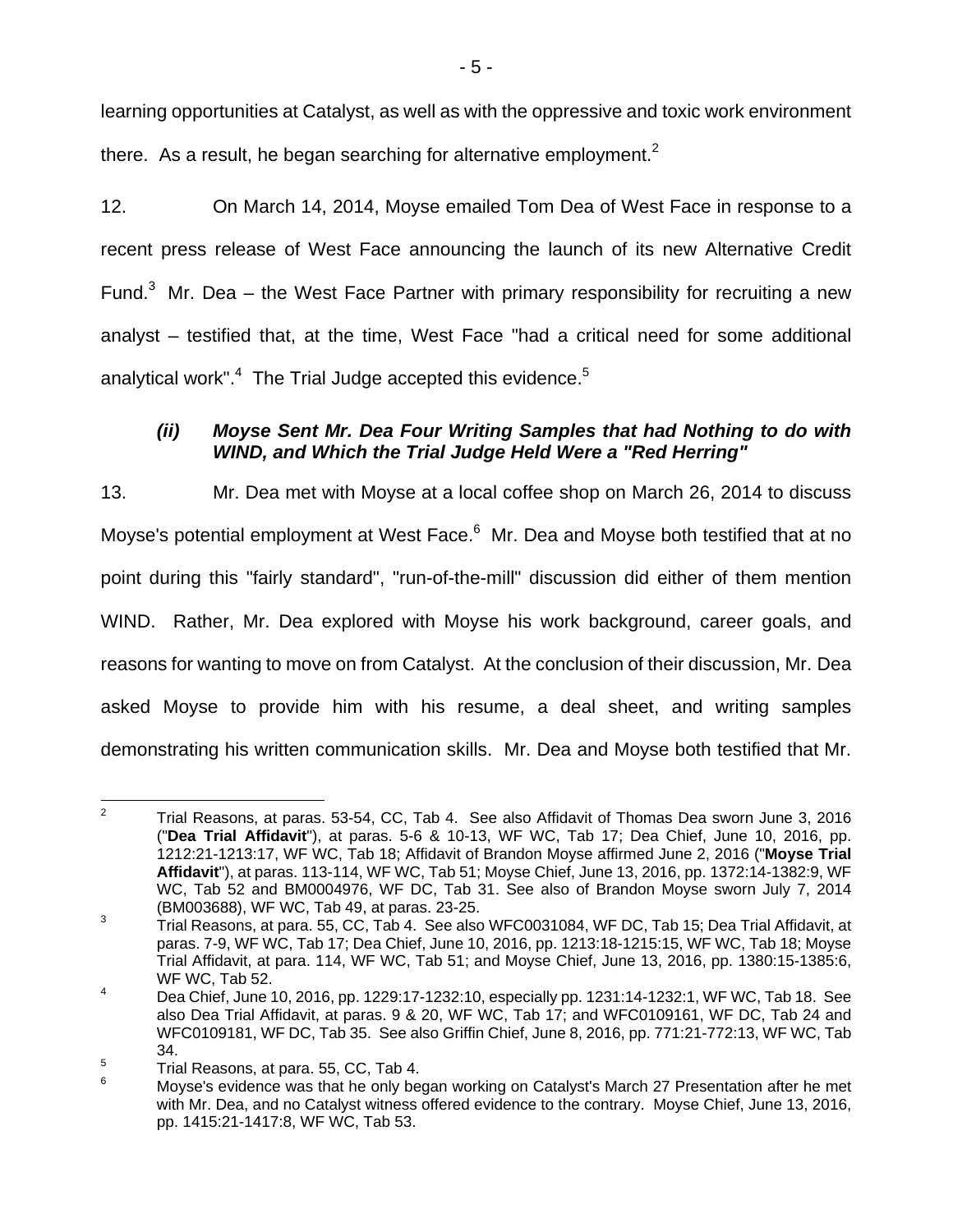Dea explicitly instructed Moyse to redact from his writing samples any confidential information they might otherwise contain. $^7$ 

14. On March 27, 2014, Moyse sent Mr. Dea an email (the "**March 27 Email**") attaching his resume, a deal sheet, and four investment memos as writing samples. Importantly, these memos had nothing whatsoever to do with WIND, or even with the telecommunications industry more generally.<sup>8</sup> Rather, they related to unrelated companies called Homburg, NSI, Rona, and Arcan.<sup>9</sup> While these memos were marked "confidential", Moyse noted in his covering email to Mr. Dea that three of the four memos contained only compilations of public information.<sup>10</sup>

15. Moreover, West Face took seriously Moyse's mistake in sending the "confidential" writing samples, and the Trial Judge so found.<sup>11</sup> By way of example, before West Face made an offer of employment to Moyse in late May 2014, West Face Partner Anthony Griffin expressed concern to Mr. Dea about Moyse's having sent the writing samples. Mr. Griffin ultimately supported Moyse's hiring because he viewed the sending of

<sup>-&</sup>lt;br>7 Dea Chief, June 10, 2016, pp. 1214:10-1217:19 & 1218:21-1221:23, WF WC, Tab 18; and Moyse Chief, June 13, 2016, pp. 1380:15-1387:13, WF WC, Tab 52. See also Dea Trial Affidavit, at paras. 10-12, WF WC, Tab 17, WFC0079574, WF DC, Tab 16 and Moyse Trial Affidavit, at paras. 115-116, WF WC, Tab 51. See also Trial Reasons, at paras. 56-57, CC, Tab 4.<br><sup>8</sup> Trial Bossons, at para 53, CC, Tab 4, See also WEC0075126, WE

Trial Reasons, at para. 57, CC, Tab 4. See also WFC0075126, WF DC, Tab 18. In his Opening Statement, Catalyst's counsel admitted to the Trial Judge that the investment memos attached to the March 27 Email were "not connected in any way to ultimately what's at issue here" and would "form no part of what [the Trial Judge had] to decide…". Catalyst's Opening Statement, June 6, 2016, pp. 21:21-23:8, WF WC, Tab 1.

<sup>9</sup> Riley Cross, June 8, 2016, pp. 585:2-589:9, WF WC, Tab 63; and Affidavit of Anthony Griffin sworn March 7, 2015 (WFC0080746), at paras. 51-57, WF WC, Tab 30. In fact, Catalyst stopped treating the March 27 email as confidential in January 2015, more than a year before trial. See Riley Cross, June 8, 2016, pp. 589:10-596:21, WF WC, Tab 63; and WFC0081342, WF DC, Tab 86. See also Affidavit of Anthony Griffin sworn June 4, 2016 ("**Griffin Trial Affidavit**"), at para. 71, WF WC, Tab 31; Dea Trial Affidavit, at paras. 17-18, WF WC, Tab 17; Griffin Chief, June 8, 2016, pp. 773:11-777:10, especially 776:25-777:10, WF WC, Tab 34; and Dea Chief, June 10, 2016, pp. 1218:21-1225:25, especially 1223:9-1225:9, WF WC, Tab 18.

<sup>&</sup>lt;sup>10</sup> WFC0075126, WF DC, Tab 18. See also Moyse Trial Affidavit, at para. 116, WF WC, Tab 51.<br><sup>11</sup> Trial Reasons, at paras. 57-60, CC, Tab 4.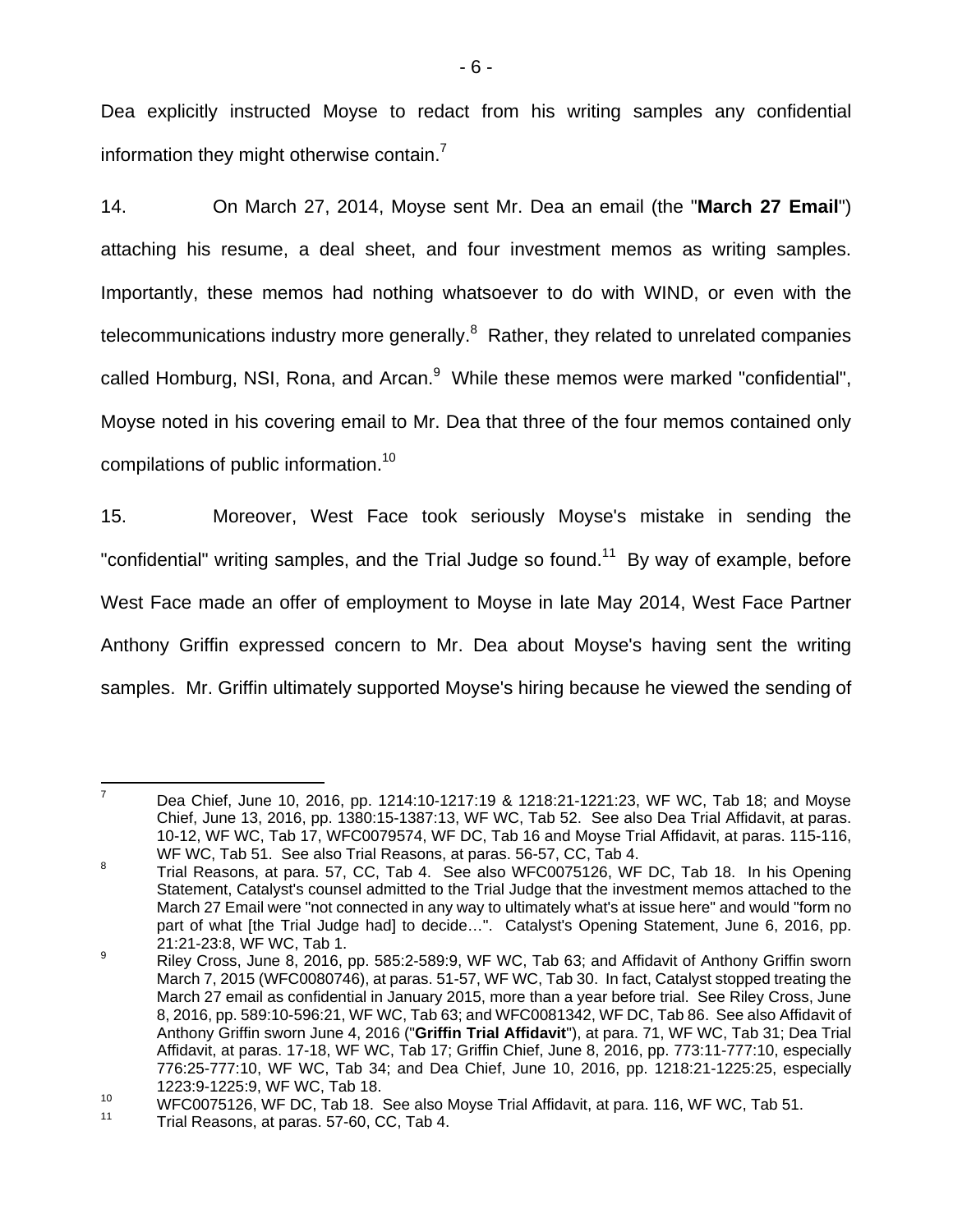the samples as an honest mistake made by a young and inexperienced analyst.<sup>12</sup> Furthermore, at Mr. Dea's request, West Face's General Counsel – Alexander Singh – advised Moyse on May 22, 2014 that West Face took matters of confidentiality very seriously and instructed him that he was not to disclose to anyone at West Face information belonging to Catalyst. Moyse assured Mr. Singh that he understood and would abide by his confidentiality obligations both to Catalyst and to West Face. On May 23, Mr. Dea had a similar conversation with Moyse.<sup>13</sup> Moreover, the obligation to safeguard Catalyst's confidential information was incorporated expressly into Moyse's written employment agreement with West Face.<sup>14</sup> *Notably, all of this occurred well before Moyse began working at West Face on June 23, 2014*.

16. Ultimately, the Trial Judge concluded correctly that the March 27 Email was a "red herring with little or no substance", and that West Face "treated seriously the issue of the confidentiality of the memoranda sent by Mr. Moyse to Mr. Dea" in the March 27 Email.<sup>15</sup> This finding was supported by ample evidence, *including the undisputed fact that, as stated above, these writing samples had nothing whatsoever to do with WIND*.

### *(iii) Moyse Attended at West Face's Office for Interviews, and Never Mentioned WIND During His Hiring Process*

17. Moyse attended at West Face's office for interviews on April 15 and April 28, 2014, when he met with West Face's other Partners (Mr. Griffin, Peter Fraser and Greg

 $12$ 12 Trial Reasons, at para. 60, CC, Tab 4. See also Griffin Chief, June 8, 2016, pp. 773:11-776:18, WF WC, Tab 34; and WFC0109149, WF DC, Tab 23; and Dea Chief, June 10, 2016, pp. 1232:15-1235:22, WF WC, Tab 18.

<sup>13</sup> Trial Reasons, at para. 60, CC, Tab 4. See also Affidavit of Alexander Singh sworn July 7, 2014 (WFC0075056), at paras. 3-6, WF WC, Tab 65 ("**Singh Affidavit**"); Dea Trial Affidavit, at para. 30, WF WC, Tab 17; Dea Chief, June 10, 2016, pp. 1235:23-1238:13, WF WC, Tab 18; Moyse Trial Affidavit, at paras. 129-130, WF WC, Tab 51; Moyse Chief, June 13, 2016, pp. 1388:4-1389:22, WF WC, Tab 52; and WFC0109530, WF DC, Tab 95.

<sup>14</sup> WFC0075090, at s. 1.05(d), WF DC, Tab 49. See also Dea Trial Affidavit, at paras. 28-29, WF WC, Tab 17; and Singh Affidavit, at para. 3, WF WC, Tab 65.<br><sup>15</sup> Trial Reasons, at paras.59, 60 & 84, CC, Tab 4.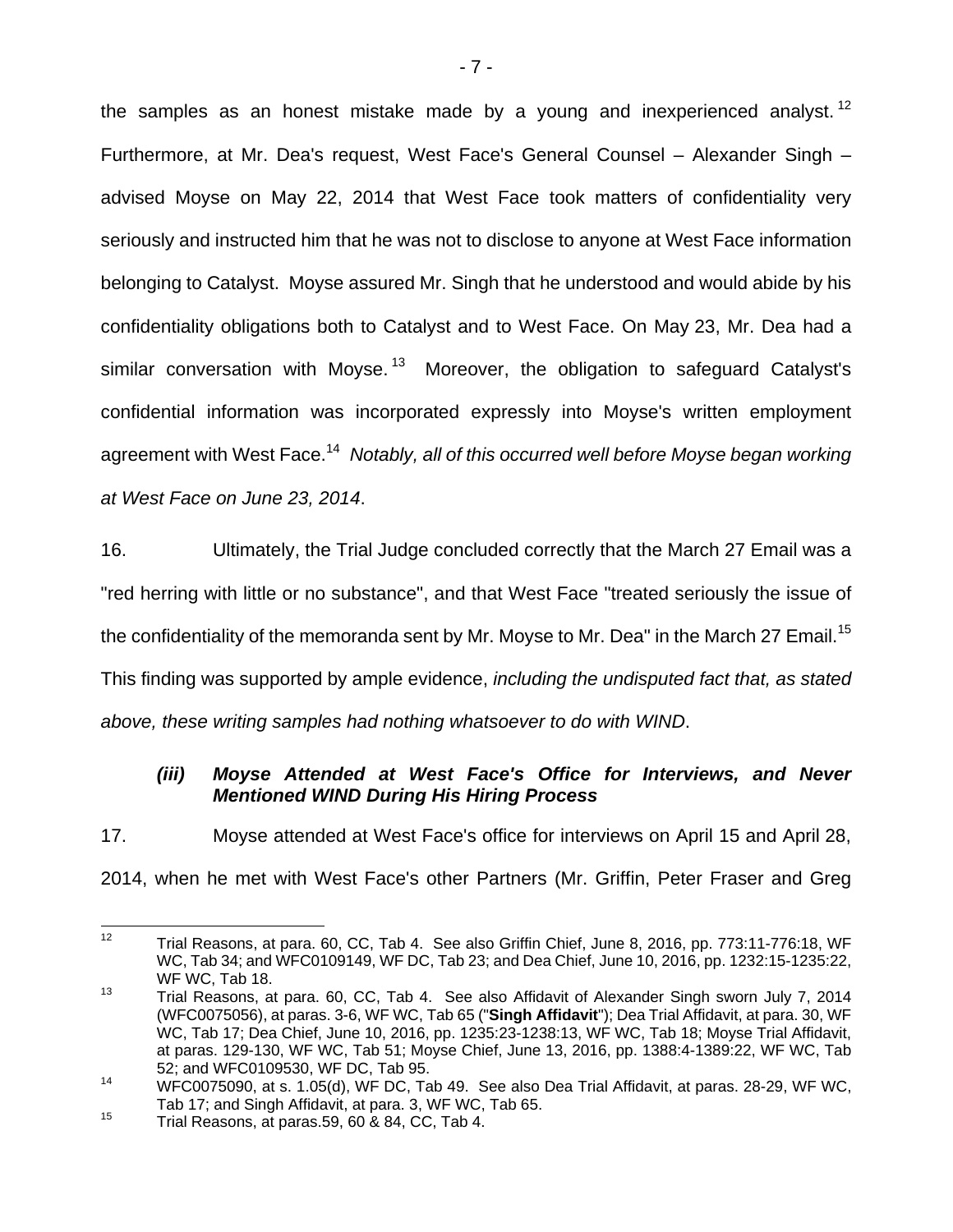Boland) and its Vice-President (Yu-Jia Zhu). The uncontradicted evidence at trial concerning these interviews was that WIND was not discussed at any time. <sup>16</sup>

18. Ultimately, West Face decided to offer Moyse a position as a junior associate based on his superb credentials, transferable experience, excellent references, and West Face's pressing need for an analyst.<sup>17</sup> Conversely, West Face's hiring of Moyse had nothing whatsoever to do with WIND. In fact, at the time West Face extended the job offer to Moyse, no one at West Face had any inkling that Moyse had worked on WIND during his employment at Catalyst.<sup>18</sup> On May 16, 2014, Mr. Dea contacted Moyse by phone to offer him a position at West Face. West Face provided Moyse with a written employment agreement on May 22.<sup>19</sup> After his conversations with Mr. Singh and Mr. Dea regarding the importance of confidentiality (described above), Moyse accepted West Face's offer, and returned to West Face an executed copy of his employment agreement on May 26, 2014.<sup>20</sup>

<sup>16</sup> Trial Reasons, at para. 58, CC, Tab 4. See also Griffin Trial Affidavit, at para. 67, WF WC, Tab 31; Griffin Chief, June 8, 2016, pp. 771:21-773:10, WF WC, Tab 34; Affidavit of Yu-Jia Zhu sworn June 3, 2016 ("**Zhu Trial Affidavit**"), WF WC, Tab 66; WFC0109978, WF DC, Tab 20; WFC0112456, WF DC, Tab 20; Zhu Chief, June 10, 2016, pp. 1297:22-1301:17, WF WC, Tab 67; Zhu Cross, June 10, 2016, pp. 1304:20-1307:9, WF WC, Tab 68; Moyse Trial Affidavit, at paras. 118-120, WF WC, Tab 51; Moyse Chief, June 13, 2016, pp. 1389:23-1392:14, WF WC, Tab 52; Dea Trial Affidavit, at paras.

<sup>19-20,</sup> WF WC, Tab 17; and Dea Chief, June 10, 2016, pp. 1225:10-1225:25, WF WC, Tab 18.<br><sup>17</sup> Among other things, Mr. Moyse was described by his references as "very smart and hard working" and "among the very best analysts [Credit Suisse] had". Dea Trial Affidavit, at paras. 20-26, WF WC, Tab 17; WFC0109161, WF DC, Tab 24; WFC0109171, WF DC, Tab 34; WFC0109186, WF DC, Tab 36; WFC0109181, WF DC, Tab 35; and Dea Chief, June 10, 2016 pp. 1226:1-1232:10, WF WC, Tab 18. Notably, Catalyst often attempted to rely on Moyse's undisputedly good credentials to exaggerate his importance to the Catalyst WIND deal team. See, for example, Catalyst's Opening Statement, June 6, 2016, p. 9:7-11, WF WC, Tab 1; and De Alba Chief, June 6, 2016, pp. 146:7-149:8, WF WC, Tab 10.

<sup>2016,</sup> p. 9:7-11, WF WC, Tab 1; and De Alba Chief, June 6, 2016, pp. 146:7-149:8, WF WC, Tab 10. 18 Dea Trial Affidavit, at para. 26, WF WC, Tab 17; Dea Chief, June 10, 2016, pp. 1229:17-1232:10,

especially pp. 1232:2-1232:10, WF WC, Tab 18.<br><sup>19</sup> Moyse Trial Affidavit, at paras. 122-123, WF WC, Tab 51; WFC0031168, WF DC, Tab 43; Moyse Chief, June 13, 2016, pp. 1392:15-1394:7, WF WC, Tab 52; Dea Trial Affidavit, at paras. 27-28, WF WC, Tab 17; WFC0031203, WF DC, Tab 44.

<sup>&</sup>lt;sup>20</sup> Trial Reasons, at para. 58, CC, Tab 4. See also Moyse Trial Affidavit, at para. 125, WF WC, Tab 51; Dea Trial Affidavit, at para. 28, WF WC, Tab 17; WFC0032710, WF DC, Tab 47; and WFC0075090, WF DC, Tab 49.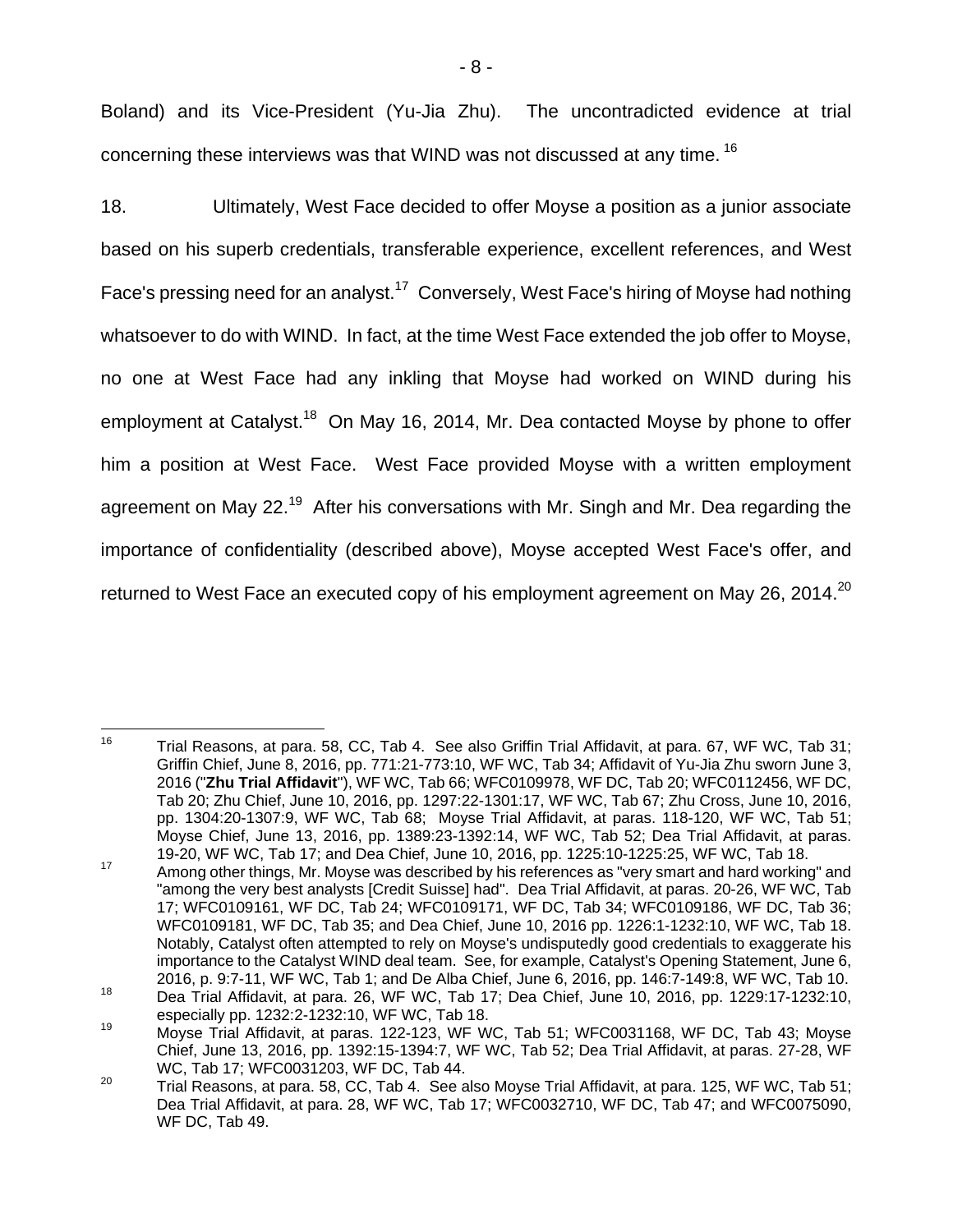### **B. Moyse Received No Confidential Information From Catalyst After His Departure from Catalyst on May 26, 2014**

19. On Saturday, May 24, 2014, Moyse formally notified Catalyst of his resignation.<sup>21</sup> On Monday, May 26, 2014, Moyse returned to Catalyst following a ten-day vacation in Asia. He was immediately sent home by James Riley, the Chief Operating Officer of Catalyst, for the balance of the 30-day notice period provided for in his employment agreement with Catalyst. Moyse's access to Catalyst's servers and emails was immediately terminated. In short, Moyse was completely shut out of Catalyst from that date onward. Importantly, he received no information concerning Catalyst's pursuit of WIND, including its ongoing discussions and negotiations with VimpelCom and the Government of Canada, after his departure on May 26, 2014. $^{22}$ 

20. As of May 26, 2014, the date Moyse left Catalyst: (i) Catalyst had only had access to the WIND data room for approximately two weeks (beginning on May 9);  $^{23}$ (ii) Moyse had been on vacation for the majority of that time (beginning on May 16), and had had "almost no direct involvement on the file" while away on his holiday; $^{24}$  and (iii) as set out below, the draft Share Purchase Agreement then under discussion between Catalyst and VimpelCom contained terms (particularly with respect to crucial regulatory issues that lay at

 $21$ 21 Moyse Trial Affidavit, at para. 104, WF WC, Tab 51; CCG0018691, WF DC, Tab 45; and Moyse Chief, June 13, 2016, pp. 1399:4-1400:6, WF WC, Tab 52. Note that Moyse had previously informed Catalyst Vice-President Zach Michaud and fellow Catalyst analyst Lorne Creighton that he had received a job offer from West Face that he would likely accept. Notably, these individuals did not react by expressing any kind of concern that Moyse had "intimate knowledge" of Catalyst's confidential regulatory strategy for WIND. Moyse Trial Affidavit, at para. 99, WF WC, Tab 51; Moyse Chief, June 13, 2016, pp. 1393:5-1396:3 & 1397:21-1399:3, WF WC, Tab 52; BM0005334, WF DC, Tab 38; and BM0004979, WF DC, Tab 39.

 $22$  Trial Reasons, at para. 61, CC, Tab 4. See also Riley Cross, June 8, 2016, pp. 580:7-582:21, WF WC, Tab 63; Glassman Cross, June 7, 2016, pp. 359:23-363:10, especially pp. 362:19-363:10, WF WC, Tab 22; and Moyse Chief, June 13, 2016, pp. 1401:11-1402:22, WF WC, Tab 52. See also WFC0032731, WF DC, Tab 48.

 $23$  De Alba Cross, June 6, 2016, pp. 245:15-250:23, WF WC, Tab 14; CCG0028351, WF DC, Tab 27; CCG0028356, WF DC, Tab 28. See also Glassman Cross, June 7, 2016, pp. 368:19-371:2, WF WC, Tab 22.

<sup>&</sup>lt;sup>24</sup> Moyse Trial Affidavit, at paras. 98-102, WF WC, Tab 51. See also Moyse Cross, June 13, 2016, pp. 1577:7-1578:4, WF WC, Tab 55.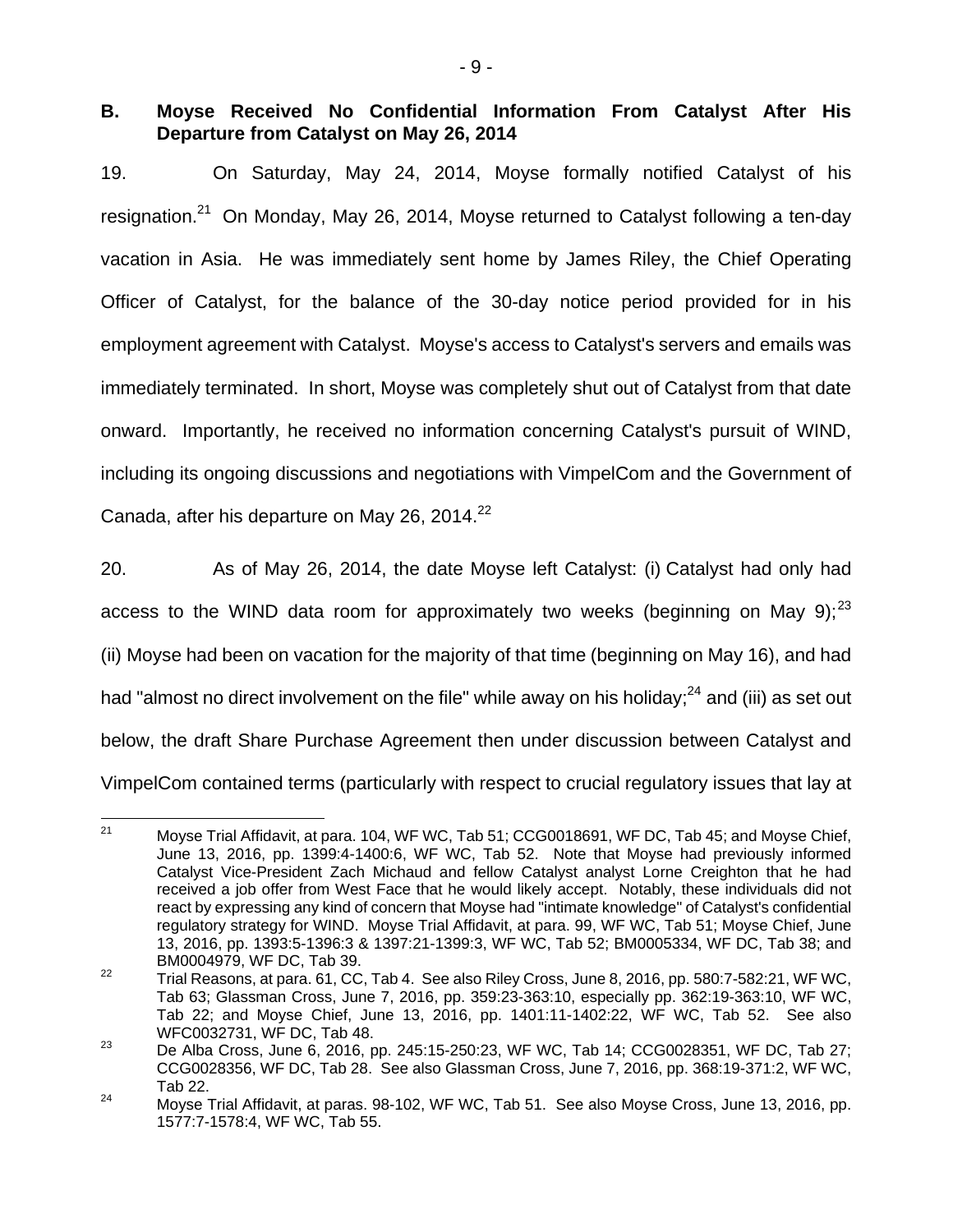the heart of Catalyst's claims against West Face) that were fundamentally different from the terms of the agreement that Catalyst ultimately negotiated with VimpelCom months later, in August 2014.<sup>25</sup> Moyse of course did not know those revised terms, let alone share them with West Face.

# **C. West Face Implemented a Confidentiality Wall in Direct Response to Catalyst's Stated Concerns**

21. As alluded to above, West Face addressed properly and thoroughly Catalyst's concerns about Moyse's potential knowledge of Catalyst's regulatory strategy for WIND, well before Moyse began working at West Face on Monday, June 23, 2014.

22. Within days of Moyse's departure from Catalyst, its counsel sent a demand letter to West Face concerning its hiring of Moyse, and Moyse's alleged non-compliance with a six-month non-compete covenant in his employment agreement with Catalyst.<sup>26</sup> On June 18, 2014, Catalyst's counsel advised employment counsel to West Face that Catalyst was particularly concerned about Moyse's work at Catalyst on a "telecom deal".<sup>27</sup>

23. As set out below, West Face had been pursuing a potential investment in

WIND since at least as early as November 2013, well before Moyse first emailed Mr. Dea in

March 2014 seeking employment. As WIND was the only telecom-related matter that West

<sup>25</sup> 25 Compare CCG0011362 and its attachment CCG0011364, WF DC, Tab 46 to CCG0026616 and its attachment CCG0026625, WF DC, Tab 67. The differences between these versions of the Catalyst-VimpelCom SPA are discussed in more detail below. See also De Alba Cross, June 6, 2016, pp. 257:15-260:13, WF WC, Tab 14 and De Alba Cross, June 7, 2016, pp. 296:18-300:7, WF WC, Tab 16.

 $26$  Trial Reasons, at para. 62, CC, Tab 4. See also Dea Trial Affidavit, at para. 31, WF WC, Tab 17, CCG0018692, WF DC, Tab 50; and CCG0018693, WF DC, Tab 51. In his Opening Statement, Catalyst's counsel noted that this case started "quite innocuously as an action to enforce the restrictive covenant and the confidentiality undertaking of Moyse's employment [agreement] with Catalyst". See

Catalyst's Opening Statement, June 6, 2016, p. 6:5-9, WF WC, Tab 1.<br><sup>27</sup> Trial Reasons, at para. 63, CC, Tab 4. See also Dea Trial Affidavit, at paras. 32-33, WF WC, Tab 17; Griffin Trial Affidavit, at paras. 68-69, WF WC, Tab 31; Griffin Chief, June 8, 2016, pp. 777:11-779:16, WF WC, Tab 34; and WFC0075125, WF DC, Tab 56.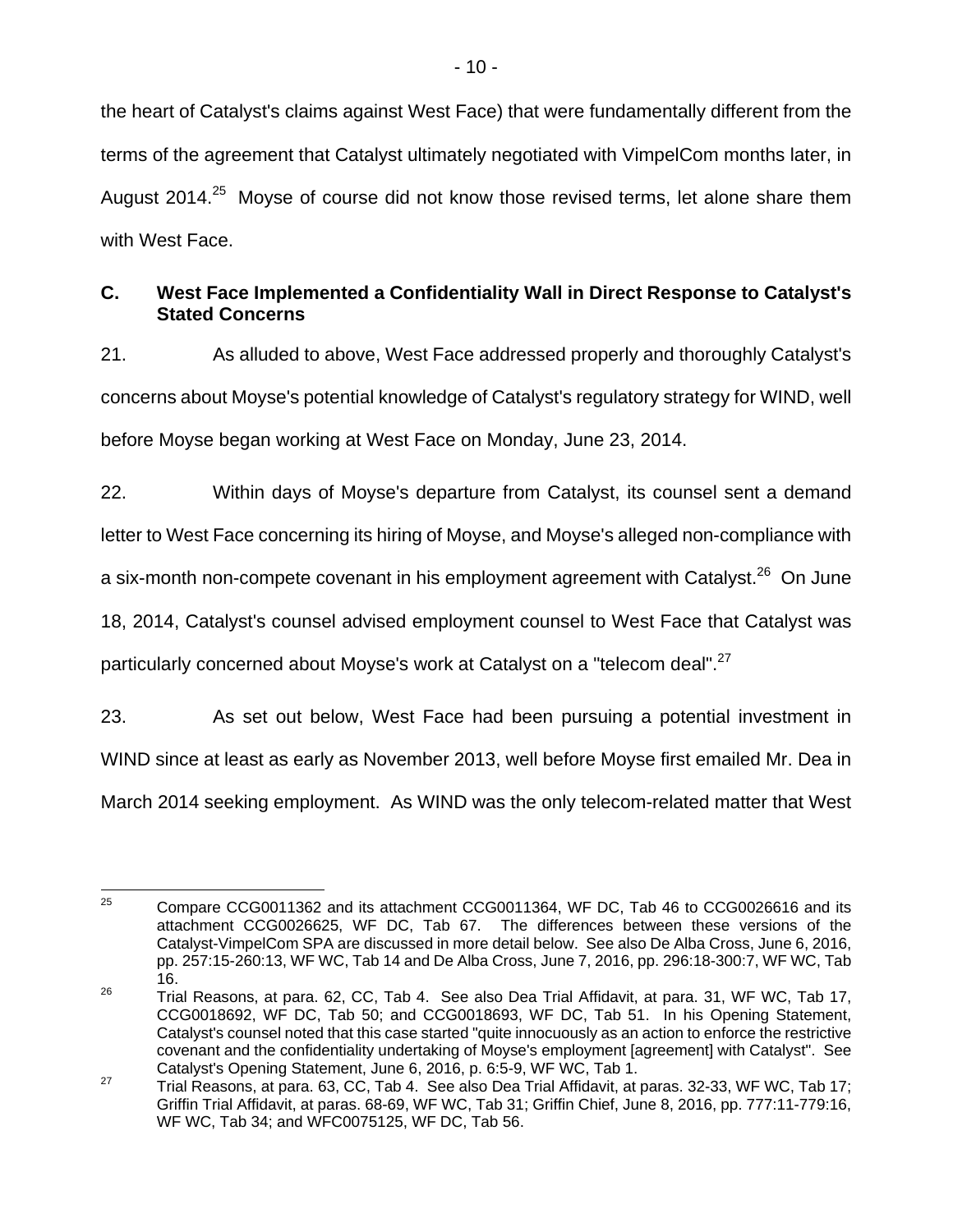Face was working on at the time,  $28$  West Face responded immediately by erecting a comprehensive confidentiality wall (the "**Confidentiality Wall**"). Pursuant to this Confidentiality Wall: (1) Moyse was forbidden from communicating with anyone at West Face concerning WIND; and (2) West Face's IT group denied Moyse access to all of West Face's WIND-related documents. West Face's counsel disclosed the terms of the Confidentiality Wall to counsel for Catalyst the following day, on June 19, 2014.<sup>29</sup>

24. That evening, West Face's Chief Compliance Officer, Supriya Kapoor, phoned Moyse to advise him of the Confidentiality Wall. During this call, Ms. Kapoor told Moyse in unmistakably clear terms that he was required to comply strictly with the Confidentiality Wall, including by not discussing WIND with anyone at West Face, by not disclosing to anyone at West Face information concerning WIND, and by not attempting to access any of West Face's files concerning WIND. Moyse assured Ms. Kapoor that he understood and would comply.<sup>30</sup> That day Ms. Kapoor also sent a memo to Moyse and to the appropriate staff of West Face detailing the terms of the Confidentiality Wall. $31$  In addition, Mr. Dea informed the entire investment team at West Face that they were not to communicate with Moyse concerning WIND.<sup>32</sup> Further, once Moyse began working at West Face (on Monday, June

<sup>28</sup> Trial Reasons, at para. 63, CC, Tab 4. See also Griffin Trial Affidavit, at para. 28, WF WC, Tab 31; Griffin Chief, June 8, 2016, pp. 714:11-715:2, WF WC, Tab 32; Griffin Cross, June 9, 2016, pp. 1004:4-1013:23, especially pp. 1007:25-1008:12, WF WC, Tab 37; and Dea Cross, June 10, 2016, pp. 1274:15-1279:22, especially 1278:20-1279:22, WF WC, Tab 19.

<sup>29</sup> Trial Reasons, at paras. 63-65, CC, Tab 4. See also Affidavit of Supriya Kapoor sworn June 2, 2016 ("**Kapoor Trial Affidavit**"), WF WC, Tab 40; WFC0000049 and its attachment WFC0000050, WF DC, Tab 55; WFC0000054, WF DC, Tab 57; WFC0111141, WF DC, Tab 59; Kapoor Chief, June 10, 2016, pp. 1290:19-1296:9, WF WC, Tab 41; Dea Trial Affidavit, at paras. 31-38, WF WC, Tab 17; Dea Chief,

June 10, 2016, pp. 1238:14-1243:13, WF WC, Tab 18; and WFC0075125, WF DC, Tab 56.<br>30 Trial Reasons, at para. 65, CC, Tab 4. See also Kapoor Trial Affidavit, at para. 4, WF WC, Tab 40; and Kapoor Chief, June 10, 2016, pp. 1290:19-1296:9, especially pp. 1293:22-1295:1, WF WC, Tab 41.<br>31 See footnote 29.<br>32 Dee Triel Affidavit, at para. 38, WE WC, Tab 17: and Dee Cross, June 10, 2016, p. 1274:15, 1276:2

<sup>32</sup> Dea Trial Affidavit, at para. 38, WF WC, Tab 17; and Dea Cross, June 10, 2016, p. 1274:15-1276:3, WF WC, Tab 19.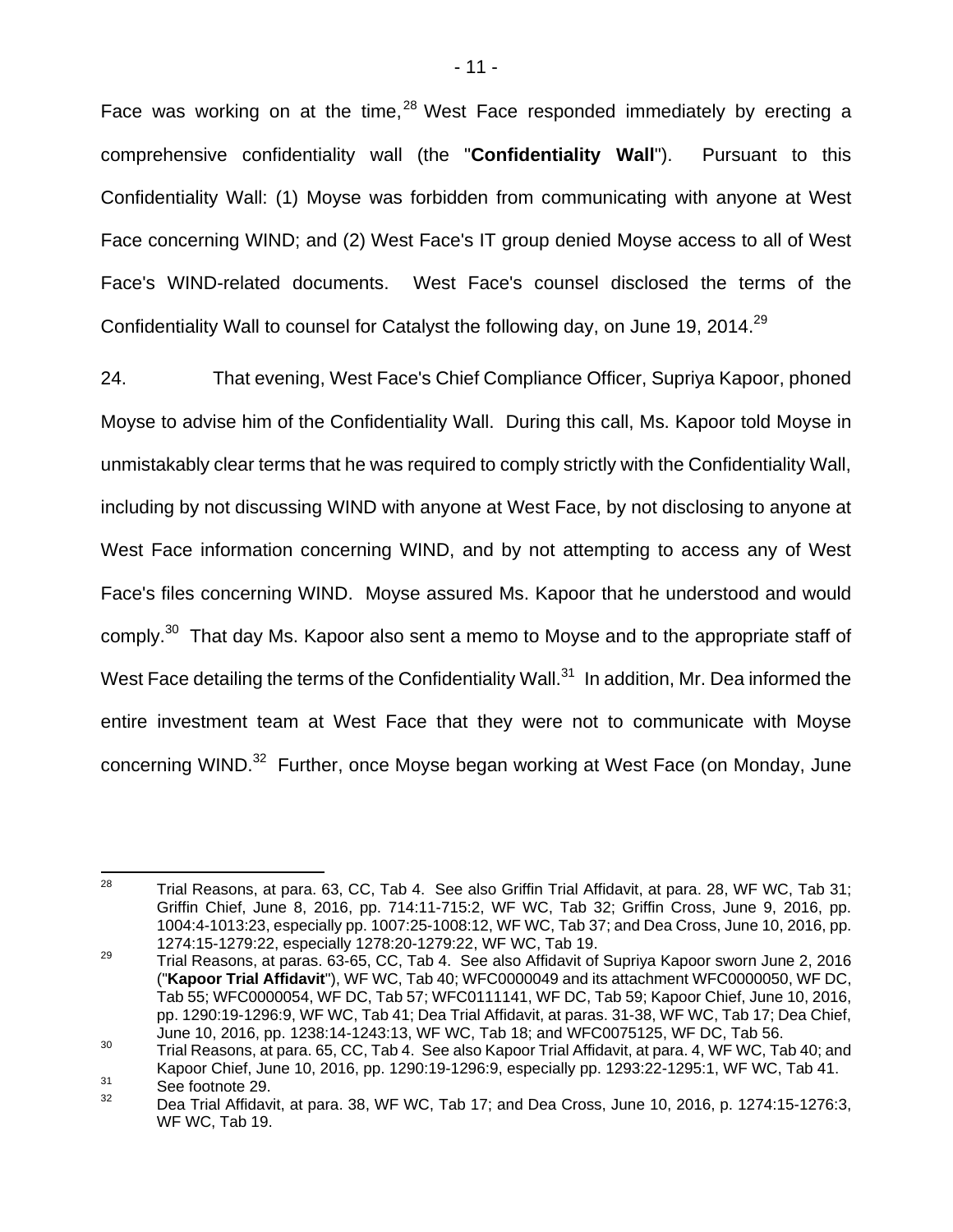23), West Face's WIND deal team only met in private, behind closed doors, and away from the area where Moyse was located. $33$ 

25. Ultimately, Moyse worked at West Face for a mere three and a half weeks, from June 23 to July 16, 2014, when he was placed on an indefinite leave of absence pursuant to an Interim Consent Order issued by Justice Firestone.<sup>34</sup> All of the relevant witnesses – Mr. Griffin, Mr. Dea, Ms. Kapoor and Moyse – confirmed at trial that the Confidentiality Wall was complied with fully.<sup>35</sup> Catalyst's witnesses had no evidence to the contrary, and there is quite simply no basis for an inference that the Confidentiality Wall was breached at any time.

## **D. Conclusion: West Face Never Received Confidential Information of Catalyst Concerning WIND**

26. All of the voluminous evidence led at trial concerning West Face's hiring and employment of Moyse established overwhelmingly the Trial Judge's finding that: "*Mr. Moyse never communicated to anyone at West Face, either in the interview process or later, anything about Catalyst's dealings with WIND or of Catalyst's regulatory or telecommunications industry strategy regarding its interest in WIND*".<sup>36</sup> Catalyst has no basis to appeal this quintessential fact,  $37$  and, significantly, it has not done so. This finding alone is fatal to Catalyst's entire claim against West Face, and dispositive of this appeal.

<sup>33</sup> 33 Trial Reasons, at para. 65, CC, Tab 4. See also Dea Trial Affidavit, at para. 39, WF WC, Tab 17; and Dea Chief, June 10, 2016 pp. 1239:23-1242:6, WF WC, Tab 18.<br>WFC0081954, WF DC, Tab 63.<br>35 A WE DO LLE LINE DO 2018.

<sup>35</sup> Griffin Chief, June 8, 2016, pp. 777:11-779:16, WF WC, Tab 34; Dea Chief, June 10, 2016, pp. 1238:14-1243:13, WF WC, Tab 18; Kapoor Chief, June 10, 2016, pp. 1290:19-1296:9, WF WC, Tab 41; Moyse Chief, June 13, 2016, pp. 1370:3-1371:25, WF WC, Tab 52; and pp. 1403:21-1404:16, WF WC, Tab 52.

 $^{36}$  Trial Reasons, at para. 117, CC, Tab 4. See also Trial Reasons, at paras. 82-87, 93, 95, 108, and 113, CC, Tab 4.

 $37$  Catalyst "candidly" admitted that it had no evidence that any confidential Catalyst information concerning WIND had ever been conveyed by Mr. Moyse to West Face. See Catalyst's Written Closing Submissions, at paras. 305, WF DC, Tab 91; De Alba Cross, June 6, 2016, p. 234:9-236:5,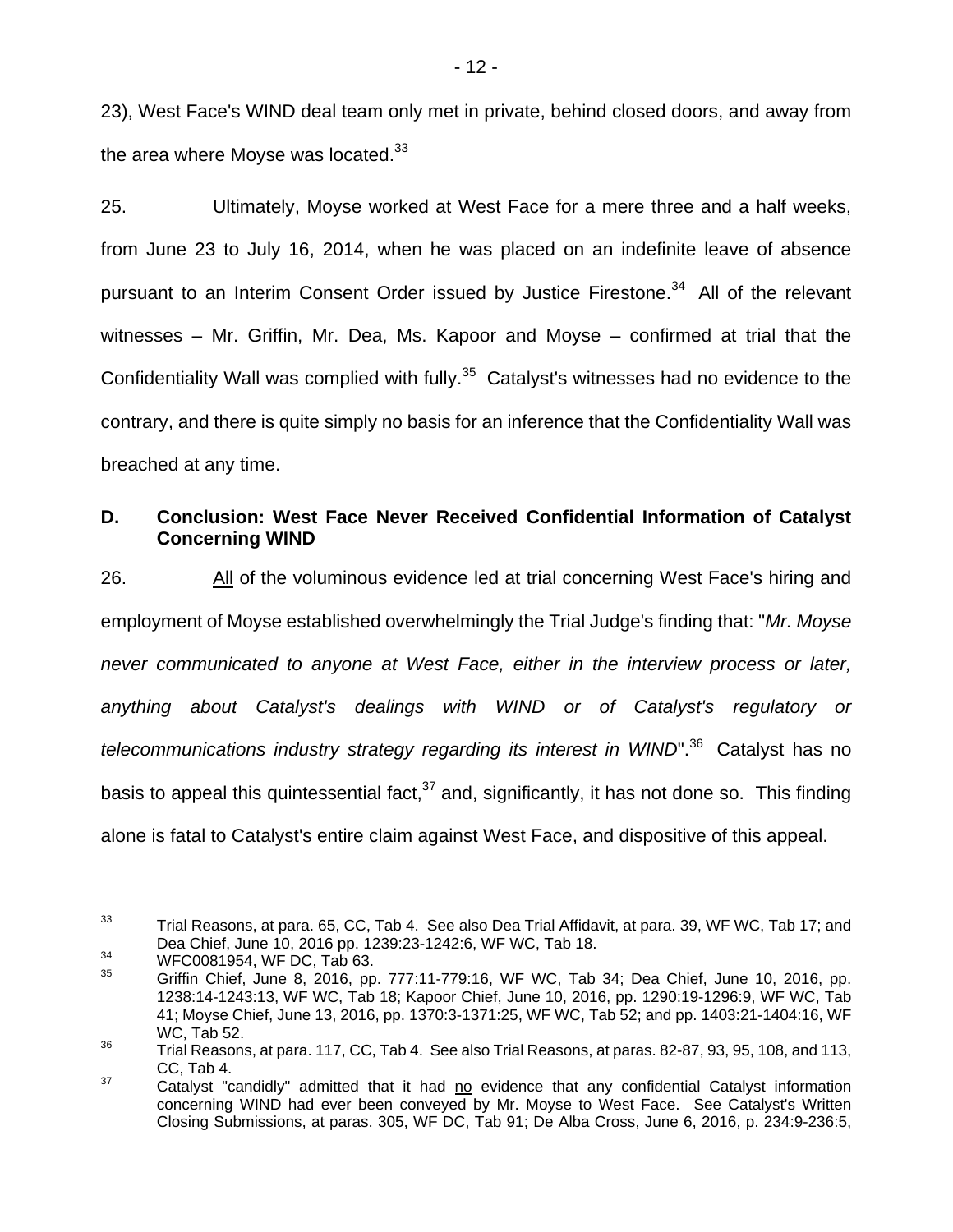## **PART II.2 ~ THE FACTS RELEVANT TO WEST FACE'S PARTICIPATION IN THE ACQUISITION OF WIND**

## **A. Background to the WIND Opportunity**

27. The relevant background to the WIND opportunity is not in dispute, and was summarized accurately by the Trial Judge in his Reasons.<sup>38</sup> The key facts from a regulatory perspective include the following, all of which were widely and publicly known at the time of the events in question in 2014: (i) as a result of Canadian ownership requirements, the majority of WIND's voting shares were owned by Globalive, a Canadian company controlled by Anthony Lacavera, while the majority of the non-voting equity, and \$1.3 billion in shareholder debt, was held by VimpelCom; (ii) perhaps because it was owned by foreign nationals, including a Russian oligarch, VimpelCom had experienced numerous regulatory difficulties with the Government of Canada in the past; (iii) VimpelCom established a price based on \$300 million in enterprise value; and (iv) VimpelCom prioritized deal certainty, including a clear, straightforward, and easily achievable path to obtaining any regulatory approvals that may have been required to dispose of its interest in WIND.<sup>39</sup>

# **B. West Face's Efforts to Acquire WIND**

## *(i) West Face Received Consistent Feedback from VimpelCom that it Wanted a Quick, Clean and Complete Exit From Its Investment in WIND*

WF WC, Tab 14; Riley Cross, June 8, 2016, pp. 582:22-584:19, WF WC, Tab 63; and Glassman

Cross, June 7, 2016, pp. 356:8-357:21, WF WC, Tab 22.<br><sup>38</sup> Trial Reasons, at paras. 17-28, CC, Tab 4. See also Griffin Trial Affidavit, at paras. 21-27, WF WC, Tab 31. This evidence was either uncontested by Catalyst or admitted in cross-examination by Mr. De Alba.

<sup>39</sup> Trial Reasons, at paras. 27, 94, 121, & 131, CC, Tab 4. See also De Alba Cross, June 6, 2016, pp. 244:19-245:14, WF WC, Tab 14; Griffin Trial Affidavit, at paras. 21-27, WF WC, Tab 31; Griffin Chief, June 8, 2016, pp. 723:22-725:19, WF WC, Tab 32; and Griffin Cross, June 9, 2016, pp. 953:24-957:13, WF WC, Tab 35; and WFC0080891, WF DC, Tab 71.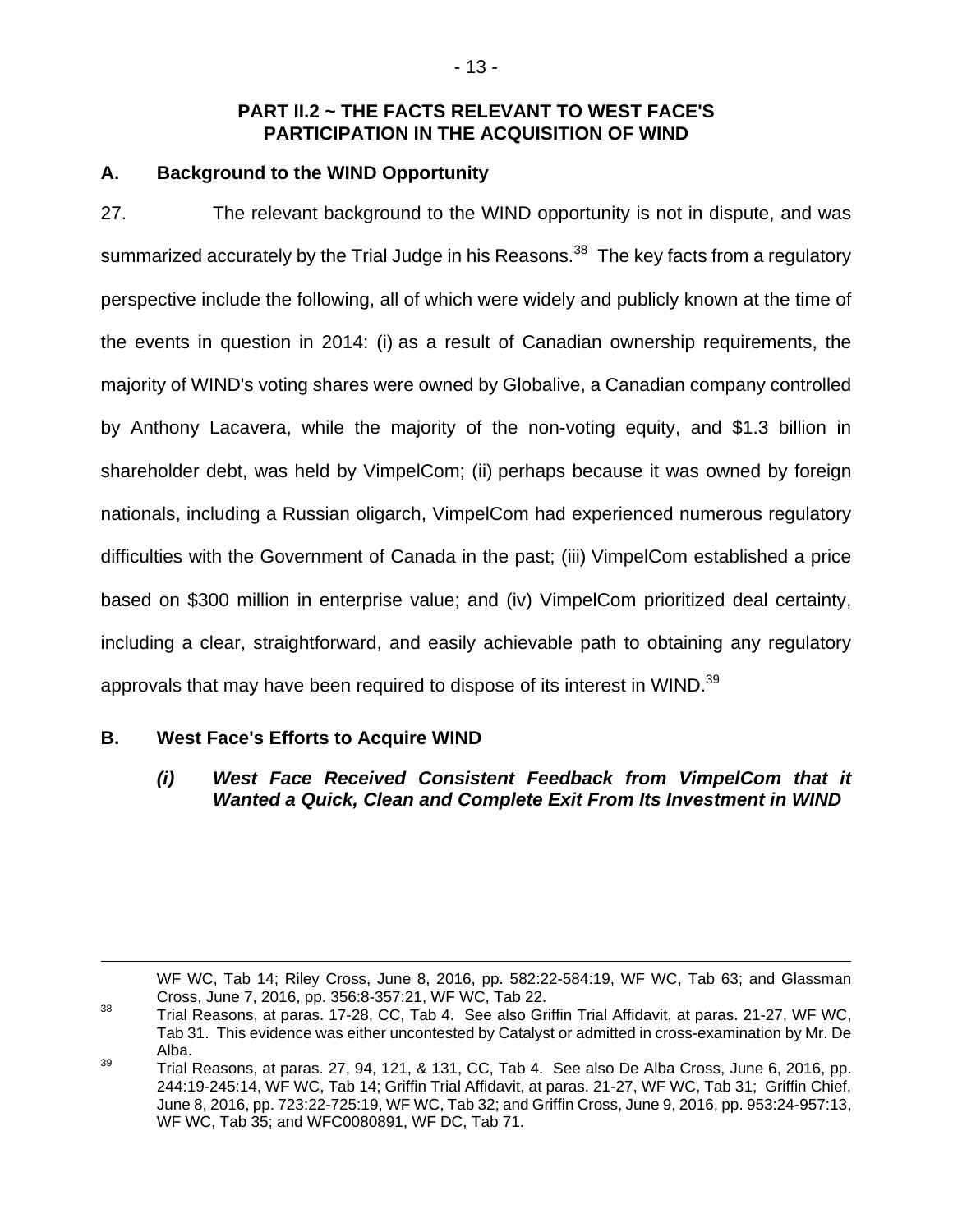28. West Face first learned of the WIND opportunity directly from WIND's founder and then-Chairman and CEO, Anthony Lacavera, in early November 2013.<sup>40</sup> West Face: (i) delivered an expression of interest to VimpelCom four days later, on November 8, 2013; (ii) entered into a confidentiality agreement with VimpelCom on December 7, 2013; (iii) gained access to the WIND data room on December 10, 2013; and (iv) participated in a management presentation from WIND on December 18, 2013.<sup>41</sup> All of the above occurred months before Moyse first approached West Face seeking employment in March 2014.

29. Moreover, throughout the period from January to mid-June 2014 – before Moyse joined West Face – West Face invested significant time, effort, and expense in its pursuit of WIND. West Face had extensive interactions with VimpelCom and its financial advisors from UBS. West Face also retained legal counsel and engaged a number of industry consultants to advise West Face regarding WIND's business and prospects.<sup>42</sup>

30. Throughout this period, West Face made a number of proposals to VimpelCom in its efforts to acquire debt and/or equity interests in WIND. While none of these proposals proved acceptable to VimpelCom, West Face received invaluable feedback about what VimpelCom wanted most – a complete, quick and clean exit from its investment

<sup>40</sup> Trial Reasons, at para. 28, CC, Tab 4. See also Griffin Trial Affidavit, at para. 29, WF WC, Tab 31; Griffin Chief, June 8, 2016, pp. 718:19-720:19, WF WC, Tab 32. See also public articles reporting on VimpelCom's failures to sell WIND to Verizon and Birch Hill: WFC0109538, WF DC, Tab 5; WFC0109542, WF DC, Tab 6 and WFC0109540, WF DC, Tab 7.

<sup>41</sup> Trial Reasons, at para. 28, CC, Tab 4. See also Griffin Trial Affidavit, at paras. 30-31, WF WC, Tab 31; WFC0080889, WF DC, Tab 8; WFC0107228, WF DC, Tab 9; and Griffin Cross, June 9, 2016, pp. 962:2- 965:17, WF WC, Tab 36. In contrast, Catalyst did not deliver an expression of interest to VimpelCom until January 2, 2014, did not enter into a confidentiality agreement until March 21, 2014, and did not gain access to the WIND data room or receive a management presentation from WIND until early May 2014. De Alba Cross, June 6, 2016, pp. 245:15-250:23, especially pp. 245:15-246:18, WF WC, Tab 14; CCG0025176 and attachment CCG0025177, WF DC, Tab 11; CCG0023894, WF DC, Tab 14; CCG0028351, WF DC, Tab 27; and CCG0028356, WF DC, Tab 28.

<sup>42</sup> See Griffin Trial Affidavit, at para. 45, WF WC, Tab 31; and Griffin Chief, June 8, 2016, pp. 735:9-736:25, WF WC, Tab 32.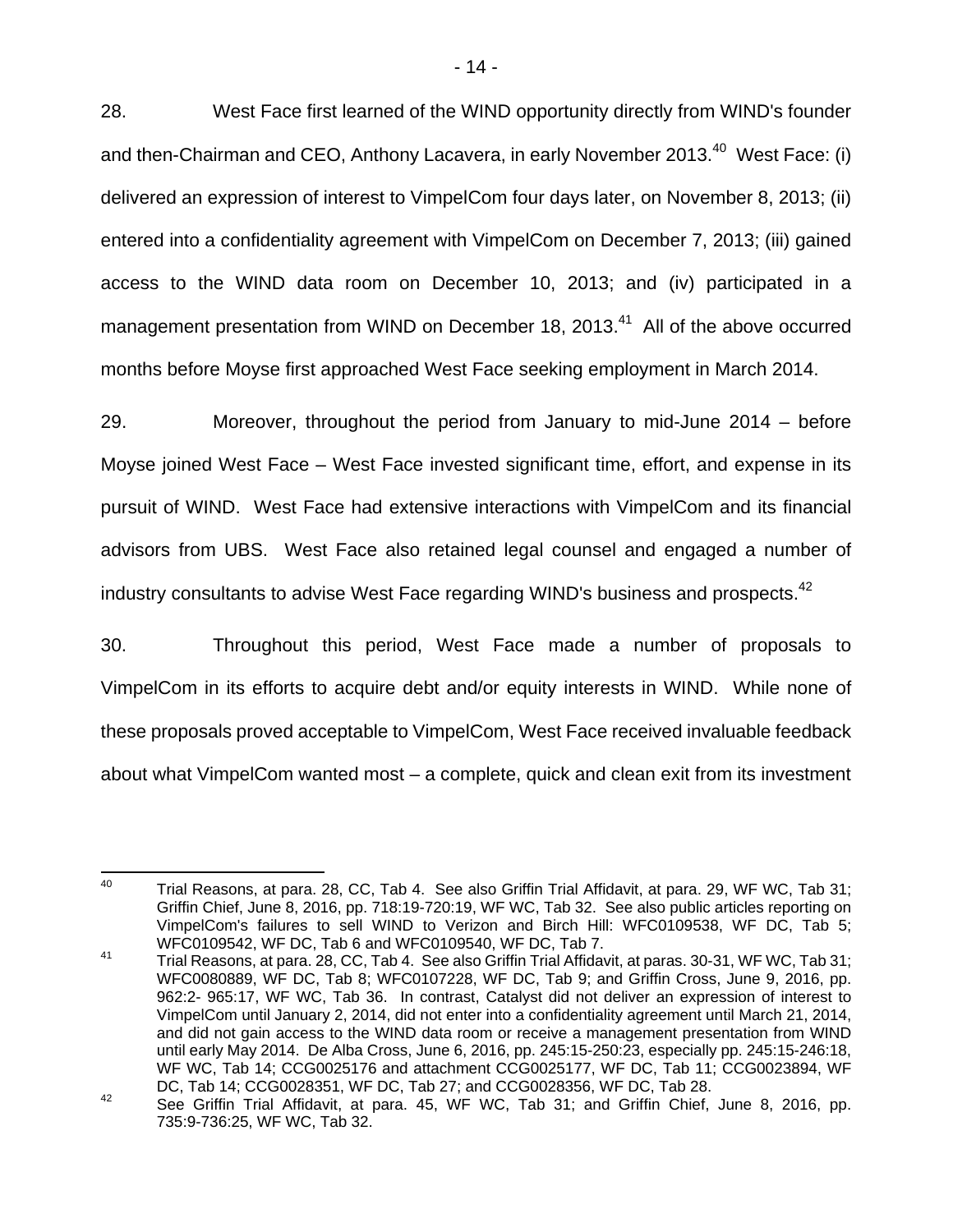in WIND, with as little regulatory or other risk to VimpelCom as possible. $43$  As explained below, it was responsiveness to this simple but consistent message from VimpelCom – not the misuse of non-existent information from Moyse concerning Catalyst's regulatory strategy – that ultimately shaped the successful strategy that West Face and its co-investors employed in acquiring WIND in September 2014 after Catalyst's efforts to acquire WIND had collapsed.

#### *(ii) VimpelCom Entered Exclusivity with Catalyst and Shut Down Negotiations with the New Investors*

31. In late July 2014, West Face joined an investment syndicate to pursue a transaction involving WIND. The syndicate was comprised of West Face, Tennenbaum Capital Partners and LG Capital Investors LLC (the "**New Investors**"). All were highly sophisticated investors, with extensive expertise in the telecom industry.<sup>44</sup> On July 23, 2014, the New Investors learned from UBS that VimpelCom had entered into exclusivity arrangements with another bidder. $45$  Although UBS did not identify that bidder, the New Investors believed that the bidder was Catalyst. Their reasons for that belief included the following:

<sup>43</sup> <sup>43</sup> West Face made a series of proposals and offers to VimpelCom on April 23, May 4 and June 3, 2014. Along the way, VimpelCom made clear repeatedly that it was proceeding on the basis of an "enterprise value" for WIND of \$300 million and that it wanted a quick, clean exit at that valuation. VimpelCom conveyed the same message to other potential investors, including Catalyst. See, for example, Griffin Trial Affidavit, at paras. 34-58, WF WC, Tab 31; Griffin Chief, June 8, 2016, pp. 725:20-733:12, , 749:19-751:12, 752:7-753:6; 756:20-758:8, WF WC, Tab 32; Griffin Cross, June 9, 2016, pp. 968:2-972:23 & 1001:16-1004:3, WF WC, Tab 36; WFC0066640, WF DC, Tab 21; WFC0066644, WF DC, Tab 22; WFC0109163, WF DC, Tab 25; WFC0106772, WF DC, Tab 26; WFC0106765, WF DC, Tab 52; WFC0058252, WF DC, Tab 54; and WFC0067814, WF DC, Tab 58.

<sup>44</sup> Trial Reasons, at paras. 85 & 87, CC, Tab 4. See also Affidavit of Michael Leitner sworn June 1, 2016 ("**Leitner Trial Affidavit**"), at paras. 8-15, WF WC, Tab 42; Leitner Chief, June 9, 2016, pp. 864:9-867:12 & 873:3-874:17, WF WC, Tab 43; Affidavit of Hamish Burt sworn June 1, 2016 ("**Burt Trial Affidavit**"), at paras. 7-12, WF WC, Tab 5; Burt Chief, June 9, 2016, pp. 834:1-835:2, WF WC, Tab 6.

<sup>45</sup> Griffin Trial Affidavit, at para. 84, WF WC, Tab 31; Leitner Trial Affidavit, at para. 22, WF WC, Tab 42; Burt Trial Affidavit, at para. 19, WF WC, Tab 5; and WFC0048724, WF DC, Tab 64. See also the following footnotes citing the trial testimony of Messrs. Griffin, Leitner, and Burt.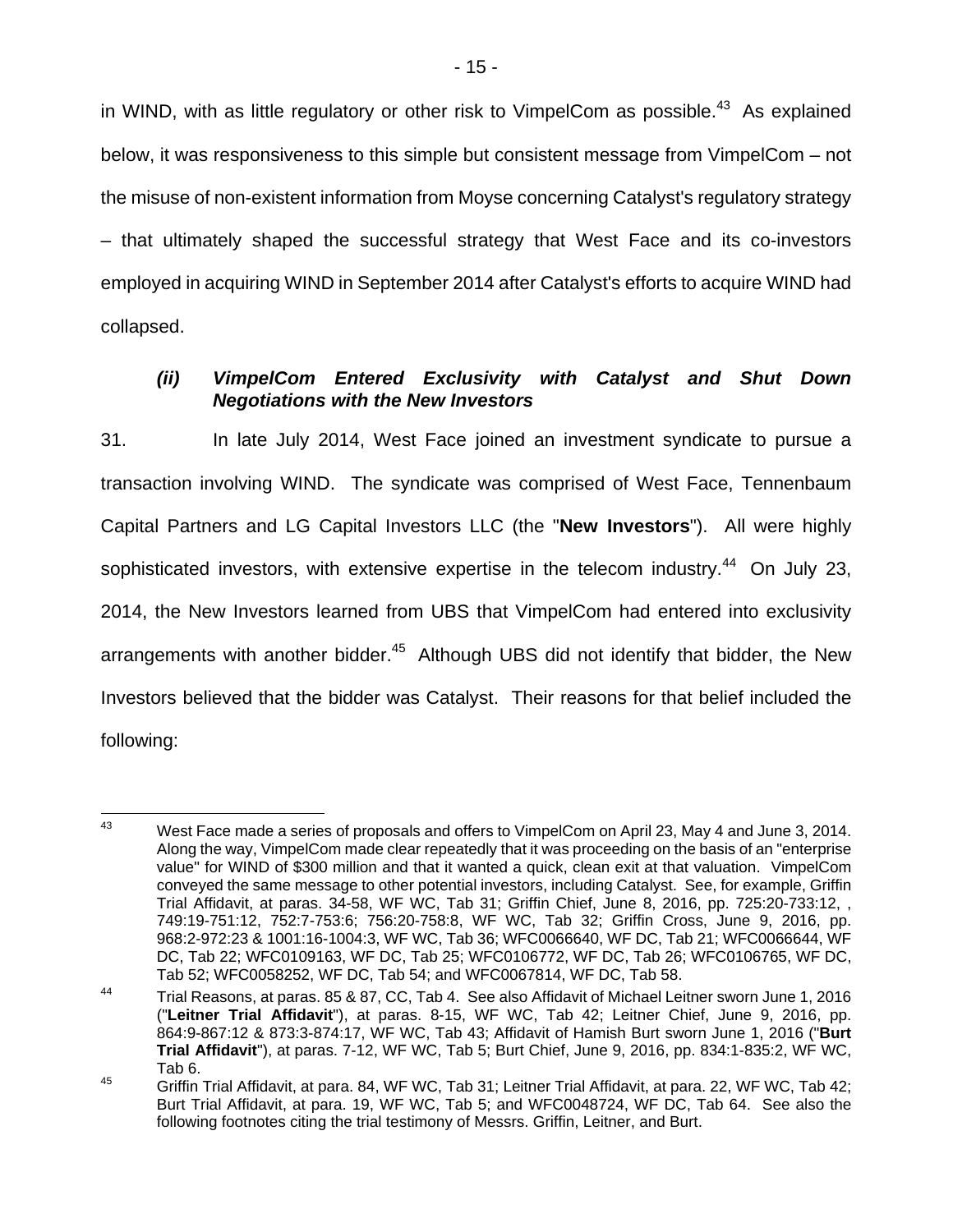- (a) Catalyst's interest in acquiring WIND, and in combining WIND with Mobilicity, was widely known, and had been reported on in the press;  $46$
- (b) as set out above, Catalyst's counsel had advised West Face's counsel over a month earlier (on June 18) that Catalyst was actively involved in a "telecom deal" during the period that Moyse was employed by Catalyst; and
- (c) there was "market chatter" that Catalyst had been seeking financing in respect of a pending transaction.<sup>47</sup>

32. Each of Mr. Griffin (of West Face), Michael Leitner (of Tennenbaum), and Hamish Burt (of LG Capital/64NM) testified that they were not told, and therefore did not know for certain, that it was Catalyst that was in exclusivity with VimpelCom, but that they believed that it was.<sup>48</sup> Notably, Catalyst relied on similar clues to infer (correctly) that West Face was also pursuing an investment in WIND.<sup>49</sup>

# *(iii) The New Investors Made a Proposal to VimpelCom on August 7, 2014 Based on VimpelCom's Stated Desire to Avoid Regulatory Risk*

33. By the beginning of August 2014, the New Investors knew that their chances of acquiring WIND were disappearing.<sup>50</sup> With the window of opportunity closing, the New Investors knew that the only way that they might acquire WIND was to hope VimpelCom

<sup>46</sup> Trial Reasons, at paras. 89-93, CC, Tab 4. See also De Alba Cross, June 6, 2016, pp. 236:8-237:2, WF WC, Tab 14; Glassman Cross, June 7, 2016, pp. 410:14-412:16, WF WC, Tab 23; WFC0109533, WF DC, Tab 2 and WFC0078062, WF DC, Tab 4.

<sup>&</sup>lt;sup>47</sup> Trial Reasons, at paras. 89-93, CC, Tab 4. See also Leitner Trial Affidavit, at para. 22, WF WC, Tab 42; Leitner Cross, June 9, 2016, pp. 916:20-920:24, WF WC, Tab 46.

<sup>48</sup> Griffin Chief, June 8, 2016, p. 762:11-21, WF WC, Tab 34; Griffin Cross, June 9, 2016, pp. 1031:7-1033:15, WF WC, Tab 38; Leitner Cross, June 9, 2016, pp. 916:20-920:24, WF WC, Tab 46; Burt Cross, June 9, 2016, pp. 848:10-849:25, WF WC, Tab 7; and Burt Cross, June 9, 2016, pp. 855:22-858:7, WF WC, Tab 8.

<sup>49</sup> Cross-examination of James Riley held July 29, 2014 (TRAN000920), pp. 184:19-185:13, WF WC, Tab 57; De Alba Chief, June 6, 2016, pp. 145:10-146:6, WF WC, Tab 10; De Alba Chief, June 6, 2016, pp. 164:13-165:4, WF WC, Tab 12; West Face Read-In Brief at Tab A, De Alba Examination for Discovery, May 11, 2016, p. 13:11-20; and De Alba Cross, June 6, 2016, pp. 237:11-24, WF WC, Tab 14.

<sup>&</sup>lt;sup>50</sup> Griffin Trial Affidavit, at paras. 113-114, WF WC, Tab 31.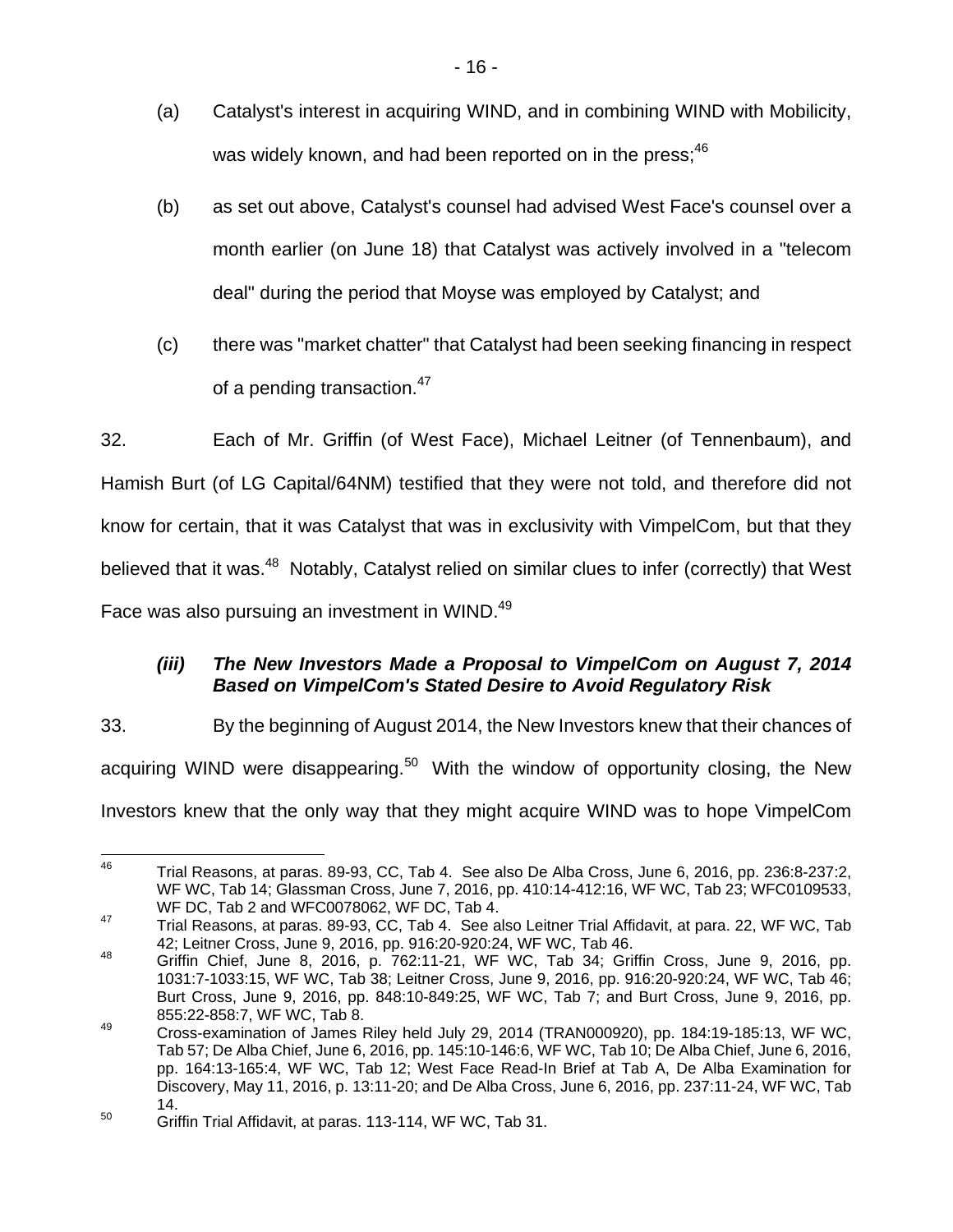could not reach an agreement with the other bidder during its period of exclusivity, and present a pragmatic and credible proposal to VimpelCom that could close quickly and with minimal risk of regulatory approval.<sup>51</sup> As the New Investors were not parties to the Catalyst-VimpelCom exclusivity agreement, they were not bound to any of its exclusivity obligations and so nothing prevented them from making an unsolicited offer to VimpelCom during the exclusivity period.

34. In this context, Larry Guffey of LG Capital and Michael Leitner of Tennenbaum – rather than anyone from West Face – developed a transaction structure whereby, as a first step, the New Investors would simply buy out VimpelCom's interests in WIND while leaving Globalive as the legally controlling shareholder. As a second subsequent step, the New Investors would reorganize the ownership structure of WIND with Globalive so that each party's voting rights matched that party's equity investment. The "elegance" of this simplified two-step approach was that the first step did not trigger a change of voting equity control of WIND, because only VimpelCom, not Globalive, would dispose of its (non-controlling) interest in WIND. Because there was no change of control at that stage, there was no need for regulatory approval to complete the first step, and hence no "regulatory risk" to VimpelCom associated with the sale of its interest in WIND.<sup>52</sup>

35. At trial, senior representatives of all three New Investors – Messrs. Griffin, Burt, and Leitner – described the development of this acquisition strategy. They explained in

<sup>51</sup> Griffin Trial Affidavit, at para. 115, WF WC, Tab 31. See also Griffin Chief, June 8, 2016, pp. 767:5-768:9, WF WC, Tab 34; Griffin Cross, June 10, 2016, pp. 1093:5-1095:4, WF WC, Tab 39; Leitner Trial Affidavit, at paras. 22 and 25, WF WC, Tab 42; and Leitner Cross, June 9, 2016, pp. 895:18-896:15, WF WC, Tab 45.

 $52$  Griffin Trial Affidavit, at paras. 115-120, WF WC, Tab 31; WFC0040932, WF DC, Tab 71; WFC0051622, WF DC, Tab 70; Griffin Chief, June 8, 2016, pp. 764:5-767:4 & 768:10-769:3, WF WC, Tab 34; Leitner Trial Affidavit, at paras. 24-28, WF WC, Tab 42; Leitner Chief, June 9, 2016, pp. 876:6-877:10, WF WC, Tab 43; Leitner Cross, June 9, 2016, pp. 886:22-890:11, WF WC, Tab 44. See also Trial Reasons, at para. 104, CC, Tab 4. For WIND's corporate structure, see CCG0025258, p. 9, WF DC, Tab 13.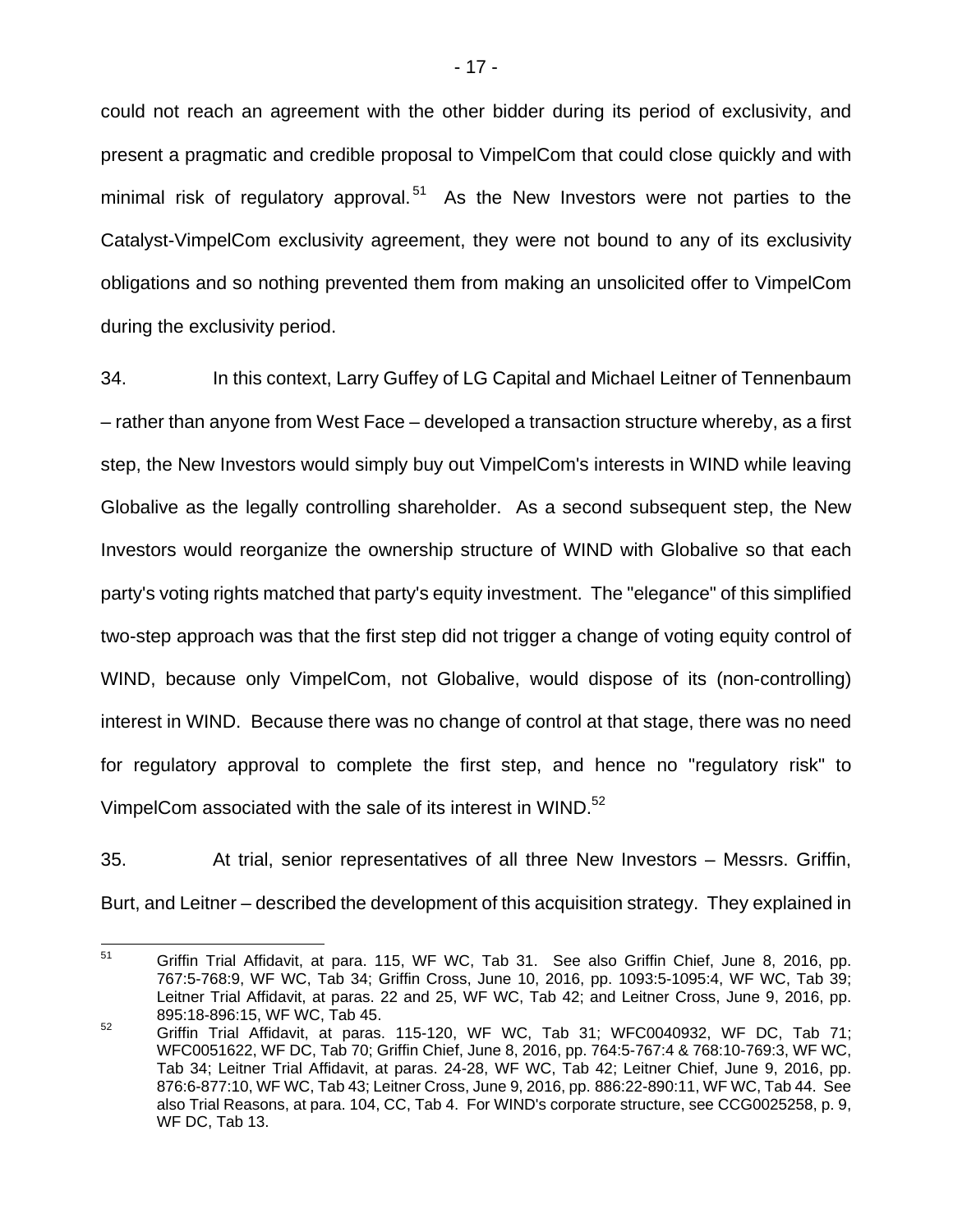detail that their strategy had nothing whatsoever to do with Moyse, or with the regulatory strategy of Catalyst.<sup>53</sup> They also explained why this strategy represented a reasonable business risk for their investors.

36. The New Investors made an unsolicited offer using this two-step transaction structure to VimpelCom on August 7, 2014 (the "**August 7 Proposal**").<sup>54</sup> The August 7 Proposal was made conditional on the participation of Globalive in the two-step transaction, given Globalive's voting control of WIND. Globalive had not participated in the August 7 Proposal. Unfortunately for the New Investors, however, the very day that their proposal was made to VimpelCom, Globalive entered into a Support Agreement with VimpelCom, pursuant to which Globalive committed to supporting VimpelCom's proposed transaction with Catalyst. Globalive also agreed to support VimpelCom's decision to seek insolvency protection for WIND under the CCAA in the event that its proposed transaction with Catalyst did not proceed.<sup>55</sup>

37. Significantly, VimpelCom did not respond to the New Investors' August 7 Proposal. Indeed, no evidence was led by Catalyst at trial to establish that VimpelCom's Board was even made aware of the New Investors' August 7 Proposal.<sup>56</sup> Instead, on August 8, 2014, VimpelCom agreed to *extend* its exclusivity period with Catalyst to August 18.57 During that extended period of exclusivity, neither VimpelCom nor Globalive engaged in any

<sup>53</sup> 53 Griffin Chief, June 8, 2016, pp. 764:5-769:3, WF WC, Tab 34; Burt Chief, June 9, 2016, pp. 836:25-839:9, WF WC, Tab 6; Leitner Chief, June 9, 2016, pp. 876:6-880:9, WF WC, Tab 43; and Leitner Cross, June 9, 2016, pp. 899:16-907:6, WF WC, Tab 45.

<sup>54</sup> Trial Reasons, at para. 104, CC, Tab 4. See also WFC0051622, WF DC, Tab 70; and WFC0040932, WF DC, Tab 71.

<sup>55</sup> Trial Reasons, at para. 105, CC, Tab 4. See also Griffin Trial Affidavit, at paras. 120-122, WF WC, Tab 31; and WFC0063562, WF DC, Tab 72. See also Lockie Chief, June 10, 2016, pp. 1176:8-1176:13 & 1178:10-1183:11, WF WC, Tab 48.

<sup>56</sup> Trial Reasons, at para. 127, CC, Tab 4. See also De Alba Cross, June 7, 2016, pp. 305:25-307:11, WF WC, Tab 16.

<sup>&</sup>lt;sup>57</sup> De Alba Cross, June 7, 2016, pp. 304:23-305:24, WF WC, Tab 16; CCG0027224, WF DC, Tab 73; and CCG0024633 and its attachment CCG0024634, WF DC, Tab 77.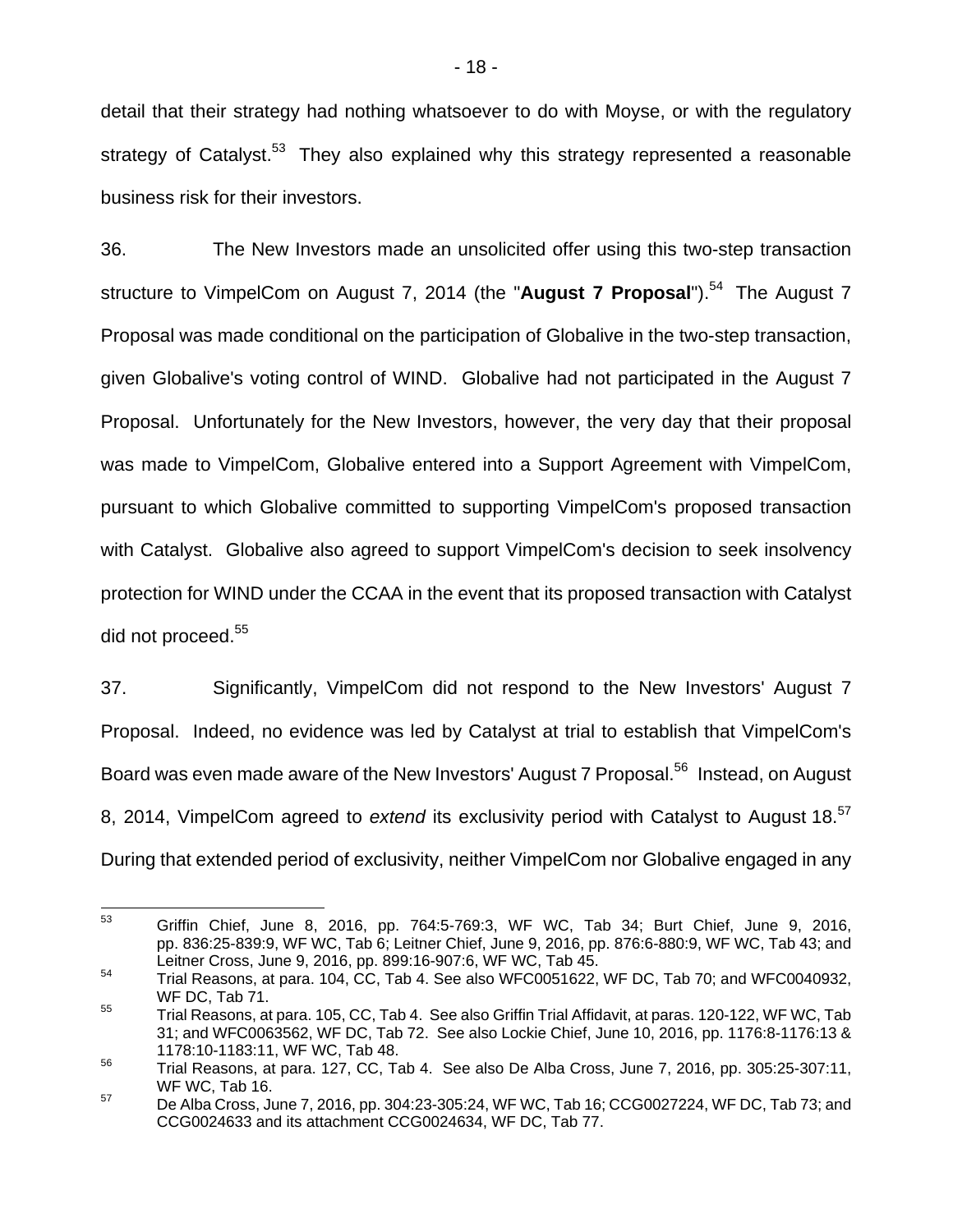negotiations whatsoever with any of the New Investors, and the New Investors made no further proposals to VimpelCom.<sup>58</sup>

## *(iv) After Catalyst Let its Exclusivity Expire, VimpelCom Resumed Negotiations with the New Investors, and the Parties Ultimately Reached an Agreement for the Acquisition of WIND*

38. As explained below, in mid-August 2014, Catalyst made the tactical decision to permit its period of exclusivity with VimpelCom to expire, and to allow VimpelCom to explore its alternatives.<sup>59</sup> From that point on, the New Investors joined with Globalive and other investors (the "**Consortium**") and together worked hard to present themselves to VimpelCom as a viable alternative. Ultimately, they reached a consensus based on the simplified two-step transaction structure referred to above, and executed a definitive purchase agreement for WIND. The first stage of their transaction, in which the Consortium acquired VimpelCom's interest, closed on September 16, 2014. $^{60}$ 

# **PART II.3 ~ THE FACTS RELEVANT TO CATALYST'S FAILURE TO ACQUIRE WIND**

## **A. Introduction: Catalyst Has Not Appealed the Dispositive Finding that Catalyst Would Not Have Acquired WIND Regardless of West Face's Alleged Misuse of its Confidential Information**

39. Catalyst's claims against West Face required it to establish that, but for West

Face's alleged misuse of Catalyst's confidential information, Catalyst would have acquired

 $WIND.<sup>61</sup>$  However, the evidence of Catalyst's own witnesses – its three Partners Newton

<sup>58</sup> Leitner Trial Affidavit, at paras. 29-30, WF WC, Tab 42; Griffin Trial Affidavit, at para. 122, WF WC, Tab 31; Griffin Cross, June 10, pp. 1109:5-1110-15, WF WC, Tab 39; Burt Trial Affidavit, at paras. 19 and

<sup>26,</sup> WF WC, Tab 5; Burt Cross, June 9, 2016, pp. 858:13-860:6, WF WC, Tab 8.<br><sup>59</sup> Indeed, Catalyst knew that its strategy would effectively force VimpelCom to consider its alternatives.

See CCG0024802, WF DC Tab 83; and paragraph 52 of this Factum.<br><sup>60</sup> Griffin Trial Affidavit, at paras. 124-126, WF WC, Tab 31; Affidavit of Simon Lockie sworn June 6, 2016 ("**Lockie Trial Affidavit**"), at paras. 37-38, WF WC, Tab 47; WFC0080940, WF DC, Tab 85; Lockie Chief, June 10, 2016, pp. 1185:22-1187:23, WF WC, Tab 48; and WFC0080325, WF DC, Tab 84. Mr. Glassman admitted at trial that Catalyst continued to negotiate with VimpelCom after its exclusivity period expired. However, Catalyst refused to produce any of its documents dated later than August

<sup>18, 2014.</sup> See Glassman Cross, June 7, 2016, p. 544:5-15, WF WC, Tab 27.<br><sup>61</sup> Amended Amended Amended Statement of Claim, at para. 34.14, CC Tab 8.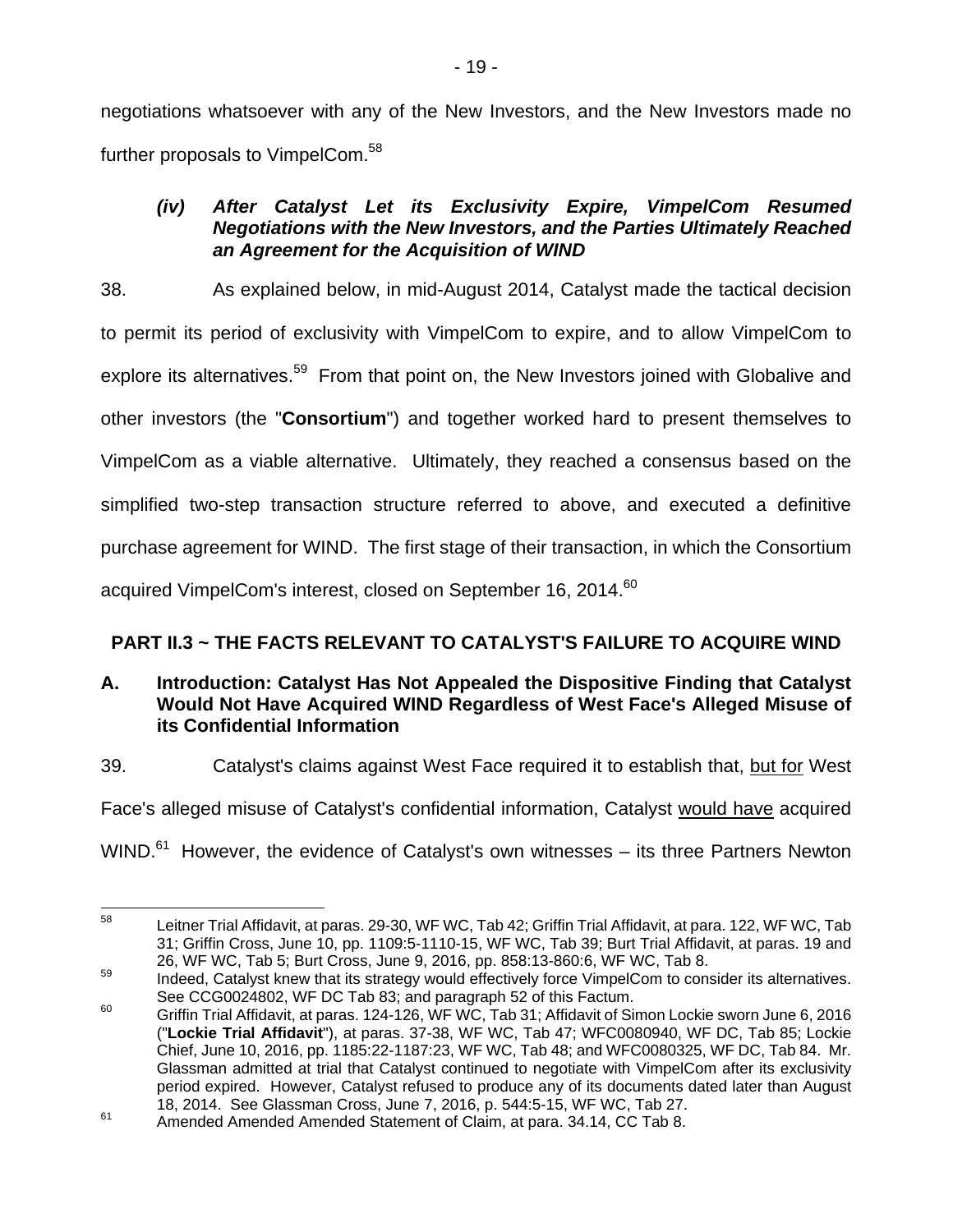Glassman, Gabriel De Alba, and James Riley – and its contemporaneous documents demonstrated that Catalyst could not have closed its proposed acquisition of WIND, regardless of West Face's alleged wrongdoing. $62$  This is precisely what the Trial Judge found, $63$  and Catalyst has not appealed either that dispositive finding or the important findings of the Trial Judge underlying his conclusions in that regard. That failure is fatal to Catalyst's claims against West Face, and therefore to its appeal. In the face of those findings, Catalyst cannot establish that it suffered any loss as a result of West Face's (alleged, but non-existent) misuse of any Catalyst confidential information.

### **B. Catalyst's Regulatory Strategy**

40. The supposedly "confidential" information that Catalyst alleged was misused by West Face concerned Catalyst's so-called "regulatory strategy".<sup>64</sup> While Catalyst's description of this strategy changed on multiple occasions during the course of this proceeding.<sup>65</sup> it is clear on the evidence that the strategy Catalyst devised and implemented was comprised of three essential elements:

(a) Catalyst intended to negotiate and execute a Share Purchase Agreement (or "**SPA**") with VimpelCom that, at VimpelCom's repeated insistence, included a

<sup>62</sup> Ironically, and as set out below, this dispositive issue was one of the few about which Catalyst's witnesses testified consistently with each other and with the contemporaneous documents.<br>
Trial Reasons, at paras. 126-131, CC, Tab 4.<br>
Notably, given certain admissions made by Catalyst, Catalyst failed to prove that its

was even confidential. Trial Reasons, at para. 120, footnote 11, CC, Tab 4. See also Glassman Cross, June 8, 2016, pp. 565:8-569:5, WF WC, Tab 29; and Catalyst's Opening Statement, June 6, 2016, pp. 16:11-17:3 & 19:2-23, WF WC, Tab 1. See also Griffin Trial Affidavit, at paras. 32, 52, and 103, WF WC, Tab 31; WFC0109981, WF DC, Tab 10; and WFC0107350, WF DC, Tab 60.

<sup>65</sup> For example, up until May 27, 2016 – the date Catalyst delivered the Glassman and De Alba Trial Affidavits, Catalyst's position was that its share purchase agreement with VimpelCom was conditional on receiving regulatory concessions from the Government of Canada. See, for example, Affidavit of James Riley sworn February 18, 2015 (CCG0028716), at paras. 17, 45, WF WC, Tab 58; and Supplementary Affidavit of James Riley sworn May 1, 2015 (CCG0028720), at para. 42, WF WC, Tab 59. At trial, Mr. De Alba (and Mr. Riley) were forced to admit that at no time was the Catalyst-VimpelCom SPA subject to such a condition. See De Alba Cross, June 6, 2016, pp. 262:2-264:5, WF WC, Tab 14; and Riley Cross, June 8, 2016, pp. 614:21-621:3, WF WC, Tab 64. Contrast this with how Catalyst now describes its "regulatory strategy". See Catalyst's Appeal Factum, at paras. 4, 27, 28, 53, 56, 57-65.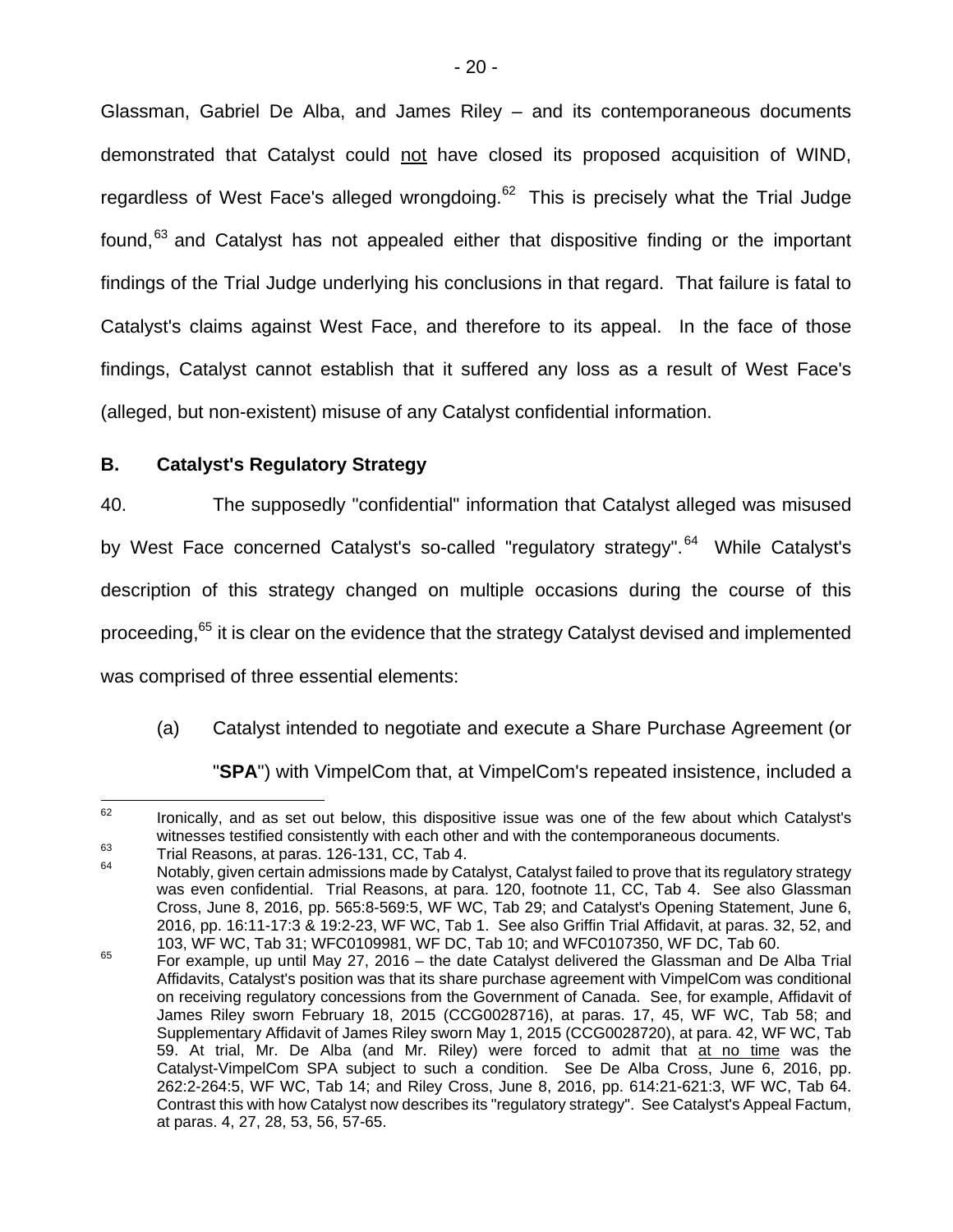term explicitly prohibiting Catalyst from seeking regulatory concessions from the Government of Canada during the Interim Period between the execution of the SPA and closing:<sup>66</sup>

- (b) immediately following the execution of its SPA with VimpelCom, but before closing, Catalyst intended to breach the SPA by using its executed SPA with VimpelCom to pressure the Government into granting the regulatory concessions Catalyst had agreed not to seek;<sup>67</sup> and
- (c) Catalyst would only close the transaction with VimpelCom if it could obtain the regulatory concessions it had demanded, and it intended to abandon its transaction with VimpelCom if those concessions could not, in fact, be obtained prior to closing.<sup>68</sup>

41. As will be explained below, the problem for Catalyst is that the concessions it needed were not forthcoming.

# *(i) The "Regulatory Concessions" Sought by Catalyst*

42. During a meeting with senior officials of Industry Canada on March 27, 2014,

Messrs. Glassman and Riley presented three "Options" in respect of Catalyst's plans for

<sup>66</sup> VimpelCom insisted on this condition because of its concern that any attempt Catalyst might make to obtain regulatory concessions (regarding the future regulatory regime applicable to WIND's ongoing operations) could impair or undermine its ability to obtain regulatory approval concerning the sale by VimpelCom of its interest of WIND. As stated above, VimpelCom made clear repeatedly not only to Catalyst but also to other potential bidders (including West Face) that it wanted a simple, clean and expeditious exit from its investment in WIND with the smallest possible risks concerning the grant of any regulatory approvals that may have been required. De Alba Cross, June 6, 2016, pp. 252:22-257:14, WF WC, Tab 14; CCG0009527, at s. 6.3, WF DC, Tab 33; and De Alba Cross, June 7, 2016, pp. 281:13-282:25, WF WC, Tab 15.<br><sup>67</sup> De Alba Cross, June 7, 2016, pp. 278:1-281:1, WF WC, Tab 15. See also Catalyst's Opening

Statement, June 6, 2016, pp. 30:1-30:21, WF WC, Tab 2.<br><sup>68</sup> De Alba Cross, June 7, 2016, pp. 278:1-281:1, WF WC, Tab 15; Glassman Cross, June 7, 2016, pp. 504:19-507:19, WF WC, Tab 26. See also Catalyst's Opening Statement, June 6, 2016, p. 12:3-20, WF WC, Tab 1.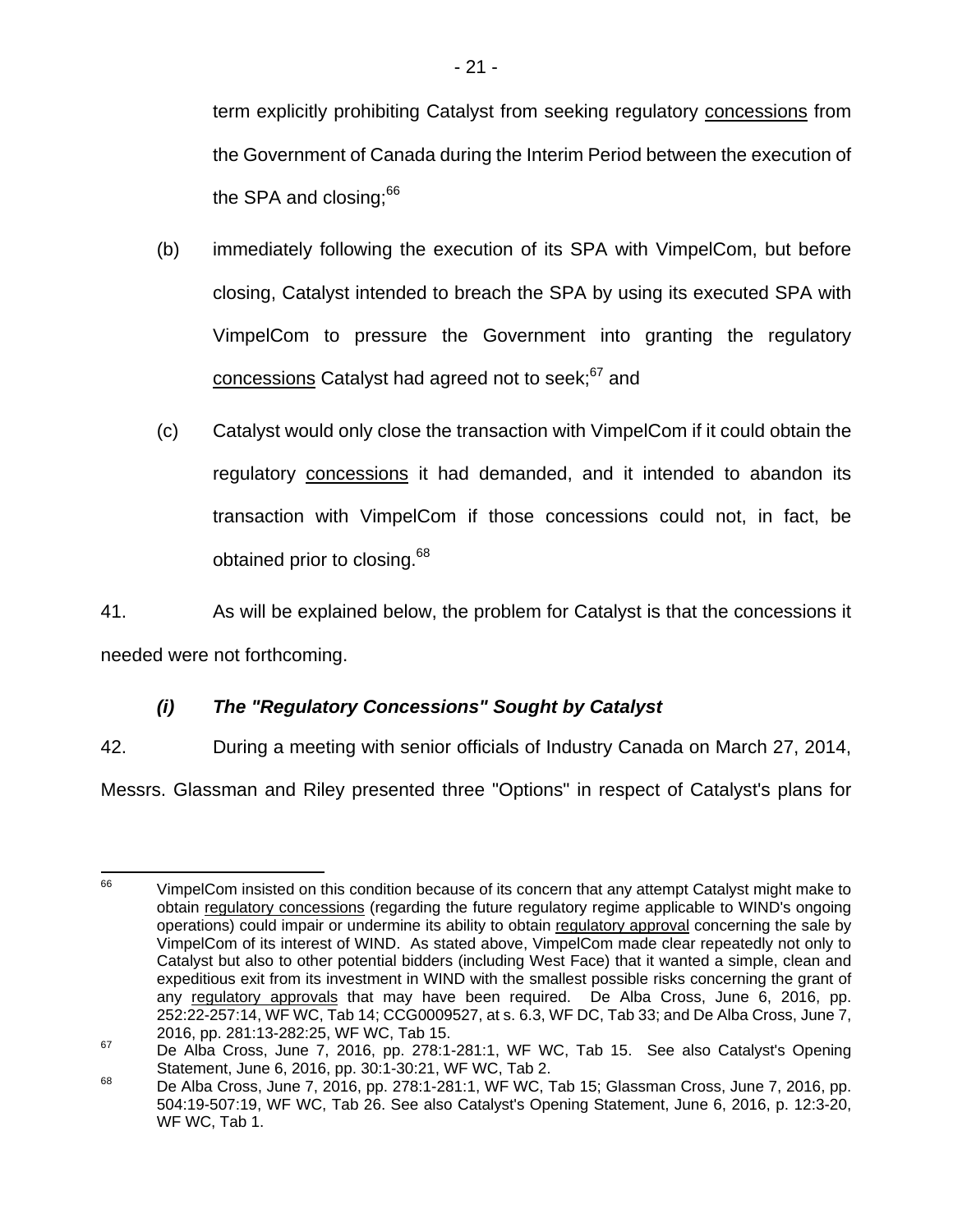WIND (the "March 27 Presentation").<sup>69</sup> The first two Options were both premised on Catalyst acquiring WIND, while the third was essentially threatening the Canadian Government with adverse publicity if Options one or two were not allowed.<sup>70</sup> Catalyst made clear in its March 27 Presentation that, before it could complete its proposed acquisition of WIND, it required the unrestricted right to sell WIND and/or its wireless spectrum to any of the incumbent national wireless carriers (namely Rogers, Bell or Telus) after five years.<sup>71</sup> Catalyst demanded that concession even though it was inconsistent with the Federal Government's well-established and publicly-announced policy of stimulating enhanced competition in the wireless industry by encouraging the development of nation-wide competitors to the incumbents.<sup>72</sup> The last thing the Government wanted was to permit the buyer of WIND to transfer scarce and highly valuable wireless spectrum to any of Rogers, Bell or Telus, particularly where the Government had licensed that spectrum to WIND several years before, at heavily discounted prices.<sup>73</sup>

### *(ii) Catalyst Was Told Consistently and Repeatedly That the Government Would Not Grant the Regulatory Concessions*

43. Between March and August 2014, Catalyst was told consistently and repeatedly by the Government of Canada and by its own advisors, on at least six occasions, that the regulatory concessions it had demanded would not be granted:

<sup>69</sup>  $^{69}$  CCG0011565, WF DC, Tab 17.

<sup>70</sup> CCG0011565, WF DC, Tab 17; Affidavit of Newton Glassman sworn May 27, 2016 ("**Glassman Trial Affidavit**"), at paras 23-27, WF WC, Tab 20; and Glassman Cross, June 7, 2016, pp. 426:4-428:17, WF WC, Tab 24.

 $71$  Glassman Cross, June 7, 2016, pp. 407:22-421:6, WF WC, Tab 23. See also Catalyst's Opening<br>Statement, June 6, 2016, pp. 12:3-16:10, WF WC, Tab 1.

 $\frac{3}{12}$  All parties agreed that this had been the Government's longstanding policy. See, for example, Glassman Cross, June 7, 2016, pp. 404:12-406:11, WF WC, Tab 23; Griffin Cross, June 9, 2016, pp. 995:24-996:14, WF WC, Tab 37; and WFC0111504, WF DC, Tab 3.

 $\frac{3}{13}$  In its efforts to facilitate the launch of a new national wireless carrier, the Government of Canada "set aside" valuable wireless spectrum for new entrants in its most recent spectrum auction, and licensed that spectrum to WIND, Mobilicity and Public Mobile at heavily discounted prices. Incumbents such as Rogers, Telus and Bell were precluded for bidding for the set aside spectrum. See WFC0111642, WF DC, Tab 1.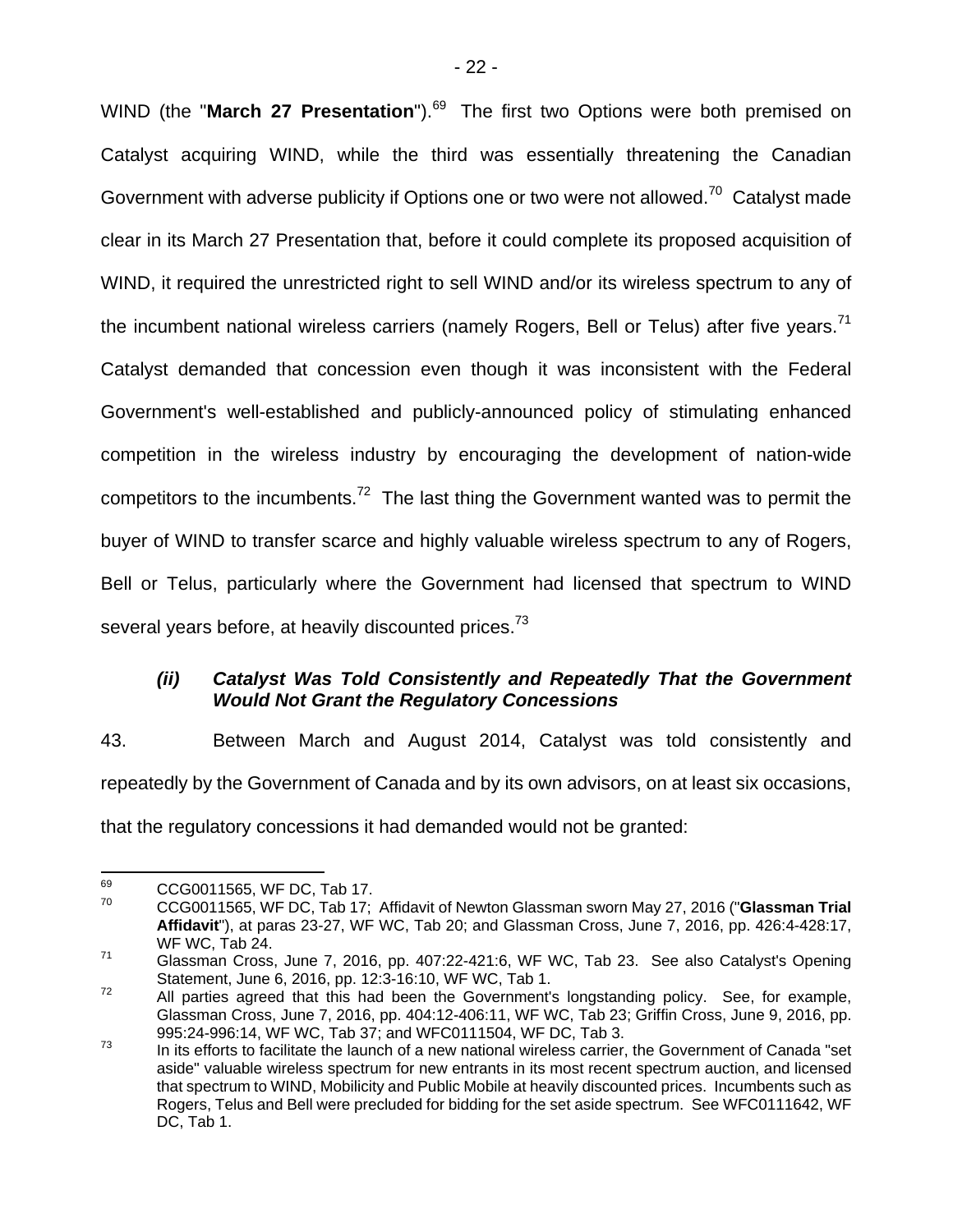- (a) first, on March 27, 2014, when Messrs. Glassman and Riley delivered the March 27 Presentation to senior officials of Industry Canada.<sup>74</sup> Mr. Glassman conceded in cross-examination that during this meeting the Government's "explicit official reaction" was "we will not give [Catalyst] or anybody else regulatory relief";<sup>75</sup>
- (b) second, on May 7, 2014, when senior officials of the Government told Catalyst's highly experienced government-relations consultant, Bruce Drysdale, that it would not give Catalyst the right to sell WIND's spectrum in five years. Mr. Glassman noted in a contemporaneous email that this took Catalyst's first Option "off the table"; $^{76}$
- (c) third, on May 12, 2014, when Messrs. Glassman, Riley and Drysdale had a second in-person meeting with Government representatives.<sup>77</sup> Again, the Government refused to commit to granting Catalyst any of the regulatory concessions it required;<sup>78</sup>
- (d) fourth, on May 19, 2014, when Catalyst's highly experienced regulatory counsel (Steven Acker of Faskens) provided it with a comprehensive written

<sup>74</sup> At trial, Mr. Glassman stated that he was not aware of Catalyst ever having made another presentation to the Government. Glassman Cross, June 8, 2016, pp. 560:5-20, WF WC, Tab 28. Mr. De Alba did not attend this meeting. See De Alba Chief, June 6, 2016, pp. 155:23-156:1, WF WC, Tab 11.

<sup>75</sup> Glassman Cross, June 7, 2016, pp. 412:17-414:20, WF WC, Tab 23 and Glassman Cross, June 7, 2016, pp. 435:18-436:8, WF WC, Tab 25. For Mr. Glassman's trial testimony regarding the Government of Canada's alleged and wholly undocumented "unofficial" reaction, see Glassman

Cross, June 7, 2016, pp. 435:18-439:11, WF WC, Tab 25.<br><sup>76</sup> CCG0009482, WF DC, Tab 29. Mr. Drysdale was a Founding Partner of Drysdale, Forstner Hamilton Public Affairs Ltd. He had extensive experience working for three Federal Cabinet Members, as well as in the Prime Minister's Office, and had also worked with representatives of Government in a variety of capacities over a period of almost two decades. By contrast, Mr. Glassman had virtually no experience dealing with Government officials. See Glassman Cross, June 7, 2016 at pp.

<sup>390:17-394:4,</sup> WF WC, Tab 22; WFC0110505, WF DC, Tab 89.<br>Notably, this was Mr. Glassman's last direct communication with the Government.<br>T<sup>8</sup> Glassman Cross, June 7, 2016, pp. 465:10-472:17, WF WC, Tab 26; and CCG0009517, W 32.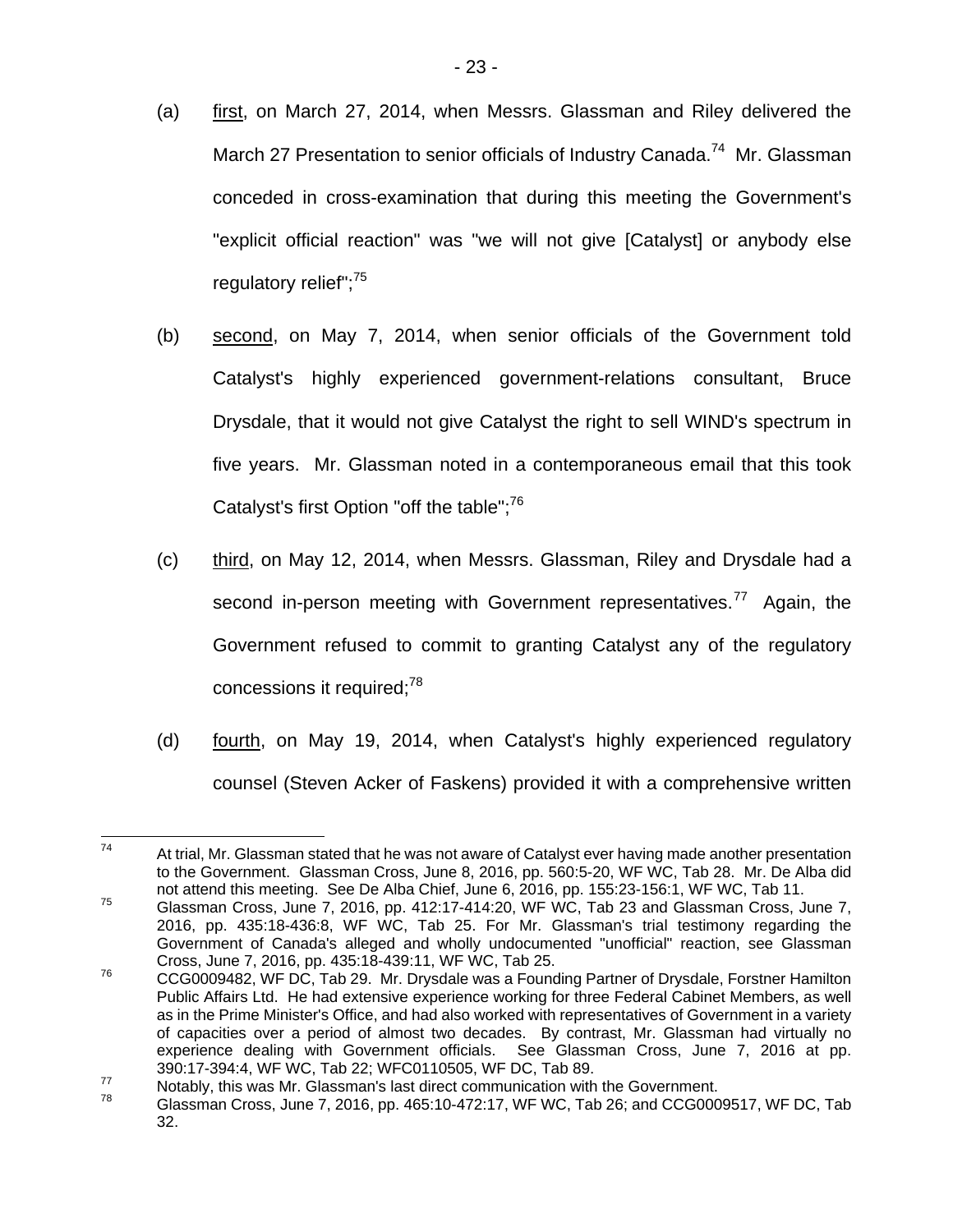opinion noting that the Government had "made it clear that any proposed transfer of commercial mobile spectrum to an incumbent will be subject to very close scrutiny and, in the current climate, [is] most unlikely to succeed";  $^{79}$ 

- (e) fifth, on July 25, 2014, when Industry Canada representatives again reached out to Mr. Drysdale to advise "that Catalyst seeking any concessions was a dead end" as Catalyst had already "gone down that road twice before" (*i.e.,* on March 27 and May 12); $^{80}$  and
- (f) finally, on August 3, 2014, when Mr. Drysdale advised Catalyst that senior Government officials (including James Nicholson of Industry Canada) had indicated in the clearest possible terms that Catalyst would not be granted regulatory concessions if it proceeded with its proposed acquisition of WIND.<sup>81</sup>

44. Mr. Drysdale's email of August 3, 2014 to Messrs. Glassman and De Alba is particularly important. He stated:

## • **Both Industry Canada and [the Privy Council Office and Prime Minister's Office] are adamant that the current federal policy will not change**.

• Nicholson clarified the federal position saying Minister Moore and [Industry Canada] officials would not be opposed to Catalyst buying Wind **but Ottawa would not provide [the] concessions Catalyst outlined in its May presentation for building out a fourth carrier nor would Ottawa allow Catalyst or anyone else to become a re-seller**.

<sup>79</sup>  $^{79}$  CCG0026600, WF DC, Tab 41.

<sup>80</sup> CCG0025815, WF DC, Tab 65. For Mr. Glassman's remarkable testimony about what he took from this email, see Glassman Cross, June 7, 2016, pp. 476:20-486:11, WF WC, Tab 26. Messrs. Glassman, Riley or De Alba had no meetings with the Government between July 25 and when West<br>Face completed its acquisition of WIND in mid-September 2014.

 $^{81}$  CCG0025843, WF DC, Tab 68. After August 3, 2014, neither Catalyst nor Mr. Drysdale had further communications with the Government regarding Catalyst's demand for regulatory concessions.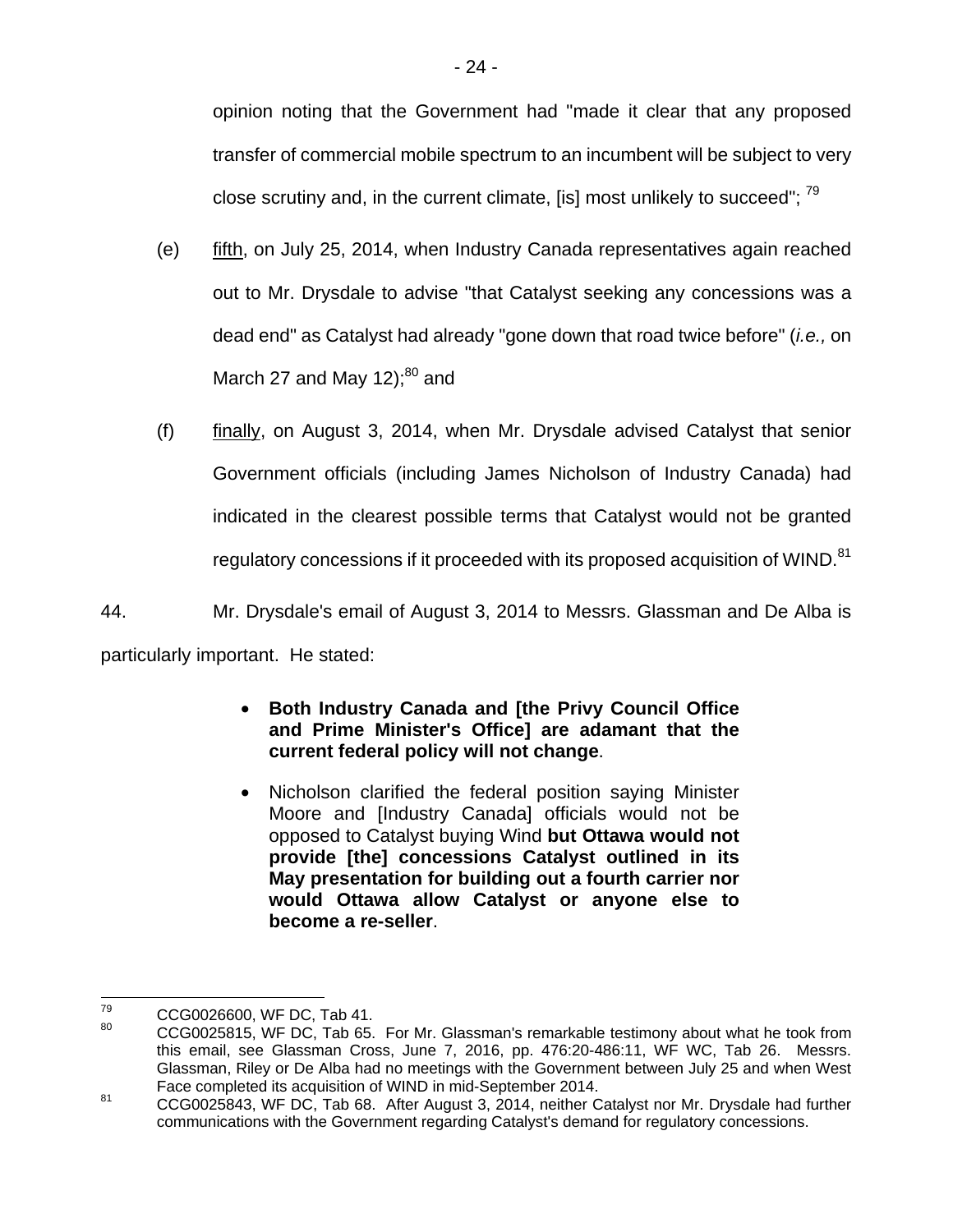- Nicholson said that if Catalyst signs a Sale and Purchase Agreement with Wind **it should do so with a clear understanding it would have to build out a fourth carrier without concessions and without ability to sell to an incumbent after 5 years**.
- **Nicholson and [the Privy Council Office] both told me that Quebecor** (both prior to [Pierre Karl Péladeau] running for office as a separatist and since) **has lobbied hard in Ottawa at all levels for concessions to build out a fourth carrier and have been told Ottawa will not be providing them with any concessions** (beyond what regulatory changes are being rolled out by the CRTC in coming months). **Nicholson said Minister Moore and PM Harper are entrenched and there will be no flip flop.** (emphasis added)<sup>82</sup>

45. In sum, the one and only message that was conveyed repeatedly to Catalyst

from the most senior officials of the Government of Canada was that the Government would

not accede to Catalyst's demands for regulatory concessions. Since the Trial Judge also

held correctly that Catalyst would not have closed its proposed acquisition of WIND without

these concessions, the Trial Judge's inescapable conclusion was that Catalyst could not

have acquired WIND regardless of West Face's conduct*.* 83

# **C. Catalyst's Negotiations with VimpelCom**

#### *(i) Catalyst's Negotiations with VimpelCom Resulted in a Share Purchase Agreement that Expressly Precluded Catalyst from Seeking the Regulatory Concessions It Required from the Government*

46. Mr. De Alba led Catalyst's negotiations with VimpelCom. From the outset of their negotiations, Catalyst and VimpelCom were at odds with respect to the key issue of regulatory risk.<sup>84</sup> As stated above, VimpelCom wanted to minimize to the extent possible

<sup>82</sup> 82 CCG0025843, WF DC, Tab 68. For Mr. Glassman's incredible explanation of why this email confirmed to him that there was "no reason" to think that there were not "going to be further discussions about concessions", see Glassman Cross, June 7, 2016, pp. 486:12-504:12, WF WC, Tab 26.

example 12016, and Trial Reasons, at para. 131, CC, Tab 4.<br><sup>84</sup> At trial, Catalyst conflated the issues of <u>regulatory approval</u>, on the one hand, and <u>regulatory</u> concessions on the other. As Mr. De Alba conceded in cross-examination, the fact that Catalyst's proposed transaction involved a change of control of WIND, and therefore required regulatory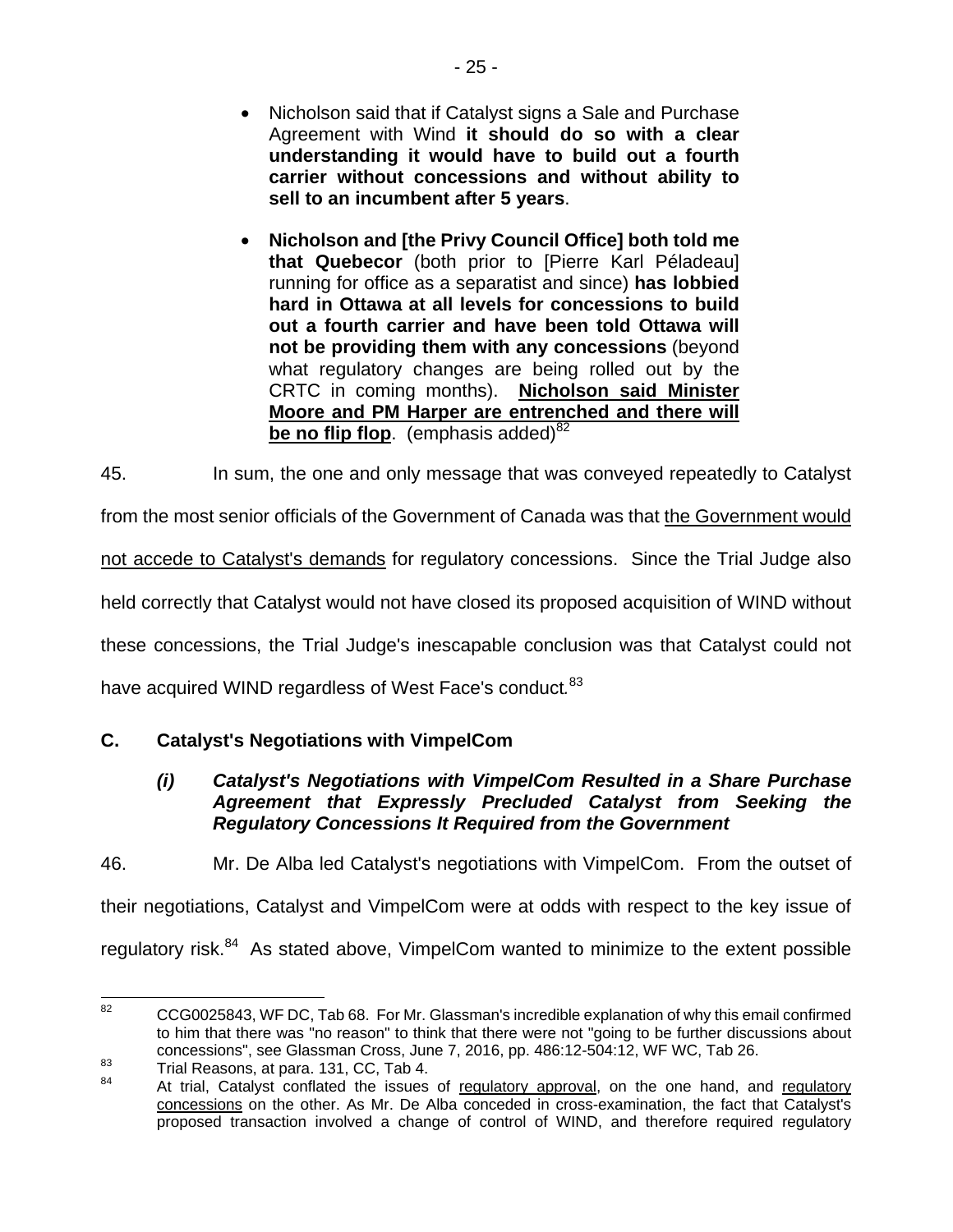the risk of regulatory approval for the sale of WIND not being obtained, and for that reason insisted that Catalyst not seek regulatory concessions from the Government in the Interim Period between the signing of a SPA and closing. Conversely, at the outset of its negotiations with VimpelCom, Catalyst wanted the ability to seek the regulatory concessions it believed were necessary in order to ensure the viability of its acquisition of WIND. $85$ 

47. Ultimately, VimpelCom prevailed. On Friday, August 1, 2014, VimpelCom sent Mr. De Alba an email attaching a draft of the SPA that VimpelCom considered to be substantially settled.<sup>86</sup> On Sunday, August 3, Mr. De Alba responded to VimpelCom's email and agreed with VimpelCom's assessment in this regard. $87$  Significantly, Mr. De Alba conceded in cross-examination that section 6.3(d) of this final version of the Catalyst-VimpelCom SPA expressly precluded Catalyst from, in the Interim Period between signing and closing, seeking regulatory concessions from the Government of Canada to permit the transfer or sale of WIND or its wireless spectrum to an incumbent wireless carrier at a future date. Indeed, Catalyst was precluded during that Interim Period from even developing, evaluating or analyzing any studies, plans, analysis or reports concerning the sale or transfer of WIND or its spectrum to an incumbent wireless carrier.<sup>88</sup>

approval, was never a matter of controversy between VimpelCom and Catalyst. VimpelCom's first draft of the Share Purchase Agreement provided that closing of the transaction was conditional on the parties obtaining approval for the transaction from the relevant regulatory authorities. De Alba Cross, June 6, 2016, pp. 252:22-257:14, WF WC, Tab 14 and CCG0009527, WF DC, Tab 33. See also Griffin Trial Affidavit at para. 54, WF WC, Tab 31; and WFC0106564, WF DC, Tab 30. VimpelCom provided the same first draft Share Purchase Agreement to Catalyst, West Face, and presumably all other interested parties. WFC0106564 is identical to CCG0009527, WF DC, Tab 33 and a duplicate of WFC0075344 (not included in the WF DC). As explained above, regulatory concessions were an

entirely different matter.<br><sup>85</sup> De Alba Cross, June 6, 2016, pp. 252:23-256:5, especially 255:24-256:5, WF WC, Tab 14. See also Trial Reasons, at para. 131, CC, Tab 4. See also De Alba Cross, June 7, 2016, pp. 281:12-282:25, WF WC, Tab 15.

<sup>86</sup> CCG0026616 and attachment CCG0026625, WF DC, Tab 67.

<sup>&</sup>lt;sup>87</sup> CCG0024442, WF DC, Tab 69; and De Alba Cross, June 7, 2016, pp. 288:1-291:1, WF WC, Tab 16.<br><sup>88</sup> CCG0026625, WF DC, Tab 67; De Alba Cross, June 7, 2016, pp. 291:9-293:14 and pp. 300:3-7, WF WC, Tab 16.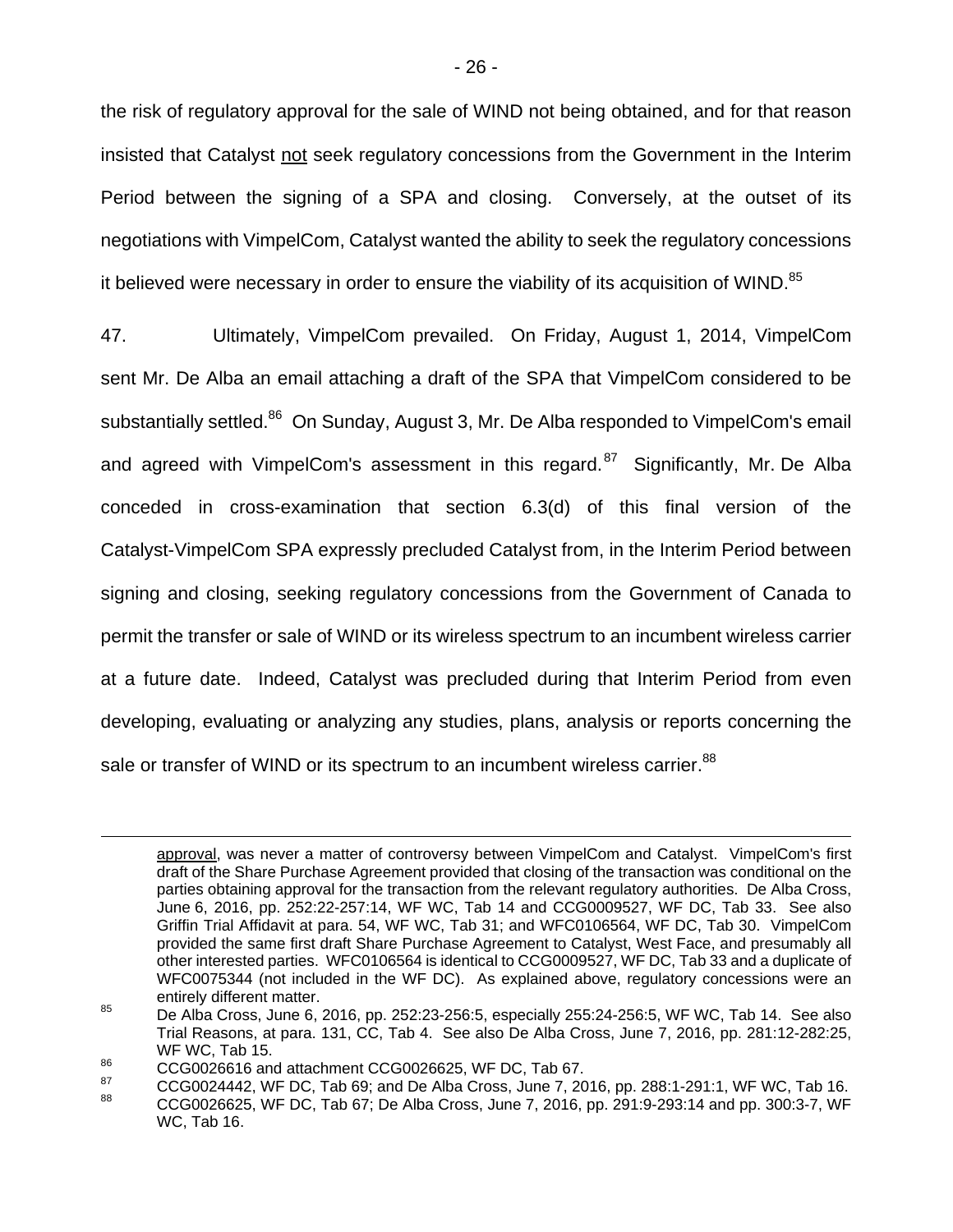#### *(ii) When VimpelCom Raised the Prospect of a Break Fee, Catalyst Made the Tactical Decision to Abandon Negotiations and Walk Away*

48. After the negotiators for Catalyst and VimpelCom agreed that the SPA was "substantially settled" in early August 2014, VimpelCom sought approval for the proposed transaction from its Board of Directors and other relevant governance committees. Catalyst had previously been informed that the proposed transaction was subject to approval by VimpelCom's Board of Directors.<sup>89</sup> Despite never having dealt with VimpelCom before, Mr. Glassman somehow assumed that VimpelCom's Board would act as a rubber stamp, and would approve whatever transaction was presented to it. His assumption, however, was contrary to the experience of Catalyst's own lead financial advisor, Ben Babcock of Morgan Stanley, and proved to be mistaken.<sup>90</sup>

49. On the morning of August 11, 2014, VimpelCom's lead negotiator, Felix Saratovsky, advised Catalyst that, while there was "broad support" within VimpelCom for the proposed transaction with Catalyst, its Board had yet to approve the transaction. He advised that the VimpelCom Board wanted to seek protection for VimpelCom in the event that the Government did not approve the sale of WIND to Catalyst, and that VimpelCom viewed the amount it would cost VimpelCom to fund WIND's operations in the Interim Period between signing and closing as the amount at risk. $91$  In order to address this risk, the Chairman of VimpelCom requested that Catalyst agree to pay to VimpelCom a \$5 to \$20 million break fee in the event that regulatory approval was not granted within 60 days.  $92$ 

<sup>89</sup> 

 $\frac{89}{20}$  See, for example, CCG0024196, WF DC, Tab 62.<br><sup>90</sup> Indeed, see Catalyst's Opening Statement, June 6, 2016, pp. 40:14-40:23 & 42:7-42:20, WF WC, Tab 3. See also Glassman Cross, June 7, 2016, pp. 507:20-512:7, WF WC, Tab 26; and CCG0024567, WF DC, Tab 74.

<sup>91</sup> CCG0027248, WF DC, Tab 75.

Glassman Trial Affidavit, at para. 46, WF WC, Tab 20; Affidavit of Gabriel De Alba sworn May 27, 2016 ("**De Alba Trial Affidavit**"), at para. 157, WF WC, Tab 9. See also CCG0024774, WF DC, Tab 82. Remarkably, even though VimpelCom's request for a break fee led directly to the demise of the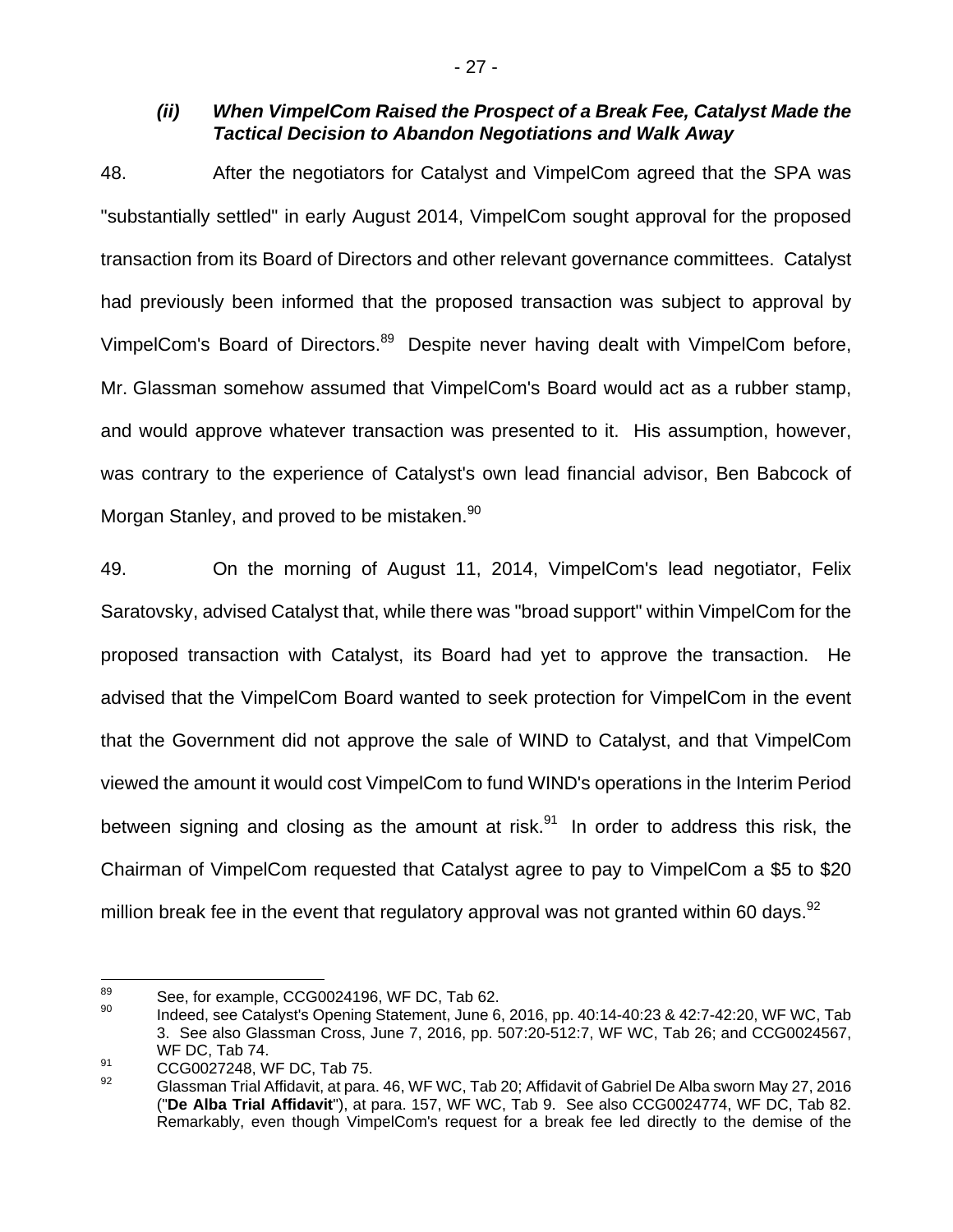50. Instead of attempting to address VimpelCom's request in a constructive manner, Mr. Glassman became "furious" both at VimpelCom and at his own deal team and professional advisors. He demanded repeatedly that the WIND deal be signed immediately and announced publicly, or else there would be "no deal". $93$  On August 12, Mr. De Alba gave Mr. Saratovsky an ultimatum that unless VimpelCom provided a clear approach regarding its approval of the deal within two hours, Catalyst was going to walk away.<sup>94</sup> On August 14, Mr. Glassman opined that the deal was "technically dead".<sup>95</sup>

51. Although Mr. Glassman had given up on the proposed WIND transaction by August 14 at the latest, VimpelCom had not. After August 11, Mr. Saratovsky continued to attempt to negotiate with Catalyst in good faith. He stated expressly that he was "open to other ideas" concerning a mutually acceptable solution that would protect VimpelCom against the downside risk it perceived.<sup>96</sup>

52. Catalyst, however, decided not to compromise or negotiate. It made that decision after receiving advice from its highly experienced external legal and financial advisors (Jon Levin of Faskens and Mr. Babcock of Morgan Stanley). In response to a proposed compromise by Mr. Saratovsky made on August 15: (i) Mr. Levin opined to Mr. Babcock and Mr. De Alba that: "They are out to lunch and I think we should tell them";

- $^{94}$  CCG0027262, WF DC, Tab 80.
- $^{95}$  CCG0028615, WF DC, Tab 81.

proposed transaction between VimpelCom and Catalyst in August 2014, and one of the central issues in this proceeding concerned the reasons for that demise, Catalyst (and its Chief Operating Officer, James Riley) failed or refused to disclose the existence of VimpelCom's request until shortly before trial. Cross-examination of James Riley held May 13, 2015, pp. 127:15-128:4 (TRAN000397), WF WC, Tab 61; UTS000020 at U/T 15 and 16, WF WC, Tab 62; Riley Cross, June 8, 2016, pp. 597:4-608:11, WF WC, Tab 63. Notably, however, Mr. Glassman testified that Mr. Riley knew about VimpelCom's request for a break fee by the end of September 2014 at the latest. Glassman Cross,

June 7, 2016, pp. 363:11-365:5, WF WC, Tab 22.<br><sup>93</sup> Trial Reasons, at para. 128, CC, Tab 4. See also Glassman Cross, June 7, 2016, pp. 522:2-533:15, WF WC, Tab 26; CCG0024632, WF DC, Tab 76 and CCG0024640, WF DC, Tab 78. Contrast this with what Catalyst says it told Industry Canada on August 11, 2014. See CCG0024726, WF DC, Tab 79.

See, for example, CCG0024802, WF DC, Tab 83.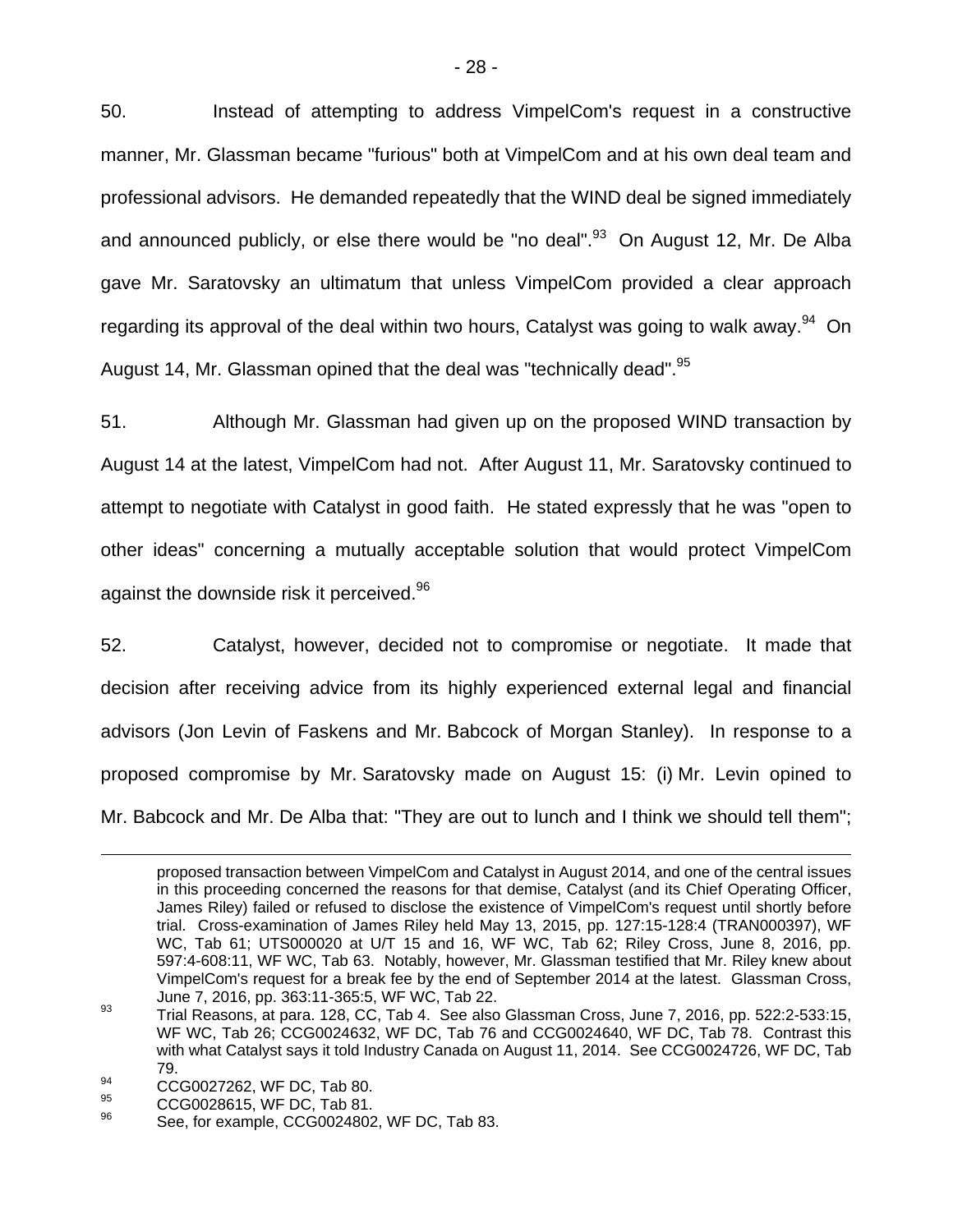(ii) Mr. De Alba responded: "ABSOLUTELY!"; and (iii) Mr. Babcock advised: "Tell them and then shut down communication. This needs to go past the exclusivity time and [the Chairman of VimpelCom] needs to see his alternatives and their terms...".<sup>97</sup>

53. Mr. Glassman conceded in cross-examination that Catalyst followed the advice of its legal and financial advisors: in mid-August 2014, Catalyst told VimpelCom that the proposed break fee of \$5 to \$20 million was unacceptable, shut down all communications with VimpelCom, and allowed its period of exclusivity to expire.<sup>98</sup>

54. In short, Catalyst made an informed tactical choice to "play hardball" with the Board of VimpelCom, including its Chairman. Catalyst could have accepted VimpelCom's request for a modest break fee of only \$5 to \$20 million, or at least negotiated with VimpelCom over this issue. It chose not to do so, however, and instead terminated discussions with VimpelCom and allowed its period of exclusivity to expire, thereby allowing VimpelCom to consider its options. That is precisely what VimpelCom did. One of those options was the simplified two-step sale transaction involving West Face that was negotiated, structured, completed, and implemented shortly thereafter.

55. It is perhaps significant that in interlocutory proceedings prior to trial, Catalyst consistently maintained that its deal with VimpelCom was conditional on "the granting of certain regulatory concessions" to Catalyst, and that the Catalyst-VimpelCom negotiations collapsed because, at the eleventh hour, VimpelCom reversed course and "would not agree

<sup>97</sup> CCG0024802, WF DC, Tab 83. Alexey Reznikovich was the Chair of VimpelCom. Glassman Cross, June 7, 2016, pp. 542:12-543:11, WF WC, Tab 27.

 $^{98}$  Glassman Cross, June 7, 2016, pp. 540:25-544:4, WF WC, Tab 27; Glassman Trial Affidavit, at para. 46, WF WC, Tab 20.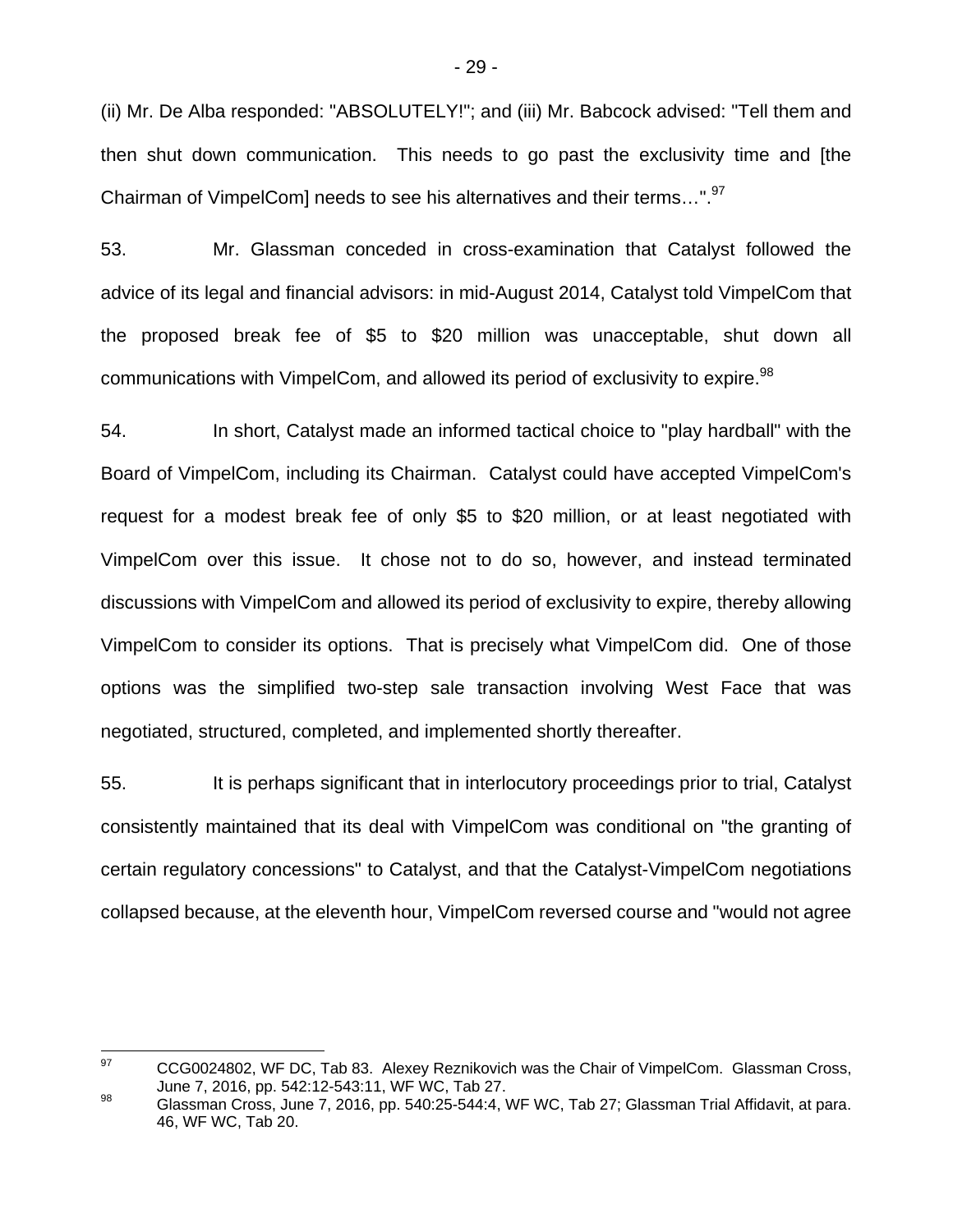to the conditions Catalyst sought."<sup>99</sup> Catalyst alleged that VimpelCom only refused to agree to a condition requiring the granting of the regulatory concessions because of the New Investors' unsolicited August 7 Proposal, allegedly made with the benefit of Moyse's insight. As we now know, this description of what went wrong with the Catalyst deal was completely false – no draft of the Catalyst-VimpelCom share purchase agreement was conditional on Catalyst being granted regulatory concessions, and in fact, the final draft precluded Catalyst from even seeking them in the Interim Period before closing.

56. Catalyst is a highly sophisticated investor, and was represented throughout its dealings with the Government of Canada and with VimpelCom by senior and experienced advisors. Catalyst made a cascading series of errors and miscalculations along the way, and has only itself to blame for its failure to complete its proposed acquisition of WIND. Catalyst's efforts to blame West Face and Moyse for its failures were (and are) both contrived, and were doomed from the beginning.

### **PART III ~ ISSUES, LAW AND ARGUMENT**

57. The issues raised by Catalyst's appeal are as follows:

- (a) Did the Trial Judge commit an error of law in articulating and/or applying the appropriate legal test for the independent tort of spoliation?
- (b) Did the Trial Judge deny Catalyst procedural fairness in determining that Catalyst's witnesses were not credible?
- (c) Did the Trial Judge deny Catalyst procedural fairness by making findings of fact on issues that the parties put directly in issue?

<sup>99</sup> Affidavit of James Riley dated February 18, 2015, at para. 45 (CAT000066), WF WC, Tab 58; Supplementary Affidavit of James Riley dated May 1, 2015, at paras. 42-43 (CAT000382), WF WC, Tab 59. See also Riley Cross, June 8, 2016, pp. 614:21-621:3, WF WC, Tab 64.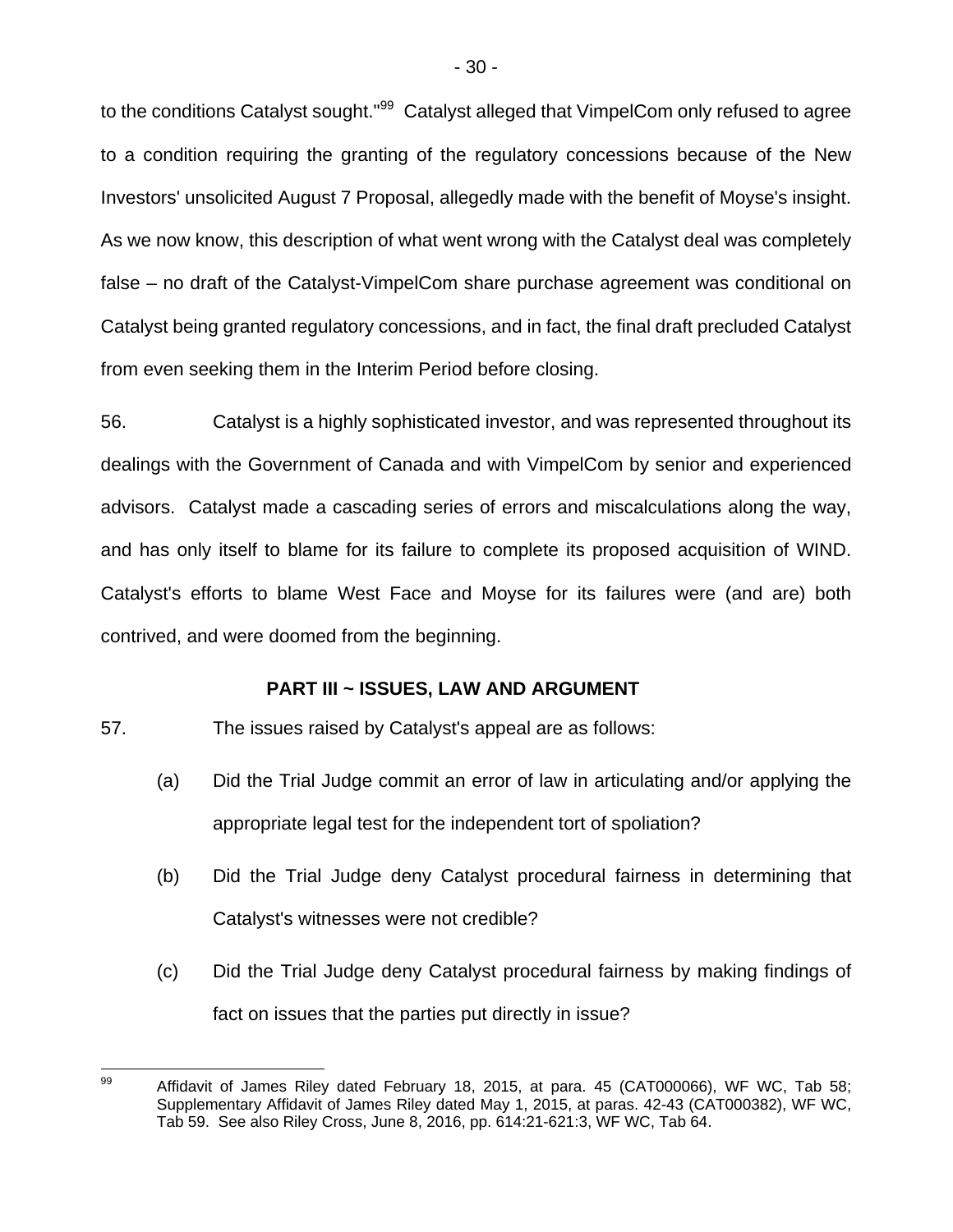- (d) Did the Trial Judge make any of the palpable and overriding errors of fact complained of by Catalyst?
- (e) Should this Court accede to Catalyst's request and order a new trial?
- (f) Should Catalyst be given leave to appeal from the cost award made in favour of West Face at the conclusion of trial? If so, should that award be disturbed?

58. For the reasons set out below, West Face respectfully submits that this Court should answer all of these questions in the negative.

# **A. The Applicable Standard of Review**

59. The applicable standards of appellate review are settled and uncontroversial.

Questions of pure law are reviewed on a correctness standard, while questions of fact or

mixed fact and law require a palpable and overriding error; that is, the appellant must show

that the findings were clearly wrong, unreasonable, or not reasonably supported by the evidence.<sup>100</sup>

60. This Court's statement concerning the importance of credibility findings in *Waxman* is particularly germane to this appeal:

> The detailed and uncompromising credibility assessments made by the trial judge raise a very high hurdle for the appellants on these appeals. **At every turn in their arguments, counsel for the appellants are met with credibility findings squarely against them. They cannot escape these pervasive credibility assessments by attacking these findings where they relate to specific issues in isolation from other credibility findings.** The trial judge's finding that from the outset Chester's case was spun from dishonesty and greed

 $100$ 100 *1196303 Ontario Inc. v. Glen Grove Suites Inc.*, 2015 ONCA 580, at para. 50 [*Glen Grove*], West Face BOA, Tab 1; *Waxman v. Waxman*, [2004] O.J. No. 1765 (C.A.), at paras. 292-299 [*Waxman*], *leave to appeal refused*, [2004] S.C.C.A. 291, West Face BOA, Tab 36; *Housen v. Nikolaisen*, 2002 SCC 33, at paras. 5, 24 & 36 [*Housen*], West Face BOA, Tab 19; and *H.L. v. Canada (Attorney General)*, 2005 SCC 25, at paras. 55, 56, 69 and 70, West Face BOA, Tab 13; See also *F.H. v. McDougall*, 2008 SCC 53, at para. 72, West Face BOA, Tab 9.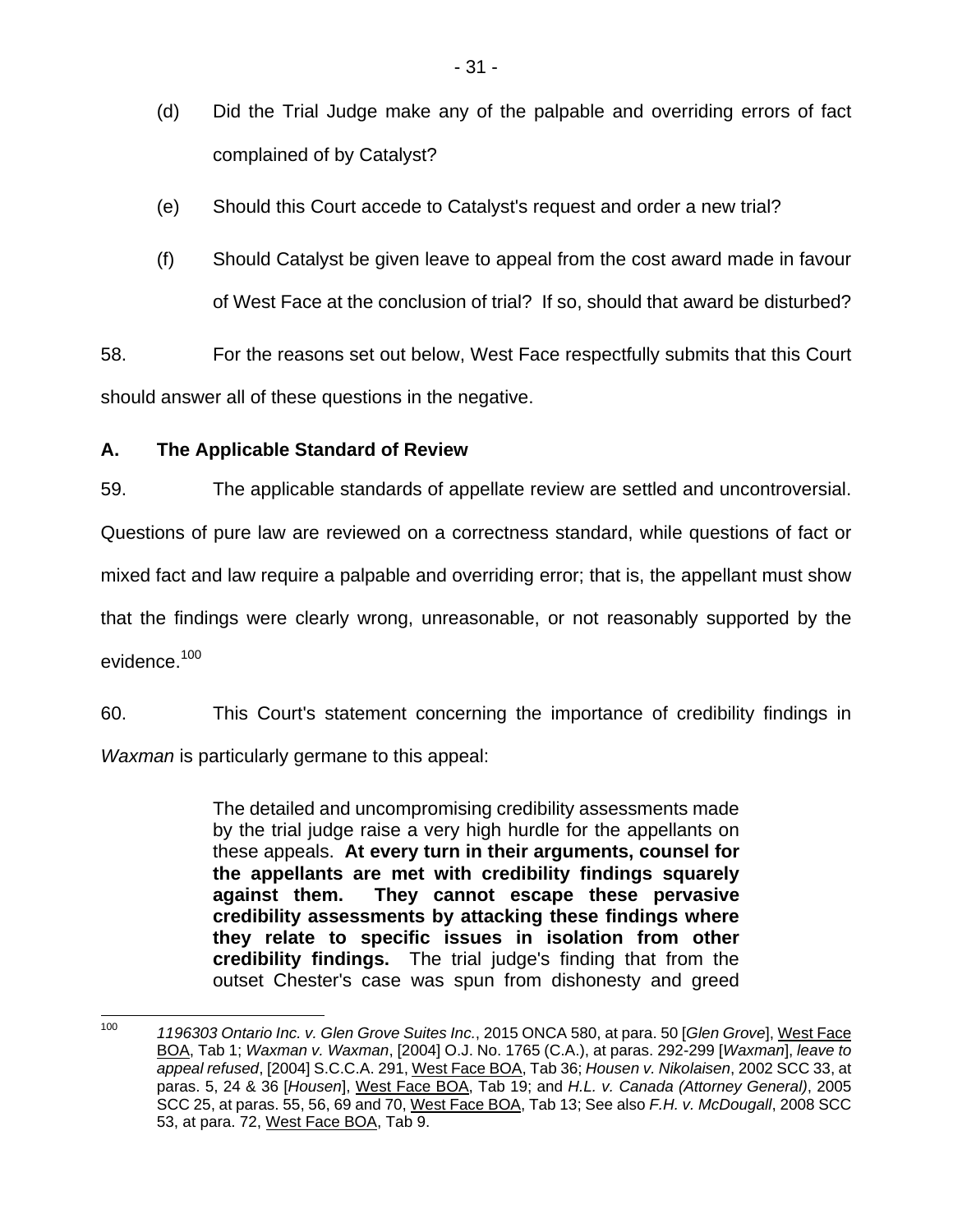hangs like a shroud over the appellants' submissions in this court.<sup>101</sup> (emphasis added)

61. Catalyst does not challenge any of the legal principles on which Justice Newbould relied in dismissing Catalyst's claims against West Face. Catalyst's appeal *vis-à-vis* West Face focuses instead on the Trial Judge's findings of fact, and on the assessments of credibility he made in reaching those findings. While Catalyst argues that some of the findings it now complains of constituted "denials of procedural fairness", this self-serving characterization cannot affect the applicable standard of review.<sup>102</sup>

62. At no point before the Trial Judge released his Reasons did Catalyst raise objections with the manner in which the Trial Judge conducted this proceeding.<sup>103</sup> Catalyst's quarrel lies with the result, not with the process followed by the Trial Judge in reaching that result. The real crux of Catalyst's appeal is simply a complaint that the Trial Judge preferred direct evidence from witnesses of West Face over the unfounded, contradictory and speculative testimony of Catalyst's witnesses. The Trial Judge was fully entitled to make that choice, and Catalyst should not be permitted to reargue on appeal the same case it presented unsuccessfully at trial.

63. Reinforcing the deference that is properly owed to the findings of the Trial Judge is the fact that he presided at trial in his capacity as the Senior Justice of the Commercial List. As this Court has held, the expertise of this group of specialist judges is particularly deserving of deference on appeal in commercial cases of this nature.<sup>104</sup>

<sup>101</sup> 101 *Waxman*, at para. 277. See also paras. 275-276, 283, 292-299 and 359-360, <u>West Face BOA</u>, Tab 36.

<sup>&</sup>lt;sup>102</sup> Chesebrough v. Willson, [2002] O.J. No. 4299 (C.A.), at para. 5, <u>West Face BOA</u>, Tab 7.<br><sup>103</sup> This alone is arguably determinative of these issues on appeal. See *Harris v. Leikin Group Inc.*, 2014 ONCA 479, at paras. 47-56 [*Harris*], West Face BOA, Tab 16.

<sup>104</sup> See *Western Larch Ltd. v. Di Poce Management Ltd.*, 2013 ONCA 722, at paras. 15-16, *leave to appeal refused*, [2014] S.C.C.A. No. 32, West Face BOA, Tab 37; *BNY Capital Corp. v. Katotakis*, [2005] O.J. No. 623 (C.A.), at para. 8, West Face BOA, Tab 4; and *BTR Global Opportunity Trading*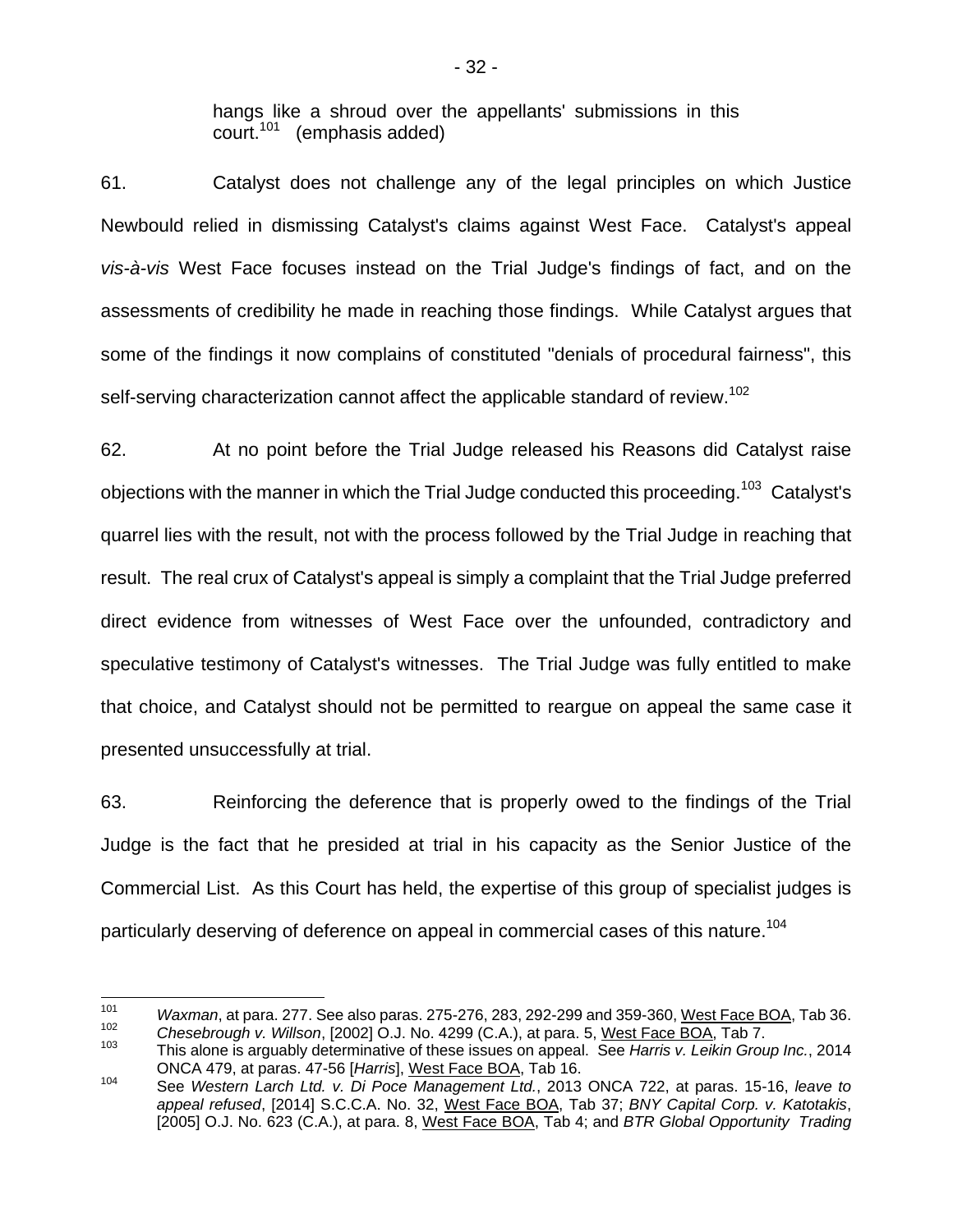#### **B. First Issue: The Trial Judge Properly Determined and Applied the Proper Legal Test for Spoliation**

64. West Face adopts and relies upon the submissions of Moyse on this issue.<sup>105</sup>

## **C. Second Issue: The Trial Judge's Unfavourable Findings of Credibility Against Catalyst's Witnesses are Simply that – Findings – and Do Not Constitute "Denials of Procedural Fairness"**

#### *(i) The "Different Standards of Scrutiny" Argument is Without Merit, and Inapplicable in the Civil Context*

65. Catalyst argues that Justice Newbould deprived Catalyst of procedural fairness by allegedly applying "different standards of scrutiny to the evidence of Catalyst, Movse and West Face".<sup>106</sup> As the cases relied upon by Catalyst clearly demonstrate, this ground of appeal is inapplicable outside of criminal cases (or factually similar "disciplinary" proceedings), where the pivotal evidence concerning the guilt of the accused is the contradictory testimony of the accused and the complainant.  $107$  The constitutional protections afforded criminal defendants have no application in the civil context.

66. In any event, as described below, the Trial Judge did not apply different standards of scrutiny to the evidence of witnesses called by different parties. Instead, he simply found West Face's witnesses and Moyse to be credible, and Catalyst's witnesses to lack credibility. Making determinations of that nature is the quintessential role of trial judges, who have the distinct advantage of being able to directly evaluate the witnesses, to assess their demeanour, and to consider their evidence in light of the evidence of other witnesses, the contemporaneous documents, and in the relevant context. As this Court noted in *Waxman*, trial judges see and appreciate the whole of the narrative in a complex story of this

<u>.</u>

*Ltd. v. RBC Dexia Investor Services Trust*, 2011 ONCA 518, at para. 3, *leave to appeal filed (with no*  further record), [2011] S.C.C.A. No. 382, <u>West Face BOA</u>, Tab 6.<br>Moyse's Appeal Factum, at paras. 75-109.<br>Catalyst's Appeal Factum, at para. 111.<br><sup>107</sup> R. *v. Phan*, 2013 ONCA 787, at para. 32 [*Phan*], <u>West Face BOA</u>, T

CarswellOnt 44 (C.A.), at para. 59 [*Howe*], West Face BOA, Tab 27.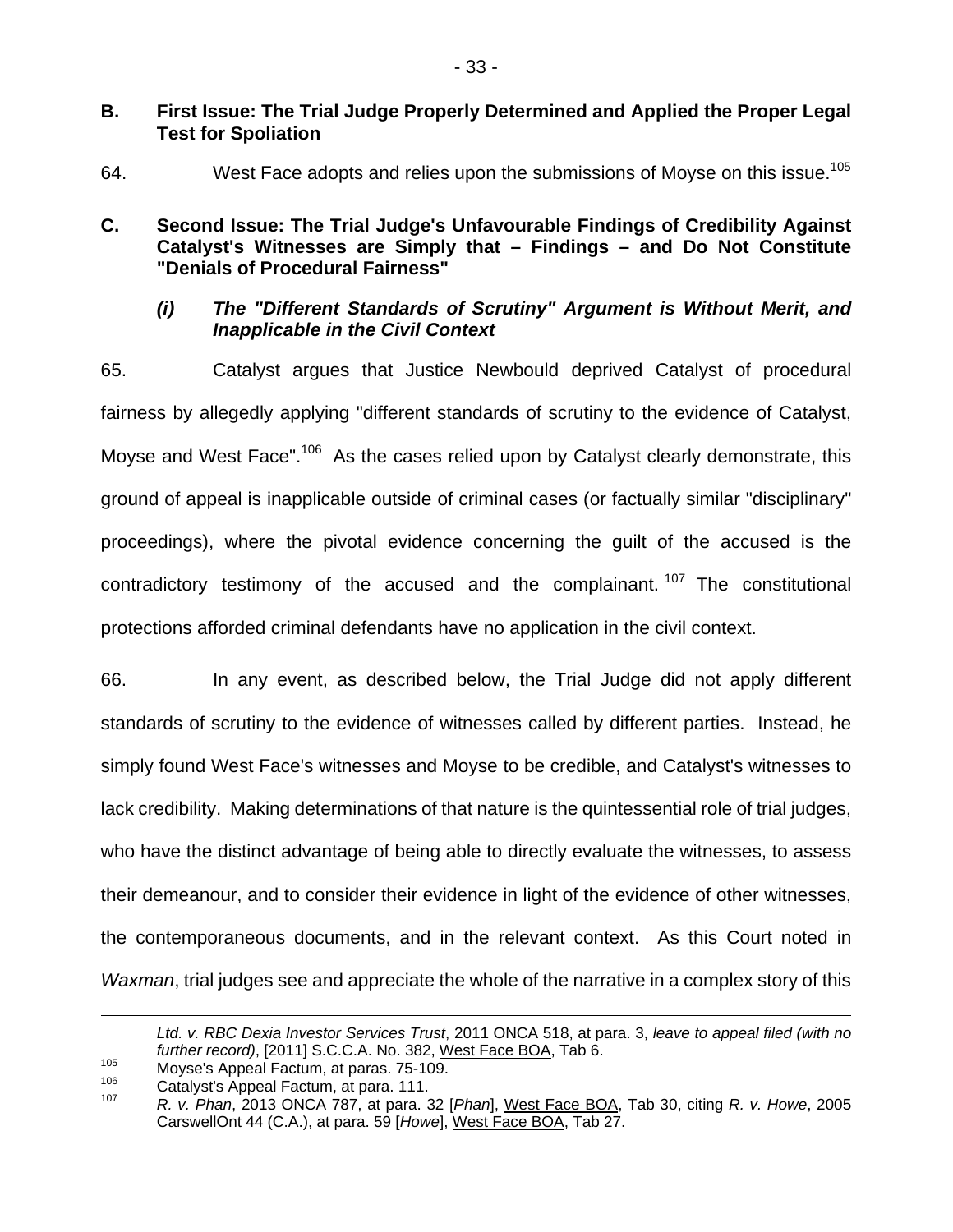nature in a way that an error-correcting appellate court cannot.<sup>108</sup> In the case at bar, the credibility assessments of the Trial Judge were entirely justified. As in *Waxman*, Catalysts' witnesses' lack of credibility "hangs like a shroud" over its entire appeal.<sup>109</sup>

## *(ii) The "Different Standards of Scrutiny" Argument is a "Difficult" Test for an Appellant to Meet*

67. Even if the "different standards of scrutiny" argument could be transplanted from a criminal setting into the civil context, this Court has stated repeatedly that this argument should be looked upon with a high degree of skepticism. It is, in essence, a thinly veiled attempt to lure appellate courts into overturning credibility findings of trial judges.<sup>110</sup>

68. In *R. v. Howe*, this Court warned that this type of argument is unlikely to

succeed, because it involves the application of an extraordinarily difficult test:

**This is a difficult argument to make successfully**. It is **not enough** to show that a different trial judge could have reached a different credibility assessment, **or that the trial judge failed to say something that he could have said in assessing the respective credibility of the complainant and the accused,** or that he failed to expressly set out legal principles relevant to that credibility assessment.<sup>111</sup> (emphasis added)

## *(iii) The Trial Judge Did Not Make "Assumptions" About Credibility – He Made Findings That Were Grounded Firmly In the Evidence*

69. There is no substance to Catalyst's complaint that in assessing credibility the

Trial Judge made "presumptions" or "assumptions" in favour of Moyse or West Face, and

<sup>108</sup> Waxman, at para. 294, West Face BOA, Tab 36 ("In a case as lengthy and factually complex as this case, appellate judges are very much like the blind men in the parable of the blind men and the elephant. Counsel invite the court to carefully examine isolated parts of the evidence, but the court cannot possibly see and comprehend the whole of the narrative. Like the inapt comparisons to the whole of the elephant made by the blind men who felt only one small part of the beast, appellate fact-finding is not likely to reflect an accurate appreciation of the entirety of the narrative. This case demonstrates that the 'palpable and overriding' standard of review is a realistic reflection of the

limitations and pitfalls inherent in appellate fact-finding").<br>
Waxman, at para. 277, West Face BOA, Tab 36.<br>
110 R. v. Aird, 2013 ONCA 447 (C.A.), at para. 39, West Face BOA, Tab 25, citing Howe, at para. 59, West Face BOA, Tab 27. See also *R. v. MacIsaac*, 2015 ONCA 587 (C.A), West Face BOA, Tab 29. 111 *Howe*, at para. 59. West Face BOA, Tab 27.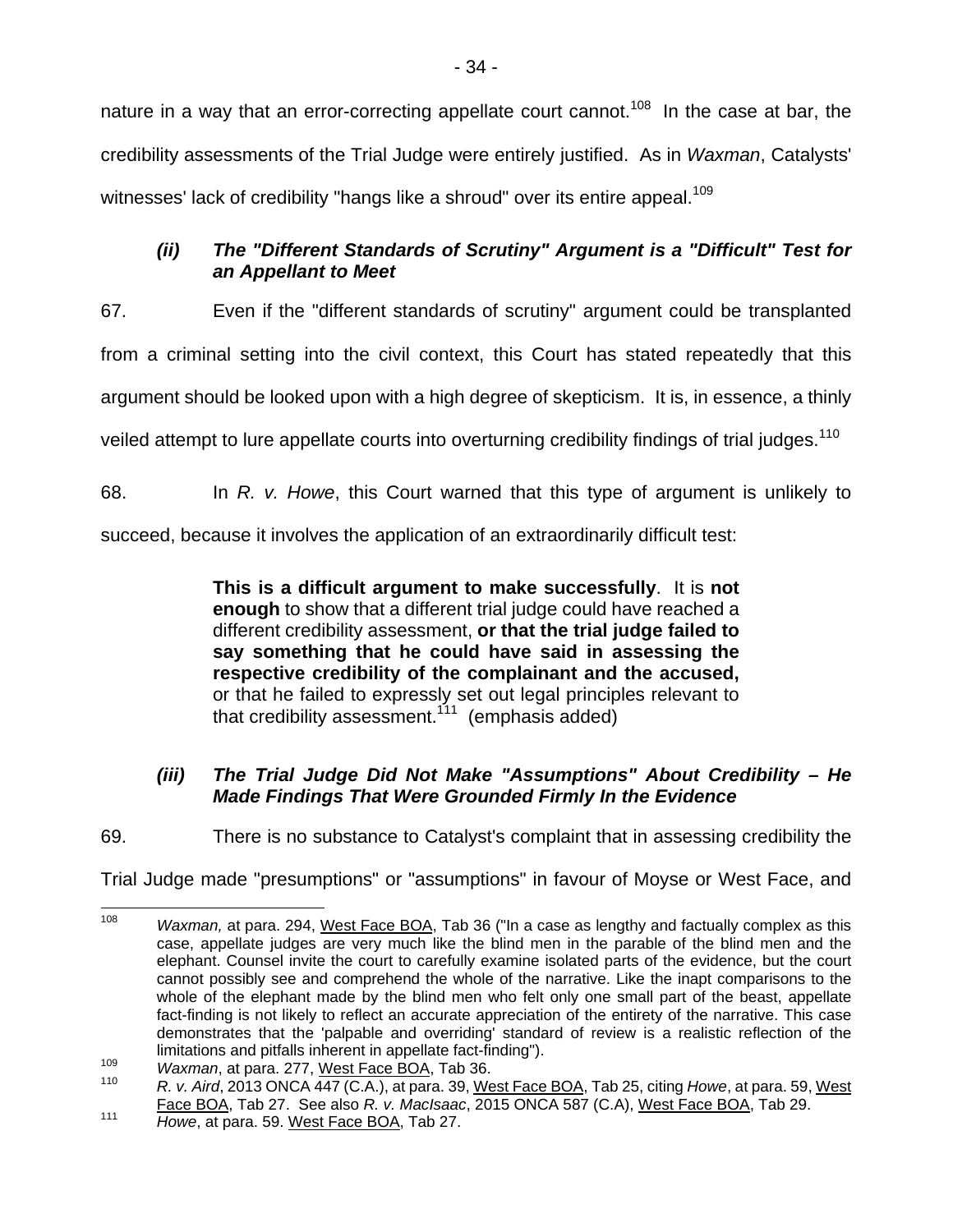against Catalyst.<sup>112</sup> The only "evidence" Catalyst relies on to support this masked allegation of bias<sup>113</sup> are passages from the Costs Endorsement (not the Trial Reasons) of the Trial Judge in which he explained his reasons for awarding substantial indemnity costs in favour of West Face.<sup>114</sup> That Endorsement was issued long after the Trial Judge had already delivered his Reasons explaining in detail his dismissal of Catalyst's claims. Catalyst has identified no evidence to demonstrate that the Trial Judge predetermined the credibility of any witness called at trial. None of the examples cited by Catalyst demonstrate that the Trial Judge "viewed the Catalyst witnesses, and specifically Mr. Glassman, as aggressive and unlikely to be truthful" in advance of trial, or that he somehow "assumed" that Moyse and the West Face witnesses would tell the truth.<sup>115</sup> Rather, after a full and fair trial, the Trial Judge determined that Messrs. Glassman, De Alba and Riley were not credible on contested issues, and that West Face's witnesses and Moyse had told the truth.<sup>116</sup> As explained below, he relied properly on the various findings that resulted from his assessments of credibility in dismissing Catalyst's claims against West Face, and in awarding costs to West Face on an elevated scale.

70. The transcripts of the cross-examinations of Messrs. Glassman, De Alba and Riley are instructive. They demonstrate that: (i) *Mr. Glassman* was argumentative and evasive, and gave evidence that was flatly inconsistent both with his own Affidavit and with numerous contemporaneous documents, including his own emails. He was aggressive,

<sup>112</sup> 

<sup>&</sup>lt;sup>112</sup> See Catalyst's Appeal Factum, at paras. 114-117.<br><sup>113</sup> See the Cost Submissions of West Face, at paras. 24 and 86, regarding Catalyst's public statement attributing the result at trial to "severe indications of possible bias" by Justice Newbould. See also the article titled: "Catalyst Capital Group Inc to appeal after judge dismisses Wind Mobile lawsuit" by the

*Financial Post*, dated August 19, 2016, WF DC, Tab 93.<br><sup>114</sup> Note that footnotes 84 and 85 of Catalyst's Appeal Factum incorrectly cite the block quotations in paragraphs 115 and 116 of Catalyst's Appeal Factum to the Trial Reasons. To be clear, these block quotations are not from the Trial Reasons, but instead from the Costs Endorsement, which followed almost two months later (CC, Tab 6).

<sup>&</sup>lt;sup>115</sup> Catalyst's Appeal Factum, at para. 117.<br><sup>116</sup> See also *Waxman*, at para. 283, West Face BOA, Tab 36.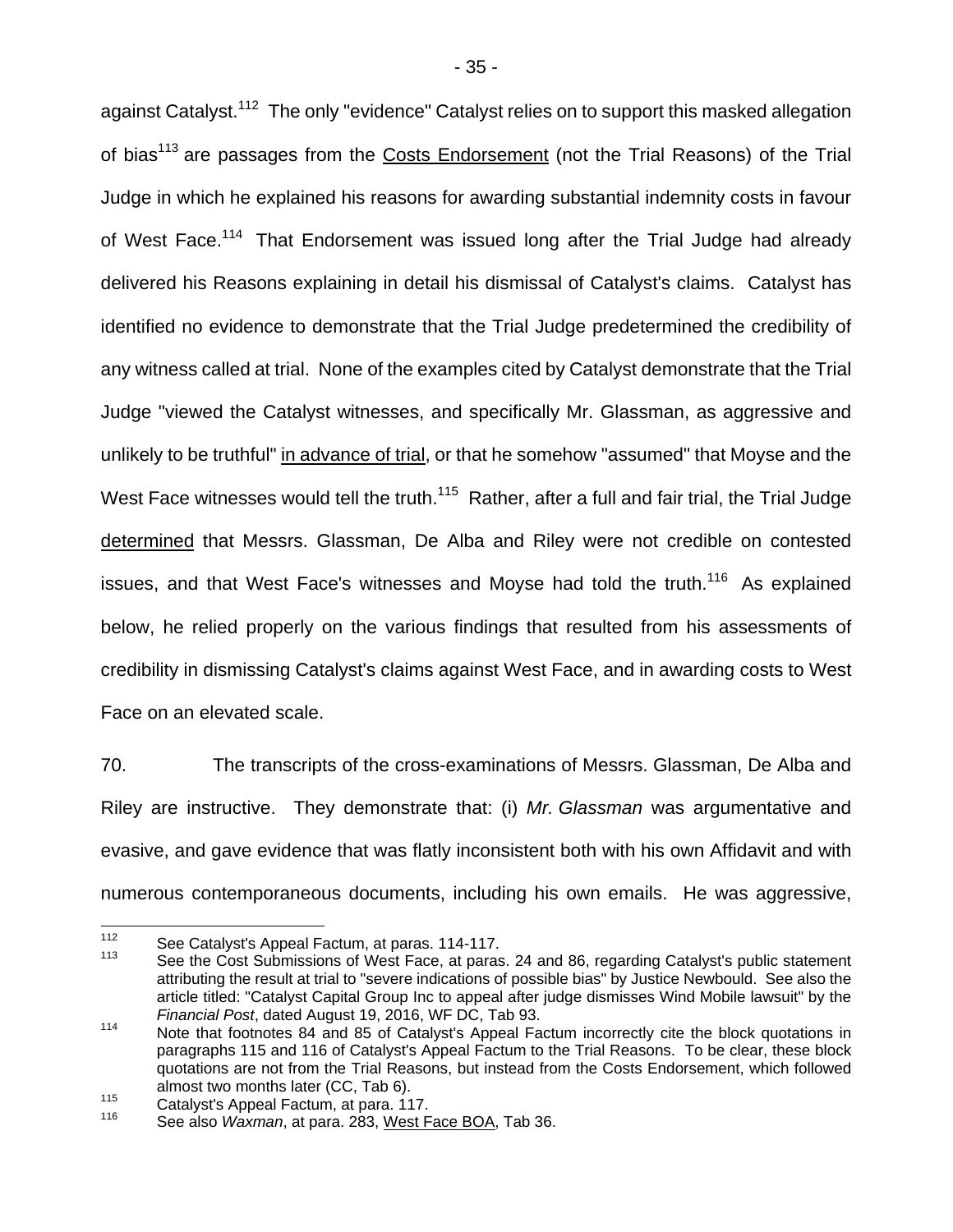sarcastic, and confrontational, and had to be reminded by the Trial Judge on numerous occasions of his duties as a witness;<sup>117</sup> (ii) *Mr. De Alba's* evidence was also unsatisfactory, and was inconsistent with his evidence at discovery, with a number of contemporaneous documents, and with the evidence of other witnesses (including Moyse);118 and (iii) *Mr. Riley* swore five Affidavits in respect of interlocutory motions prior to trial, which were re-filed by Catalyst as his evidence at trial. Regrettably, those five Affidavits were replete with misstatements and inaccuracies. Moreover, Mr. Riley gave incorrect evidence during cross-examinations prior to trial on matters of central importance in this proceeding, including evidence regarding VimpelCom's request for a break fee, which was one of the central reasons why Catalyst's efforts to acquire WIND failed in August 2014.<sup>119</sup>

## *(iv) Justice Newbould Did Not "Discount" Catalyst's Affidavit Evidence Because it Was Repetitive*

71. There is no merit whatsoever to Catalyst's argument that the Trial Judge somehow treated the repetition of evidence in the parties' Trial Affidavits differently.<sup>120</sup>

72. This argument is based on the misreading by Catalyst of an innocuous remark made by the Trial Judge in paragraph 10 of his Reasons concerning the fact that, in "hybrid trials" of this nature, where the evidence-in-chief of witnesses is given by way of affidavits, evidence is sometimes repeated by more than one witness. The Trial Judge never suggested that Catalyst's evidence lacked credibility because it was repetitive. Rather, he

<sup>117</sup> 117 See, for example, Glassman Cross, June 7, 2016, pp. 356:8-357:21; 368:19-369:13; 376:22-383:5; 383:6-386:17; 408:9-409:15; 412:17-416:19; 416:24-418:5; 439:12-440:15; 461:12-463:24; 472:24-476:19; 486:12-495:20; 498:5-504:12; 504:19-507:5; 512:8-522:1; & 522:2-524:9, WF WC, Tabs 22, 23, 25 and 26. See also Trial Reasons, at paras. 10, 11, 37, 38, 43, 45, 46, 48, 49 footnote 3, 50, and 51, CC, Tab 4.

<sup>118</sup> See, for example, De Alba Cross, June 6, 2016, pp. 238:18-243:17, 278:1-279:25, 291:9-293:14, WF WC, Tabs 14, 15 and 16. See also Trial Reasons, at paras. 10, 12, 37, 38, 41, 43, 48, 49 footnote 3, and 50, CC, Tab 4.

<sup>119</sup> Riley Cross, May 13, 2015, pp. 127:15-128:4 (TRAN000397), WF WC, Tab 61; UTS000020 at U/T 15 and 16, WF WC, Tab 62; Riley Cross, June 8, 2016, pp. 598:20-608:11, WF WC, Tab 63. See also Trial Reasons, at para. 13, CC Tab 4.<br><sup>120</sup> See Catalyst's Appeal Factum, at para. 122.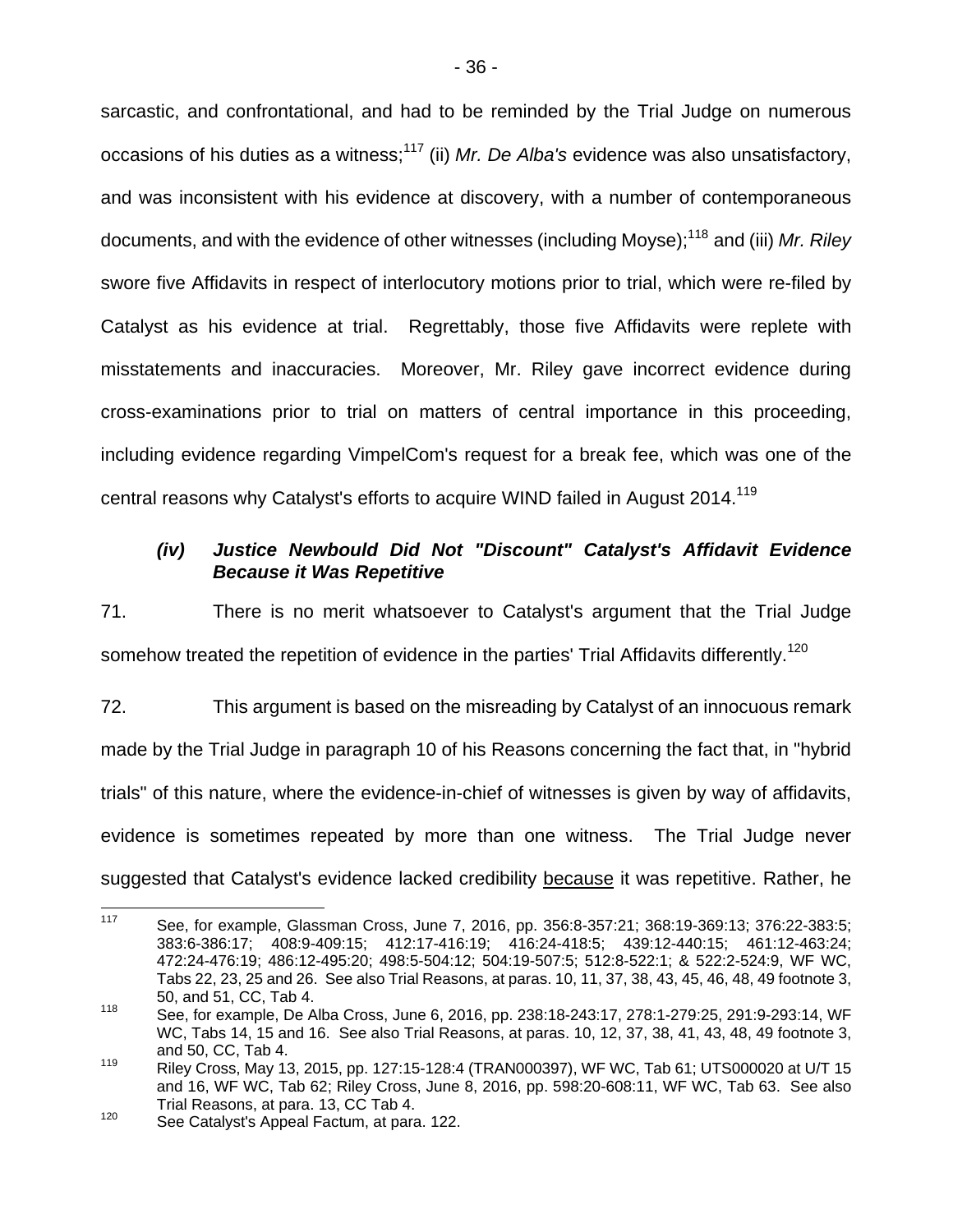found independently that Catalyst's (repetitive) evidence "was an overstatement of what occurred", and went on to explain why.<sup>121</sup>

73. In paragraphs 42 to 45 of his Reasons, the Trial Judge explained precisely why he did not believe the self-serving evidence of Mr. Glassman and Mr. De Alba that Moyse had "led" the creation of the March 27 Presentation, and why he preferred the evidence of Moyse in respect of this issue. Among other things, the evidence of Messrs. Glassman and De Alba was inconsistent not only with the evidence of Moyse, but also with the evidence of their Partner, Mr. Riley, who deposed that Moyse "helped create" (rather than "led the preparation of") the March 27 Presentation. Ultimately, having considered the conflicting evidence concerning this matter, including the evidence of Moyse, the Trial Judge held that Mr. Riley's evidence concerning this issue was "much closer to the truth". He was fully entitled to make that finding.<sup>122</sup>

## *(v) The Trial Judge Quite Properly Found Catalyst's Principal Witnesses – Messrs. Glassman and De Alba – To Be Not Credible*

74. Catalyst also argues that the Trial Judge erred by "discount[ing] Catalyst's evidence for inconsistency", <sup>123</sup> (while "excusing" supposed inconsistencies in the evidence of West Face's witnesses and Moyse). There is no substance to this contention. As noted by Catalyst, the Trial Judge identified in his Reasons numerous examples of "contradictions or refusals to concede a point in cross-examination by Mr. Glassman", and further examples where Mr. De Alba "overstated matters and refused to concede points that he should

 $121$ 

<sup>&</sup>lt;sup>121</sup> Trial Reasons, at para. 10, CC, Tab 4.<br><sup>122</sup> Trial Reasons, at paras. 42-45, CC, Tab 4. See also Moyse Trial Affidavit, at paras. 39-52, WF WC, Tab 51; Moyse Chief, June 13, 2016, pp. 1415:21-1420:22, WF WC, Tab 53;. Moyse Cross, June 13, 2016, pp. 1543:12-1553:21, WF WC, Tab 54; De Alba Trial Affidavit, at paras. 58, 61, & 62, WF WC, Tab 9; De Alba Chief, June 6, 2016, pp. 150:9-151:19, WF WC, Tab 10; De Alba Cross, June 6, 2016, pp. 215:6-221:24, WF WC, Tab 13; Glassman Trial Affidavit, at paras. 16, 18, WF WC, Tab 20; Glassman Cross, June 7, 2016, p. 365:6-19, WF WC, Tab 22; and Supplementary Affidavit of James Riley sworn May 1, 2015 (CCG0028720), at para. 42, WF WC, Tab 59.<br><sup>123</sup> Catalyst's Appeal Factum, subheading B(iii).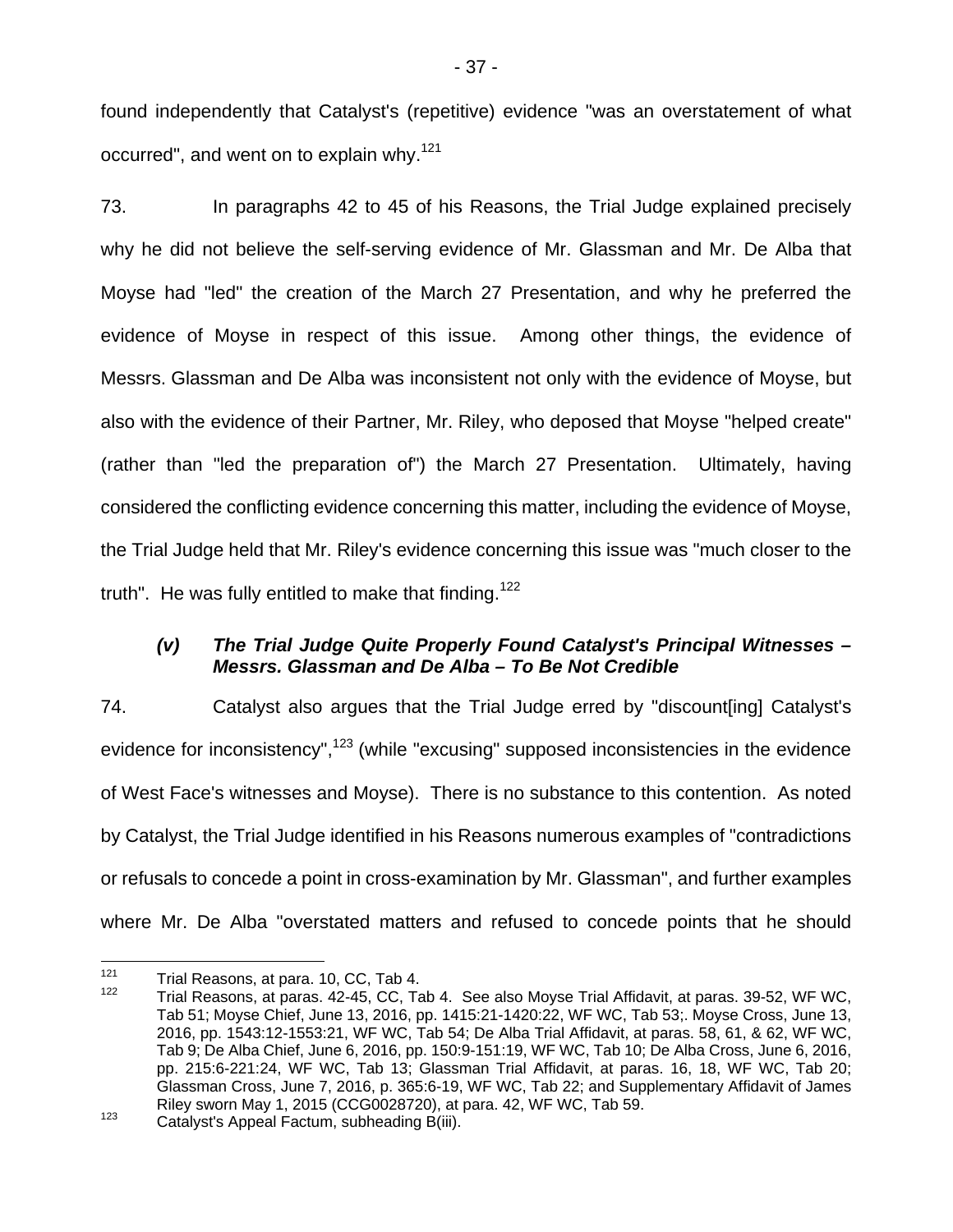have".<sup>124</sup> Catalyst now seeks to re-argue, before this Court, the significance of each of these specific examples. This is precisely the approach that this Court criticized and rejected in *Waxman*. 125

#### **(a) Mr. Glassman's Refusal to Concede that Catalyst Misled the Government in its March 27 Presentation**

75. In its March 27 Presentation, Catalyst represented to the Government that, as of the date of that Presentation, Catalyst was engaged in "advanced negotiations" with VimpelCom.<sup>126</sup> The Trial Judge assessed carefully the contemporaneous evidence concerning Catalyst's discussions and interactions with VimpelCom and held properly that this statement was "surely misleading".<sup>127</sup> Remarkably, Catalyst now argues that the Trial Judge erred in making this finding because Mr. Glassman's "subjective opinion" was that Catalyst was in "advanced negotiations" with VimpelCom, and that "there was **no evidence** to contradict Mr. Glassman's subjective opinion...".<sup>128</sup>

76. Catalyst's reliance on Mr. Glassman's "subjective opinion" is entirely misplaced. If Mr. Glassman honestly believed something that was objectively untrue, that fact alone would seriously undermine his judgment and credibility.<sup>129</sup> What matters, and what the Trial Judge properly focussed on, are the objective facts. Those facts established that – whatever his subjective opinion – Mr. Glassman had no proper basis to represent to

<sup>124</sup> 

<sup>&</sup>lt;sup>124</sup> Catalyst's Appeal Factum, at paras. 124 & 132.<br> *<sup>125</sup> <i>Waxman*, at paras. 275-277, <u>West Face BOA</u>, Tab 36.<br>
<sup>126</sup> CCG0011565, WF DC, Tab 17.<br>
<sup>127</sup> Trial Reasons, at para. 11(b), CC, Tab 4.

<sup>128</sup> Catalyst's Appeal Factum, at para. 125 (emphasis in original).<br>
129 It has long been a principle of Canadian law that assessments of credibility do not depend solely upon the witness's honesty or desire to tell the truth – one's credibility also depends on his or her capacity to accurately observe and report the objective facts. See, for example, *Wallace v. Davis*, [1926] O.J. No. 212 (Sup. Ct. (H. Ct. Div.)), West Face BOA, Tab 35; *Mandeville v. Manufacturers Life Insurance Co*., 2012 ONSC 4316, at para. 8 (S.C.J.), aff'd 2014 ONCA 417, West Face BOA, Tab 22; *Husky Injection Molding Systems Ltd. v. Schad*, 2016 ONSC 2297 (Commercial List), at paras. 34-39, West Face BOA, Tab 20; and Alan Mewett & Peter Sankoff, *Witnesses*, looseleaf (Toronto: Thomson Reuters Canada, 2017), p. 11-2, West Face BOA, Tab 31.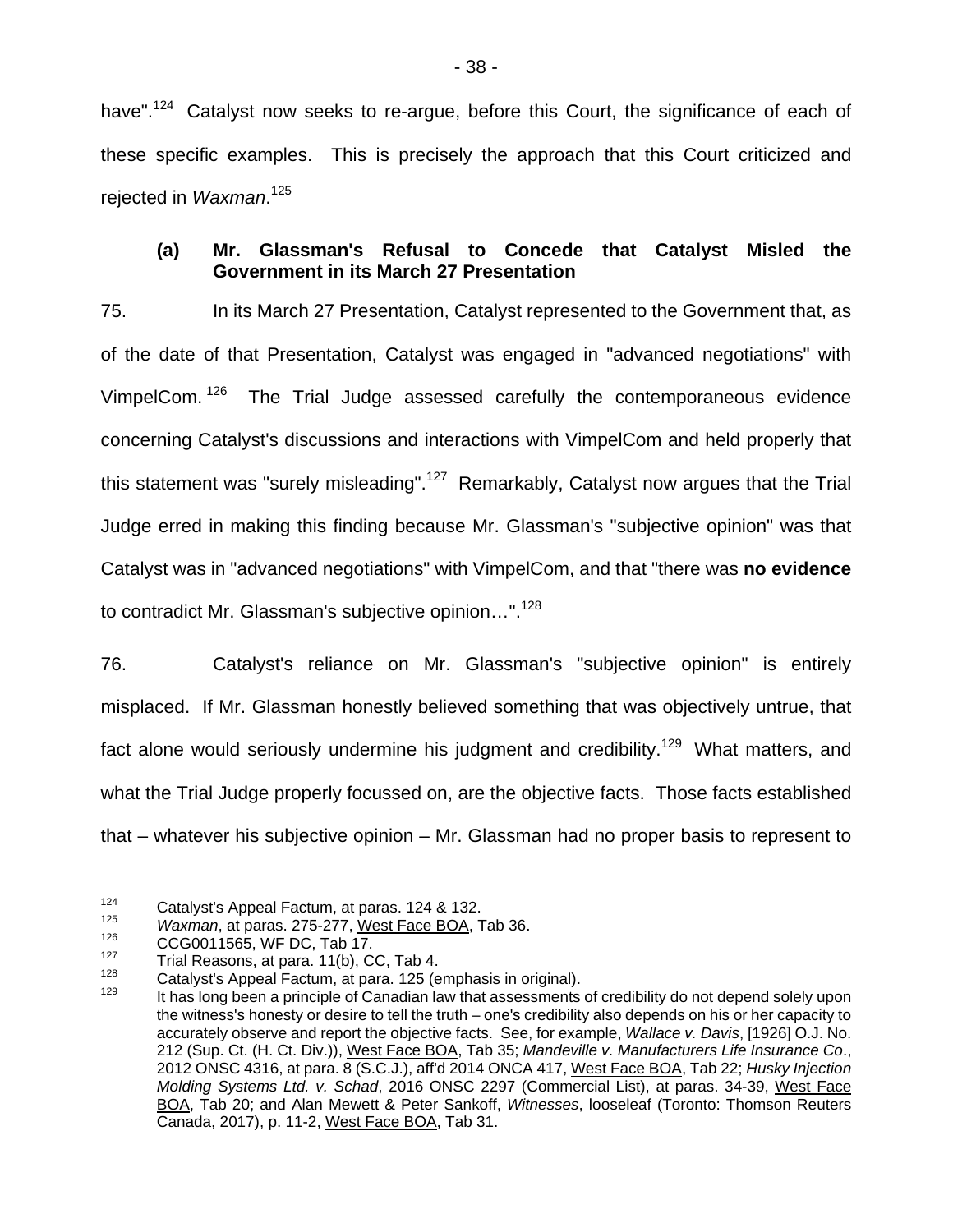the Government that, as of March 27, 2014, Catalyst was engaged in advanced negotiations with VimpelCom.

77. In paragraph 11 of his Reasons, the Trial Judge surveyed the contemporaneous evidence and concluded that it was flatly inconsistent with Mr. Glassman's claimed "opinion." More particularly, as at March 27, 2014, Catalyst: (i) "had not yet retained its financial advisor"; (ii) "had by then had no access to the WIND data room"; (iii) "had not yet retained a technical expert"; and (iv) had not exchanged even a single draft of a Share Purchase Agreement with VimpelCom. Indeed, each of those occurrences happened many weeks later, in May 2014.<sup>130</sup>

78. In short, Mr. Glassman's purported "subjective opinion" was neither "reasonable" nor "defensible".<sup>131</sup> The evidence Catalyst relies upon in respect of this issue only undermines its argument, by reinforcing how preliminary Catalyst's discussions with VimpelCom actually were as at March 27. All Catalyst had at that stage was a non-binding letter of intent, a few sporadic communications with VimpelCom or its financial advisor, and a confidentiality agreement that had just been executed on March 22, five days before the March 27 Presentation.<sup>132</sup>

<sup>130</sup> Trial Reasons, at paras. 11(b) & 76 footnote 5, CC, Tab 4. See also Glassman Cross, June 7, 2016, pp. 371:3-377:10 and pp. 395:6-396:21, WF WC, Tab 22; De Alba Cross, June 6, 2016, pp. 245:15-250:23, especially p. 246:16-18, WF WC, Tab 14; CCG0018051, WF DC, Tab 37; CCG0009547, WF DC, Tab 40; West Face Read-In Brief at Tab A, De Alba Examination for Discovery, May 11, 2016 (WFC0111936) pp. 65:25-67:1, WF WC, Tab 70. See also CCG0009525 and attachment CCG0009527, WF DC, Tab 33. Note that Mr. Glassman refused to agree with this evidence (nor the integrity of Catalyst's own document production). See Glassman Cross, June 7, 2016, at pp. 376:32-383:5, WF WC, Tab 22.<br><sup>131</sup> Indeed, later in the Trial Reasons Justice Newbould noted the additional facts that, as at March 27:

<sup>(</sup>i) Catalyst had had no negotiations with VimpelCom, having only delivered an executed confidentiality agreement to VimpelCom on March 21 (which was less than a week earlier); and (ii) VimpelCom had not yet communicated its \$300 million asking price to Catalyst (which only happened in May). See Trial Reasons, at para. 76 footnote 5, CC, Tab 4.<br><sup>132</sup> CCG0023893 and attachment CCG0023894, WF DC, Tab 14.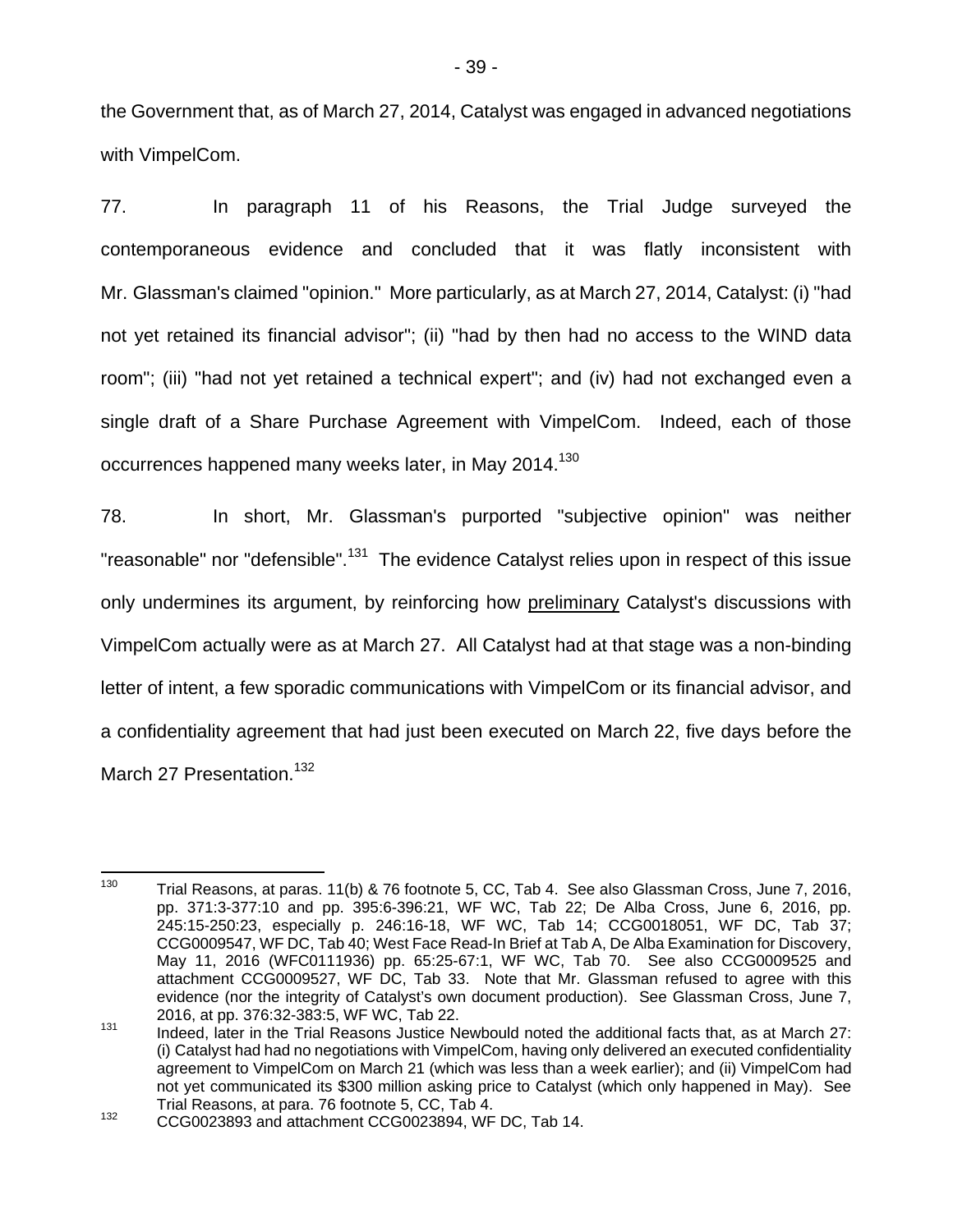#### **(b) Mr. Glassman's Alleged Subjective Impression that the Government was "Softening" its Position Towards Granting Catalyst the Regulatory Concessions It Had Sought**

79. In a similar vein, Catalyst argues that no evidence was led at trial to contradict Mr. Glassman's alleged "subjective impression" that the Government of Canada was somehow "softening" its refusal to grant to Catalyst the regulatory concessions it had sought as a pre-condition to completing its proposed acquisition of WIND. The basis of Mr. Glassman's supposed belief was his reading of the "body language" allegedly exhibited by Government officials during the two meetings Mr. Glassman attended on March 27 and May 12, 2014.<sup>133</sup> Again, there is no substance whatsoever to Catalyst's complaint.

80. The Trial Judge was properly skeptical of the self-serving and entirely subjective belief Mr. Glassman claimed at trial to have held in 2014 concerning the "softening" of the Government's position, given that: (i) there was not a single contemporaneous document confirming or corroborating his claim, which defied common sense; and (ii) numerous contemporaneous documents of Catalyst and its government relations advisor (Mr. Drysdale) told exactly the opposite story. They demonstrated beyond peradventure that the Government's resistance to Catalyst's requests for regulatory concessions was steadfast, unwavering, and if anything, strengthened over time.

81. In the circumstances, the Trial Judge was entirely justified in placing no reliance on the subjective beliefs that Mr. Glassman now claims to have had at the time. Our courts have treated evidence of this nature with considerable suspicion for many years,

133

Catalyst's Appeal Factum at paras. 128-130.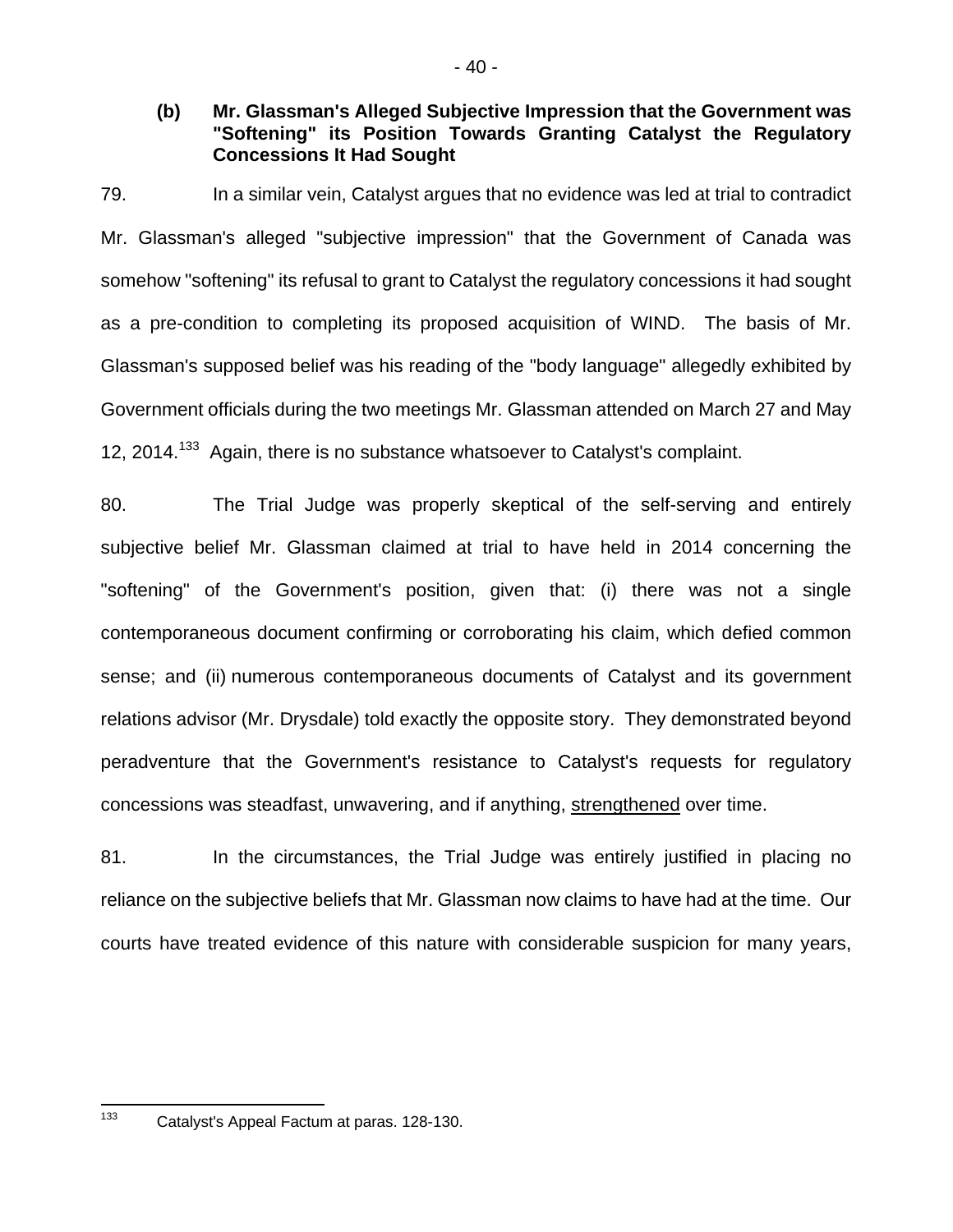because it is inherently self-serving and unreliable, and "open[s] wide a doorway to fraud and deception".<sup>134</sup>

## **(c) Mr. Glassman's Argumentative Parsing of the Word "Crucial"**

82. Catalyst takes issue with the Trial Judge's reference to Mr. Glassman's resistance in cross-examination to the use of the word "crucial" in describing Catalyst's need to obtain regulatory concessions before it would complete its proposed acquisition of WIND.<sup>135</sup> Contrary to Catalyst's argument, at no point did the Trial Judge "fault" Mr. Glassman "for not memorizing every word" in his Trial Affidavit. Rather, the Trial Judge was properly critical of Mr. Glassman's refusal to concede fairly and in a straightforward manner that the key regulatory concession Catalyst had sought from the Government of Canada – granting Catalyst the unrestricted right to sell WIND's spectrum to an incumbent wireless carrier after five years – was, indeed, "crucial" to Catalyst, even after counsel to West Face reminded Mr. Glassman in cross-examination that he had used that very term in his Trial Affidavit in describing the importance of this concession.<sup>136</sup>

#### **(d) Mr. De Alba Overstated Moyse's Importance**

83. Finally, Catalyst takes issue with the Trial Judge's assessment of the credibility of Mr. De Alba. In particular, Catalyst argues that the Trial Judge erred in finding that Mr. De Alba overstated Moyse's importance to the Catalyst WIND deal team. Catalyst asserts that "there was no question" that Moyse was an important part of that team, and that Mr. De Alba's evidence in this regard was "uncontroverted".<sup>137</sup> None of this is true. In reality, Moyse's importance to the WIND team was very much disputed by Moyse himself, who gave

l 134 *Law-Woman Management Corp. v. Peel*, [1991] O.J. No. 338 (Gen. Div.) at paras. 90-95, West Face BOA, Tab 21.<br>Catalyst's Appeal Factum at para. 131.

<sup>&</sup>lt;sup>135</sup> Catalyst's Appeal Factum at para. 131.<br><sup>136</sup> Glassman Cross, June 7, 2016, pp. 412:17-416:19, especially 415:1-416:19, WF WC, Tab 23.<br><sup>137</sup> Catalyst's Appeal Factum, at para. 133.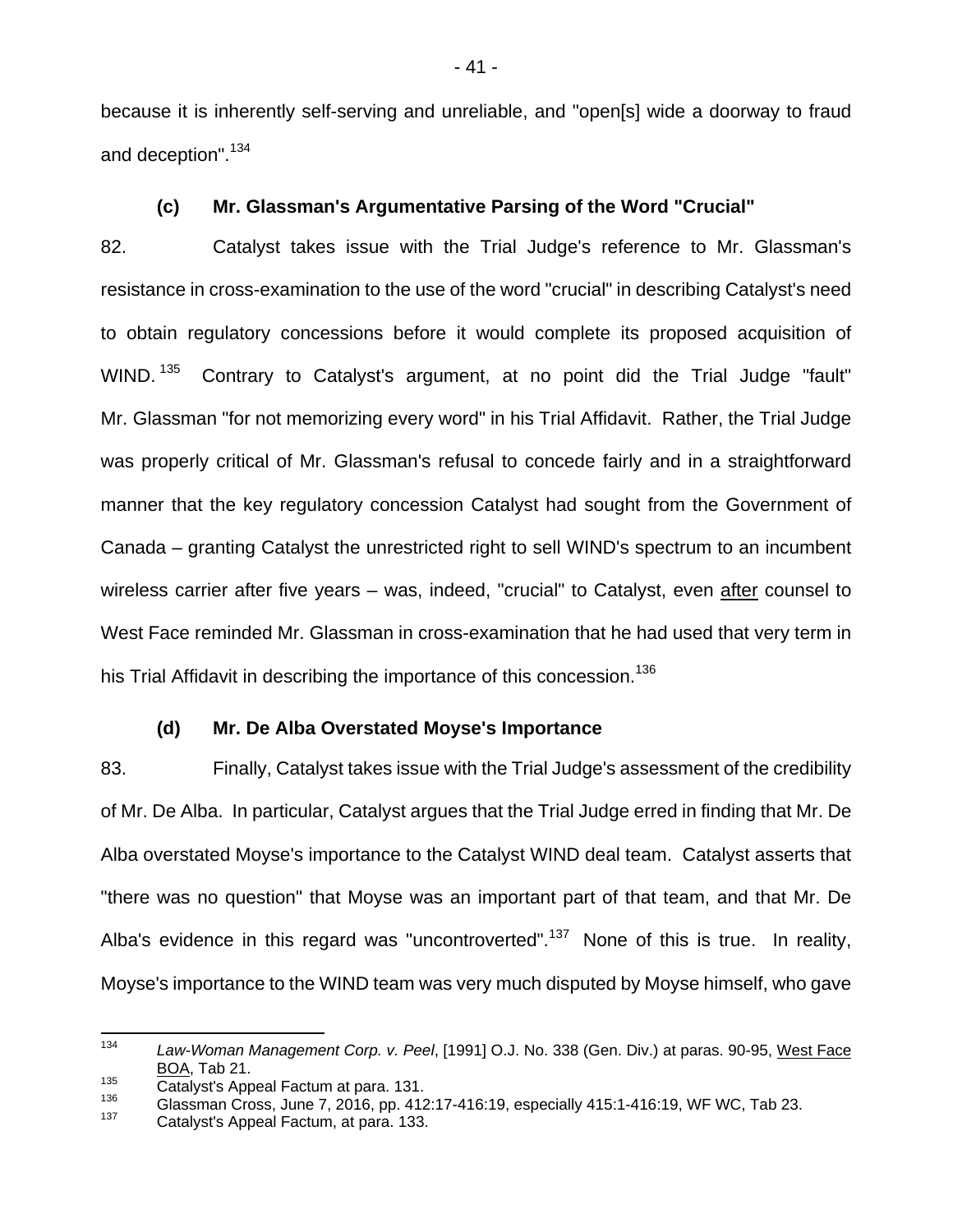detailed evidence at trial concerning the role that he played and did not play at Catalyst. Mr. De Alba's evidence in this regard was seriously undermined in cross-examination and inconsistent with contemporaneous documents, as well as with the evidence of other witnesses. West Face adopts and relies upon the submissions of Moyse on this issue.<sup>138</sup>

### *(vi) The Trial Judge Did Not "Excuse Similar Problems" with West Face's Evidence – West Face's Evidence Simply Did Not Suffer From the Same Frailties as the Evidence of Catalyst*

84. Catalyst claims on appeal that, although the Trial Judge criticized the evidence of Catalyst, he "excused" "similar problems" with West Face's evidence. That claim is also seriously misplaced. Indeed, the only example offered of an alleged "inconsistency" in West Face's evidence concerns Mr. Griffin's testimony about an investment memo he assisted in preparing dated September 10, 2014. The memo noted that, if WIND failed "and there [were] no other buyer options", the Government could not logically continue to block a sale of WIND to an incumbent.

85. As the Trial Judge properly held, this statement was entirely consistent with Mr. Griffin's evidence at trial. The hypothetical scenario addressed in the investment memo would only have arisen in a "worst case" scenario that never arose, and involved an "educated guess" by West Face concerning the position the Government might take if it had no options whatsoever other than to authorize the sale of WIND to an incumbent carrier. Unlike Catalyst, West Face's strategy never included seeking a regulatory concession

<sup>138</sup> Moyse's Appeal Factum, at paras. 12-29 & 117-120. Ironically, Catalyst concedes in its Appeal Factum that Moyse's "relative importance" on the Catalyst WIND deal team can be the subject of debate. See Catalyst's Appeal Factum, at para. 170.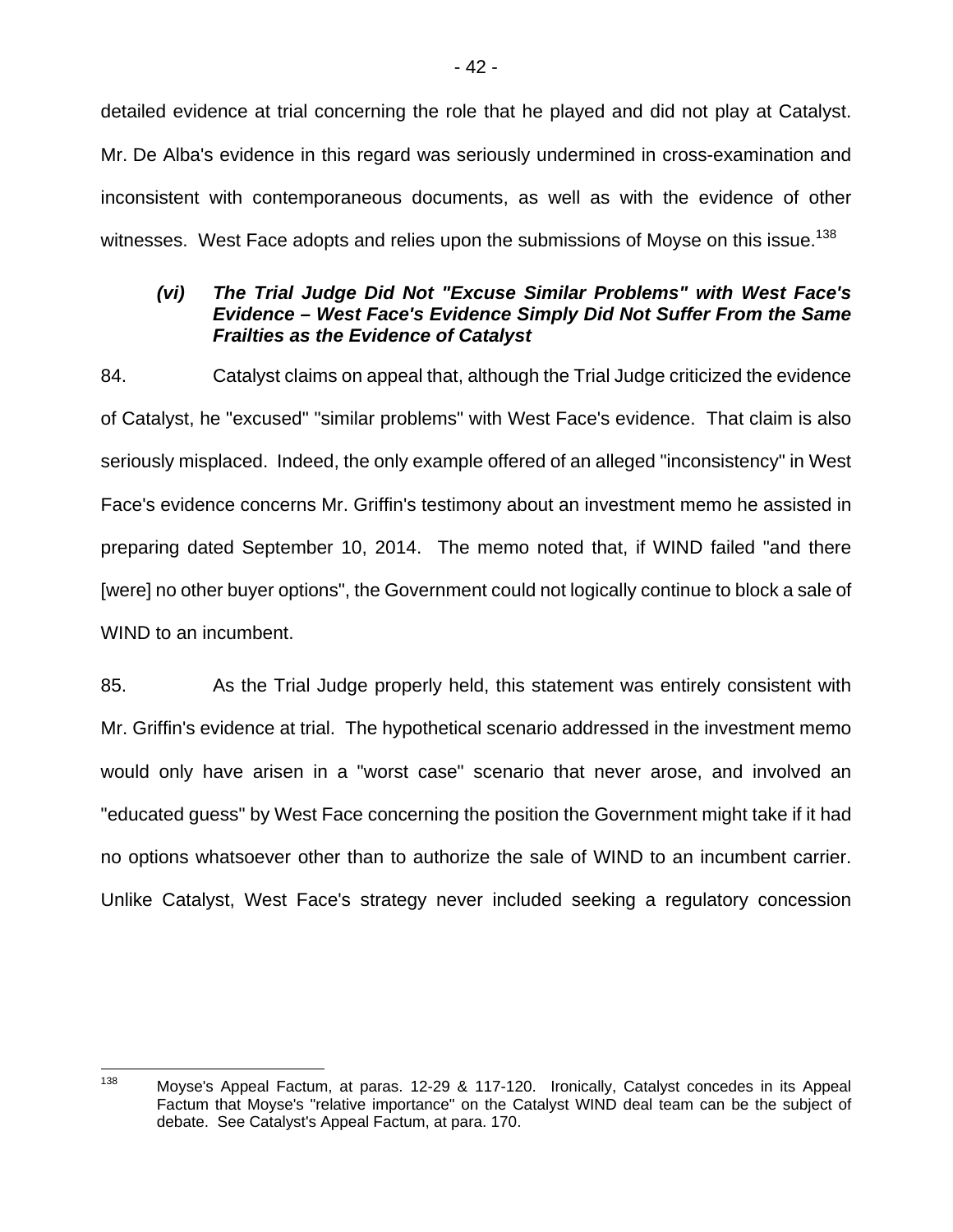before closing the acquisition of WIND that would give it the right to sell WIND to an incumbent, because West Face was confident that WIND would not fail (and it never did).<sup>139</sup>

## *(vii) Conclusion*

86. In sum, the Trial Judge's assessments of the credibility of the various witnesses that testified were entirely fair and appropriate.<sup>140</sup> They were based upon the demeanour of the witnesses and the substance of their evidence. Assessing the credibility of witnesses is one of the core functions of a trial judge. Those assessments deserve considerable deference on appeal. There is simply no proper basis upon which this Court can or should interfere with the findings of the Trial Judge complained of by Catalyst.

## **D. Third Issue: The Trial Judge's Factual Findings Concerning VimpelCom Were Not Unnecessary or Unfair – They Were Directly Relevant to Catalyst's Claims**

87. Catalyst raises three arguments in support of its claim that the Trial Judge made findings that were unnecessary and unfair:

- (a) First, that the Trial Judge allegedly "barred" Catalyst from amending its Statement of Claim to assert a claim that West Face induced VimpelCom to breach its exclusivity agreement with Catalyst;<sup>141</sup>
- (b) Second, that Catalyst was allegedly prevented by the Trial Judge from leading evidence in support of this claim of inducing breach;<sup>142</sup> and

<sup>139</sup> See, variously, Griffin Trial Affidavit, at paras. 46-53, WF WC, Tab 31; WFC0106480, WF DC, Tab 42; WFC0109480, WF DC, Tab 12; Griffin Chief, June 8, 2016, pp. 733:13-745:12, WF WC, Tab 34; WFC0109450, WF DC, Tab 61; Leitner Chief, June 9, 2016, pp. 868:21-872:21 & 879:14-880:7, WF

WC, Tab 43; and Leitner Cross, June 9, 2016, pp. 914:11-915:25, WF WC, Tab 46.<br><sup>140</sup> In fact, counsel for Catalyst explicitly invited the Trial Judge to make these very assessments of credibility in his Opening Statement at trial. See Catalyst's Opening Statement, June 6, 2016, p. 47:1-11, WF WC, Tab 4.

 $141$  Catalyst's Appeal Factum, at paras. 148-150.<br><sup>142</sup> Catalyst's Appeal Factum, at paras. 151-153.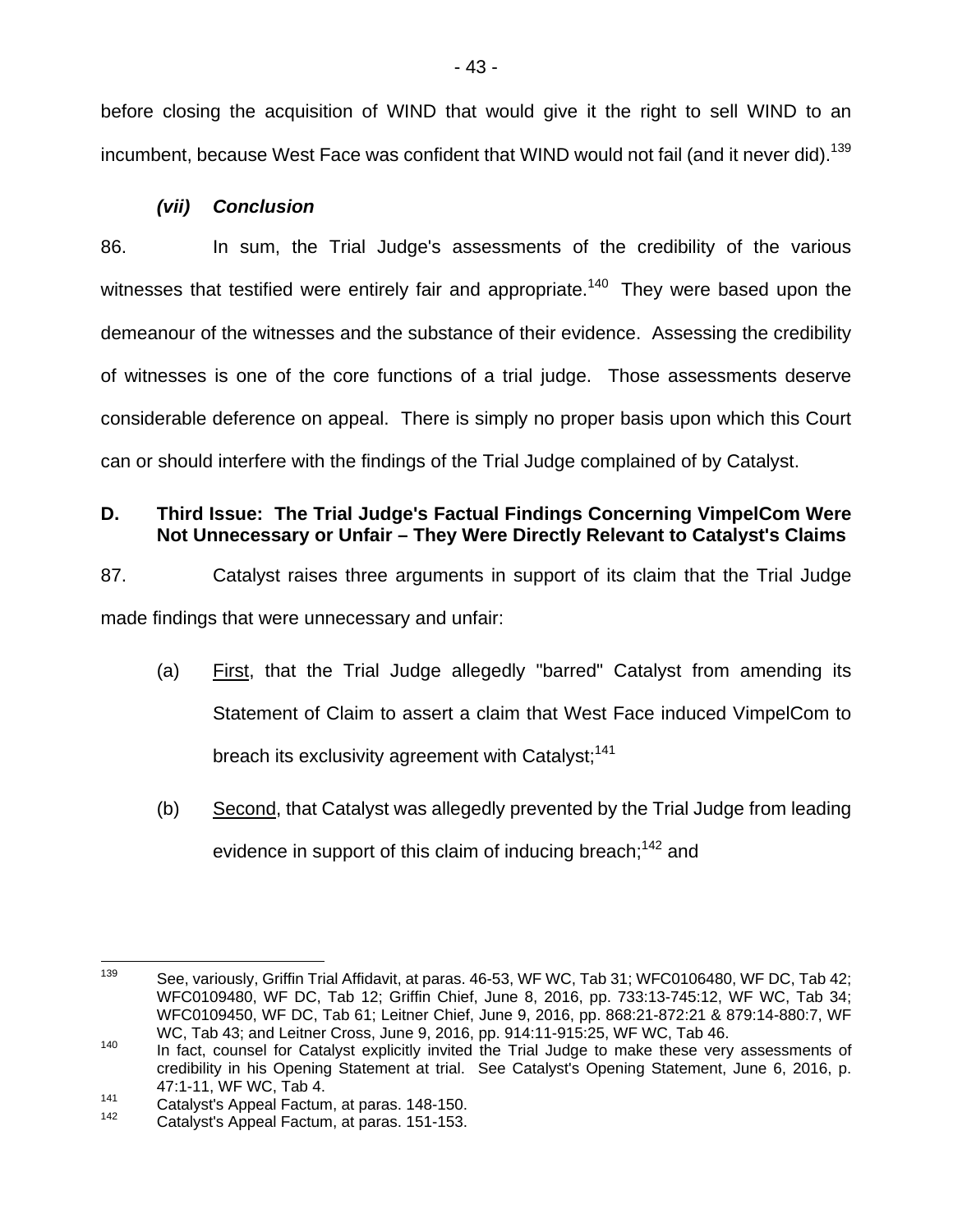(c) Third, that the Trial Judge's findings concerning West Face's communications with VimpelCom during its period of exclusivity with Catalyst were "unnecessary" and "unfair", in that they were allegedly made in a "factual vacuum" on the Trial Judge's own initiative.<sup>143</sup>

88. None of these arguments has merit. They are based on a clear distortion of what transpired both before and during the course of trial.

89. All of the Trial Judge's disputed findings relate to VimpelCom's negotiations with Catalyst during the period from July 23 to August 18, 2014, when Catalyst enjoyed exclusivity with VimpelCom. These findings were directly relevant to the issue of whether Catalyst adduced sufficient evidence at trial to establish that West Face caused Catalyst to suffer the loss it asserted in its claim. Contrary to Catalyst's allegations on appeal, Catalyst was most assuredly not prevented by the Trial Judge from amending its Statement of Claim in this proceeding to assert claims of inducing breach. Nor was Catalyst prevented at trial from leading evidence concerning this issue—and in fact, Catalyst did so.

## *(i) The Trial Judge Did Not Prohibit Catalyst from Amending its Statement of Claim in this Proceeding*

90. In December 2015, Mid-Bowline (the entity through which the Consortium held their equity interests in WIND) commenced an application for approval of a Plan of Arrangement pursuant to which the shares of Mid-Bowline were to be sold to Shaw (the "**Plan of Arrangement Application**").<sup>144</sup> A term of the Plan was that any existing claims on the shares of WIND were eliminated so that Shaw could obtain clear title. The proposed sale of WIND to Shaw proceeded by way of Plan of Arrangement because Catalyst had

<sup>143</sup> <sup>143</sup> Catalyst's Appeal Factum, at paras. 154-158.<br><sup>144</sup> WFC0075682, WF DC, Tab 88.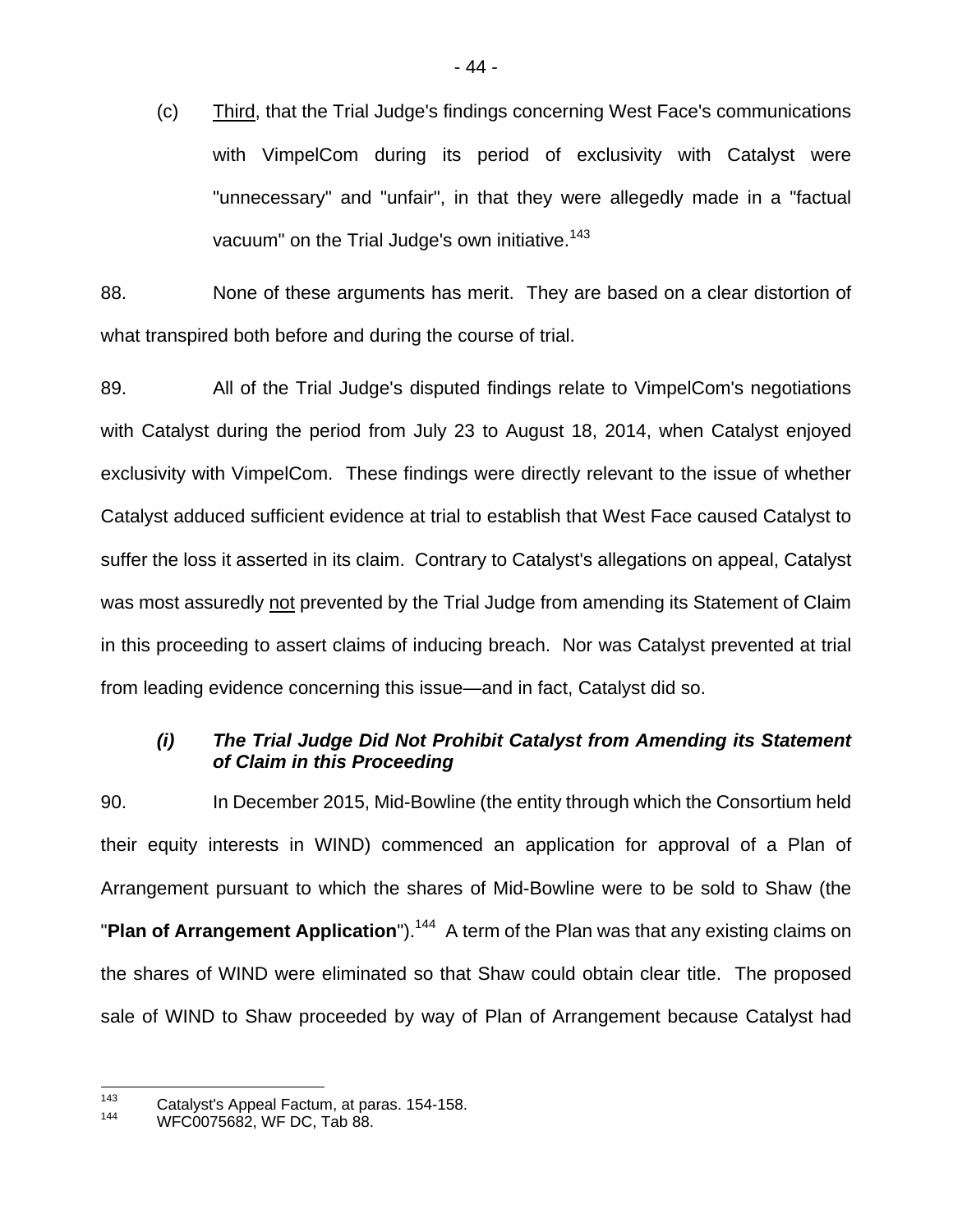asserted in this case a constructive trust over the indirect interest of West Face in WIND.<sup>145</sup> The Plan of Arrangement Application was a separate proceeding involving different parties and different issues. It proceeded to a hearing before Justice Newbould on January 25, 2016.

91. Catalyst opposed the approval of the Plan of Arrangement on various bases. One basis, raised by Catalyst for the first time on the day of the hearing, was Catalyst's revelation that it intended to launch a claim against West Face and potentially other parties for inducing a breach of Catalyst's exclusivity agreement with VimpelCom (based on the August 7 Proposal).<sup>146</sup> Catalyst argued that the approval of the Plan of Arrangement would pre-empt its right to proceed with its proposed but unasserted claim for inducing breach.

92. Justice Newbould delivered his Reasons in the Plan of Arrangement Application the next day, on January 26, 2016 (the "Plan of Arrangement Reasons").<sup>147</sup> In the Plan of Arrangement Reasons, Justice Newbould held that Catalyst had known the facts necessary to assert its proposed inducing breach claim since at least as early as March 2015, but had chosen not to do so.<sup>148</sup> He further concluded that Catalyst had not acted in good faith, but rather had chosen to "lie in the weeds until the hearing of the [Plan of Arrangement Application]", and only then "springing a new theory at the last moment".<sup>149</sup>

93. Nevertheless, Justice Newbould was extremely fair to Catalyst. Despite holding that the proposed Plan of Arrangement was "fair and reasonable" – and noting that

<sup>145</sup> Griffin Trial Affidavit, at para. 4, WF WC, Tab 31. As Justice Newbould noted in the Plan of Arrangement Reasons, "The only reason that this transaction [proceeded] by way of plan of arrangement [was] to provide Shaw with clear title to the shares of WIND". See *Re Mid-Bowline Group*  Corp., 2016 ONSC 669 at para. 6, Catalyst BOA, Tab 22 [Plan of Arrangement Reasons, CC Tab 7].<br>
Plan of Arrangement Reasons, at paras. 51-52, CC Tab 7; Catalyst BOA, Tab 22.<br>
Plan of Arrangement Reasons, CC Tab 7; Catalyst

Read-In Brief at Tab A, De Alba Examination for Discovery, May 11, 2016 (WFC0111936) pp. 187:25-192:15, WF WC, Tab 72.

<sup>149</sup> Plan of Arrangement Reasons, at paras. 51-61, especially para. 59, CC Tab 7; Catalyst BOA, Tab 22.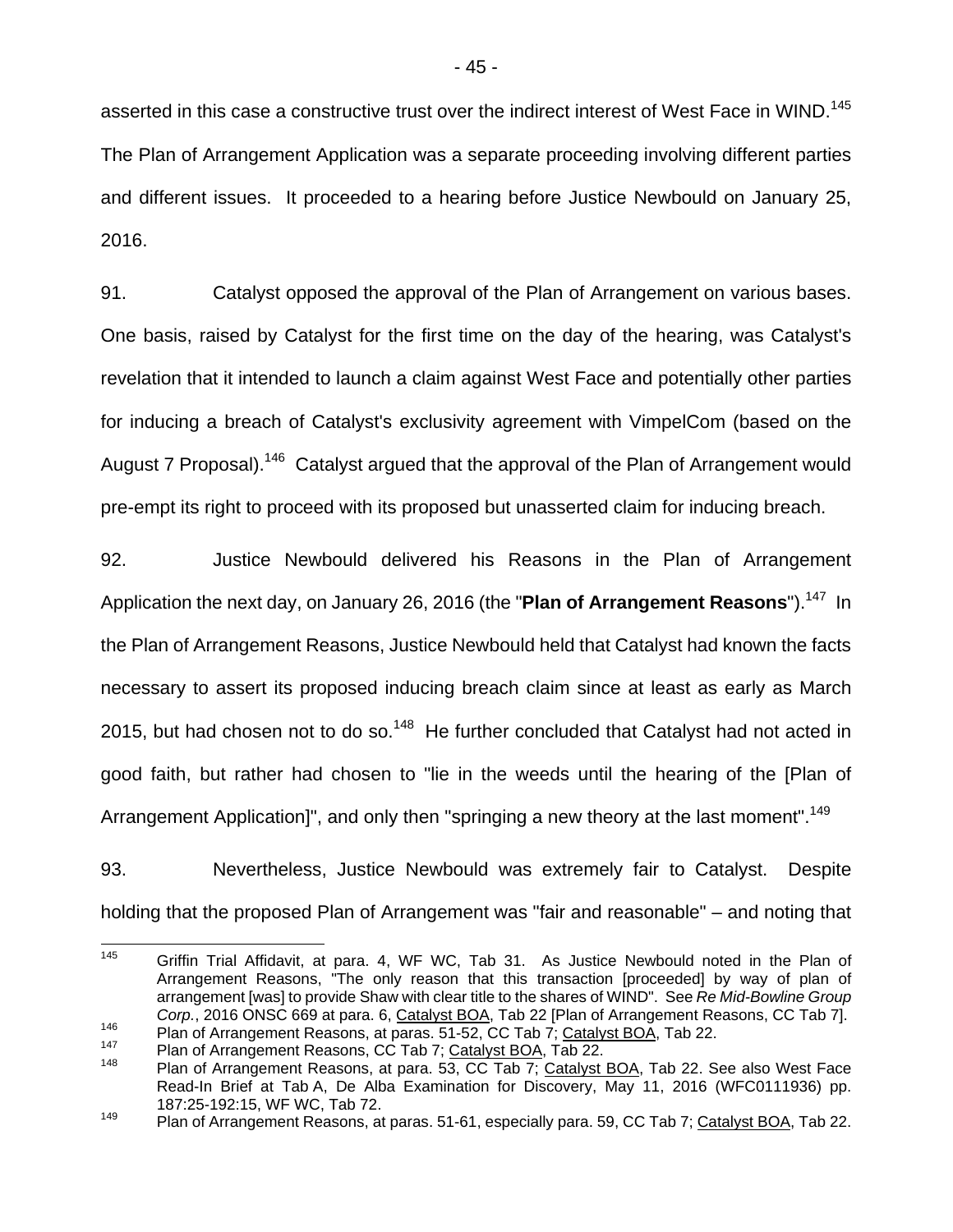Catalyst had failed to file any meaningful evidence on the Plan of Arrangement Application or to cross-examine any of Mid-Bowline's witnesses on their Affidavits filed in support of the Application – Justice Newbould gave Catalyst "one last chance to call evidence" in the Plan of Arrangement Application before deciding whether to approve the proposed Plan.<sup>150</sup>

94. In an attempt to accommodate Catalyst – while balancing the rights of Mid-Bowline, the Consortium, and Shaw to proceed expeditiously with their Plan of Arrangement Application in respect of a pending \$1.6 billion transaction – Justice Newbould ordered an expedited trial of an issue in the Plan of Arrangement Application. The sole issue on this trial was to be resolving the specific issue of "whether Catalyst has a right to a constructive trust" over West Face's indirect interest in WIND. The expedited trial of an issue in the Plan of Arrangement Application was scheduled to be heard from February 22 to 26, 2016.<sup>151</sup> Justice Newbould also held that, given how Catalyst had belatedly raised the prospect of asserting an inducing breach claim against West Face, that claim would not be addressed as part of the expedited trial of an issue. In short, Justice Newbould only prohibited Catalyst from raising its unasserted inducing breach claim in contesting the Court's approval of the proposed Plan of Arrangement. *He made no such Order or Direction limiting in any way the claims that Catalyst could pursue at trial in Catalyst's separate action against Moyse and West Face*. Nor was he asked to do so at any time.

95. Shortly after Justice Newbould released his Plan of Arrangement Reasons, <sup>152</sup> Catalyst withdrew its claim for a constructive trust over West Face's interest in WIND. As a result, the expedited trial of an issue in the Plan of Arrangement Application was no longer needed, and did not proceed. Instead, the proposed Plan of Arrangement was approved (on

<sup>150</sup> 

<sup>&</sup>lt;sup>150</sup> Plan of Arrangement Reasons, at para. 46, CC Tab 7; Catalyst BOA, Tab 22.<br>
Plan of Arrangement Reasons, at para. 50, CC Tab 7; Catalyst BOA, Tab 22.<br>
This was before the Court had issued a formal order reflecting th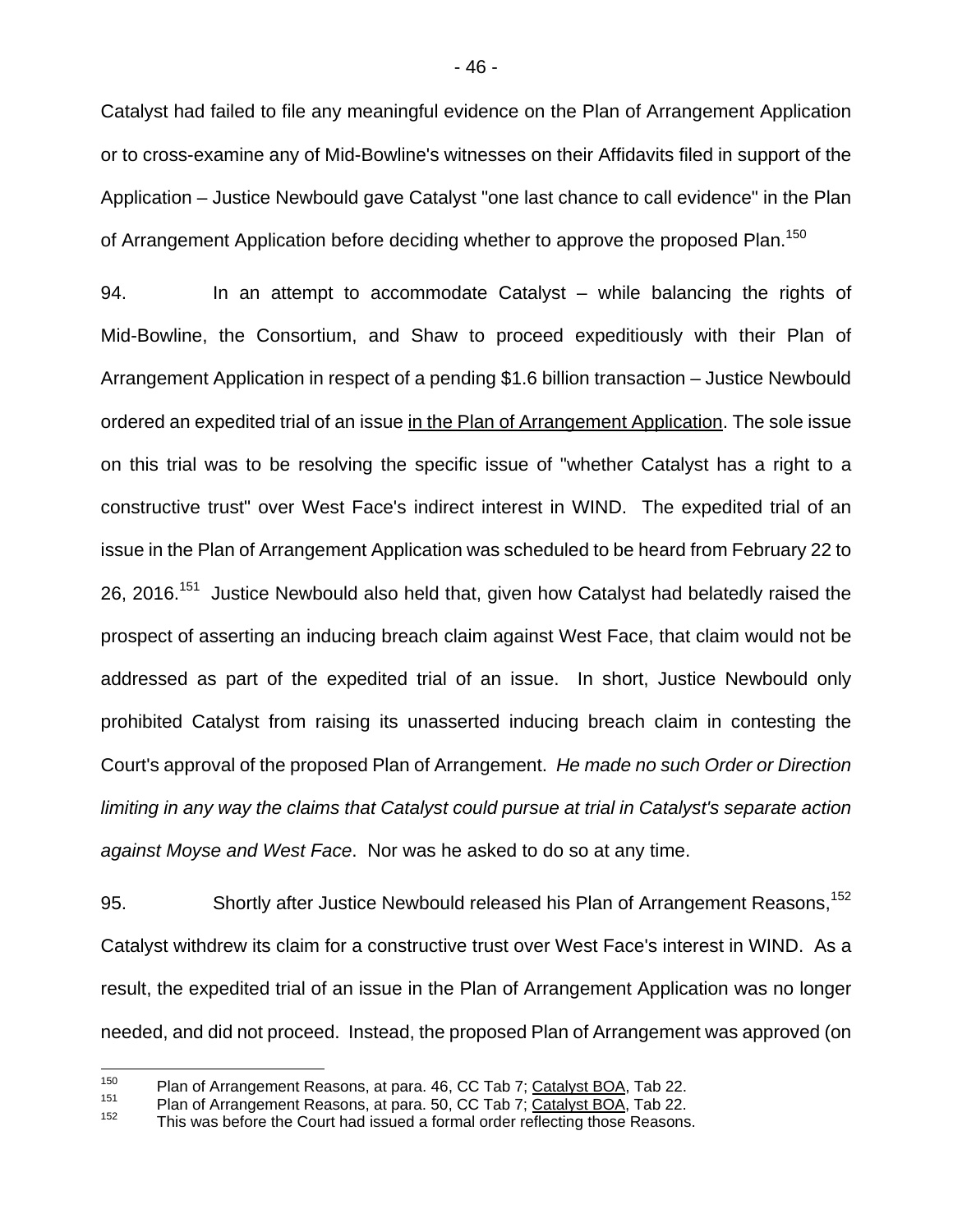consent) by Justice Newbould several days later, and was implemented immediately thereafter. Shaw has owned and operated WIND since March 2016.

96. Significantly, Catalyst *did* amend its Claim in this proceeding after the Plan of Arrangement Application was resolved.<sup>153</sup> In doing so, however, Catalyst made the tactical choice not to add the inducing breach claim, which it now incorrectly maintains it was prevented from asserting. In reality, as the facts, circumstances and discovery evidence of Mr. De Alba made clear, no such amendment was proposed or pursued by Catalyst.<sup>154</sup> Nor was such an amendment objected to by West Face or denied by the Trial Judge in the case at bar.

## *(ii) Catalyst Was Allowed to And Did Lead Evidence at Trial Concerning the Inducing Breach Issue*

97. Even though Catalyst did not amend its Statement of Claim in this proceeding to assert a *claim* of inducing breach against West Face, it clearly pursued evidence relevant to whether West Face and/or the New Investors were in communication with VimpelCom and/or UBS during Catalyst's exclusivity period. Indeed, significant portions of Catalyst's cross-examinations of Mr. Burt, Mr. Leitner, and Mr. Griffin involved attempts to elicit evidence to support Catalyst's positions at trial that: (i) in making the August 7 Proposal, the New Investors intended to induce VimpelCom to breach its exclusivity obligations to Catalyst; and (ii) VimpelCom engaged the New Investors in substantive negotiations during Catalyst's period of exclusivity.<sup>155</sup>

<sup>153</sup> <sup>153</sup> Amended Amended Amended Statement of Claim, CC Tab 8.<br><sup>154</sup> Mest Face Read in Ruisf at Tab A. Be Allie Exemination for Ri

West Face Read-In Brief at Tab A, De Alba Examination for Discovery, May 11, 2016 (WFC0111936) pp. 135:2-136:16 and 187:25-192:15, WF WC, Tab 71 and 72. West Face Read-In Brief at Tab B, Revised Undertakings, Under Advisements and Refusals Chart of the De Alba Examination for Discovery held May 11, 2016 (CCG0028722) at U/Ts 34 and 48, WF WC, Tab 73.

<sup>155</sup> See, for example, Burt Cross, June 9, 2016, pp. 855:22-861:24, especially p. 857:11-17, WF WC, Tab 8; Leitner Cross, June 9, 2016, pp. 920:25-933-8, WF WC, Tab 46; and Griffin Cross, June 9, 2016, pp. 1031:7-1042:24, WF WC, Tab 38.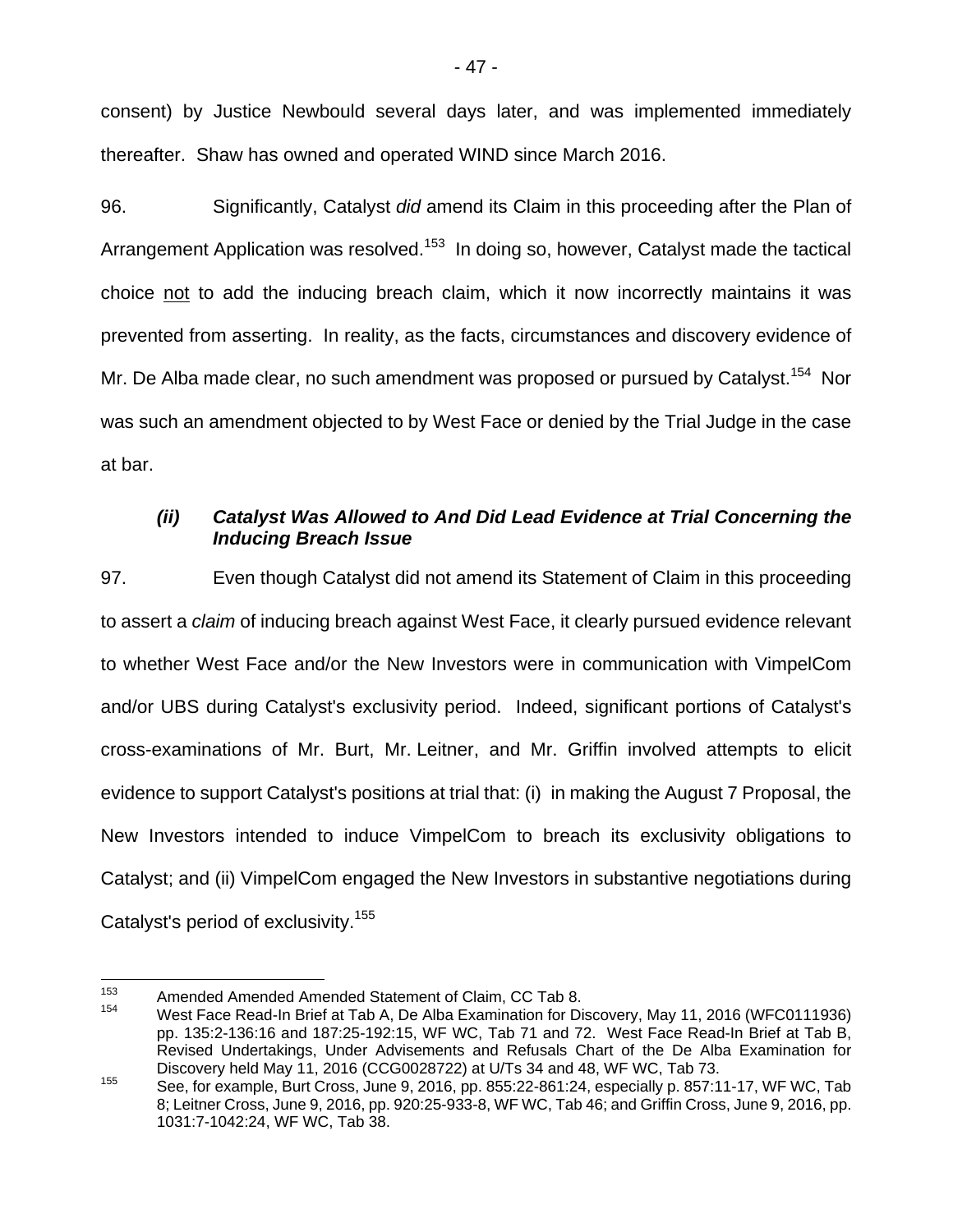98. During Mr. Griffin's cross-examination (after counsel for Catalyst had already cross-examined Messrs. Burt and Leitner on these issues), West Face's counsel finally objected to these types of questions on the basis that they were not relevant to the allegations Catalyst had chosen to plead.<sup>156</sup> After counsel explained their respective positions concerning West Face's objection, the Trial Judge asked Catalyst's counsel whether he was finished with this line of questioning, and counsel for Catalyst answered that he was.<sup>157</sup> The Trial Judge did not rule on West Face's objection. Instead, he took it under advisement.<sup>158</sup> Counsel for Catalyst then continued asking questions of Mr. Griffin along the same lines for another 50 pages of the trial transcript.<sup>159</sup> In sum, Catalyst was not precluded from adducing evidence concerning West Face's communications with VimpelCom during its exclusivity period. Instead, Catalyst was given ample opportunity to attempt to substantiate its unpleaded allegations of inducing breach.

## *(iii) The Findings of the Trial Judge Concerning West Face's Communications with VimpelCom Were Made at the Request of Both West Face and Catalyst and Were Not Made in a "Factual Vacuum"*

99. Notwithstanding the procedural history set out above, Catalyst attacks as improper two findings made by the Trial Judge:

(a) First, his finding that VimpelCom had no substantive communications with the New Investors during Catalyst's period of exclusivity; and

l

<sup>&</sup>lt;sup>156</sup> Griffin Cross, June 9, 2016, pp. 1042:25-1049:22, WF WC, Tab 38.<br>
Griffin Cross, June 9, 2016, pp. 1042:25-1054:22, especially pp. 1053:4-1054:22, WF WC, Tab 38.<br>
Griffin Cross, June 9, 2016, p. 1054:12-16, WF WC, T

<sup>1090:7-1112:21,</sup> WF WC, Tab 39.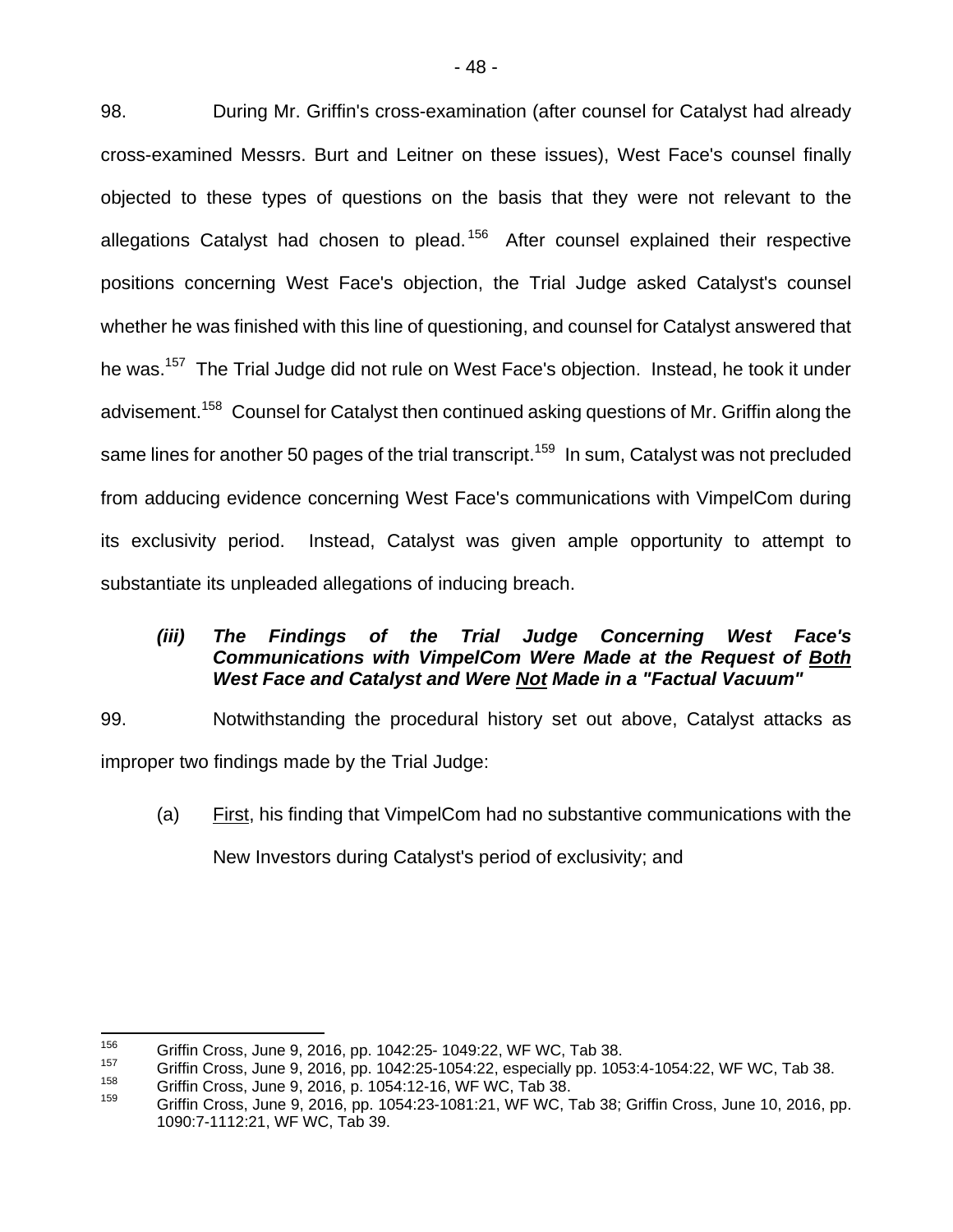(b) Second, his finding that there was no evidence that the August 7 Proposal offered by the New Investors "was even looked at by the board of VimpelCom during the period of exclusivity with Catalyst".<sup>160</sup>

100. Each of these findings was supported by the evidence, as well as by the absence of evidence led by Catalyst at trial.<sup>161</sup> Indeed, Catalyst does not contend that either finding was made in error, let alone that any such errors were palpable and overriding. Catalyst simply contends, without justification, that these findings were "unnecessary" and "unfair".

101. Contrary to Catalyst's assertions, both of these findings were directly relevant to the key causation question the Trial Judge was required to determine. To make out a claim for breach of confidence, Catalyst needed to establish that West Face caused Catalyst harm by submitting offers to VimpelCom that were allegedly tainted by Moyse's breach of confidence. If the New Investors' unsolicited August 7 Proposal had nothing to do with Catalyst's failure to acquire WIND during its period of exclusivity, Catalyst could not make out its claim. This, in turn, gave rise to the central issue of why Catalyst failed in its efforts to acquire WIND. This is why West Face expressly requested that the Trial Judge make the findings in question in its written Closing Submissions, and why Catalyst invited the Trial Judge to make very different findings.<sup>162</sup> In fact, West Face put Catalyst squarely on notice

<sup>160</sup> Catalyst's Appeal Factum, at paras. 154(a) and (b). See also Trial Reasons, at paras. 105 & 127, CC, Tab 4.

<sup>&</sup>lt;sup>161</sup> There was, in fact, no evidence that the August 7 Proposal was reviewed or even seen by VimpelCom's Board during Catalyst's exclusivity period. De Alba Cross, June 7, 2016, pp. 305:25-307:11, WF WC, Tab 16. Notably, at several points Catalyst asked the Trial Judge to make inferences from the absence of evidence. See, for example, Catalyst's Written Closing Submissions, at paras. 139 & 253, WF DC, Tab 91.

<sup>&</sup>lt;sup>162</sup> West Face's Written Closing Submissions, at paras. 236; 400-402, WF DC, Tab 92. Catalyst's Written Closing Submissions, at para. 330, WF DC, Tab 91.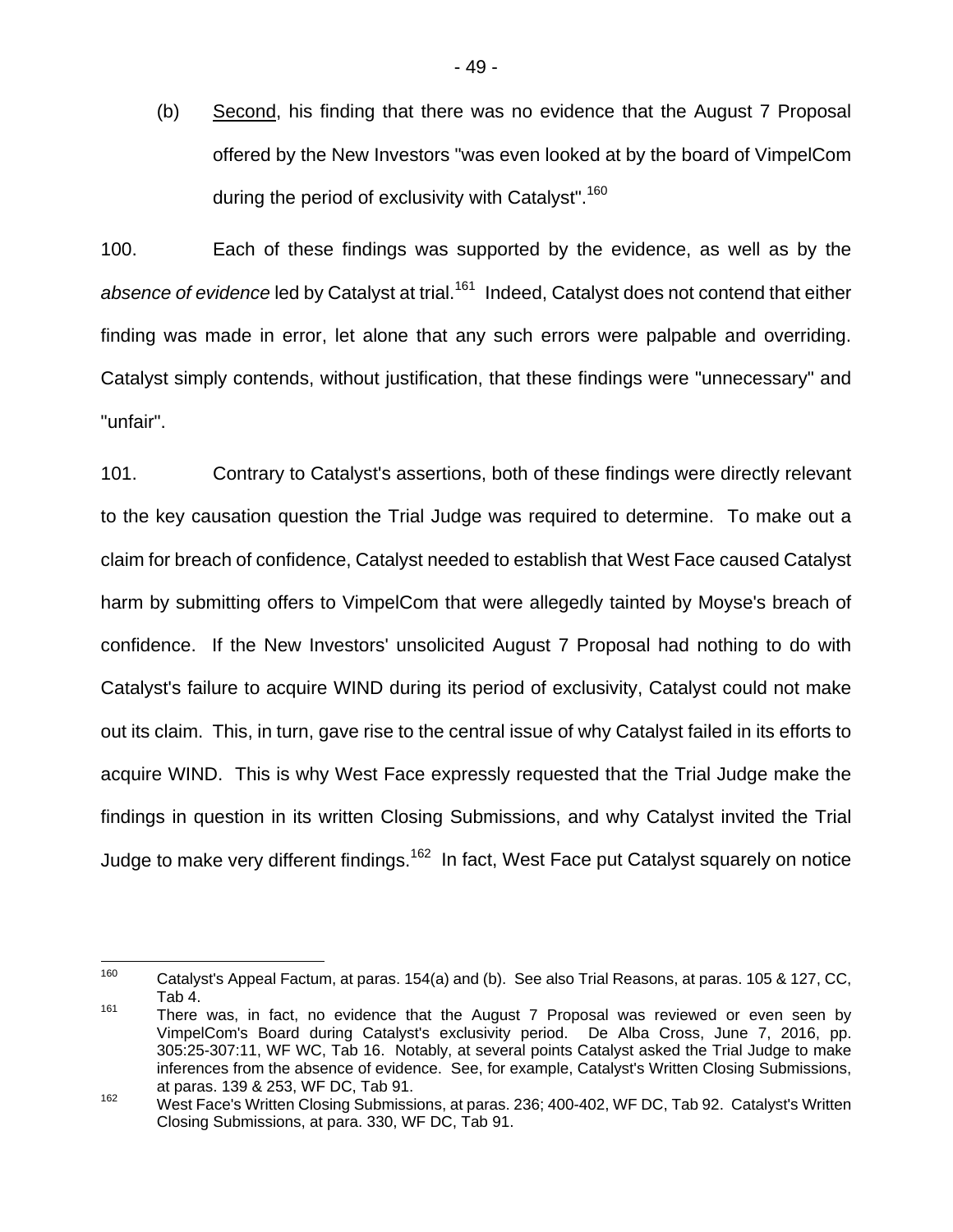(during Mr. De Alba's examination for discovery on May 11, 2016) that West Face would be seeking findings at trial concerning these very issues.<sup>163</sup>

102. In light of the above, Catalyst's complaints that it was "unnecessary" and "unfair" for the Trial Judge to make findings concerning these issues because these findings "were not relevant" are simply incorrect.<sup>164</sup> Catalyst had the onus of proving its case, which hinged on proving that West Face caused Catalyst's alleged loss. This case was pending for two years before it reached trial. Catalyst could have adduced evidence from VimpelCom at trial, but made the tactical choice not to do so. That decision cannot now be laid at the feet of West Face, or be used as the launching pad for unwarranted criticisms of the Trial Judge.<sup>165</sup>

# **E. Fourth Issue: The Trial Judge Made no Palpable and Overriding Errors of Fact**  *(i) Introduction*

103. Catalyst alleges that the Trial Judge made three palpable and overriding factual errors. Ironically, the first of Catalyst's attacks concerns a phantom finding that the Trial Judge did not make. The second and third findings were not errors at all, let alone palpable and overriding errors. On the contrary, those findings were supported by ample evidence. Catalyst cannot establish palpable and overriding errors by claiming, as it does, that its evidence should have been preferred over the evidence of West Face.

## *(ii) First Alleged Factual Error: The Knowledge of Moyse*

104. The first "finding" complained of by Catalyst concerns the "conclusion" of the Trial Judge that Moyse "had no knowledge of Catalyst's [allegedly] confidential regulatory

<sup>163</sup> West Face's Written Closing Submissions, at para. 401, WF DC, Tab 92. See also De Alba Cross,

June 7, 2016, pp. 305:25-307:11, WF WC, Tab 16.<br><sup>164</sup> Catalyst's Appeal Factum, at para. 157.<br><sup>165</sup> It is respectfully submitted that Catalyst's motive for even raising this issue on this appeal is to attempt to have this Court retroactively "cure" Catalyst's abuse of process by relitigation in commencing an essentially duplicative proceeding on the eve of trial. See WFC0112395, WF DC, Tab 90.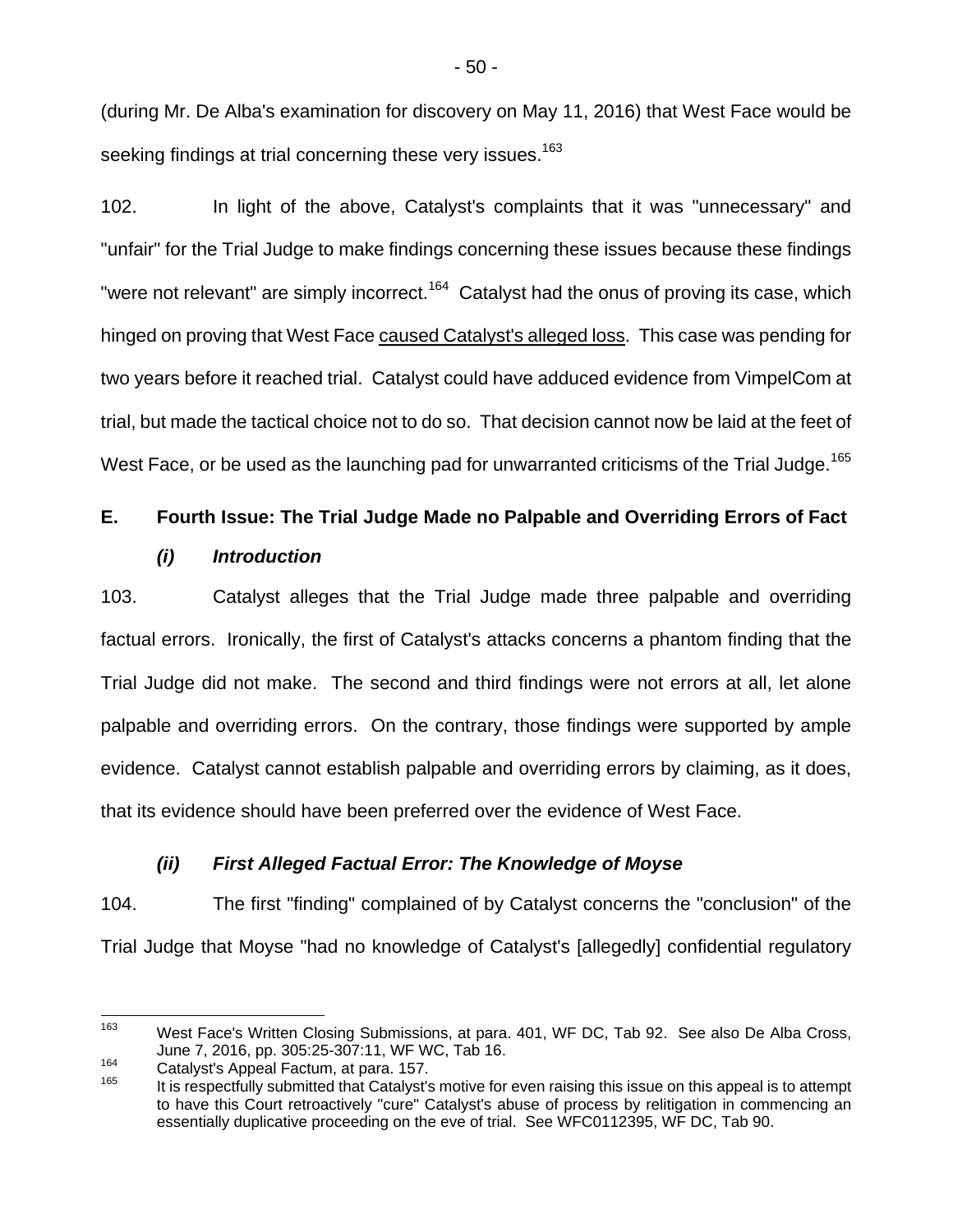strategy...".<sup>166</sup> The Trial Judge made no such error because he made no such finding. For that reason alone, this ground of appeal must fail. A plain reading of the Reasons of the Trial Judge reveals that – while he found that Catalyst's witnesses exaggerated the importance of Moyse's role on Catalyst's WIND deal team<sup>167</sup> – the Trial Judge did not find that Moyse had no knowledge of Catalyst's confidential regulatory strategy. On the contrary, the Trial Judge found expressly that Moyse was aware of the regulatory concessions Catalyst had asked the Government of Canada to grant, as described in the March 27 Presentation:

## [49] …I take from the evidence **that Mr. Moyse was aware when he prepared the PowerPoint presentation on [March] 26, 2014 of the concessions Catalyst would be looking for from the Government of Canada**….168 (emphasis added)

105. Having found that Moyse was aware of confidential information of Catalyst concerning its "regulatory strategy", the Trial Judge then asked whether a reasonable inference "should be made that there was a transfer of such confidential information by Mr. Moyse to West Face".<sup>169</sup> For the many reasons discussed above, he found that no such inference should be drawn. *Tellingly, and fatally to its appeal, Catalyst does not challenge Justice Newbould's dispositive finding that Moyse did not transmit this or any other confidential information of Catalyst concerning WIND to West Face.*

## *(iii) Second Alleged Factual Error: The Knowledge of West Face*

106. Catalyst asserts that the Trial Judge made a second factual error when he (allegedly) found that West Face "had no knowledge that Catalyst was a bidder".<sup>170</sup> Again, this assertion mischaracterizes the findings of the Trial Judge, and ignores extensive

<sup>166</sup> 

<sup>&</sup>lt;sup>166</sup> Catalyst's Appeal Factum, at paras. 163-170, especially para. 165.<br><sup>167</sup> See, for example, Trial Reasons, at paras. 10, 12, 37-39, 43, 44-46, 50 and 51, CC, Tab 4.<br><sup>168</sup> Trial Reasons, at para 49, CC, Tab 4, Mayos c

Trial Reasons, at para. 49, CC, Tab 4. Moyse candidly admitted this fact at trial. Moyse Cross, June 13, 2016, pp. 1543:12-1544:18, WF WC, Tab 54.

 $169$  Trial Reasons, at paras. 76 to 118, especially at para. 81, CC, Tab 4.  $170$  Catalyst's Appeal Factum at para. 179.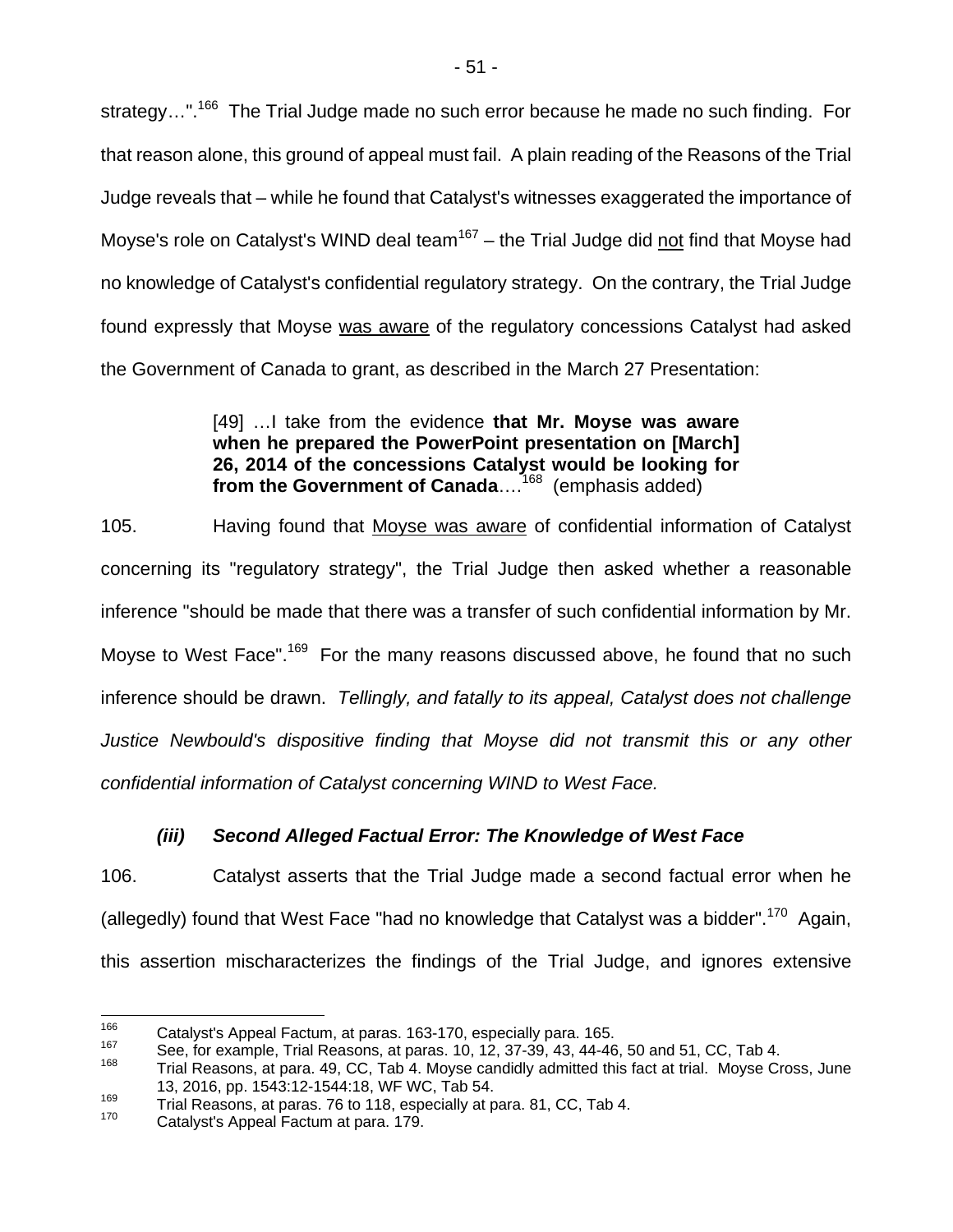evidence led at trial on this very issue. The Trial Judge can hardly be faulted on appeal for preferring the direct evidence of multiple witnesses for West Face concerning this issue over the speculative inferences Catalyst wishes he had drawn instead.

107. The Trial Judge concluded that, although West Face (and the other New Investors) believed that Catalyst was a bidder for WIND, they did not know for sure that it was. He further concluded that neither West Face nor any of the other New Investors had received any such information from Moyse. In this regard, the Trial Judge found that "there was sufficient information in the marketplace for West Face to put two and two together to believe or presume that Catalyst was a bidder".<sup>171</sup>

108. These findings were supported by ample evidence:

- (a) *First*, Mr. Griffin testified that West Face did not know for certain that Catalyst was a bidder for WIND but believed that it was, because West Face had seen "press discussion" of Catalyst's interest in combining Mobilicity and WIND.<sup>172</sup> Mr. De Alba conceded in cross-examination that Catalyst's interest in doing so was a matter of public discussion by as early as  $2013$ .<sup>173</sup>
- (b) *Second*, Catalyst's counsel told West Face's counsel on June 18, 2014 that Catalyst was concerned about Moyse's involvement in an active "telecom deal" at Catalyst.174 As noted by Justice Newbould:

<sup>171</sup> Trial Reasons, at para. 89, CC, Tab 4. Whether West Face knew for certain that Catalyst was a bidder -- or merely drew an inference to this effect -- is ultimately irrelevant, as there is no dispute that West Face believed this to be the case.

<sup>172</sup> Griffin Chief, June 8, 2016 pp. 753:7-754:13, WF WC, Tab 33; and Griffin Trial Affidavit, at para. 56,<br>WF WC, Tab 31. See also Trial Reasons, at para. 90, CC, Tab 4.

 $^{173}$  De Alba Cross, June 6, 2016, pp. 236:8-237:2, WF WC, Tab 14. See also WFC0109533, WF DC, Tab 2; WFC0078062, WF DC, Tab 4; and Glassman Cross, June 7, 2016, pp. 410:14-412:16, WF WC, Tab 23. See also Trial Reasons, at para. 90, CC, Tab 4.<br><sup>174</sup> WFC0075125, WF DC, Tab 56.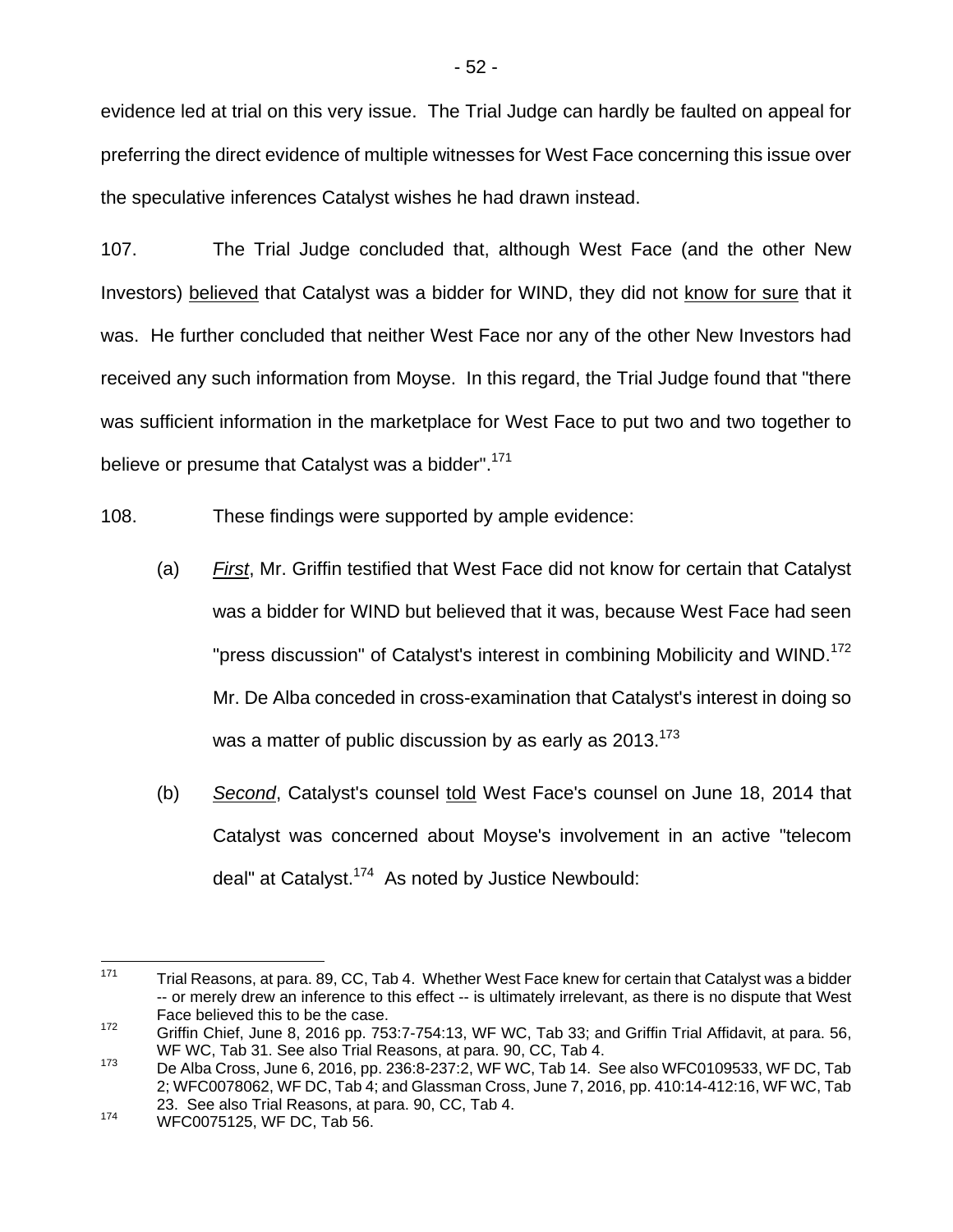In the context of what was occurring in the marketplace at the time and the known desire of VimpelCom to quickly sell its interest in WIND, this was a very strong indication to West Face from Catalyst itself through its counsel that Catalyst had made a bid for WIND.<sup>175</sup>

(c) *Finally*, the evidence of both Messrs. Leitner and Burt was that, although they did not know for certain that Catalyst was a bidder for WIND, they believed that it was a bidder because they became aware through third parties of Catalyst's efforts to obtain financing in the market.<sup>176</sup> Mr. Leitner also testified that he had only the most superficial information about the status of the competing bid for WIND -- namely, (i) the fact of exclusivity, (ii) a rumour that a bid was to be put to VimpelCom, and (iii) the fact that the transaction was at the "price level" of \$300 million that had been established by VimpelCom in the Spring of 2014.<sup>177</sup> In any event, Catalyst never explained how Mr. Leitner could have received confidential information about the status of Catalyst's bid as it stood in July or August 2014, given that Moyse had been completely shut out from Catalyst since May 26, 2014.

109. None of the evidence that Catalyst relies upon establishes that West Face had actual knowledge of Catalyst having submitted a bid for WIND. Remarkably, Catalyst relies primarily on Mr. Griffin's email of June 4, 2014 – in which he stated "Catalyst seems to be a lot of air" – as proof that West Face somehow had "direct" knowledge that Catalyst was a competing bidder, and even of the "quality of Catalyst's bid".<sup>178</sup> Mr. Griffin addressed this email directly in his evidence at trial, however, and explained that this statement merely

<sup>175</sup> 

<sup>&</sup>lt;sup>175</sup> Trial Reasons, at para. 90, CC, Tab 4.<br><sup>176</sup> Leitner Trial Affidavit, at para. 22, WF WC, Tab 42; Leitner Cross, June 9, 2016, pp. 917:10-920:15, WF WC, Tab 44; Burt Trial Affidavit, at para. 27, WF WC, Tab 5; Burt Cross, June 9, 2016, pp. 848:10-849:25, WF WC, Tab 7. See also Trial Reasons, at paras. 91-92, CC, Tab 4.

<sup>&</sup>lt;sup>177</sup> Leitner Cross, June 9, 2016, pp. 916:20-933:8, WF WC, Tab 46; and WFC0080891, WF DC, Tab 66.

See Catalyst's Appeal Factum, at paras. 63, 183-187; WFC0068142, WF DC, Tab 53.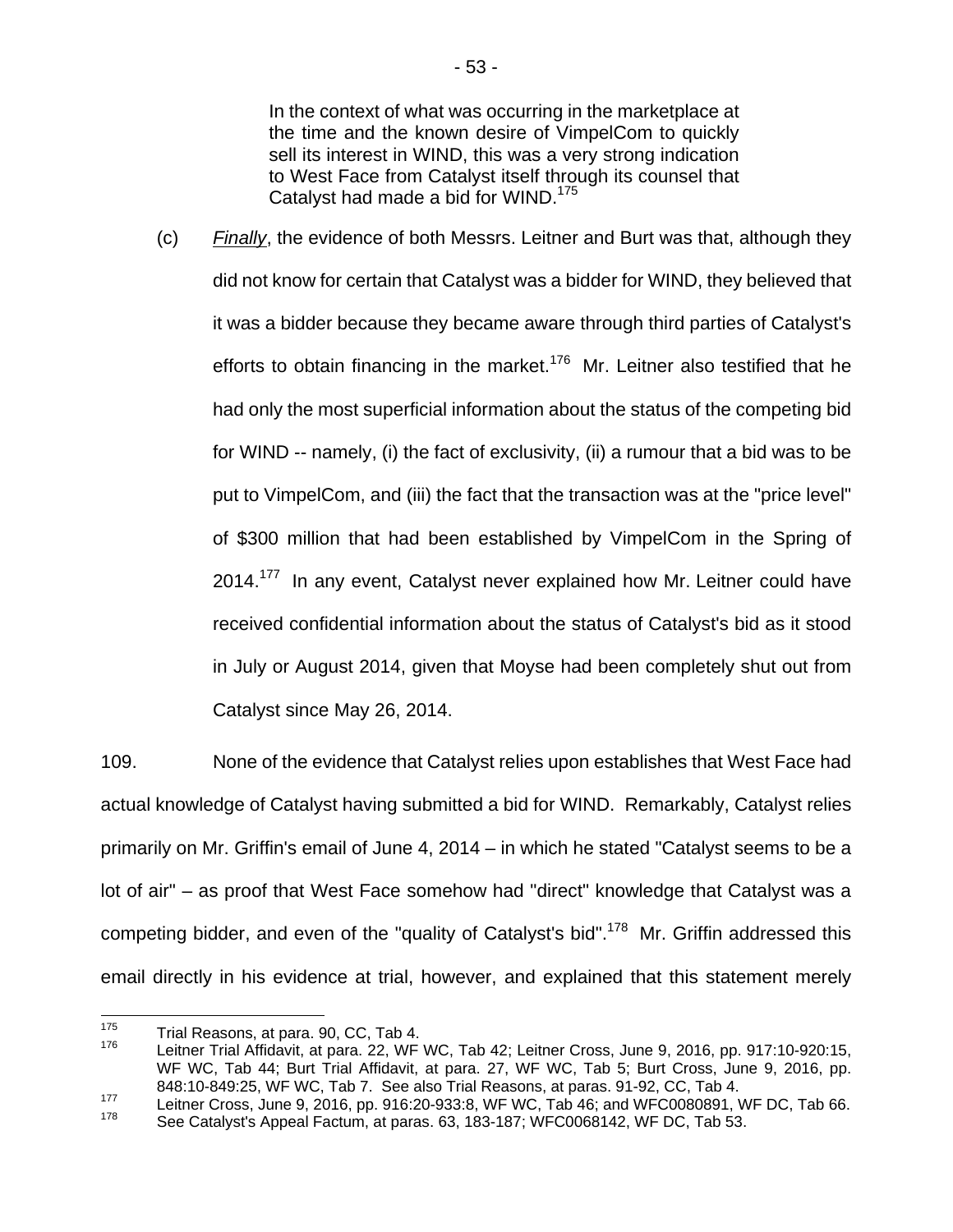meant that – despite speculation in the press concerning Catalyst's involvement – West Face had no actual information at the time to substantiate that Catalyst was, in fact, a serious or credible bidder.<sup>179</sup>

110. The Trial Judge was entirely justified in concluding that this email demonstrated that Mr. Griffin was "by no means certain that Catalyst was a real bidder for WIND",<sup>180</sup> and certainly did not establish that he knew anything about the "quality" of Catalyst's bid.

111. Catalyst makes the remarkable claim that Mr. Griffin's testimony regarding his June 4 email was a "contrivance" because he initially testified that he was aware of Catalyst's presence because of its counsel's letter of June 18 advising that Moyse had worked on a "telecom file". There is no substance to this assertion. It is unsurprising that a witness, two years after the fact, could not recall the precise sequence of events surrounding how he came to believe that Catalyst was bidding on WIND. The Trial Judge was entitled to believe Mr. Griffin's evidence that his understanding that Catalyst was a bidder for WIND arose independent of Moyse.

### *(iv) Third Alleged Factual Error: The Conduct of West Face*

112. The third factual error alleged by Catalyst concerns the finding of the Trial Judge that West Face did not misuse Catalyst's confidential information. In support of its assertion, Catalyst relies on a single word in a single email: Mr. Leitner's use of the word "superior" in describing the August 7 Proposal that he submitted to VimpelCom.<sup>181</sup>

<sup>179</sup> Griffin Trial Affidavit, at paras. 55 and 56, WF WC, Tab 31; Griffin Chief, June 8, 2016, pp. 754:14-756:19, WF WC, Tab 33; and Griffin Cross, June 9, 2016 pp. 1010:16-1013:23, WF WC, Tab 37.

 $^{180}$  Trial Reasons, at para. 90, CC, Tab 4.<br> $^{181}$  WFC0051622, WF WC, Tab 70.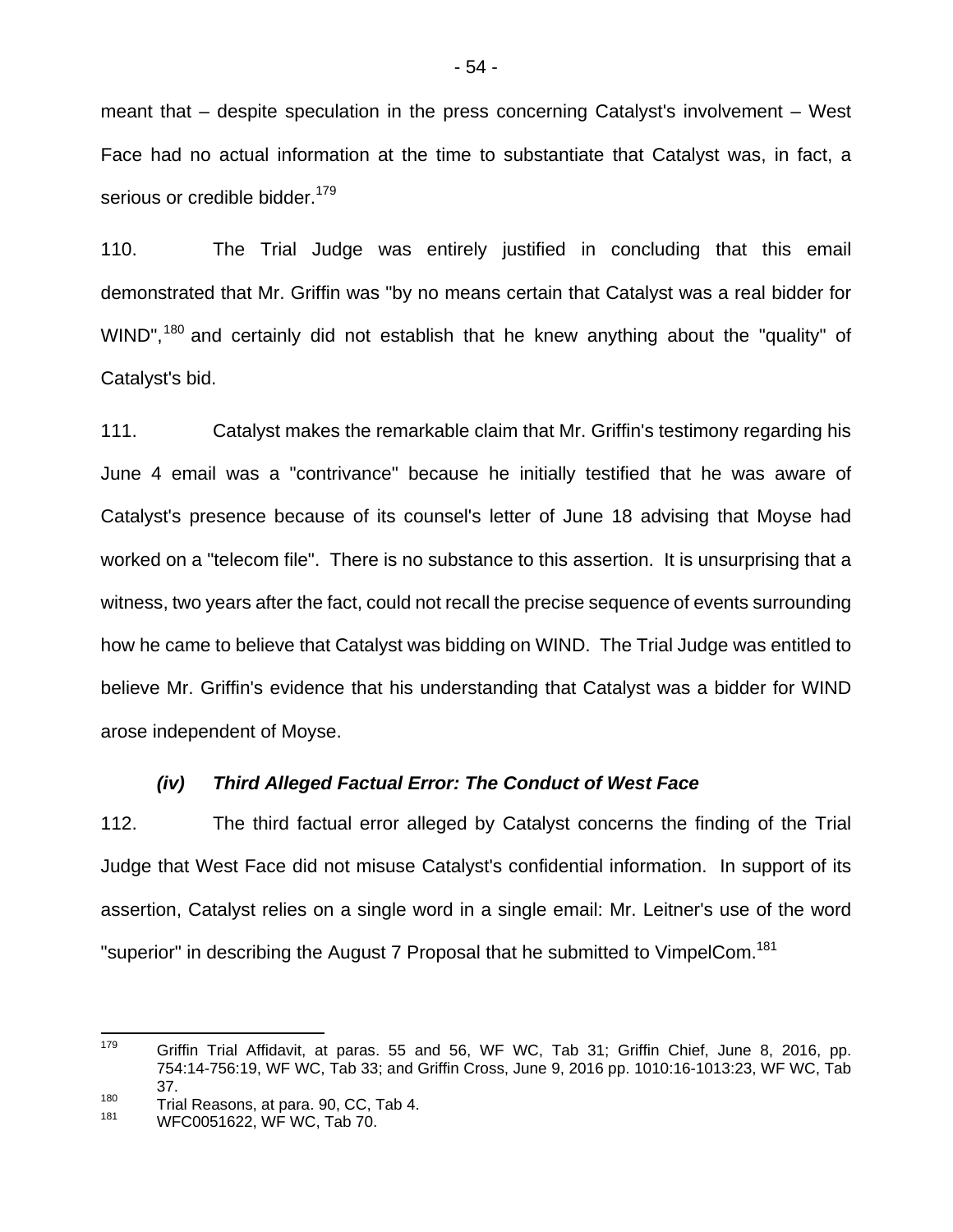113. There are any number of insurmountable problems associated with this ground of appeal, not the least of which is that neither Mr. Griffin nor anyone else at West Face played any role in drafting Mr. Leitner's August 6 email.<sup>182</sup> Moreover, and as the Trial Judge explicitly noted, counsel for Catalyst did not put the August 6 email to Mr. Leitner in cross-examination.<sup>183</sup> The Trial Judge properly held that, in the circumstances, it would have been unfair to Mr. Leitner to draw conclusions from this email concerning what he knew or did not know.<sup>184</sup>

114. Even if Catalyst's arguments concerning this email are entertained on appeal despite the manifest unfairness that its trial strategy gives rise to, its argument cannot withstand scrutiny. There are any number of credible explanations for Mr. Leitner's use of the word "superior" that did not require the Trial Judge to draw the multi-layered inferences Catalyst now contends that he was required to make, namely that the New Investors: (i) knew the details of Catalyst's most recent proposal to VimpelCom; (ii) somehow obtained that information from Moyse (even though Moyse left Catalyst in May 2014, well before that proposal was either formulated or made); and (iii) used that knowledge to structure their own August 7 Proposal to VimpelCom.

115. There is no basis to assert that the Trial Judge somehow erred in failing to draw illogical and speculative inferences of this nature. Moreover, there were (and are) much more simple and straightforward explanations for the use by Mr. Leitner of the word "superior" in his email of August 6. By way of example, Mr. Leitner could well have been engaging in a simple marketing pitch, positioning the New Investors' Proposal as "superior"

<sup>182</sup> 182 Griffin Cross, June 10, 2016, pp. 1095:5-1104:24, especially at 1101:14-1104:24, WF WC, Tab 39; Trial Reasons, at para. 115, CC, Tab 4.<br>183 Trial Reasons, at para. 113, CC, Tab 4.<br><sup>184</sup> Trial Reasons, at para. 113, CC, Tab 4. This would, of course, have violated the "Rule in *Browne v.* 

*Dunn.*"See *R. v. Lyttle*, 2004 SCC 5, at paras. 64-65, West Face BOA, Tab 28; and *R. v. Dexter*, 2013 ONCA 744, at paras. 4, 17-21, West Face BOA, Tab 26.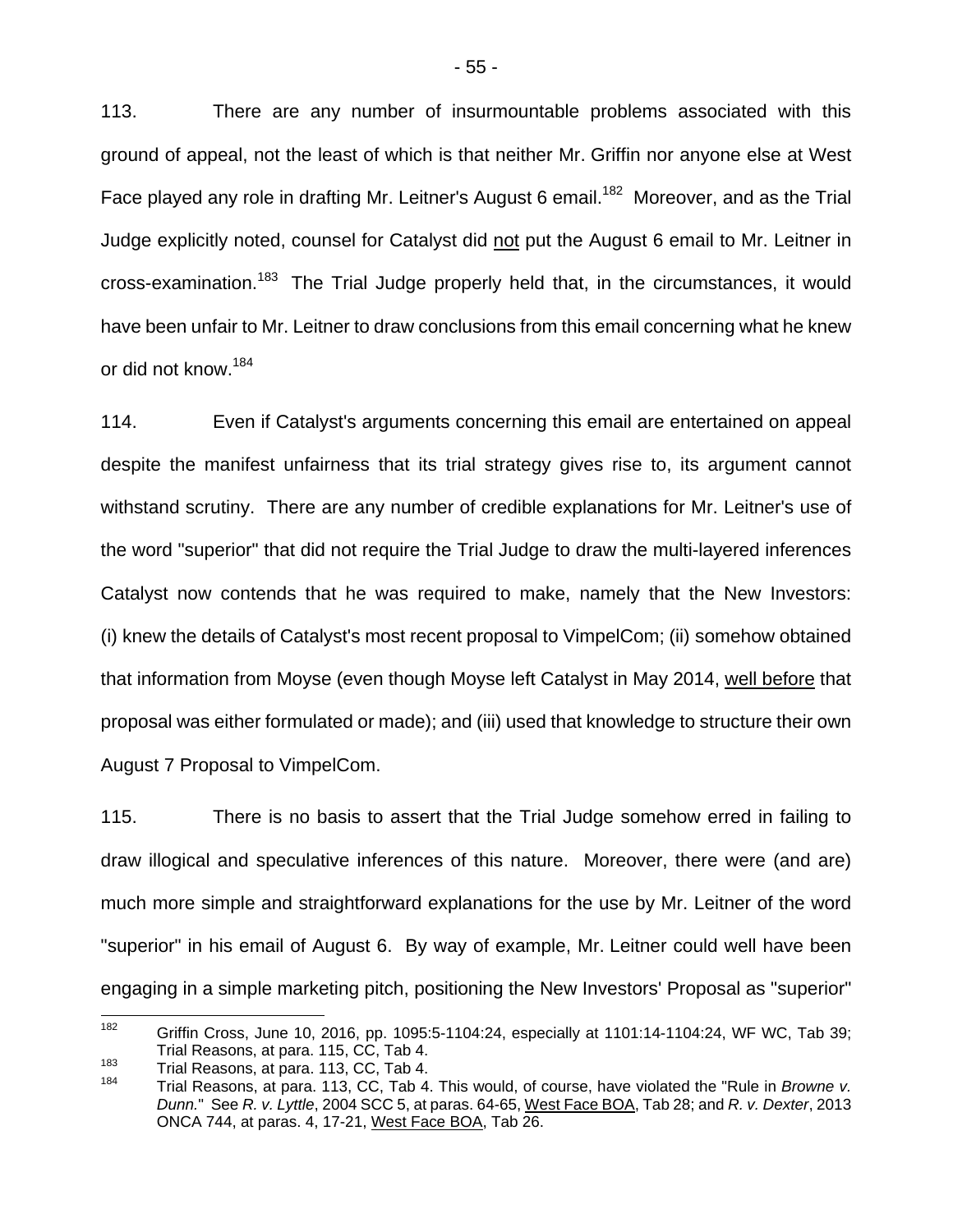even though he did not know the details of other offers VimpelCom may have received. Mr. Griffin's interpretation of Mr. Leitner's email was simply that the Proposal of the New Investors was "superior" to any previous offer the New Investors had submitted.<sup>185</sup> In any event, the Trial Judge was unable to find from the language in the August 6 email that West Face knew the terms of offers made by Catalyst to VimpelCom in circumstances where multiple witnesses testified that West Face and the other New Investors had no such knowledge, and where there were no contemporaneous documents indicating that they  $\rm{did.}^{186}$  This finding was supported by the evidence, and entirely reasonable.

#### **F. Fifth Issue: There is No Basis On Which This Court Should Order a New Trial**

116. Even if this Court concludes that the Trial Judge committed one or more of the errors identified by Catalyst (which is denied), it would not be appropriate to order a new trial as a result. As this Court has repeatedly confirmed, such relief should be reserved for extraordinary circumstances: "Not every error by a trial judge entitles an aggrieved party to a new trial".187 Section 134(6) of the *Courts of Justice Act* explicitly stipulates that this Court should order a new trial *only* where "some substantial wrong or miscarriage of justice has occurred".<sup>188</sup> This is "a stringent standard" which reflects "the underlying policy that new trials ordinarily are contrary to the public interest. New trials cause increased costs or wasted costs as well as delay in resolving disputes, and are therefore to be avoided unless plainly required by the interests of justice."<sup>189</sup>

<sup>185</sup> 185 Griffin Cross, June 10, 2016, pp. 1095:5-1104:24, especially p. 1104:17-24, WF WC, Tab 39. See also Trial Reasons, at para. 115, CC, Tab 4.<br><sup>186</sup> Trial Reasons, at para. 115, CC, Tab 4.<br><sup>187</sup> *Prudential Securities Credit Corp., LLC v. Cobrand Foods Ltd.*, 2007 ONCA 425, at para. 17

<sup>[</sup>*Prudential*], West Face BOA, Tab 24;

<sup>188</sup> *Courts of Justice Act*, R.S.O. 1990, c. C.43, s. 134.

Prudential, at para. 17, West Face BOA, Tab 24.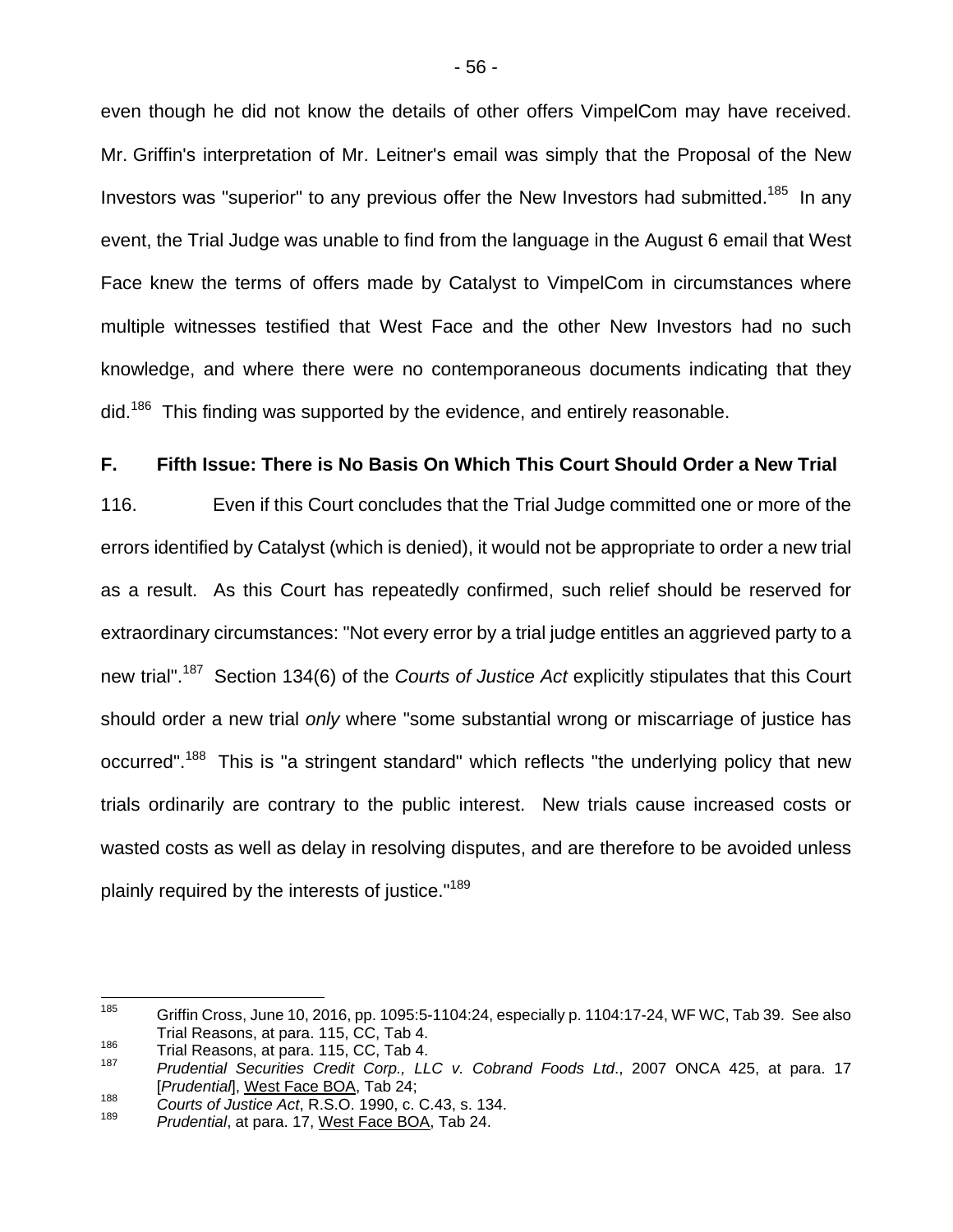117. For this reason, even unquestionable legal errors (*e.g.*, a fundamental misapprehension of the respective roles of experts and counsel), glaring procedural flaws in the trial itself (*e.g.*, an inadvertent failure to allow a party to make closing submissions), or repeated, forceful and improper interventions by the trial judge, have been found not to justify the granting of a new trial.<sup>190</sup> The "critically important" question is whether, had the court below not committed the errors in question, the result of the trial would have been different.<sup>191</sup> In light of the numerous findings of the Trial Judge that are fatal to Catalyst's claim, and which have not been challenged in the appeal before this Court – including, in particular, Justice Newbould's findings that West Face received no confidential information from Moyse and that Catalyst would not have suffered any detriment or damage as a result of West Face's alleged misuse (because Catalyst could not have purchased WIND in any event) – it is clear that none of the alleged errors attributed to the Trial Judge did or could have affected the outcome of the proceeding below.

## **G. Sixth and Final Issue: The Trial Judge Did Not Err in Awarding Costs to West Face on a Substantial Indemnity Basis**

## *(i) Catalyst Cannot Meet the Test for Leave to Appeal*

118. Leave to appeal an award of costs is granted only in "obvious cases" where there are "strong grounds" for finding that the judge in question erred in exercising his or her

<sup>190</sup> Moore v. Getahun, 2015 ONCA 55, at paras. 102-105, 115 and 117 [Moore], West Face BOA, Tab 23; and Prudential, at paras. 18-20, West Face BOA, Tab 23;

<sup>&</sup>lt;sup>191</sup> Prudential, at paras. 22-25, West Face BOA, Tab 24; and *Moore*, at paras. 106-117, West Face BOA, Tab 23.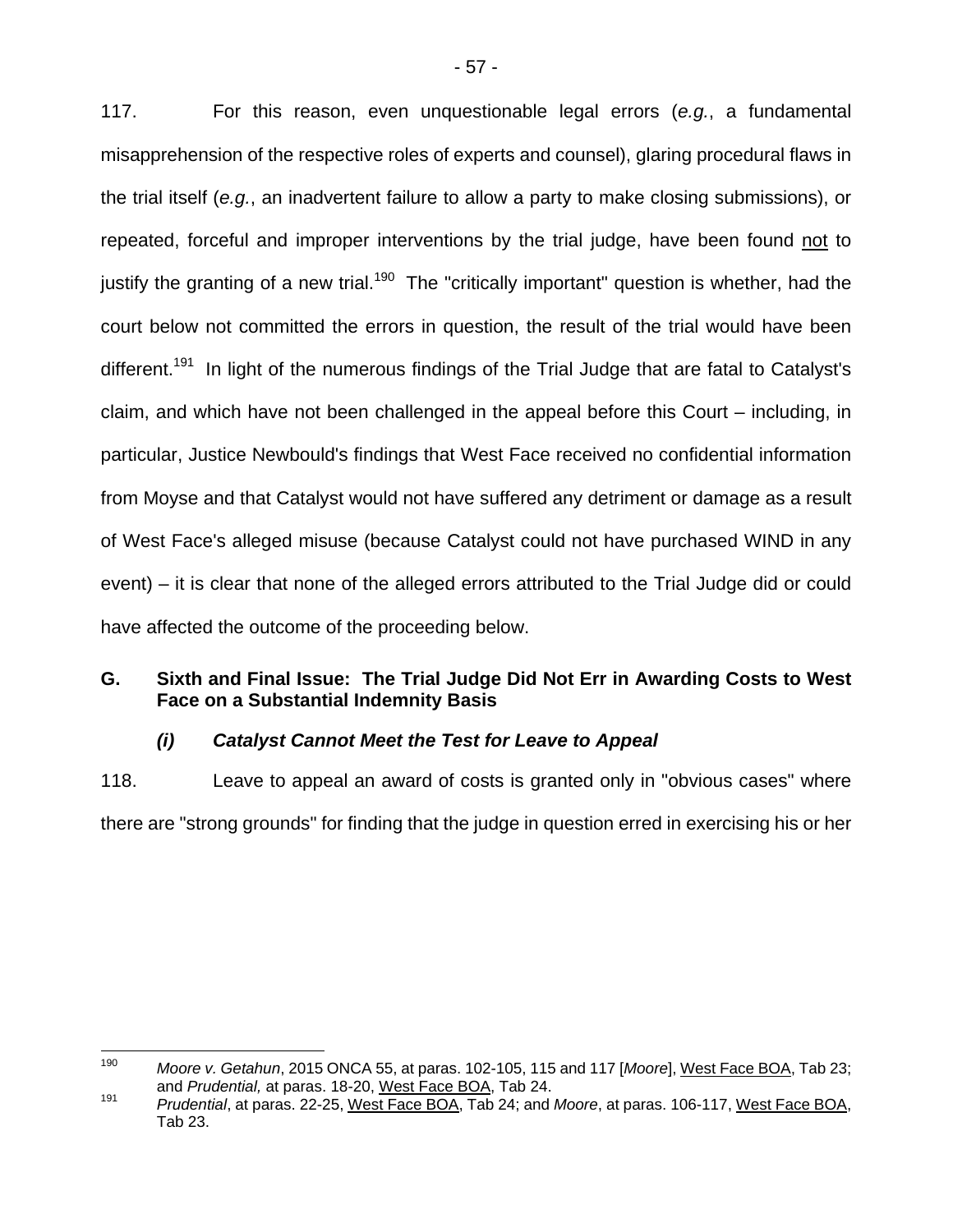discretion.<sup>192</sup> Put differently, an appellate court should only interfere with a costs order if it was the product of "an error in principle", or if the award was "plainly wrong".<sup>193</sup>

119. Catalyst should not be granted leave to appeal the costs award. The Trial Judge applied well-established principles in exercising his discretion to award West Face its costs on a substantial indemnity scale. He did so because Catalyst made unfounded allegations of improper conduct that attacked West Face's integrity and business ethics.<sup>194</sup> Nowhere in its Appeal Factum does Catalyst argue that the costs award was an "error in principle".<sup>195</sup> In fact, the one case relied upon by Catalyst explicitly cites with approval the very principle that the Trial Judge relied upon.<sup>196</sup>

## *(ii) The Costs Award Should be Upheld*

120. Even if leave to appeal is granted, the costs award made in favour of West Face should be upheld for the principled reasons stated by the Trial Judge in his Costs Endorsement – namely, that Catalyst made damaging and inflammatory allegations of intentional dishonesty against West Face in this hard fought, high stakes commercial litigation, and wholly failed to prove them.<sup>197</sup>

121. Canadian courts have recognized for many years that the making of allegations of intentional misconduct is a very serious step in any litigation, and should not

<sup>192</sup> Brad-Jay Investments Ltd. v. Szijjarto, [2006] O.J. No. 5078 (C.A.), at para. 21, West Face BOA, Tab 5; *Feinstein v. Freedman*, 2014 ONCA 205, at para. 52, West Face BOA, Tab 10; *Courts of Justice Act*, R.S.O. 1990, c. C.43, s. 131; and *Rules of Civil Procedure*, R.R.O. 1990, Reg. 194, R. 57.<br>193 Hearing Clinic (Niagara Falls) Inc. v. 866073 Ontario Ltd., 2016 ONSC 4509 (Div. Ct.), at para. 8, West

Face BOA, Tab 18, citing *Hamilton v. Open Window Bakery Ltd.*, 2004 SCC 9, at para. 27, West Face BOA, Tab 15 [*Open Window Bakery*].

 $\frac{194}{2}$  Costs Endorsement, at paras. 3-11, CC Tab 6. West Face explicitly relied on these well-established principles in its Costs Submissions. See West Face's Costs Submissions, at paras. 72-77, WF DC, Tab 94.

<sup>&</sup>lt;sup>195</sup> See Catalyst's Appeal Factum, at paras. 199-203.<br><sup>196</sup> Toronto-Dominion Bank v. Grande Caledon Developments Inc., 1998 CarswellOnt 2092 (C.A.), at paras. 13-15, West Face BOA, Tab 34, citing *Apotex Inc. v. Egis Pharmaceuticals*, [1990] O.J. No. 2187 (Gen. Div.), p. 5, [*Apotex (1990)*], *with further reasons at Apotex Inc. v. Egis Pharmaceuticals*, [1991] O.J. No. 1232 (Gen. Div.) [*Apotex (1991)*], West Face BOA, Tab 2. 197 Costs Endorsement, at paras. 3-11, CC Tab 6.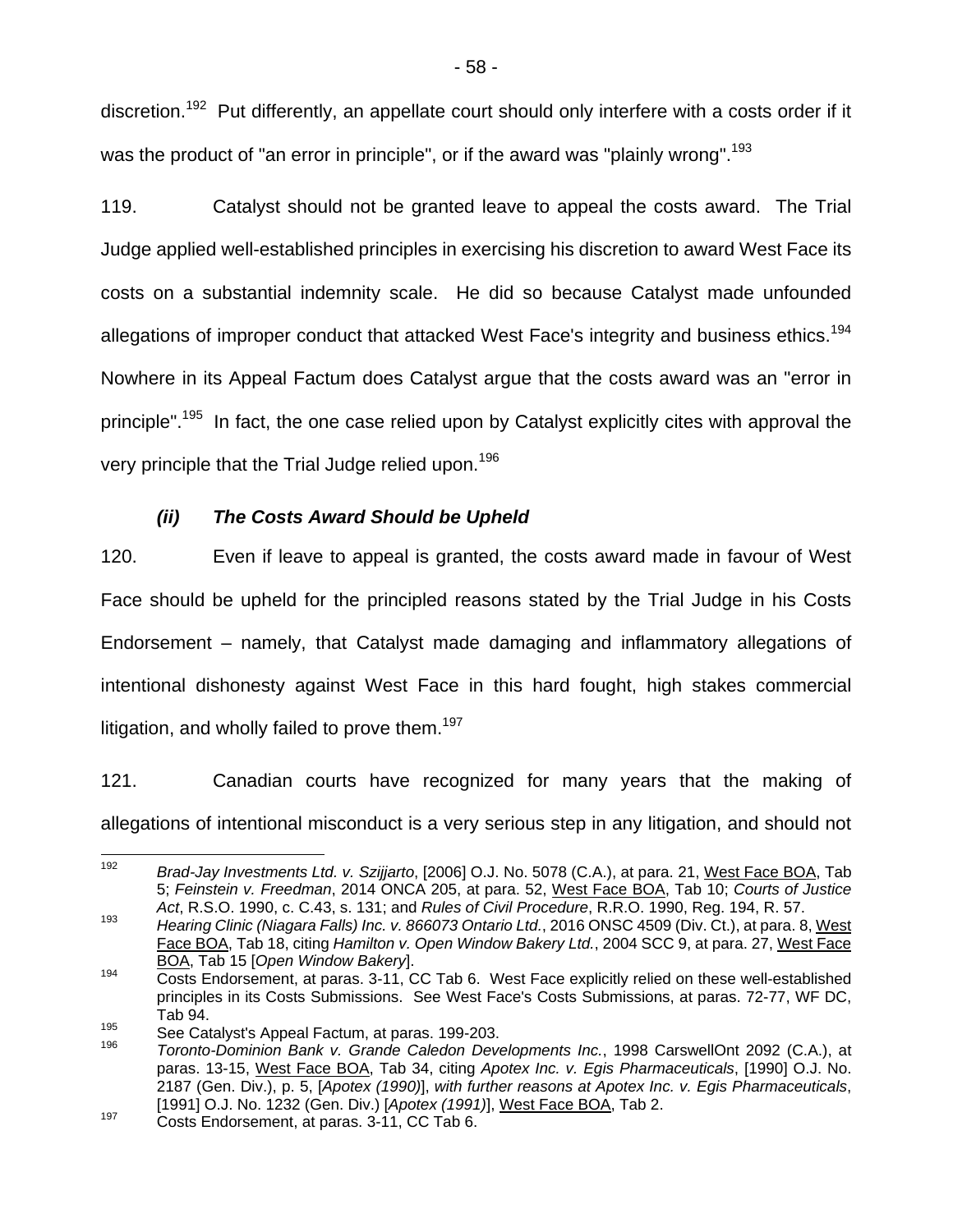be taken lightly.<sup>198</sup> Courts have viewed as particularly egregious the making of "baseless and speculative allegations" of intentional misconduct by a party who, at trial, "proffer[s] no evidence whatsoever that would support any finding of wrongdoing".<sup>199</sup> As was explained by the Supreme Court in *Open Window Bakery*, such allegations "are serious and potentially very damaging to those accused of deception". The Court noted that substantial indemnity costs are therefore appropriate in cases where the plaintiff could and should have recognized that the defendant's conduct was "neither dishonest nor fraudulent".<sup>200</sup>

122. This principle is one of general application, and is not limited to unproven allegations of conspiracy, fraud or deceit. Any baseless allegation that impugns a defendant's honestly or integrity will potentially attract the sanction of elevated costs.<sup>201</sup>

123. In awarding West Face its costs on a substantial indemnity basis, the Trial Judge exercised his broad discretion properly, on the basis of well-established jurisprudence, including the decision of this Court in *Davies v. Clarington (Municipality)*. 202 Even more relevantly, the Trial Judge relied on precedent – in the case of *Thoughtcorp Systems v. Tanju* – holding that unsubstantiated allegations of breach of confidence may justify an elevated costs award against a plaintiff.<sup>203</sup>

<sup>198</sup> Hawley v. Bapoo, [2006] O.J. No. 2938 (S.C.J.), at para. 21, *affirmed on this ground, varied on other grounds*, 2007 ONCA 503 at para. 18 [*Hawley*], West Face BOA, Tab 17.

<sup>199</sup> *Fitzpatrick v. Orwin*, 2012 ONSC 6712, at paras. 7-9, West Face BOA, Tab 11. See also *Smith Estate v. Rotstein*, 2010 ONSC 4487, at para. 45, *varied on other grounds*, 2011 ONCA 491, *leave to appeal refused*, [2011] S.C.C.A. No. 441, West Face BOA, Tab 32; and *Foglia v. 1144341 Ontario Ltd*., [2006]

O.J. No. 1629 (S.C.J.), at paras. 17, 19 and 23, West Face BOA, Tab 12.<br><sup>200</sup> Open Window Bakery, at para. 26, West Face BOA, Tab 15.<br><sup>201</sup> See, for example, *Hawley*, at paras. 23-25, West Face BOA, Tab 17; *Bieberstein v* ONSC 6136 (Commercial List), at para. 7, West Face BOA, Tab 3; and *Hamalengwa v. Duncan*, [2005] O.J. No. 3993 (C.A.), at para. 17, *leave to appeal refused*, [2005] S.C.C.A. No. 508, West Face BOA, Tab 14.

<sup>202</sup> *Davies v. Clarington (Municipality)*, 2009 ONCA 722, West Face BOA, Tab 8. See also Costs

Endorsement, at para. 3, CC Tab 6. 203 *Thoughtcorp Systems Inc. v. Tanju*, [2009] O.J. No. 1856 (S.C.J.), para. 21, West Face BOA, Tab 33. See also Costs Endorsement, at para. 4, CC Tab 6.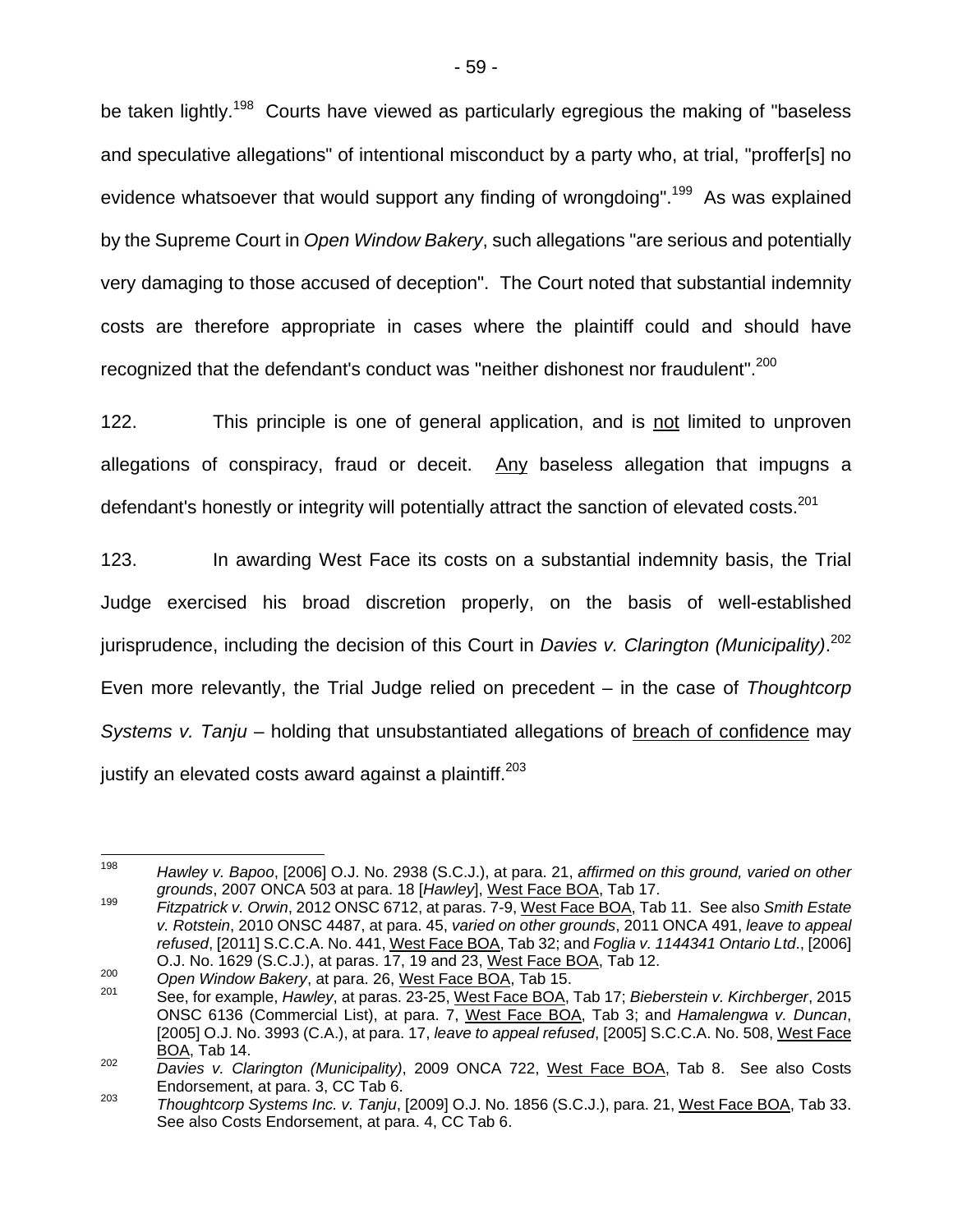124. In this case, Catalyst persisted in attacking the honesty and integrity of West Face and its Partners to the very conclusion of trial despite the absence of any evidence to support its serious allegations of misconduct. Indeed, Catalyst persisted in pursuing its allegations well after ample evidence was tendered demonstrating that its initial suspicions were unfounded:

- (a) the Independent Supervising Solicitor appointed by Justice Lederer in November 2014 concluded, after reviewing voluminous electronic evidence, that there was no evidence whatsoever that Moyse had communicated confidential information concerning WIND to West Face;<sup>204</sup> and
- (b) well before trial, Catalyst received the benefit of extensive and comprehensive affidavits, thousands of productions, and oral discovery from Moyse and West Face, all of which demonstrated that Catalyst's claims and allegations were without merit and doomed to fail.<sup>205</sup>

## **PART IV ~ NO ADDITIONAL ISSUES**

125. West Face raises no issues in addition to those raised by Catalyst's appeal.

## **PART V ~ ORDER REQUESTED**

126. For all of these reasons, West Face respectfully requests that an Order be made dismissing Catalyst's appeal, with costs in an amount to be agreed by the parties or determined by this Court.

<sup>204</sup> <sup>204</sup> Report of the ISS dated February 17, 2015 (WFC0081988), at para. 59, WF DC, Tab 87.<br><sup>205</sup> This is, in essence, what the Trial Judge found in his Costs Endorsement, and what Mr. Riley admitted to at trial. See, for example, Costs Endorsement, at paras. 7-10, CC Tab 6; and Riley Cross, June 8, 2016, pp. 627:9-628:16 & 629:21-652:11, WF WC, Tab 64.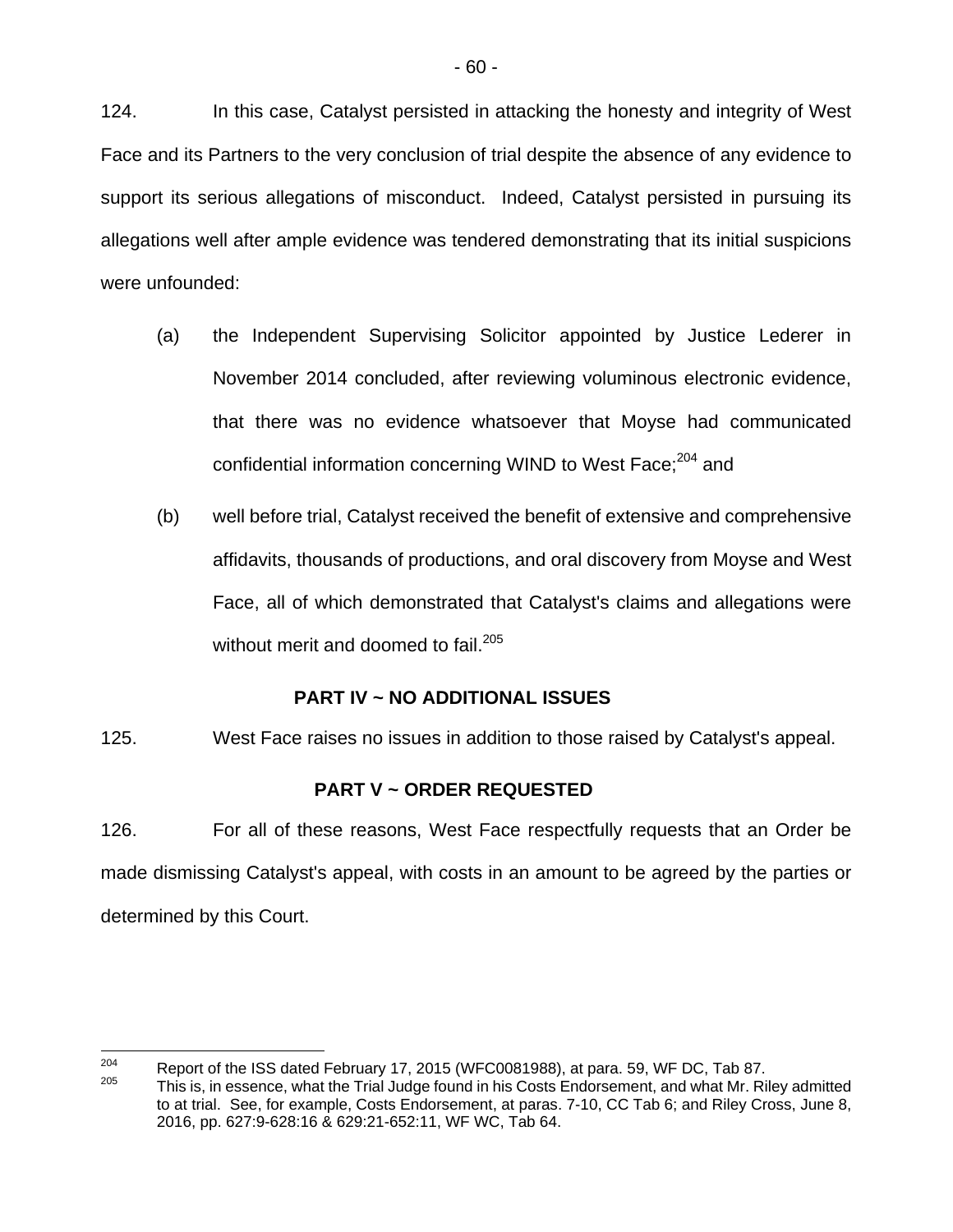ALL OF WHICH IS RESPECTFULLY SUBMITTED this 30<sup>th</sup> day of June, 2017.

Davies Ward Phillips & Vineberg LLP 155 Wellington Street West Toronto ON M5V 3J7

Kent E. Thomson (LSUC# 24264J) Matthew Milne-Smith (LSUC# 44266P) Andrew Carlson (LSUC# 58850N)

Lawyers for the Defendant (Respondent), West Face Capital Inc.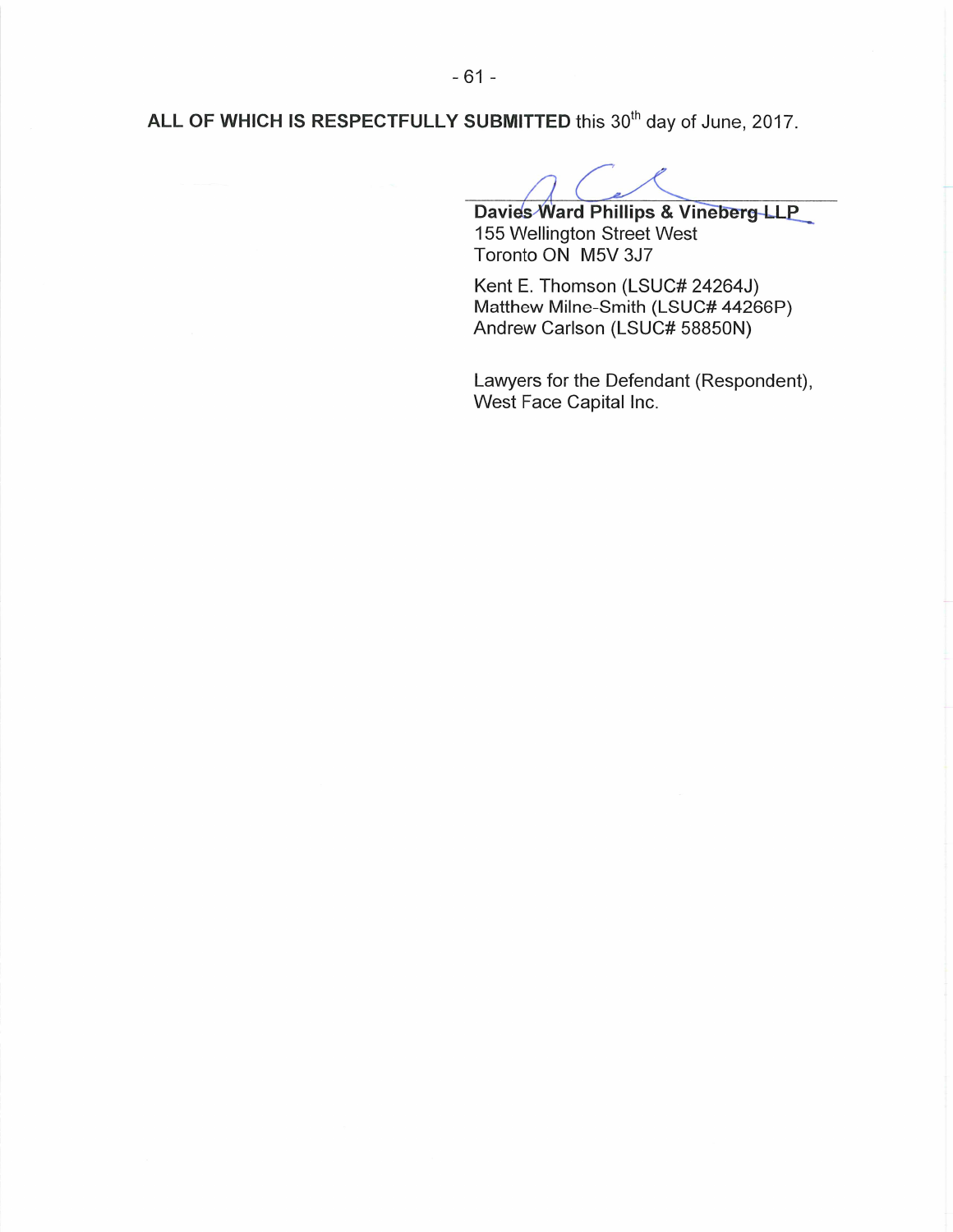Court File No. C62655

## **COURT OF APPEAL FOR ONTARIO**

BETWEEN:

#### THE CATALYST CAPITAL GROUP INC.

Plaintiff (Appellant)

and

#### BRANDON MOYSE and WEST FACE CAPITAL INC.

Defendants (Respondents)

#### **CERTIFICATE**

I estimate that two and a half hours will be needed for West Face's oral argument of

the appeal. An order under subrule 61.09(2) (original record and exhibits) is not required.

DATED AT Toronto, Ontario this 30<sup>th</sup> day of June, 2017.

Davies Ward Phillips & Vineberg LLP 155 Wellington Street West Toronto ON M5V 3J7

Kent E. Thomson (LSUC# 24264J) Matthew Milne-Smith (LSUC# 44266P) Andrew Carlson (LSUC# 58850N)

Lawyers for the Defendant (Respondent), West Face Capital Inc.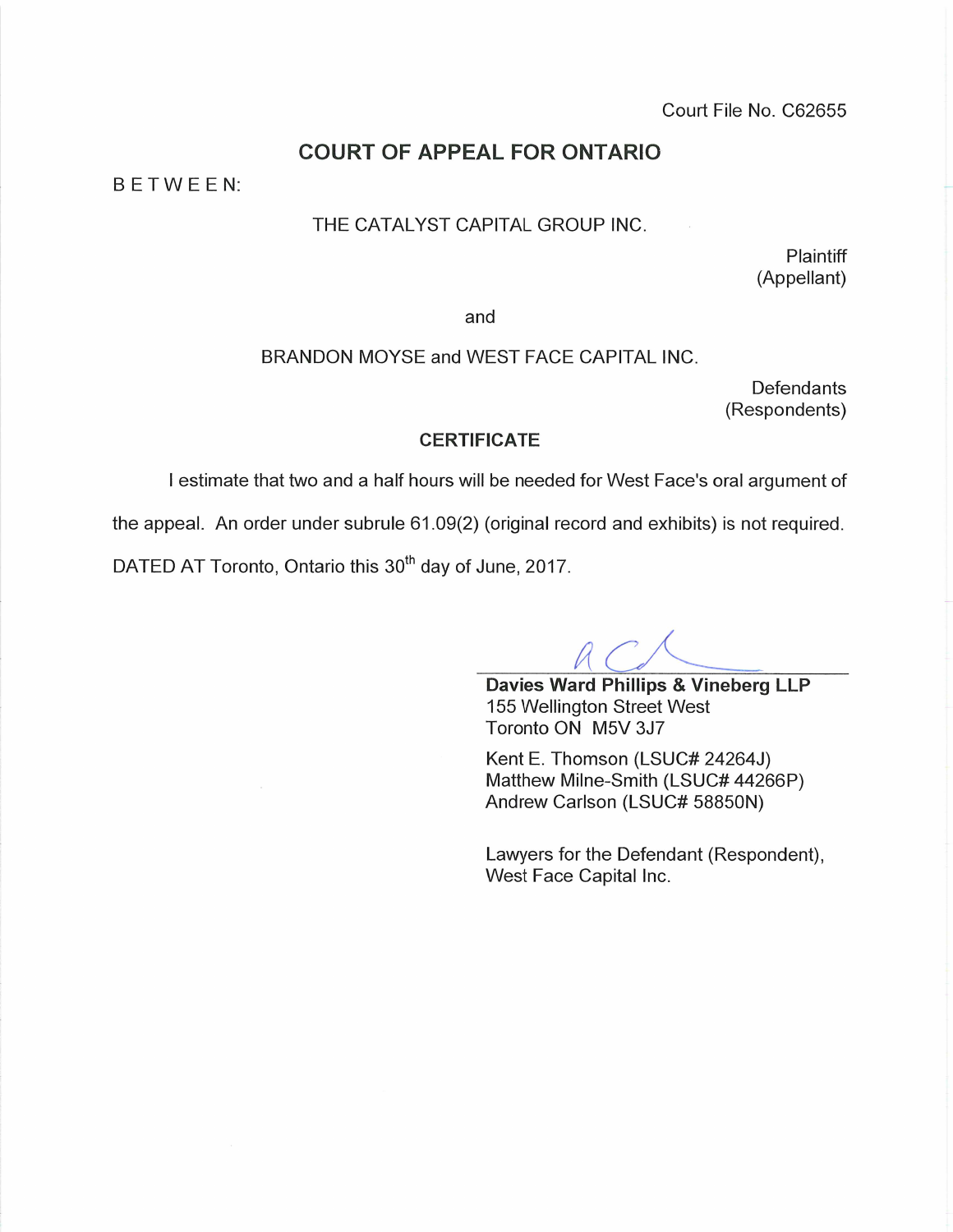## **SCHEDULE A**

## **LIST OF AUTHORITIES**

- *1196303 Ontario Inc. v. Glen Grove Suites Inc.*, 2015 ONCA 580
- *Apotex Inc. v. Egis Pharmaceuticals*, [1990] O.J. No. 2187 (Gen. Div.), *with further reasons at* [1991] O.J. No. 1232 (Gen. Div.)
- *Bieberstein v. Kirchberger*, 2015 ONSC 6136 (Commercial List)
- *BNY Capital Corp. v. Katotakis*, [2005] O.J. No. 623 (C.A.)
- *Brad-Jay Investments Ltd. v. Szijjarto*, [2006] O.J. No. 5078 (C.A.)
- *BTR Global Opportunity Trading Ltd. v. RBC Dexia Investor Services Trust*, 2011 ONCA 518, *leave to appeal filed (with no further record)*, [2011] S.C.C.A. No. 382
- *Chesebrough v. Willson*, [2002] O.J. No. 4299 (C.A)
- *Davies v. Clarington (Municipality)*, 2009 ONCA 722
- *F.H. v. McDougall*, 2008 SCC 53
- *Feinstein v. Freedman*, 2014 ONCA 205
- *Fitzpatrick v. Orwin*, 2012 ONSC 6712
- *Foglia v. 1144341 Ontario Ltd.*, [2006] O.J. No. 1629 (S.C.J.)
- *H.L. v. Canada (Attorney General)*, 2005 SCC 25
- *Hamalengwa v. Duncan*, [2005] O.J. No. 3993 (C.A.), *leave to appeal refused*, [2005] S.C.C.A. No. 508
- *Hamilton v. Open Window Bakery Ltd.*, 2004 SCC 9
- *Harris v. Leikin Group Inc.*, 2014 ONCA 479
- *Hawley v. Bapoo*, [2006] O.J. No. 2938 (S.C.J.), *affirmed on this ground, varied on other grounds*, 2007 ONCA 503
- *Hearing Clinic (Niagara Falls) Inc. v. 866073 Ontario Ltd.*, 2016 ONSC 4509 (Div. Ct.)
- *Housen v. Nikolaisen*, 2002 SCC 33
- *Husky Injection Molding Systems Ltd. v. Schad*, 2016 ONSC 2297
- *Law-Woman Management Corp. v. Peel*, [1991] O.J. No. 338 (Gen. Div)
- *Mandeville v. Manufacturers Life Insurance Co*., 2012 ONSC 4316, *affirmed at* 2014 ONCA 417
- *Moore v. Getahun*, 2015 ONCA 55
- *Prudential Securities Credit Corp., LLC v. Cobrand Foods Ltd.*, 2007 ONCA 425
- *R. v. Aird*, 2013 ONCA 447 (C.A.)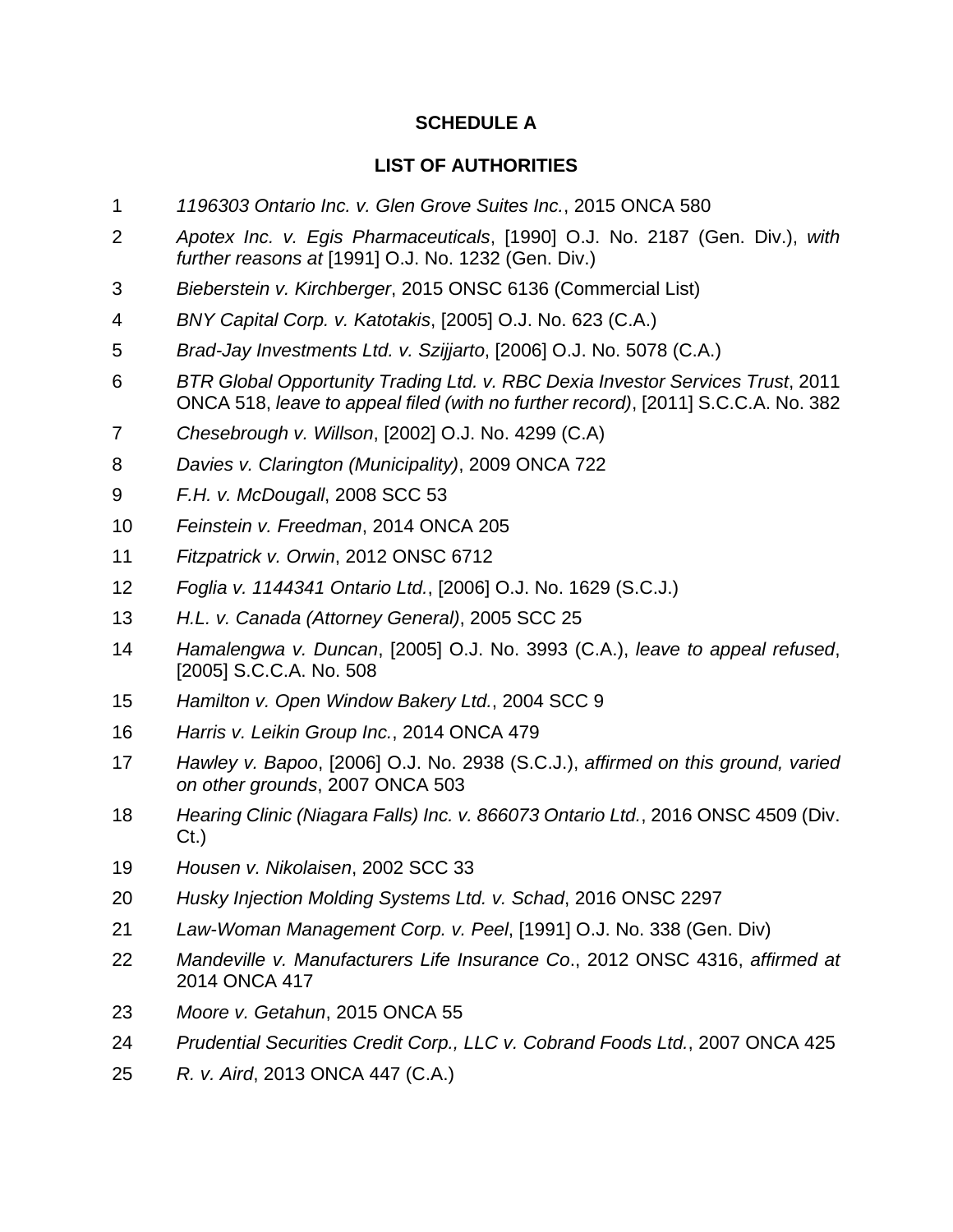- *R. v. Dexter*, 2013 ONCA 744
- *R. v. Howe*, 2005 CarswellOnt 44 (C.A.)
- *R. v. Lyttle*, 2004 SCC 5
- *R. v. MacIsaac*, 2015 ONCA 587 (C.A.)
- *R. v. Phan*, 2013 ONCA 787
- 31 Sankofff, Peter J., Witnesses, looseleaf (Toronto Thomson Reuters Canada, 2017)
- *Smith Estate v. Rotstein*, 2010 ONSC 4487, *varied on other grounds*, 2011 ONCA 491, leave to appeal refused, [2011] S.C.C.A. No. 441
- *Thoughtcorp Systems v. Tanju*, [2009] O.J. No. 1856 (S.C.J.)
- *Toronto-Dominion Bank v. Grande Caledon Developments Inc*., 1998 CarswellOnt 2092 (C.A.)
- *Wallace v. Davis*, [1926] O.J. No. 212 (Sup. Ct. (H. Ct. Div.))
- *Waxman v. Waxman*, [2004] O.J. No. 1765 (C.A.), *leave to appeal refused* [2004] S.C.C.A. No. 291
- *Western Larch Ltd. v. Di Poce Management Ltd.*, 2013 ONCA 722, *leave to appeal refused*, [2014] S.C.C.A. No. 32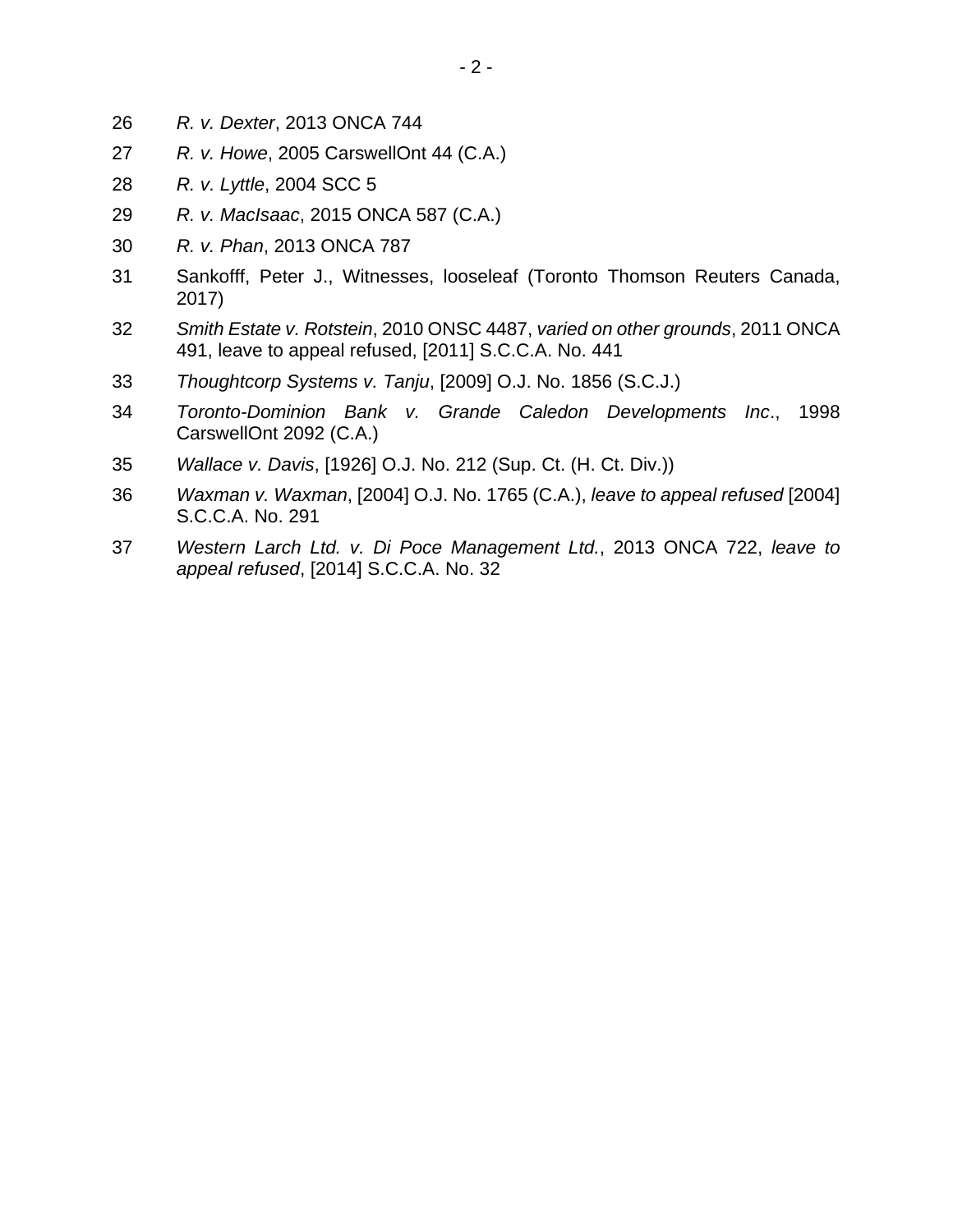## **SCHEDULE B**

## **TEXT OF STATUTES, REGULATIONS & BY - LAWS**

## *Courts of Justice Act***, R.S.O. 1990, c. C.43, ss. 131 and 134**

## **Costs**

131 (1) Subject to the provisions of an Act or rules of court, the costs of and incidental to a proceeding or a step in a proceeding are in the discretion of the court, and the court may determine by whom and to what extent the costs shall be paid. R.S.O. 1990, c. C.43, s. 131 (1).

### **Powers on appeal**

134 (1) Unless otherwise provided, a court to which an appeal is taken may,

- (a) make any order or decision that ought to or could have been made by the court or tribunal appealed from;
- (b) order a new trial;

(c) make any other order or decision that is considered just. R.S.O. 1990, c. C.43, s. 134 (1).

### **Interim orders**

(2) On motion, a court to which a motion for leave to appeal is made or to which an appeal is taken may make any interim order that is considered just to prevent prejudice to a party pending the appeal. 1999, c. 12, Sched. B, s. 4 (3).

### **Power to quash**

(3) On motion, a court to which an appeal is taken may, in a proper case, quash the appeal.

### **Determination of fact**

(4) Unless otherwise provided, a court to which an appeal is taken may, in a proper case,

(a) draw inferences of fact from the evidence, except that no inference shall be drawn that is inconsistent with a finding that has not been set aside;

(b) receive further evidence by affidavit, transcript of oral examination, oral examination before the court or in such other manner as the court directs; and

(c) direct a reference or the trial of an issue,

to enable the court to determine the appeal.

### **Scope of decisions**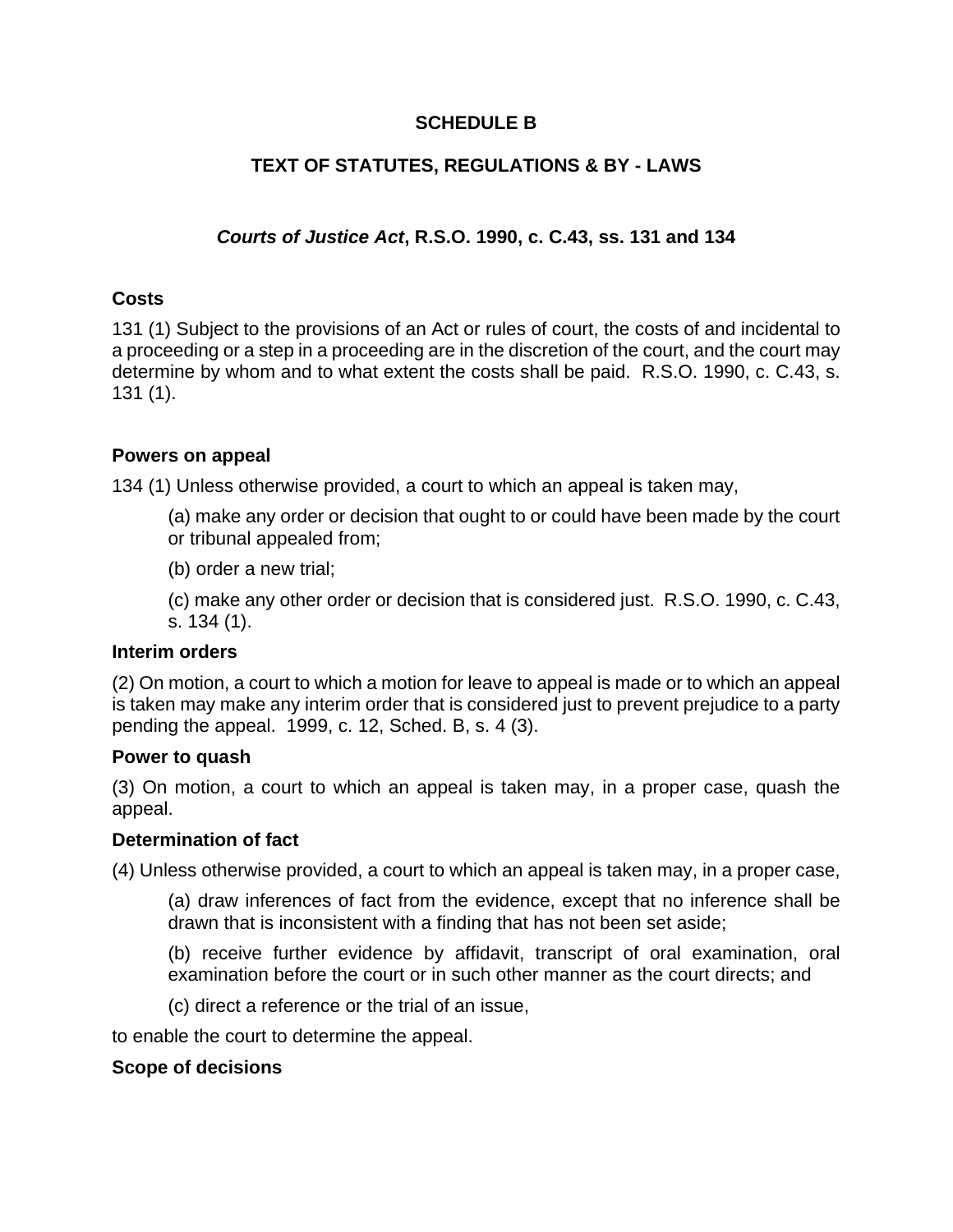(5) The powers conferred by this section may be exercised even if the appeal is as to part only of an order or decision, and may be exercised in favour of a party even though the party did not appeal. R.S.O. 1990, c. C.43, s. 134 (3-5).

## **New trial**

(6) A court to which an appeal is taken shall not direct a new trial unless some substantial wrong or miscarriage of justice has occurred. R.S.O. 1990, c. C.43, s. 134 (6); 1994, c. 12, s. 46 (1).

## **Same**

(7) Where some substantial wrong or miscarriage of justice has occurred but it affects only part of an order or decision or some of the parties, a new trial may be ordered in respect of only that part or those parties. R.S.O. 1990, c. C.43, s. 134 (7); 1994, c. 12, s. 46 (2).

## *Rules of Civil Procedure***, R.R.O. 1990, Reg. 194, R. 57.01**

## **Rule 57 COSTS OF PROCEEDINGS GENERAL PRINCIPLES**  *Factors in Discretion*

(1) In exercising its discretion under section 131 of the Courts of Justice Act to award costs, the court may consider, in addition to the result in the proceeding and any offer to settle or to contribute made in writing,

(0.a) the principle of indemnity, including, where applicable, the experience of the lawyer for the party entitled to the costs as well as the rates charged and the hours spent by that lawyer;

(0.b) the amount of costs that an unsuccessful party could reasonably expect to pay in relation to the step in the proceeding for which costs are being fixed;

(a) the amount claimed and the amount recovered in the proceeding;

(b) the apportionment of liability;

- (c) the complexity of the proceeding;
- (d) the importance of the issues;

(e) the conduct of any party that tended to shorten or to lengthen unnecessarily the duration of the proceeding;

- (f) whether any step in the proceeding was,
- (i) improper, vexatious or unnecessary, or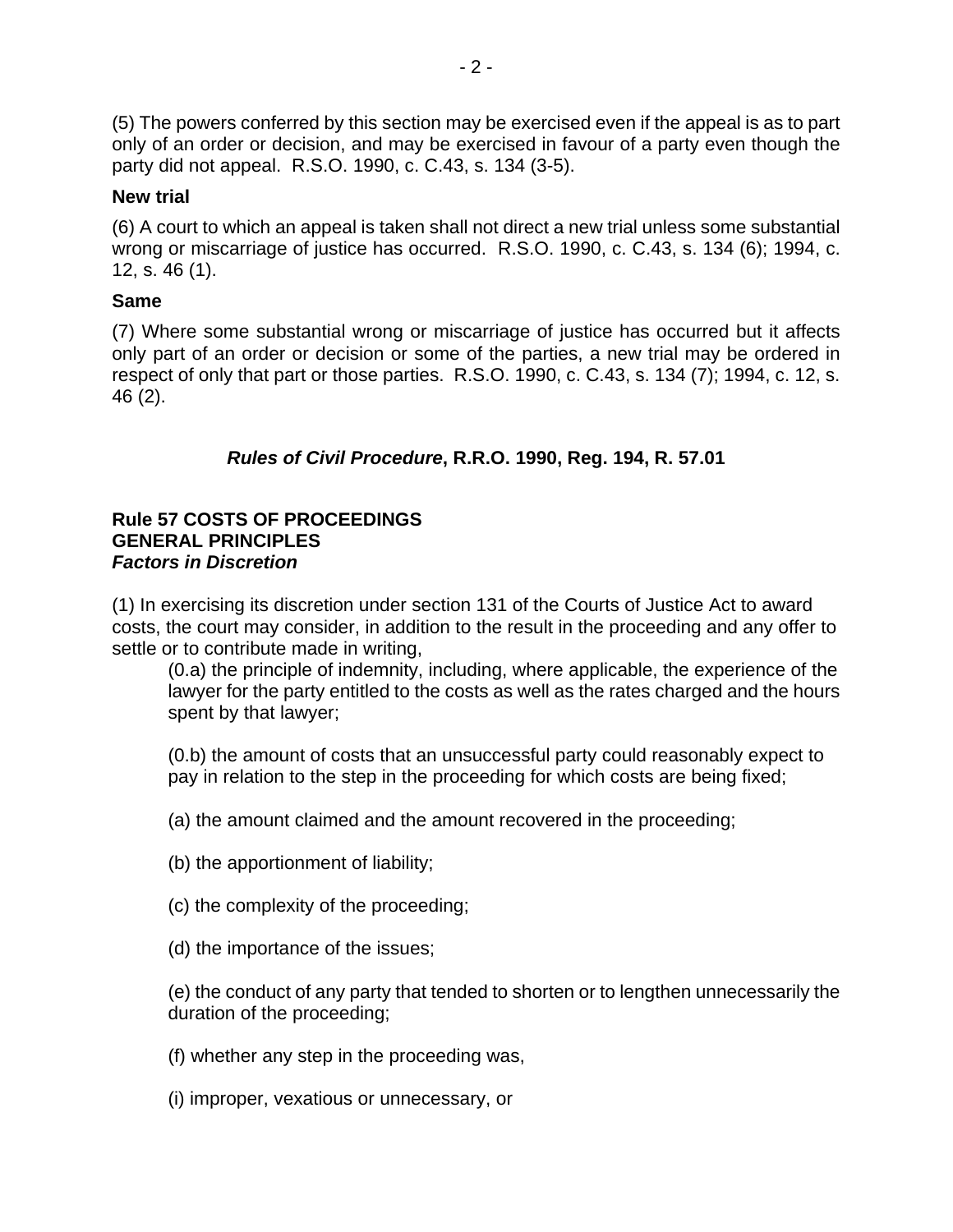(ii) taken through negligence, mistake or excessive caution;

(g) a party's denial of or refusal to admit anything that should have been admitted;

(h) whether it is appropriate to award any costs or more than one set of costs where a party,

(i) commenced separate proceedings for claims that should have been made in one proceeding, or

(ii) in defending a proceeding separated unnecessarily from another party in the same interest or defended by a different lawyer; and

(i) any other matter relevant to the question of costs. R.R.O. 1990, Reg. 194, r. 57.01 (1); O. Reg. 627/98, s. 6; O. Reg. 42/05, s. 4 (1); O. Reg. 575/07, s. 1.

### *Costs Against Successful Party*

(2) The fact that a party is successful in a proceeding or a step in a proceeding does not prevent the court from awarding costs against the party in a proper case. R.R.O. 1990, Reg. 194, r. 57.01 (2).

### *Fixing Costs: Tariffs*

(3) When the court awards costs, it shall fix them in accordance with subrule (1) and the Tariffs. O. Reg. 284/01, s. 15 (1).

### *Assessment in Exceptional Cases*

(3.1) Despite subrule (3), in an exceptional case the court may refer costs for assessment under Rule 58. O. Reg. 284/01, s. 15 (1).

### *Authority of Court*

(4) Nothing in this rule or rules 57.02 to 57.07 affects the authority of the court under section 131 of the Courts of Justice Act,

(a) to award or refuse costs in respect of a particular issue or part of a proceeding;

(b) to award a percentage of assessed costs or award assessed costs up to or from a particular stage of a proceeding;

- (c) to award all or part of the costs on a substantial indemnity basis;
- (d) to award costs in an amount that represents full indemnity; or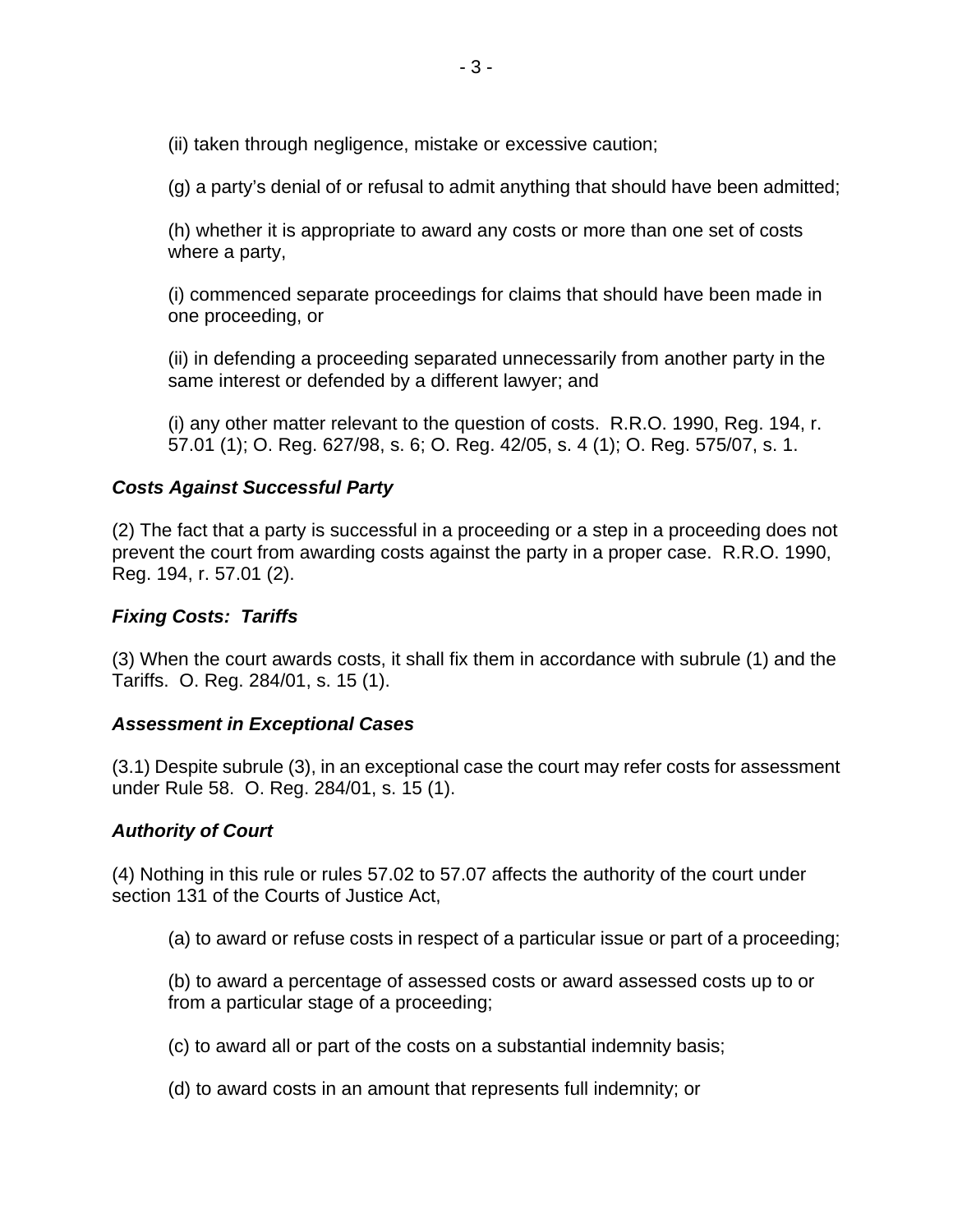(e) to award costs to a party acting in person. R.R.O. 1990, Reg. 194, r. 57.01 (4); O. Reg. 284/01, s. 15 (2); O. Reg. 42/05, s. 4 (2); O. Reg. 8/07, s. 3.

#### *Bill of Costs*

(5) After a trial, the hearing of a motion that disposes of a proceeding or the hearing of an application, a party who is awarded costs shall serve a bill of costs (Form 57A) on the other parties and shall file it, with proof of service. O. Reg. 284/01, s. 15 (3).

## *Costs Outline*

(6) Unless the parties have agreed on the costs that it would be appropriate to award for a step in a proceeding, every party who intends to seek costs for that step shall give to every other party involved in the same step, and bring to the hearing, a costs outline (Form 57B) not exceeding three pages in length. O. Reg. 42/05, s. 4 (3).

## *Process for Fixing Costs*

(7) The court shall devise and adopt the simplest, least expensive and most expeditious process for fixing costs and, without limiting the generality of the foregoing, costs may be fixed after receiving written submissions, without the attendance of the parties. O. Reg. 42/05, s. 4 (3).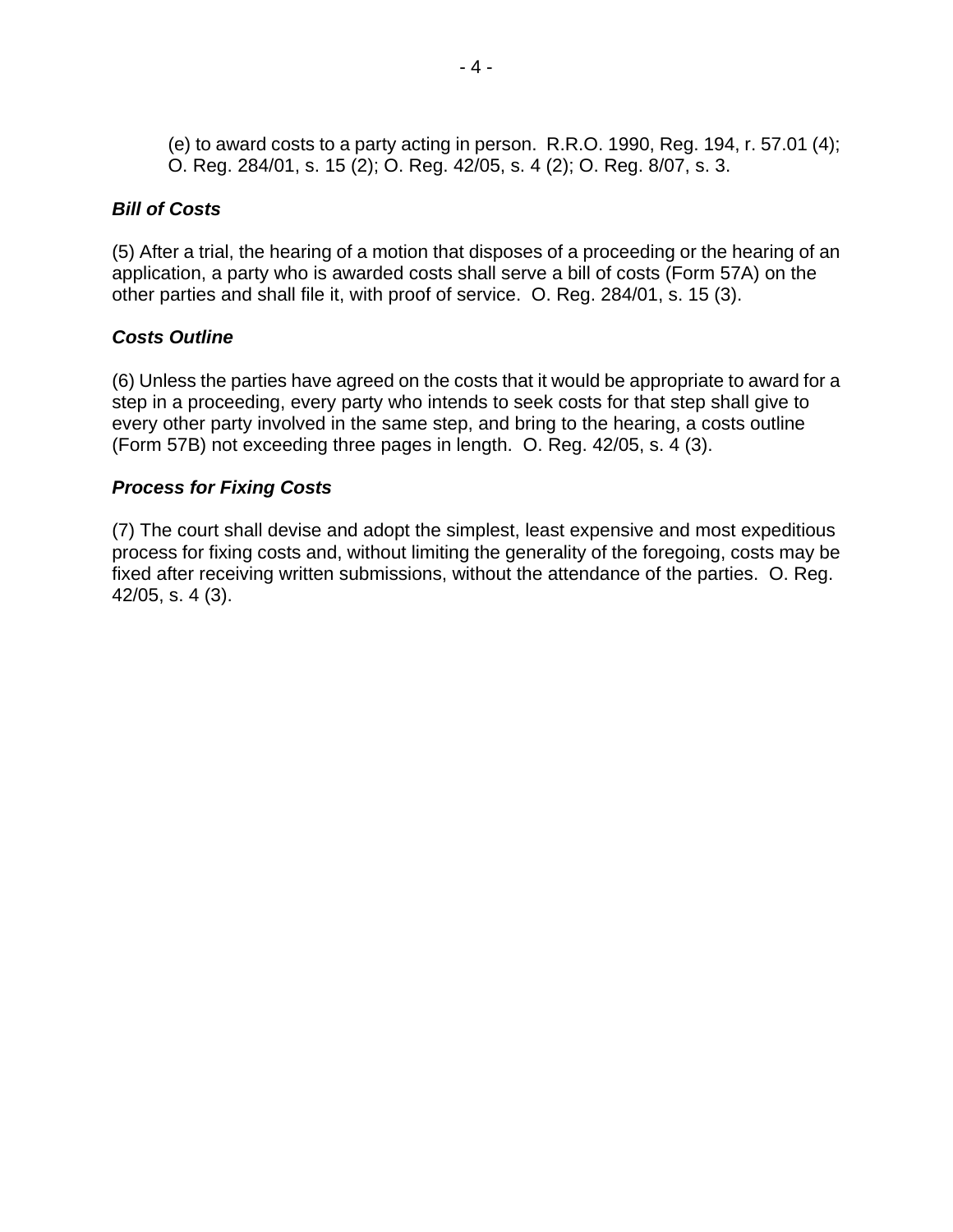#### **SCHEDULE C**

1. Catalyst has set out a number of additional alleged "errors of fact" in a Schedule "C" to its Appeal Factum. Not one of these findings was an error. Rather, they were proper findings of fact deeply rooted in the evidence at trial. Furthermore, even if Justice Newbould did make any palpable error in regard to one or even all of these facts, none of them, whether taken collectively or individually, amounts to an overriding error that would justify sending this matter to a new trial.

2. Catalyst's Schedule "C" submissions were also made in defiance of Justice Strathy's Order limiting the length of the factums in this appeal to sixty pages. In West Face's respectful submission, this Court should simply disregard both Catalyst's and West Face's Schedule "C" submissions in their entirety. However, should this Court choose to consider Catalyst's additional Schedule "C" allegations, West Face has addressed and refuted each one of them in turn in this responding Schedule "C".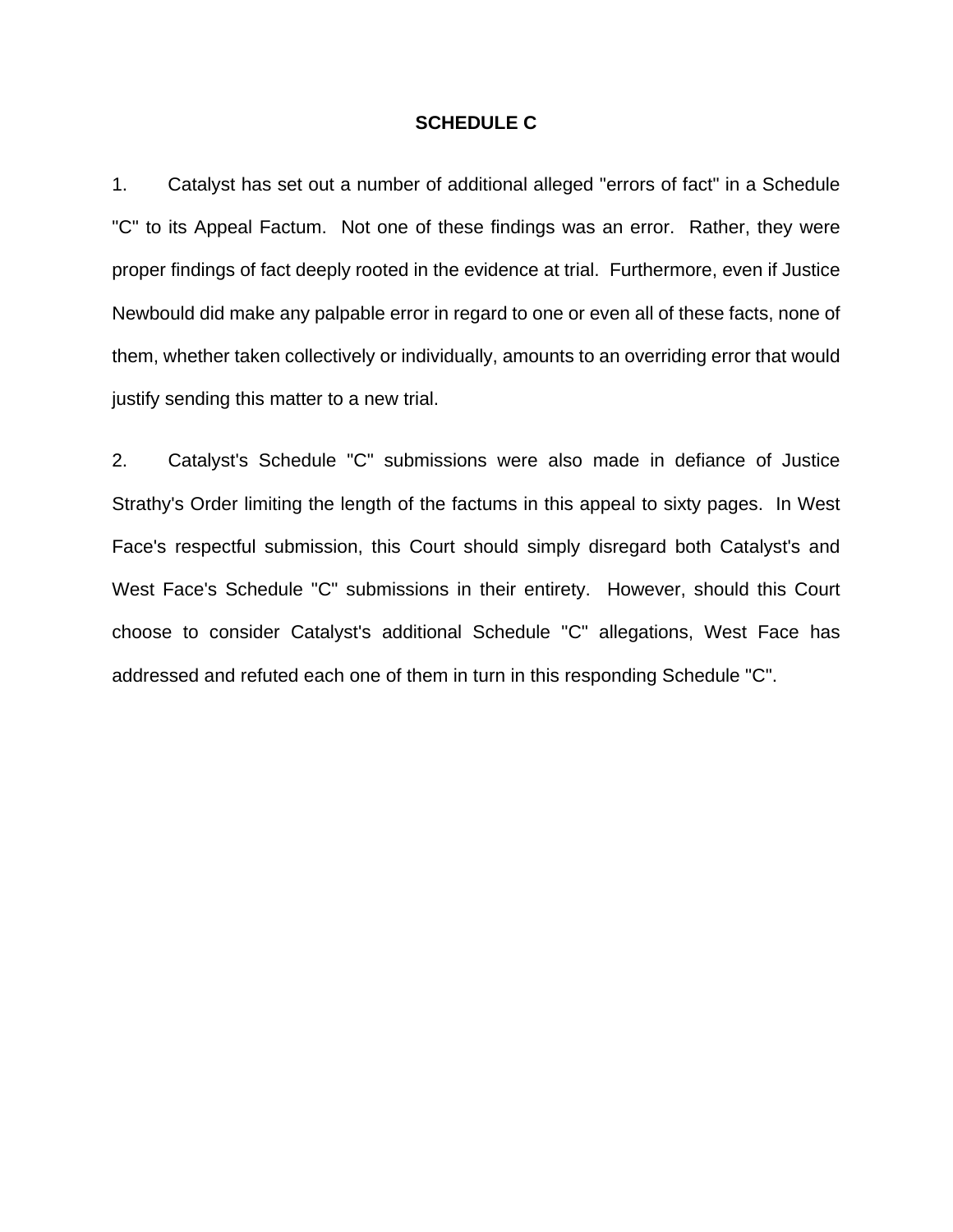| <b>Finding of Fact of Justice</b>      | <b>Catalyst's Citation</b> | Reasons Why this Finding of Fact is Neither a "Palpable"                     |
|----------------------------------------|----------------------------|------------------------------------------------------------------------------|
| <b>Newbould Alleged by Catalyst to</b> | of Justice                 | <b>Nor "Overriding" Error</b>                                                |
| <b>Have Been Made in Error</b>         | <b>Newbould's</b>          |                                                                              |
|                                        | <b>Finding</b>             |                                                                              |
| The trial judge found that Catalyst's  | Paragraph 49,              | Contrary to Catalyst's assertions, Mr. Glassman and Mr.<br>1.                |
| witnesses' explanation for why         | footnote 3.                | Riley proffered two very different reasons for the destruction of            |
| drafts of the PowerPoint               |                            | the March 27 Presentation.                                                   |
| presentations and notes from the       |                            | Mr. Glassman's evidence was that the Government<br>2.                        |
| meetings with the Government of        |                            | expressly asked that all of Catalyst's drafts of the presentation            |
| Canada were destroyed differed         |                            | be destroyed, but that the Government had no problem with                    |
| from witness to witness and "made"     |                            | Catalyst keeping the final copy of the presentation. <sup>206</sup> As noted |
| little sense".                         |                            | by Justice Newbould, during Mr. Glassman's examination in                    |
|                                        |                            | chief, Mr. Glassman "went so far as to say that it was his                   |
|                                        |                            | experience that this [i.e., requests by Government officials that            |

<sup>206</sup>Glassman Chief, June 7, 2016, pp. 324:24-326:22, WF WC, Tab 21 and Glassman Cross, June 7, 2016, pp. 387:3-388:21, WF WC, Tab 22.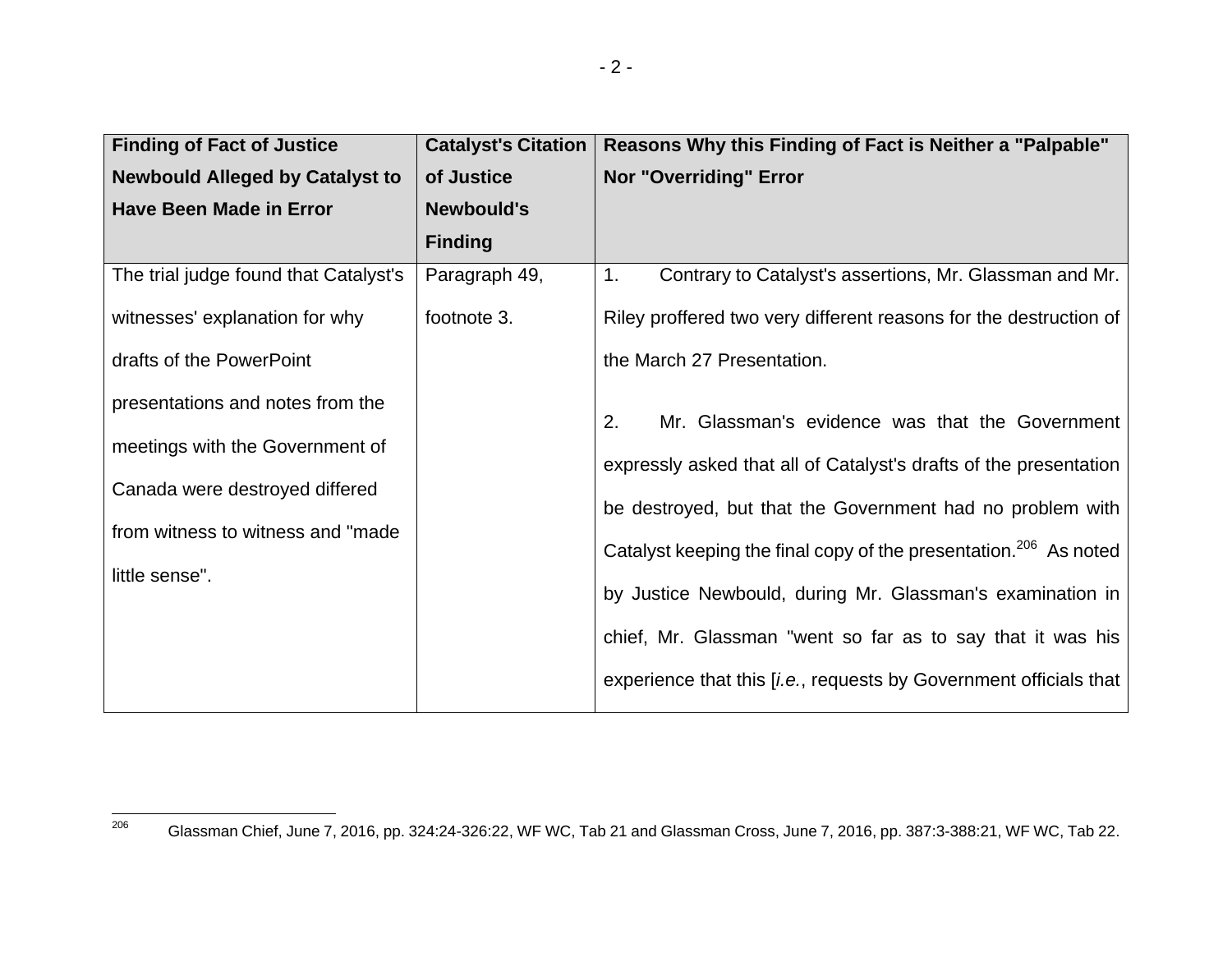| <b>Finding of Fact of Justice</b>      | <b>Catalyst's Citation</b> | Reasons Why this Finding of Fact is Neither a "Palpable"                     |
|----------------------------------------|----------------------------|------------------------------------------------------------------------------|
| <b>Newbould Alleged by Catalyst to</b> | of Justice                 | <b>Nor "Overriding" Error</b>                                                |
| <b>Have Been Made in Error</b>         | <b>Newbould's</b>          |                                                                              |
|                                        | <b>Finding</b>             |                                                                              |
|                                        |                            | private parties destroy their internal work product] happened                |
|                                        |                            | often and frequently". <sup>207</sup> However, in cross-examination, Mr.     |
|                                        |                            | Glassman revealed that the March 27 Presentation was the                     |
|                                        |                            | first presentation he had ever made to the Government. <sup>208</sup>        |
|                                        |                            | For this reason, according to Mr. Glassman, a copy of<br>3.                  |
|                                        |                            | the final version of the March 27 Presentation was kept in                   |
|                                        |                            | Catalyst's "master file". <sup>209</sup> Mr. Glassman could not identify the |
|                                        |                            | specific individual at Industry Canada who allegedly made this               |
|                                        |                            | request, nor are there any contemporaneous documents                         |
|                                        |                            | verifying that such a request was made. <sup>210</sup>                       |
|                                        |                            |                                                                              |

<sup>&</sup>lt;sup>207</sup> Trial Reasons, at para. 49, footnote 3, CC, Tab 4. See also Glassman Chief, June 7, 2016, at pp. 324:24-326:22, WF WC, Tab 21.<br>
<sup>208</sup> Trial Reasons, at para. 49, footnote 3, CC, Tab 4. See also Glassman Cross, June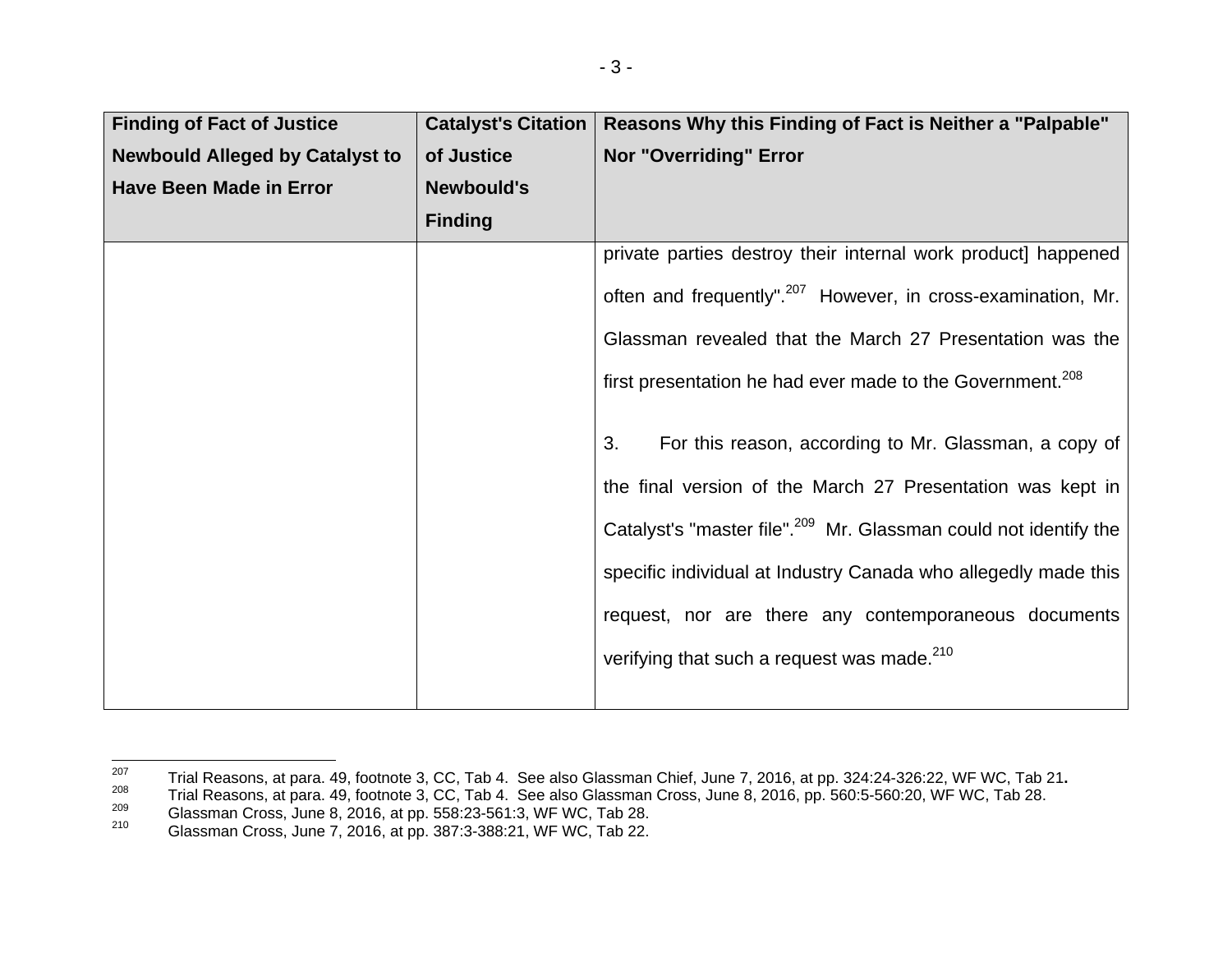| <b>Finding of Fact of Justice</b>      | <b>Catalyst's Citation</b> | Reasons Why this Finding of Fact is Neither a "Palpable"                  |
|----------------------------------------|----------------------------|---------------------------------------------------------------------------|
| <b>Newbould Alleged by Catalyst to</b> | of Justice                 | <b>Nor "Overriding" Error</b>                                             |
| <b>Have Been Made in Error</b>         | <b>Newbould's</b>          |                                                                           |
|                                        | <b>Finding</b>             |                                                                           |
|                                        |                            | Mr. Glassman's evidence contrasted to that of Mr. Riley.<br>4.            |
|                                        |                            | At a May 13, 2015 cross-examination (i.e., more than a year               |
|                                        |                            | before trial and much closer in time to the events in question),          |
|                                        |                            | Mr. Riley testified that all copies of the March 27 Presentation          |
|                                        |                            | had been destroyed shortly after it was given and that no record          |
|                                        |                            | of it had been maintained. <sup>211</sup> As an aside, Catalyst relied on |
|                                        |                            | Mr. Riley's evidence of May 2015 to justify its failure to produce        |
|                                        |                            | the March 27 Presentation in the context of its then-pending              |
|                                        |                            | motion for drastic interlocutory relief against West Face and for         |
|                                        |                            | a finding of contempt (and imprisonment) against Mr. Moyse.               |
|                                        |                            | 5.<br>At trial, Mr. Riley further testified that he believed all          |
|                                        |                            | copies of the March 27 Presentation had been destroyed or                 |

<sup>211</sup> Cross-Examination of James Riley held May 13, 2015 (TRAN000397), p. 79:10-17, WF WC, Tab 61.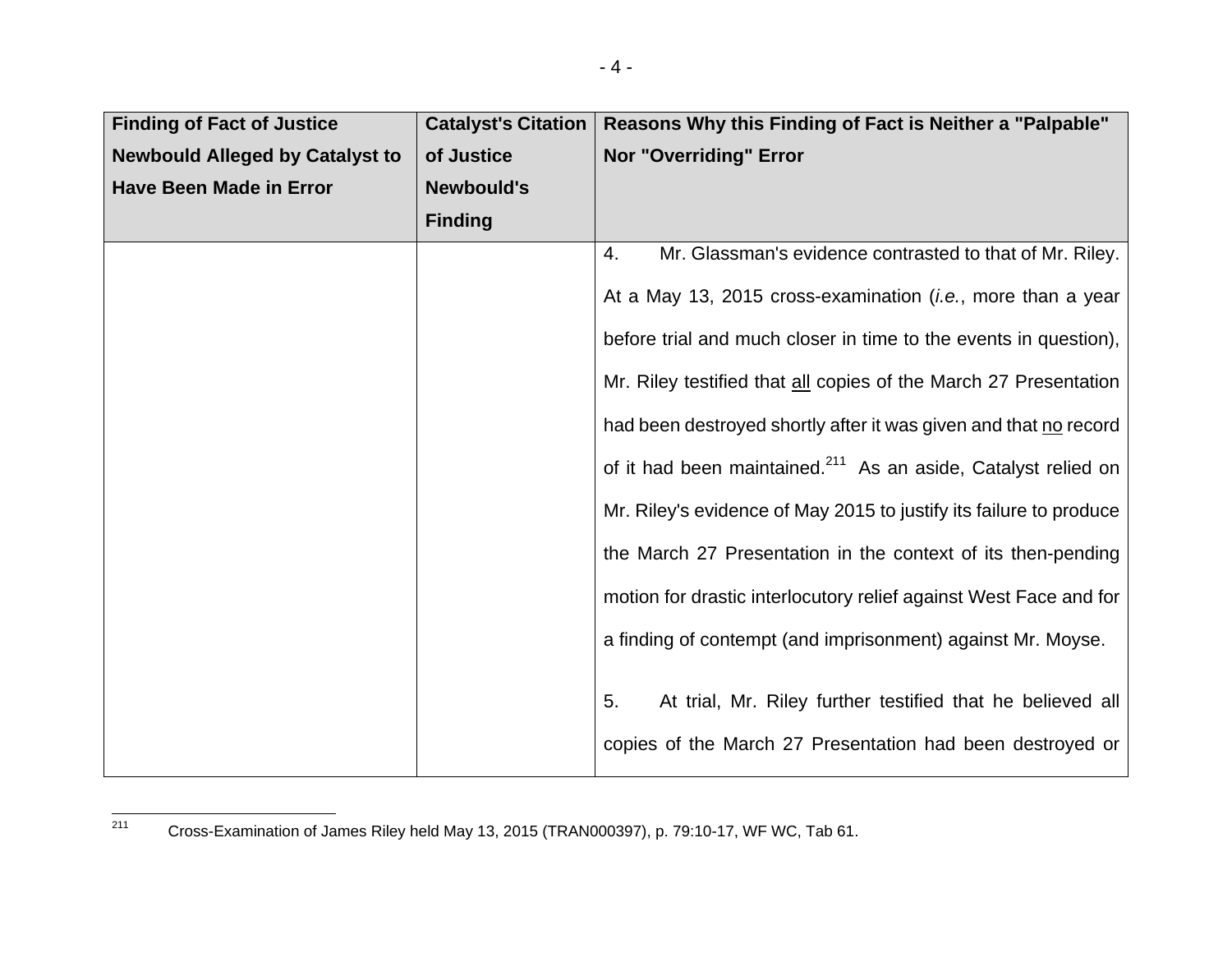| <b>Finding of Fact of Justice</b>      | <b>Catalyst's Citation</b> | Reasons Why this Finding of Fact is Neither a "Palpable"                 |
|----------------------------------------|----------------------------|--------------------------------------------------------------------------|
| <b>Newbould Alleged by Catalyst to</b> | of Justice                 | <b>Nor "Overriding" Error</b>                                            |
| <b>Have Been Made in Error</b>         | <b>Newbould's</b>          |                                                                          |
|                                        | <b>Finding</b>             |                                                                          |
|                                        |                            | deleted because he (and not a Government official) had asked             |
|                                        |                            | all of the individuals at Catalyst who had had access to the             |
|                                        |                            | March 27 Presentation to destroy and delete their copies. <sup>212</sup> |
|                                        |                            | Furthermore, when specifically asked why he made the<br>6.               |
|                                        |                            | request to have the March 27 Presentation destroyed, Mr. Riley           |
|                                        |                            | answered that he "believed that given the sensitivity of the             |
|                                        |                            | information enclosed, it was best to not have maintained                 |
|                                        |                            | copies." <sup>213</sup> As Justice Newbould noted, Mr. Riley did not     |
|                                        |                            | mention any direction from Industry Canada in relation to the            |
|                                        |                            | destruction of the March 27 Presentation. Thus, while Catalyst           |
|                                        |                            | argues that statement that the evidence proffered by its                 |
|                                        |                            | witnesses was not inconsistent because Mr. Riley was                     |

<sup>&</sup>lt;sup>212</sup> Riley Chief, June 8, 2016, at pp. 577:20-579:2, WF WC, Tab 63.<br><sup>213</sup> Riley Chief, June 8, 2016 at pp. 576:20-579:2, WF WC, Tab 63.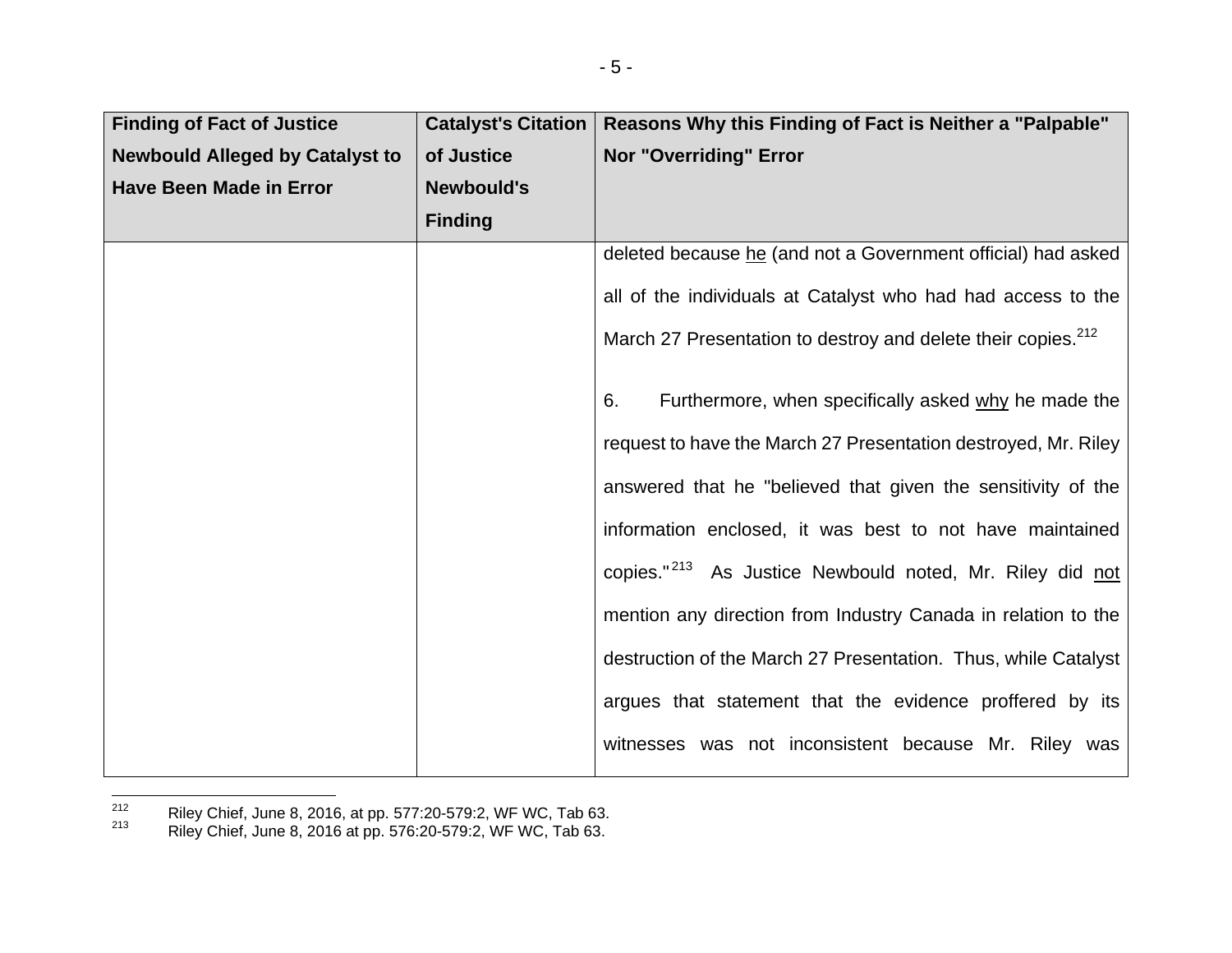| <b>Finding of Fact of Justice</b>      | <b>Catalyst's Citation</b> | Reasons Why this Finding of Fact is Neither a "Palpable"                  |
|----------------------------------------|----------------------------|---------------------------------------------------------------------------|
| <b>Newbould Alleged by Catalyst to</b> | of Justice                 | <b>Nor "Overriding" Error</b>                                             |
| <b>Have Been Made in Error</b>         | <b>Newbould's</b>          |                                                                           |
|                                        | <b>Finding</b>             |                                                                           |
|                                        |                            | "carrying out the Government of Canada's desired outcome",                |
|                                        |                            | that is not what he said he was doing. This would have been an            |
|                                        |                            | extraordinary omission if such a request was indeed the reason            |
|                                        |                            | why Mr. Riley ordered the presentation destroyed.                         |
|                                        |                            | Notably, Mr. Riley's evidence was inconsistent with Mr.<br>7 <sub>1</sub> |
|                                        |                            | Glassman's despite the fact that Mr. Riley was in attendance at           |
|                                        |                            | Court and heard Mr. Glassman's evidence. <sup>214</sup>                   |
|                                        |                            | When confronted with Mr. Riley's evidence that every<br>8.                |
|                                        |                            | copy of the March 27 Presentation had been destroyed, Mr.                 |
|                                        |                            | Glassman admitted that there was a difference between Mr.                 |
|                                        |                            | Riley's account and Mr. Glassman's own recollection. <sup>215</sup> These |

<sup>&</sup>lt;sup>214</sup> Riley Cross, June 8, 2016, p. 597:23-25, WF WC, Tab 63.<br><sup>215</sup> Glassman Cross, June 7, 2016, at pp. 452:4-458:13, WF WC, Tab 26.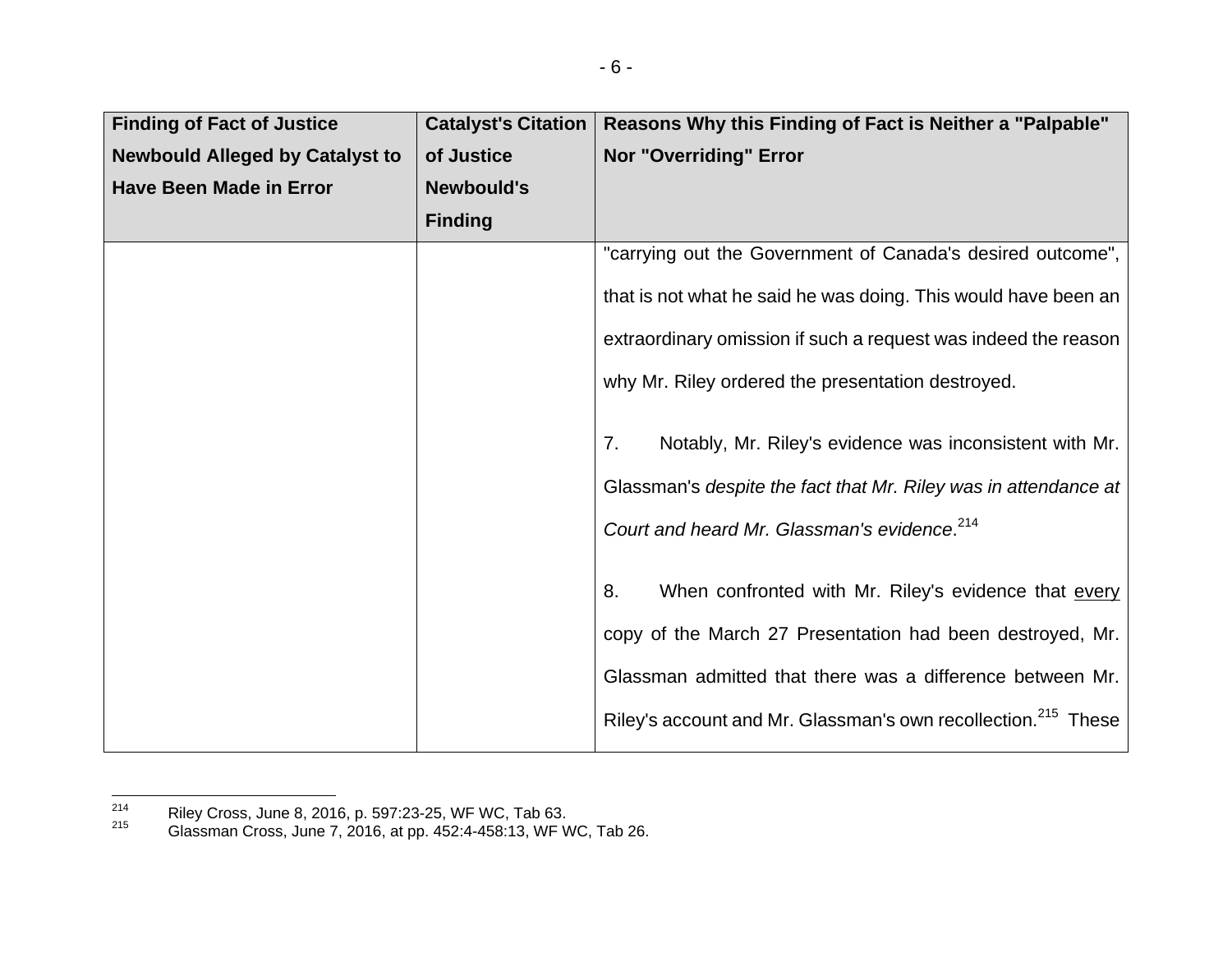| <b>Finding of Fact of Justice</b>      | <b>Catalyst's Citation</b> | Reasons Why this Finding of Fact is Neither a "Palpable"            |
|----------------------------------------|----------------------------|---------------------------------------------------------------------|
| <b>Newbould Alleged by Catalyst to</b> | of Justice                 | <b>Nor "Overriding" Error</b>                                       |
| <b>Have Been Made in Error</b>         | <b>Newbould's</b>          |                                                                     |
|                                        | <b>Finding</b>             |                                                                     |
|                                        |                            | differing accounts, as acknowledged by Mr. Glassman, were           |
|                                        |                            | ample grounds on which Justice Newbould made this finding.          |
|                                        |                            | As an aside, Mr. Glassman's account was also<br>9.                  |
|                                        |                            | inconsistent with Catalyst's Opening Statement. <sup>216</sup>      |
|                                        |                            | Justice Newbould was also justified in his finding that<br>10.      |
|                                        |                            | Mr. Glassman's evidence regarding the destruction of the            |
|                                        |                            | March 27 Presentation made little sense. As noted by Justice        |
|                                        |                            | Newbould, "[w]hy the Government would be concerned with             |
|                                        |                            | drafts of a presentation made to it that were never seen by the     |
|                                        |                            | Government is puzzling indeed". <sup>217</sup> Indeed, Mr. Glassman |
|                                        |                            | never adequately explained why the Government would be              |

<sup>216</sup> Catalyst's Opening Statement, June 6, 2016, pp. 20:20-21:7, WF WC, Tab 1. 217 Trial Reasons, at para. 49, footnote 3, CC, Tab 4.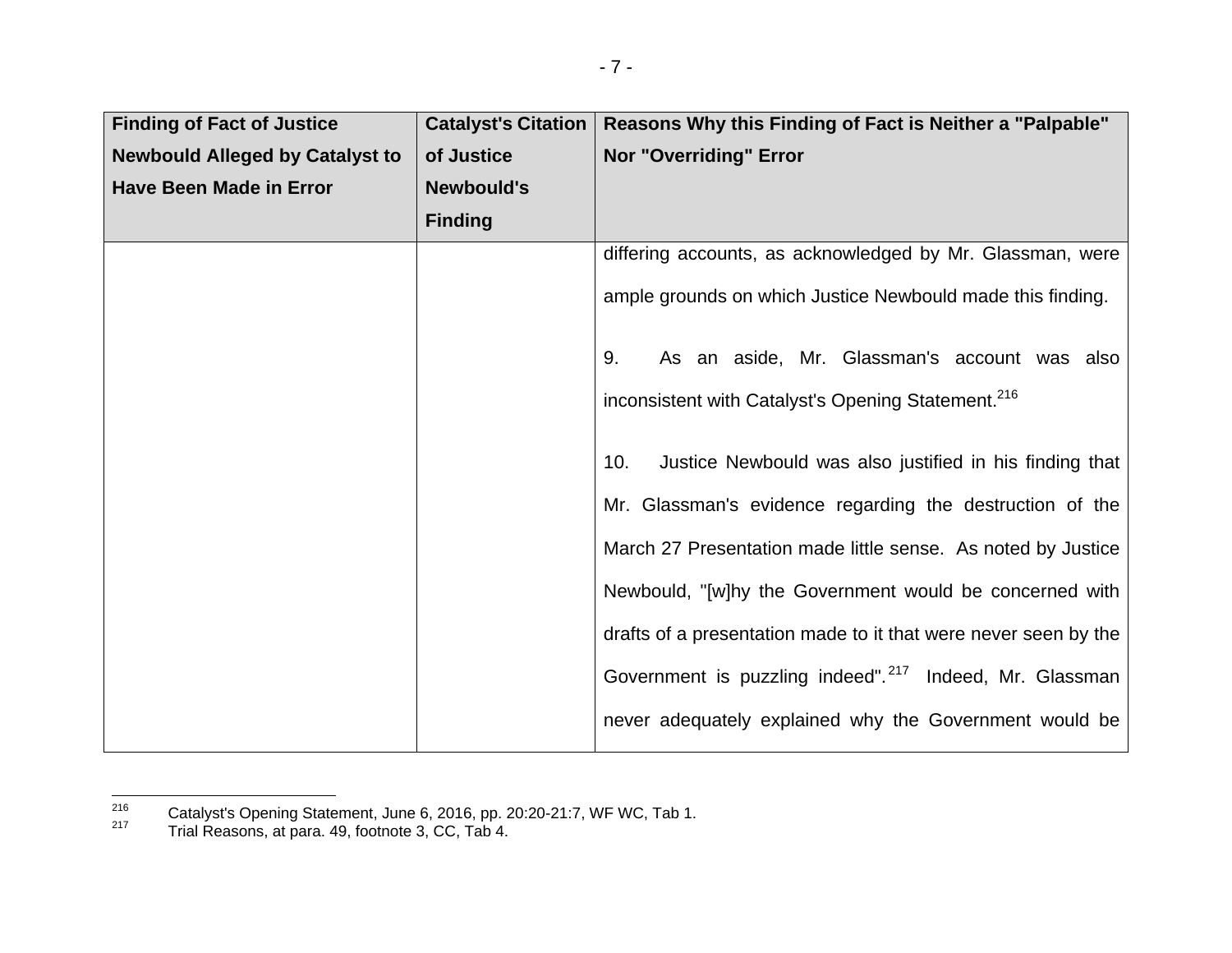| <b>Finding of Fact of Justice</b>      | <b>Catalyst's Citation</b> | Reasons Why this Finding of Fact is Neither a "Palpable"           |
|----------------------------------------|----------------------------|--------------------------------------------------------------------|
| <b>Newbould Alleged by Catalyst to</b> | of Justice                 | <b>Nor "Overriding" Error</b>                                      |
| <b>Have Been Made in Error</b>         | <b>Newbould's</b>          |                                                                    |
|                                        | <b>Finding</b>             |                                                                    |
|                                        |                            | concerned about drafts it had never seen.                          |
|                                        |                            | Moreover, while not specifically relied upon by Justice<br>11.     |
|                                        |                            | Newbould, it is notable that <i>neither</i> Mr. Glassman's nor Mr. |
|                                        |                            | Riley's explanations made sense given which (sole) copies of       |
|                                        |                            | the March 27 and May 12 Presentations were produced.               |
|                                        |                            | Specifically, the only copy of the March 27 Presentation that      |
|                                        |                            | was produced by Catalyst was a copy attached to an email           |
|                                        |                            | from Mr. Moyse to Messrs. Glassman, De Alba, and Riley             |
|                                        |                            | (cc'ing Mr. Michaud and himself, Mr. Moyse). 218<br>No             |
|                                        |                            | explanation was given as to why Catalyst would bother to keep      |
|                                        |                            | the covering email in its "master file", nor was any explanation   |
|                                        |                            | given with respect to where this email was located                 |

<sup>218</sup> See CCG0011564 and attachment CCG0011565, WF DC, Tab 17.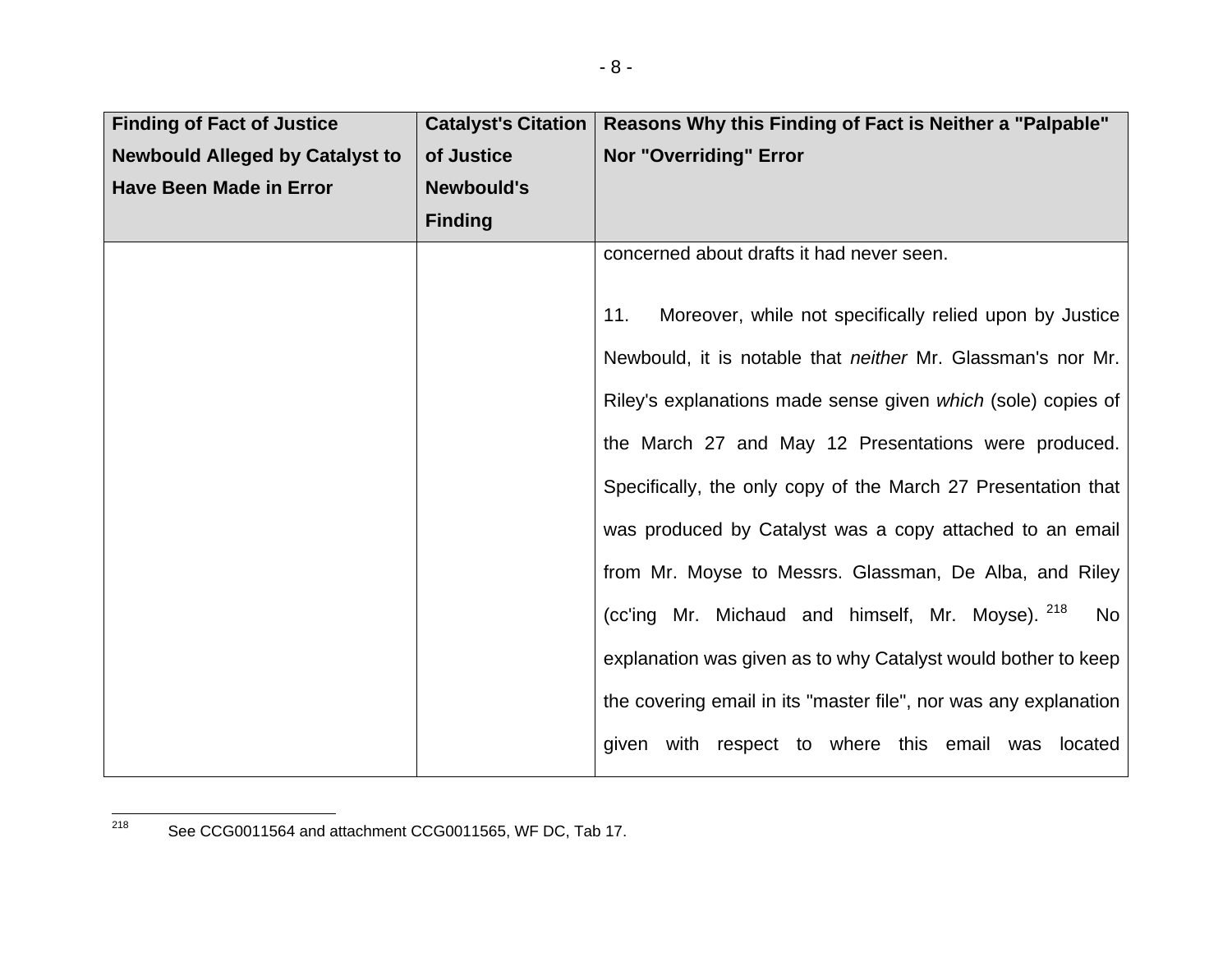| <b>Finding of Fact of Justice</b>      | <b>Catalyst's Citation</b> | Reasons Why this Finding of Fact is Neither a "Palpable"         |
|----------------------------------------|----------------------------|------------------------------------------------------------------|
| <b>Newbould Alleged by Catalyst to</b> | of Justice                 | Nor "Overriding" Error                                           |
| <b>Have Been Made in Error</b>         | <b>Newbould's</b>          |                                                                  |
|                                        | <b>Finding</b>             |                                                                  |
|                                        |                            | (presumably, it would have been located in each of the above     |
|                                        |                            | individuals' email inboxes as well as Mr. Moyse's sent items).   |
|                                        |                            | Similarly, the only copy of the May 12 Presentation that was     |
|                                        |                            | produced was attached to an email from Mr. De Alba to Messrs.    |
|                                        |                            | Glassman, Michaud, Riley, and Catalyst's lawyer, Mr. Levin of    |
|                                        |                            | Faskens (cc'ing Messrs. Moyse and Creighton). 219<br>No          |
|                                        |                            | explanation was given as to why Catalyst would have kept this    |
|                                        |                            | particular copy only.                                            |
|                                        |                            | 12.<br>All of the above was more than sufficient evidence upon   |
|                                        |                            | which Justice Newbould based his finding. It was clearly not a   |
|                                        |                            | palpable and overriding error.                                   |
|                                        |                            |                                                                  |
| The trial judge found that Moyse       | Paragraph 54.              | Mr. Moyse explicitly testified at trial that he decided to<br>1. |

<sup>219</sup> CCG0009516 and attachment CCG0009517, WF DC, Tab 32.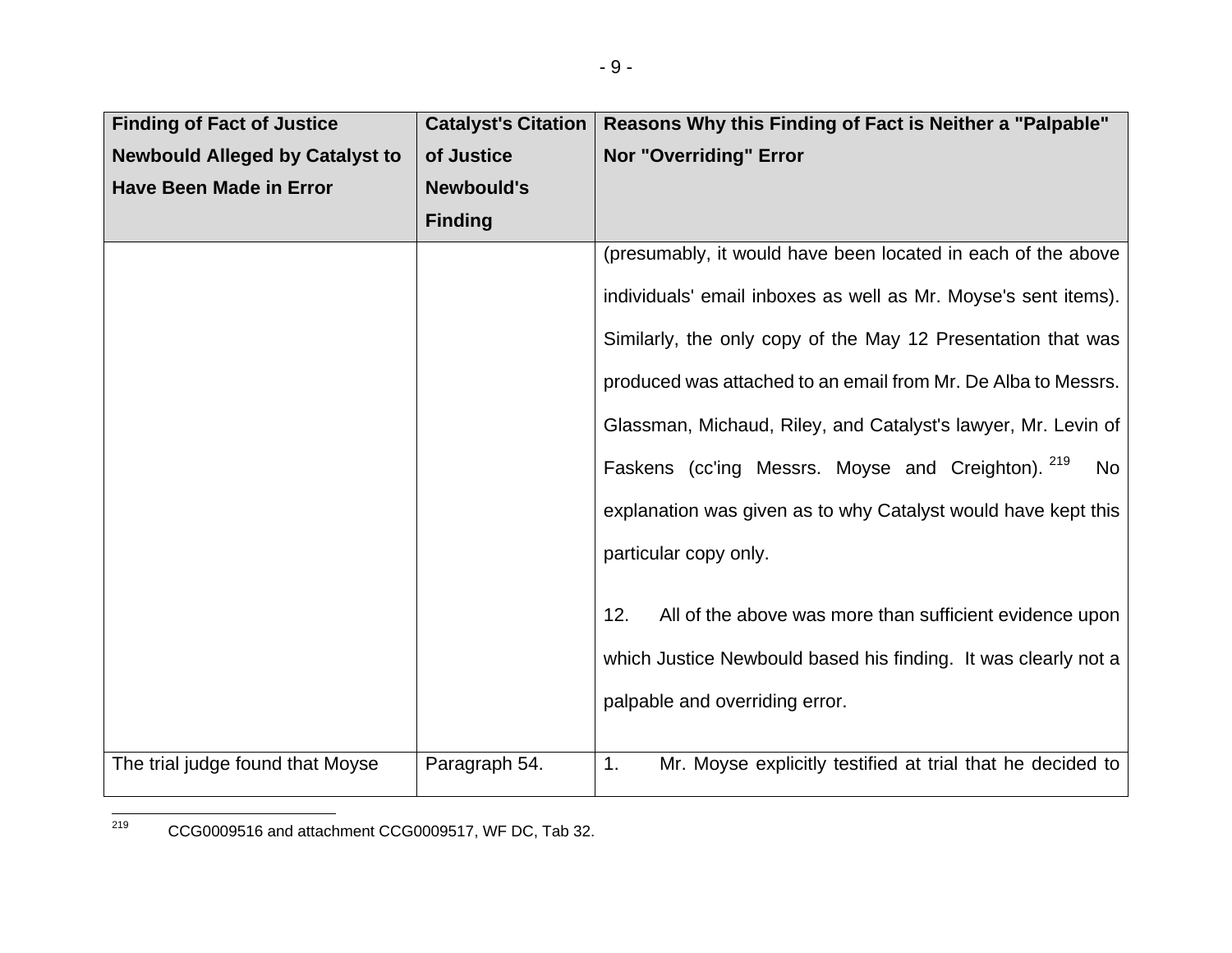| <b>Finding of Fact of Justice</b>      | <b>Catalyst's Citation</b> | Reasons Why this Finding of Fact is Neither a "Palpable"                                                                                                                                                             |
|----------------------------------------|----------------------------|----------------------------------------------------------------------------------------------------------------------------------------------------------------------------------------------------------------------|
| <b>Newbould Alleged by Catalyst to</b> | of Justice                 | <b>Nor "Overriding" Error</b>                                                                                                                                                                                        |
| <b>Have Been Made in Error</b>         | <b>Newbould's</b>          |                                                                                                                                                                                                                      |
|                                        | <b>Finding</b>             |                                                                                                                                                                                                                      |
| decided to leave Catalyst because      |                            | leave Catalyst because it was an oppressive work environment                                                                                                                                                         |
| of a "[lack of] common decency or      |                            | that lacked common decency or respect for the individuals                                                                                                                                                            |
| respect for individuals at [Catalyst]" |                            | working there:                                                                                                                                                                                                       |
| and called these alleged facts "not    |                            | Q. Why did you start looking for a new job a little                                                                                                                                                                  |
| surprising", without any               |                            | over a year after you started at Catalyst?                                                                                                                                                                           |
| contemporaneous documentary            |                            | A. There's a couple of reasons.                                                                                                                                                                                      |
| evidence to support these spurious     |                            | One, I found that I wasn't getting at that point the<br>learning opportunities that I had set out to                                                                                                                 |
| allegations.                           |                            | achieve in the first place.                                                                                                                                                                                          |
|                                        |                            | I found the – secondly, I found the work<br>environment to be somewhat oppressive.                                                                                                                                   |
|                                        |                            | $\sim$ $\sim$                                                                                                                                                                                                        |
|                                        |                            | A. There [are] a lot of incidents I can draw on, but<br>just to sum it up, it was not what I would call a<br>place that had very much common decency or<br>respect for the individuals working there. <sup>220</sup> |

<sup>220</sup> Moyse Chief, June 13, 2016, at pp. 1373:8-1375:10, WF WC, Tab 52.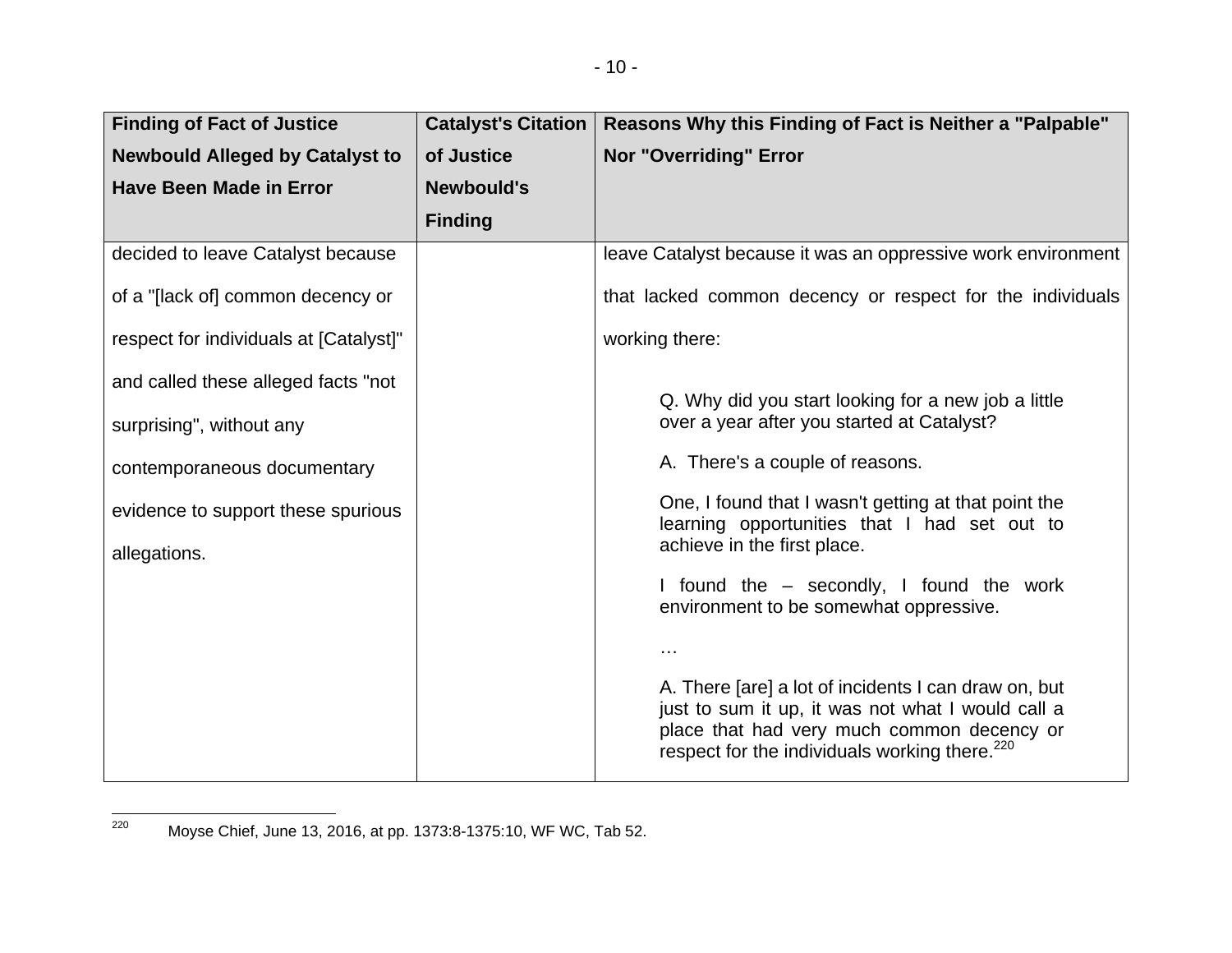| <b>Finding of Fact of Justice</b>      | <b>Catalyst's Citation</b> | Reasons Why this Finding of Fact is Neither a "Palpable"         |
|----------------------------------------|----------------------------|------------------------------------------------------------------|
| <b>Newbould Alleged by Catalyst to</b> | of Justice                 | Nor "Overriding" Error                                           |
| <b>Have Been Made in Error</b>         | <b>Newbould's</b>          |                                                                  |
|                                        | <b>Finding</b>             |                                                                  |
|                                        |                            | Mr. Moyse's trial testimony was consistent with his<br>2.        |
|                                        |                            | earlier affidavits sworn over the course of the proceeding. For  |
|                                        |                            | example, in an Affidavit sworn in July 2014, Mr. Moyse           |
|                                        |                            | deposed that while he was employed by Catalyst, Mr.              |
|                                        |                            | Glassman would often have outbursts in the office $-$ yelling,   |
|                                        |                            | screaming, cursing profusely, and even making threats of         |
|                                        |                            | violence directed at Catalyst's employees. <sup>221</sup>        |
|                                        |                            | 3.<br>Catalyst's allegation that there is no contemporaneous     |
|                                        |                            |                                                                  |
|                                        |                            | documentary evidence to support Mr. Moyse's evidence is          |
|                                        |                            | patently incorrect. Mr. Moyse exchanged a series of emails       |
|                                        |                            | with his girlfriend at the time he was looking for a new job. In |
|                                        |                            | these contemporaneous emails, Mr. Moyse noted that any           |

 $\frac{1}{221}$  Moyse Affidavit sworn July 7, 2014 (BM003688), at paras. 23-25, WF WC, Tab 49.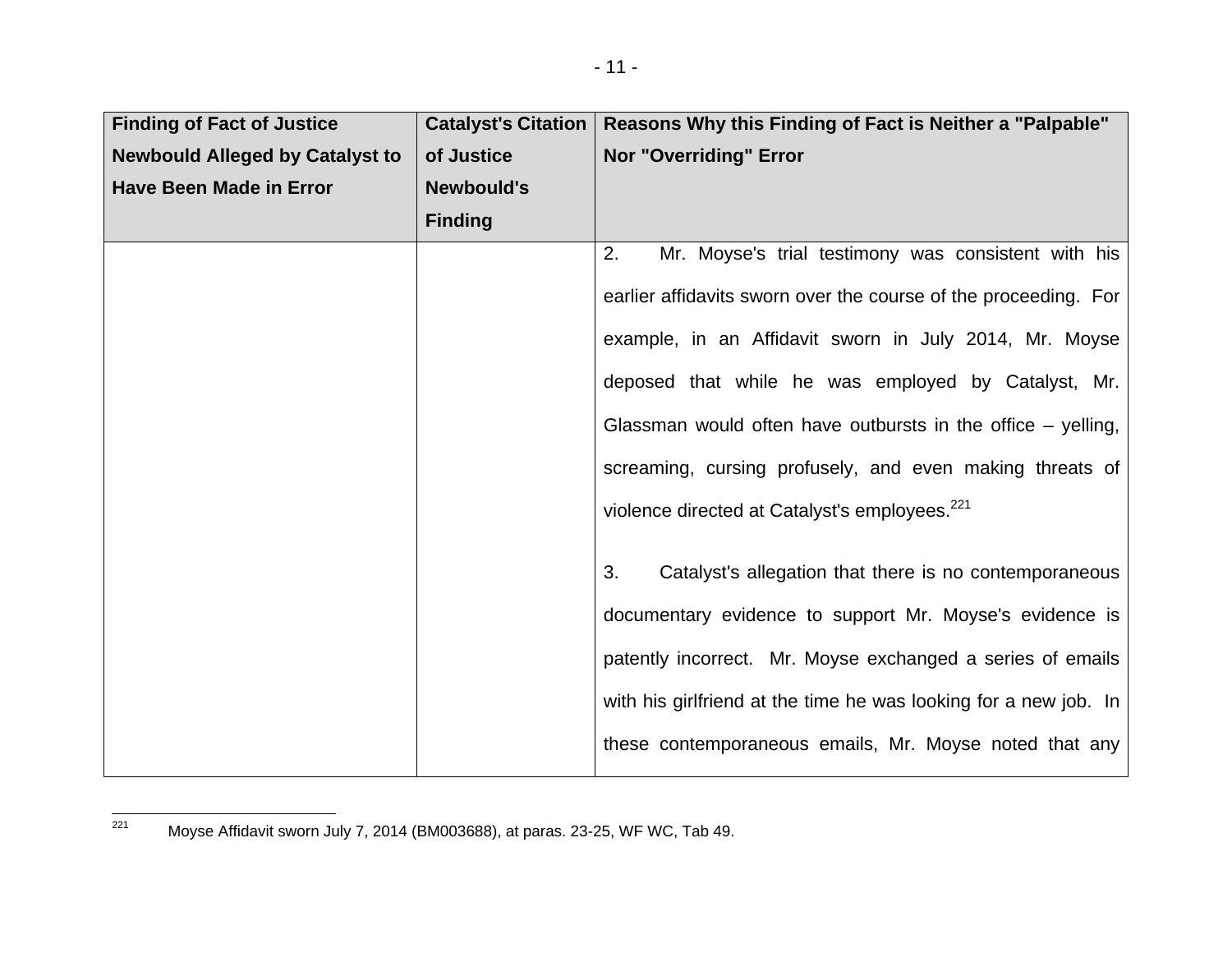| <b>Finding of Fact of Justice</b>      | <b>Catalyst's Citation</b> | Reasons Why this Finding of Fact is Neither a "Palpable"                       |
|----------------------------------------|----------------------------|--------------------------------------------------------------------------------|
| <b>Newbould Alleged by Catalyst to</b> | of Justice                 | <b>Nor "Overriding" Error</b>                                                  |
| <b>Have Been Made in Error</b>         | <b>Newbould's</b>          |                                                                                |
|                                        | <b>Finding</b>             |                                                                                |
|                                        |                            | other potential employer was "probably an improvement                          |
|                                        |                            | culturally" over Catalyst, as "none of the other places seem                   |
|                                        |                            | oppressive". Mr. Moyse confirmed at trial that this email                      |
|                                        |                            | accurately reflected his feelings towards Catalyst at the time. <sup>222</sup> |
|                                        |                            | At no point over the two-year course of these<br>4.                            |
|                                        |                            | proceedings did Catalyst make any effort to respond or refute                  |
|                                        |                            | Mr. Moyse's testimony regarding Catalyst's work environment.                   |
|                                        |                            | Rather, Catalyst's only reply was Mr. Riley's statement in an                  |
|                                        |                            | Affidavit sworn July 14, 2014 that he "[did] not intend to dignify             |
|                                        |                            | [Mr. Moyse's] comments with a response". <sup>223</sup>                        |
|                                        |                            | 5.<br>Moreover, as Justice Newbould noted, Mr. Moyse's                         |

<sup>222</sup> BM0004968, WF DC, Tab 19; and Moyse Chief, June 13, 2016, at pp. 1375:11-1376:13, WF WC, Tab 52.<br>223 Affidavit of James Riley sworn July 14, 2014 (CAT000116), at para. 7, WF WC, Tab 56.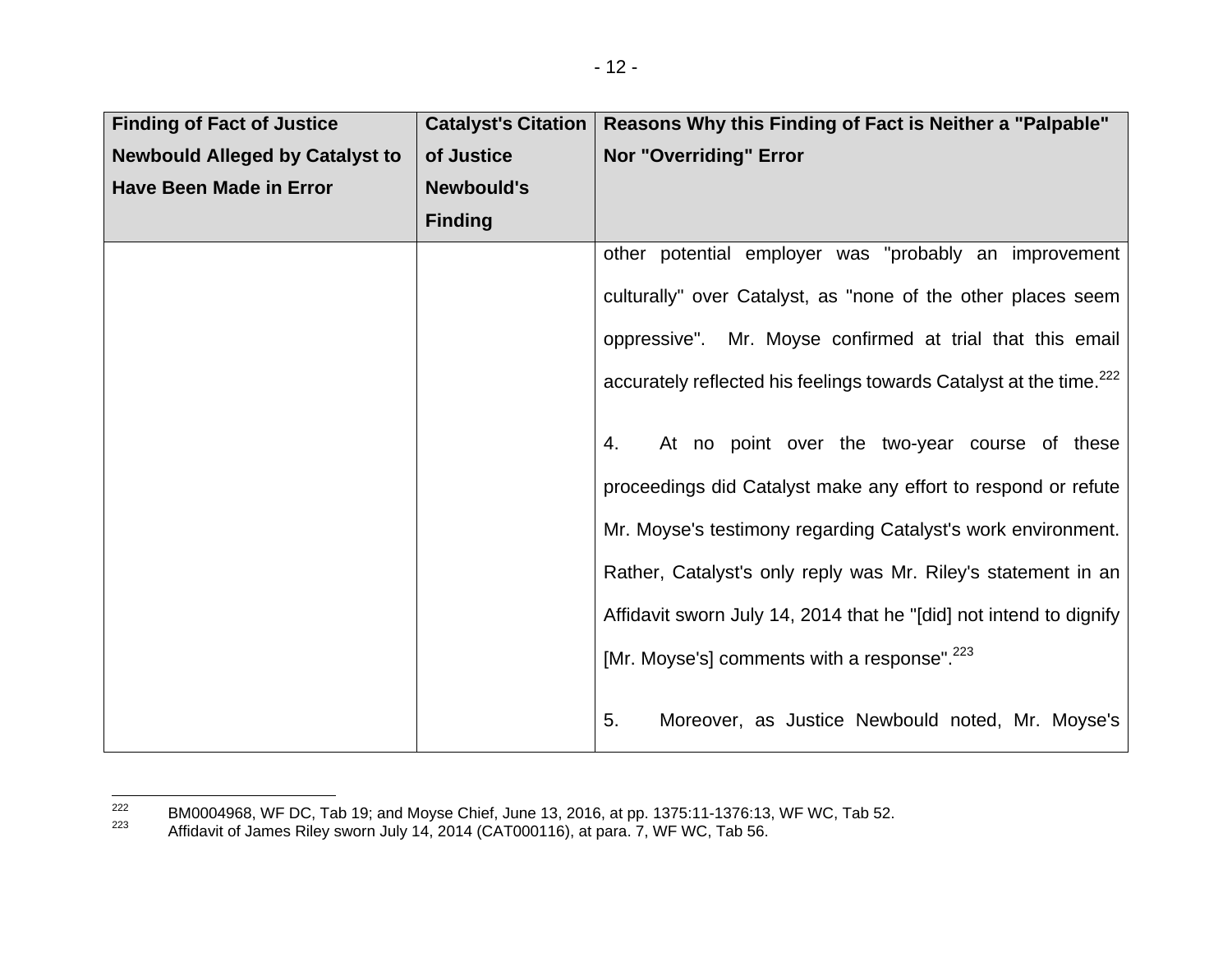| <b>Finding of Fact of Justice</b>      | <b>Catalyst's Citation</b> | Reasons Why this Finding of Fact is Neither a "Palpable"                     |
|----------------------------------------|----------------------------|------------------------------------------------------------------------------|
| <b>Newbould Alleged by Catalyst to</b> | of Justice                 | <b>Nor "Overriding" Error</b>                                                |
| <b>Have Been Made in Error</b>         | <b>Newbould's</b>          |                                                                              |
|                                        | <b>Finding</b>             |                                                                              |
|                                        |                            | testimony was "not surprising evidence given the evidence of                 |
|                                        |                            | Mr. Glassman as to how he treated everyone at Catalyst". <sup>224</sup>      |
|                                        |                            | Indeed, Mr. Moyse's evidence regarding Catalyst's hostile work               |
|                                        |                            | environment was essentially corroborated by Mr. Glassman's                   |
|                                        |                            | conduct and testimony at trial. Among other remarkable                       |
|                                        |                            | statements, Mr. Glassman testified in open court that he would               |
|                                        |                            | "kill" his partner Mr. De Alba if he ever took pressure off                  |
|                                        |                            | Catalyst's advisors, <sup>225</sup> that he would "never relieve the tension |
|                                        |                            | on any deal member on any deal at any point in time", <sup>226</sup> and     |
|                                        |                            | that he was "manipulating" his deal team. <sup>227</sup>                     |
|                                        |                            |                                                                              |

<sup>&</sup>lt;sup>224</sup> Trial Reasons, at para. 54, CC, Tab 4.<br><sup>225</sup> Glassman Cross, June 7, 2016, at pp. 476:20-486:11, especially 481:22-482:1, WF WC, Tab 26.<br><sup>226</sup> Glassman Cross, June 7, 2016, at pp. 476:20-486:11, especially 482:20-48 Glassman's statement that he "would keep the pressure up on Bruce [Drysdale] and any member of the team to the very last second". Glassman Cross, June 7, 2016, at 503:19-504:3, WF WC, Tab 26.

<sup>227</sup> Glassman Cross, June 7, 2016, at pp. 524:24-533:15, especially 532:7-533:2, WF WC, Tab 26.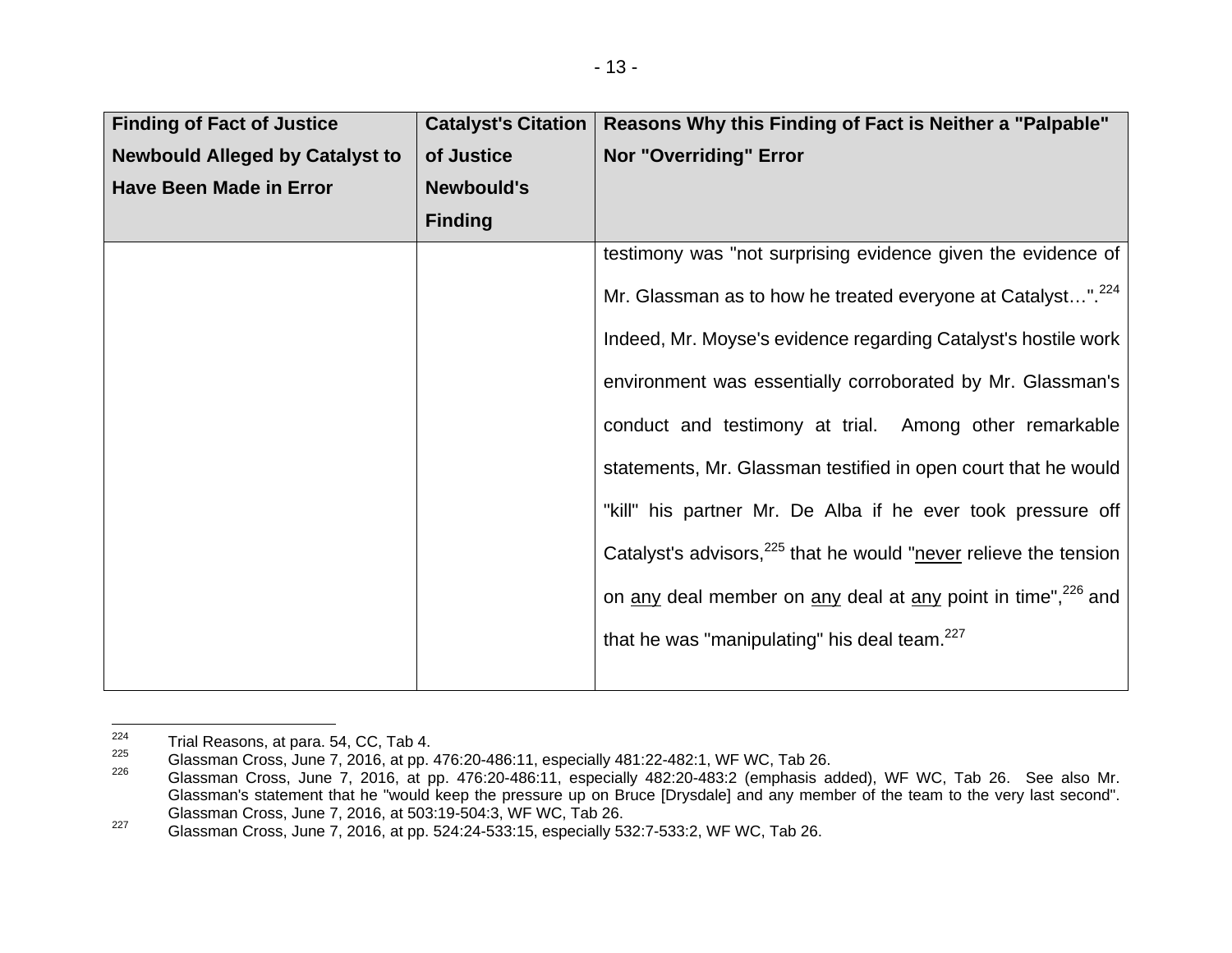| <b>Finding of Fact of Justice</b>       | <b>Catalyst's Citation</b> | Reasons Why this Finding of Fact is Neither a "Palpable"             |
|-----------------------------------------|----------------------------|----------------------------------------------------------------------|
| <b>Newbould Alleged by Catalyst to</b>  | of Justice                 | <b>Nor "Overriding" Error</b>                                        |
| <b>Have Been Made in Error</b>          | <b>Newbould's</b>          |                                                                      |
|                                         | <b>Finding</b>             |                                                                      |
|                                         |                            | 6.<br>In short, Justice Newbould's findings were deeply rooted       |
|                                         |                            | in the evidence at trial, and do not constitute a palpable and       |
|                                         |                            | overriding error of fact.                                            |
|                                         |                            |                                                                      |
| The trial judge found that West Face    | Paragraph 55.              | This finding of fact was taken directly from the trial<br>1.         |
| had a "critical need" for an analyst in |                            | evidence of the key witnesses who could speak to West Face's         |
| March 2014 when it interviewed          |                            | personnel requirements.                                              |
| Moyse.                                  |                            | 2.<br>The evidence at trial was that West Face hired Mr.             |
|                                         |                            | Moyse in May 2014 to work on prospective debt deals for its          |
|                                         |                            | Alternative Credit Fund. This was a new fund at West Face,           |
|                                         |                            | which was launched on December 31, 2013. Mr. Dea $-$ the             |
|                                         |                            | Partner at West Face who had primary responsibility at the time      |
|                                         |                            | for hiring an analyst - testified that, at the time, West Face had a |
|                                         |                            | "critical need" for additional analytical work to assist West Face   |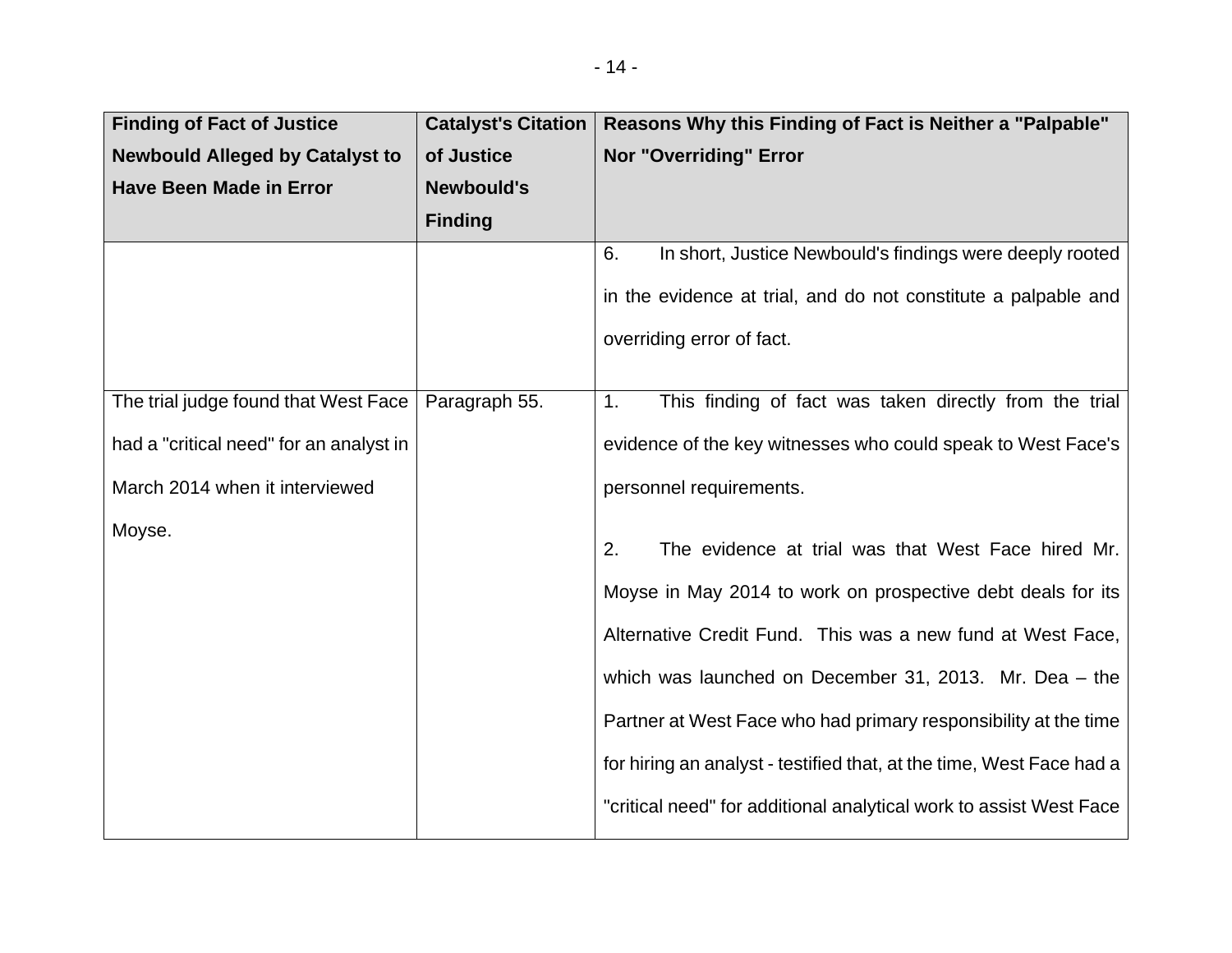| <b>Finding of Fact of Justice</b>      | <b>Catalyst's Citation</b> | Reasons Why this Finding of Fact is Neither a "Palpable"                    |
|----------------------------------------|----------------------------|-----------------------------------------------------------------------------|
| <b>Newbould Alleged by Catalyst to</b> | of Justice                 | <b>Nor "Overriding" Error</b>                                               |
| <b>Have Been Made in Error</b>         | <b>Newbould's</b>          |                                                                             |
|                                        | <b>Finding</b>             |                                                                             |
|                                        |                            | in reviewing opportunities for this fund. $228$ Mr. Moyse was hired         |
|                                        |                            | to fill this need.                                                          |
|                                        |                            | Mr. Dea's evidence was supported by contemporaneous<br>3.                   |
|                                        |                            | documents. First, in an email Mr. Dea sent to his colleagues on             |
|                                        |                            | April 30, 2014 (shortly after Mr. Boland had had the opportunity            |
|                                        |                            | to meet with and interview Mr. Moyse), Mr. Dea referred to the              |
|                                        |                            | "immediate need  to have someone mostly dedicated to                        |
|                                        |                            | grinding out possible debt deals". <sup>229</sup> In a later email from Mr. |
|                                        |                            | Dea to his colleagues on May 16, 2014 (after Mr. Dea had                    |
|                                        |                            | checked Mr. Moyse's references), Mr. Dea recommended that                   |
|                                        |                            | West Face hire Mr. Moyse, in part because "[West Face]                      |

<sup>228</sup> Dea Chief, June 10, 2016, at pp. 1229:17-1232:1, especially at 1231:14-1232:1, WF WC, Tab 18.<br><sup>229</sup> WFC0109161, WF DC, Tab 24.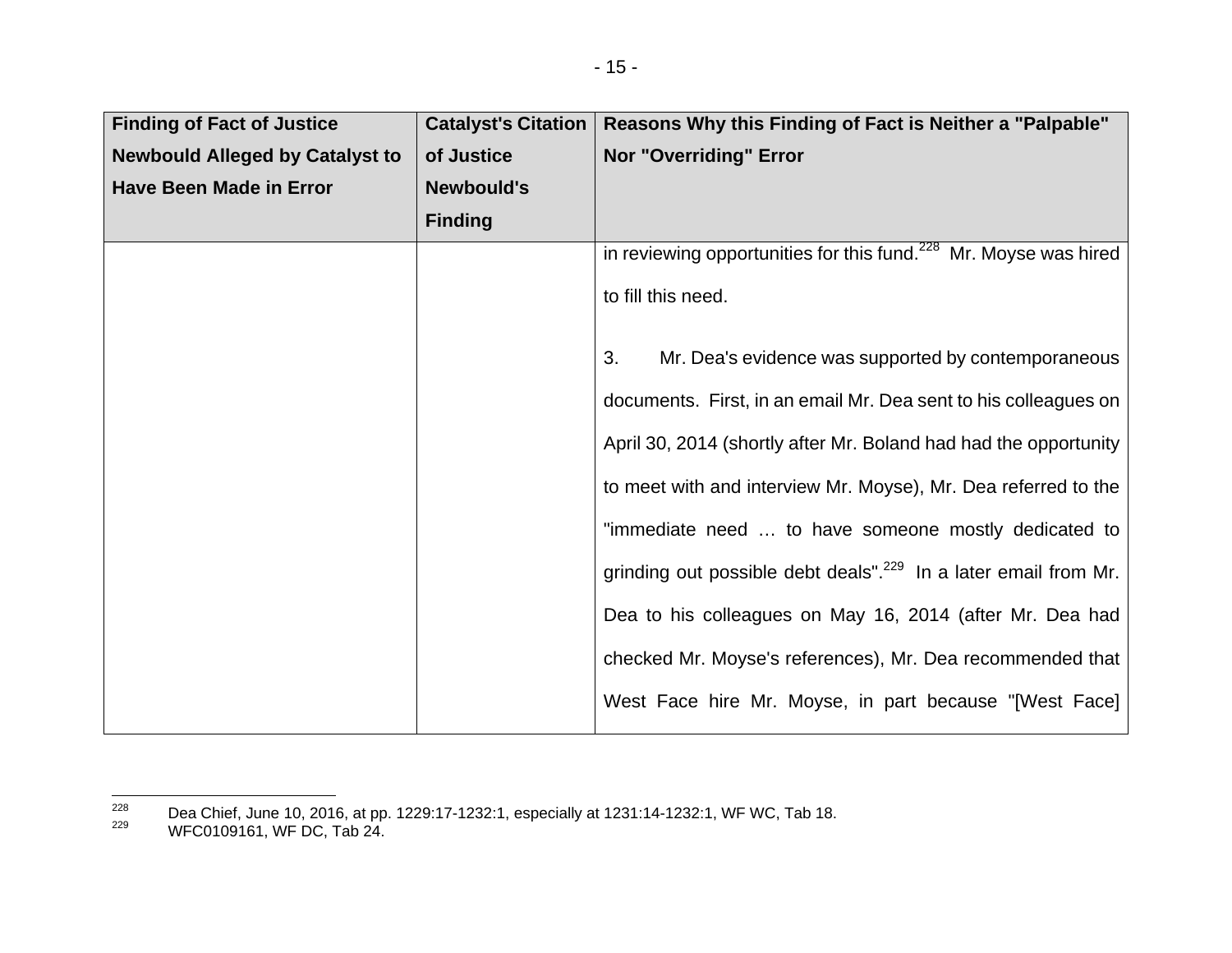| <b>Finding of Fact of Justice</b>      | <b>Catalyst's Citation</b> | Reasons Why this Finding of Fact is Neither a "Palpable"                                                                                                                                                                                                                                                       |
|----------------------------------------|----------------------------|----------------------------------------------------------------------------------------------------------------------------------------------------------------------------------------------------------------------------------------------------------------------------------------------------------------|
| <b>Newbould Alleged by Catalyst to</b> | of Justice                 | <b>Nor "Overriding" Error</b>                                                                                                                                                                                                                                                                                  |
| <b>Have Been Made in Error</b>         | <b>Newbould's</b>          |                                                                                                                                                                                                                                                                                                                |
|                                        | <b>Finding</b>             |                                                                                                                                                                                                                                                                                                                |
|                                        |                            | need [ed] someone now to help process debt pipeline more                                                                                                                                                                                                                                                       |
|                                        |                            | effectively". <sup>230</sup> Mr. Dea explained at trial that this comment was                                                                                                                                                                                                                                  |
|                                        |                            | in relation to the critical need for more analytical work in relation                                                                                                                                                                                                                                          |
|                                        |                            | to the new fund. $231$                                                                                                                                                                                                                                                                                         |
|                                        |                            | Mr. Griffin's testimony regarding why West Face was<br>4.                                                                                                                                                                                                                                                      |
|                                        |                            | looking to hire someone in the spring of 2014 was consistent                                                                                                                                                                                                                                                   |
|                                        |                            | with Mr. Dea's evidence. Mr. Griffin testified that West Face                                                                                                                                                                                                                                                  |
|                                        |                            | had:                                                                                                                                                                                                                                                                                                           |
|                                        |                            | [S]tarted a new credit investment fund called the<br>alternative credit fund, and we needed someone<br>who had particular experience in all forms of<br>credit, but we also needed additional analyst<br>resources generally, and so the intention was to<br>hire individuals who would be able to assist with |

 $^{230}$  WFC0109181, WF DC, Tab 35.

 $^{231}$  Dea Chief, June 10, 2016, at pp. 1231:14-1232:1, WF WC, Tab 18.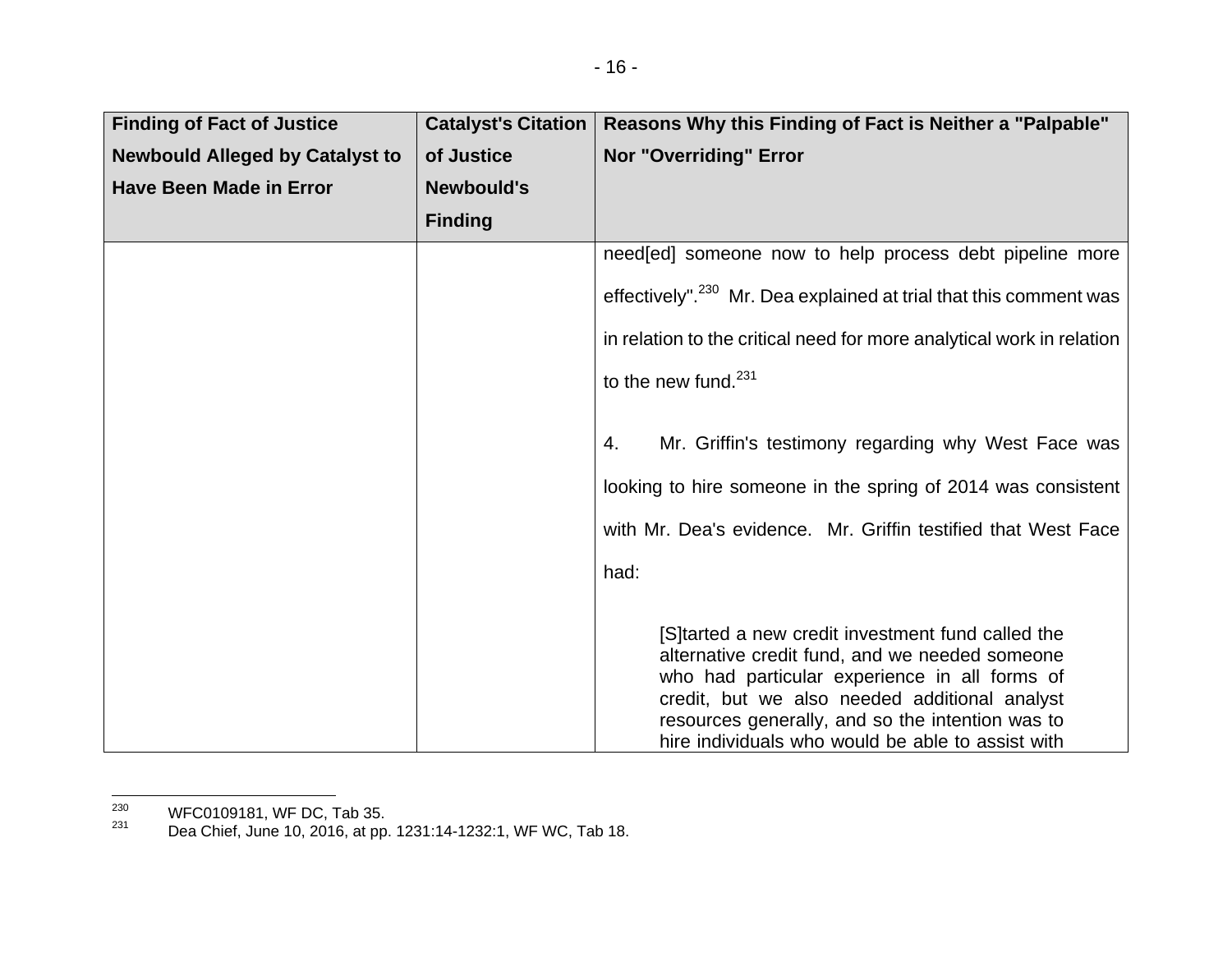| <b>Finding of Fact of Justice</b>      | <b>Catalyst's Citation</b> | Reasons Why this Finding of Fact is Neither a "Palpable"                        |
|----------------------------------------|----------------------------|---------------------------------------------------------------------------------|
| <b>Newbould Alleged by Catalyst to</b> | of Justice                 | Nor "Overriding" Error                                                          |
| <b>Have Been Made in Error</b>         | <b>Newbould's</b>          |                                                                                 |
|                                        | <b>Finding</b>             |                                                                                 |
|                                        |                            | the analysis of investments for this alternative<br>credit fund. <sup>232</sup> |
|                                        |                            | Catalyst argues that Mr. Moyse's evidence "throughout<br>5.                     |
|                                        |                            | the proceeding" was that "he did not do any work at West Face"                  |
|                                        |                            | during his brief stint of active employment at West Face, and                   |
|                                        |                            | that this evidence is inconsistent with Justice Newbould's                      |
|                                        |                            | finding (based directly on Mr. Dea's evidence) that West Face                   |
|                                        |                            | had a critical need for an analyst.                                             |
|                                        |                            | 6.<br>The suggestion that Mr. Moyse's evidence was that he                      |
|                                        |                            | did "no work" while at West Face is inaccurate. While Mr.                       |
|                                        |                            | Moyse testified at a July 31, 2014 cross-examination that he                    |
|                                        |                            | was not assigned work during his first two weeks at West Face,                  |
|                                        |                            | he also testified that by the third week he was involved in a                   |

<sup>232</sup> Griffin Chief, June 8, 2016 at pp. 771:21-772:8, WF WC, Tab 34.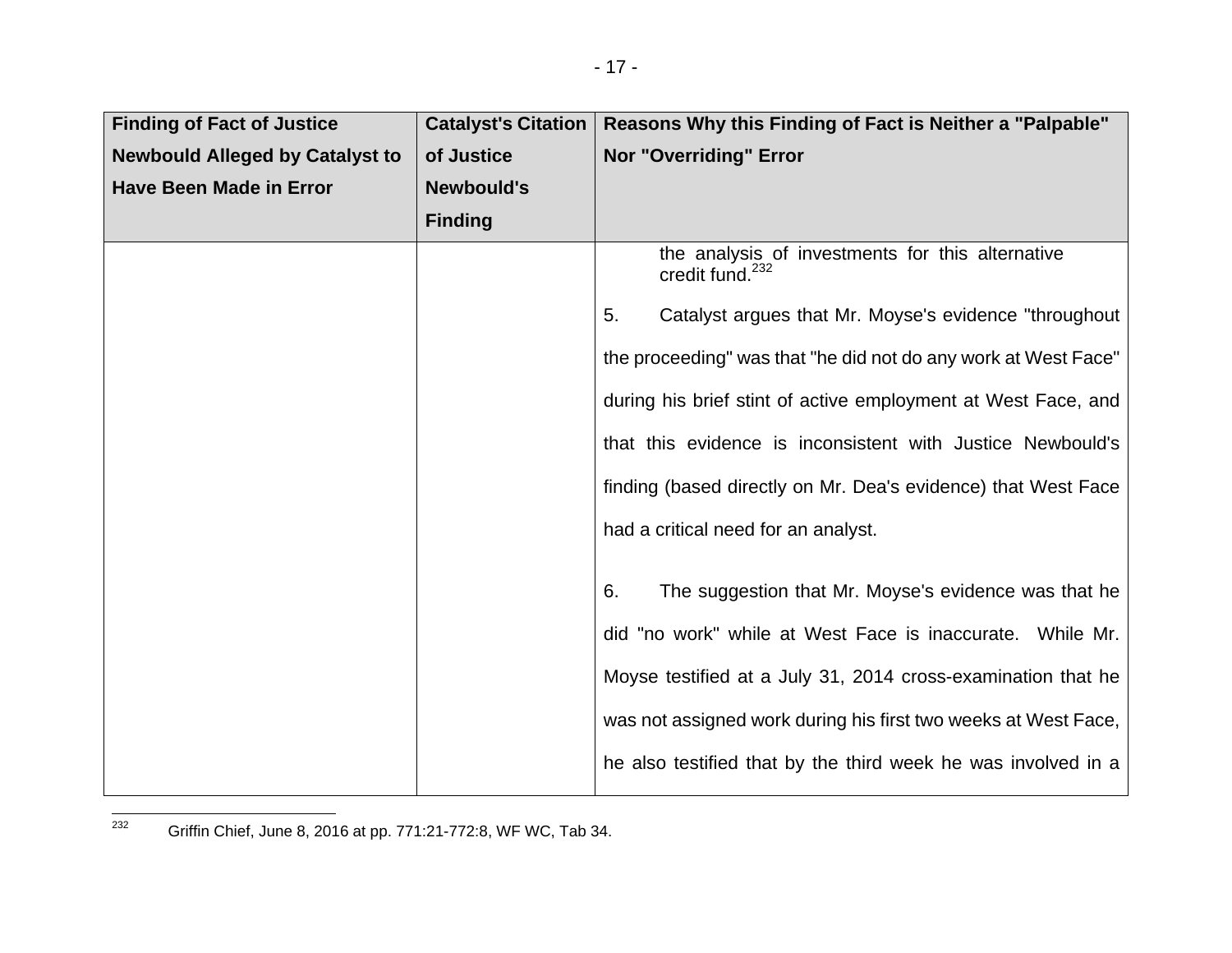| <b>Finding of Fact of Justice</b>      | <b>Catalyst's Citation</b> | Reasons Why this Finding of Fact is Neither a "Palpable"                 |
|----------------------------------------|----------------------------|--------------------------------------------------------------------------|
| <b>Newbould Alleged by Catalyst to</b> | of Justice                 | <b>Nor "Overriding" Error</b>                                            |
| <b>Have Been Made in Error</b>         | <b>Newbould's</b>          |                                                                          |
|                                        | <b>Finding</b>             |                                                                          |
|                                        |                            | number of files, including potential investments in public and           |
|                                        |                            | private equity. At the time, Mr. Moyse did not explain in more           |
|                                        |                            | detail the work he had performed for West Face because he                |
|                                        |                            | was rightfully concerned about potentially revealing irrelevant          |
|                                        |                            | but confidential West Face information to Catalyst. Catalyst's           |
|                                        |                            | counsel agreed at the time that this was a fair approach. <sup>233</sup> |
|                                        |                            | 7.<br>Ultimately, West Face put forward significant evidence             |
|                                        |                            | regarding the work that Mr. Moyse did while he was employed              |
|                                        |                            | at West Face, and Catalyst both declined repeated offers to              |
|                                        |                            | examine, on a counsels' eyes only basis, all work performed by           |
|                                        |                            | Mr. Moyse while at West Face, and declined to cross-examine              |
|                                        |                            | Mr. Dea or Mr. Griffin on this issue. The full nature and extent         |

<sup>233</sup> Cross-Examination of Brandon Moyse held July 31, 2014 (TRAN001237), pp. 170:21-173:23, WF WC, Tab 50.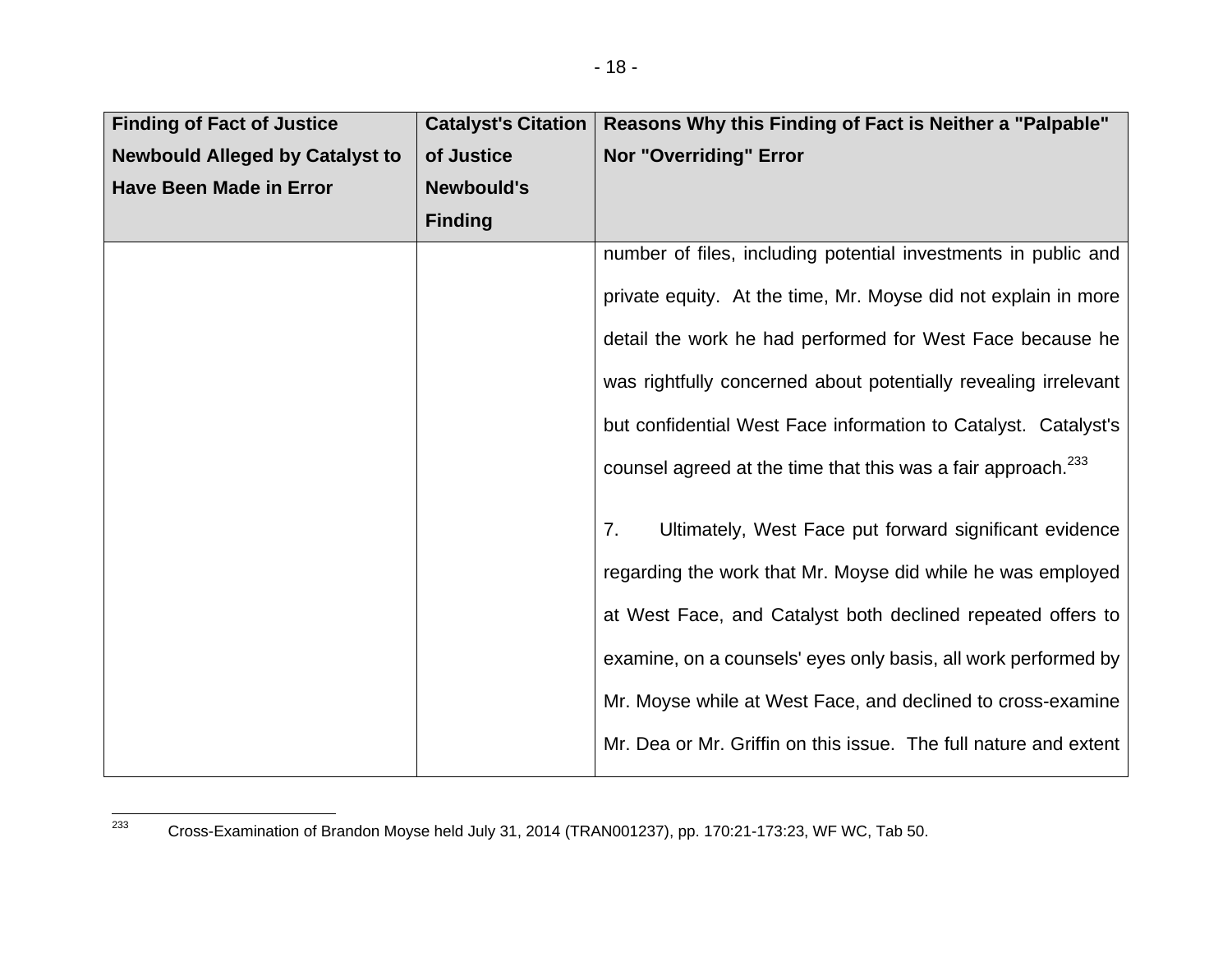| <b>Finding of Fact of Justice</b>      | <b>Catalyst's Citation</b> | Reasons Why this Finding of Fact is Neither a "Palpable"           |
|----------------------------------------|----------------------------|--------------------------------------------------------------------|
| <b>Newbould Alleged by Catalyst to</b> | of Justice                 | <b>Nor "Overriding" Error</b>                                      |
| <b>Have Been Made in Error</b>         | <b>Newbould's</b>          |                                                                    |
|                                        | <b>Finding</b>             |                                                                    |
|                                        |                            | of the work that Mr. Moyse performed while at West Face was        |
|                                        |                            | described in detail by Mr. Griffin in Appendix "A" to his March 7, |
|                                        |                            | 2015 Affidavit. <sup>234</sup>                                     |
|                                        |                            |                                                                    |
|                                        |                            | 8.<br>Ultimately, and as set out above, Justice Newbould           |
|                                        |                            | accepted West Face's evidence (and particularly Mr. Dea's          |
|                                        |                            | testimony) that West Face had a critical need for an analyst.      |
|                                        |                            | This finding was clearly not a "palpable" and "overriding" error.  |
|                                        |                            | In light of the positions taken by Catalyst above<br>9.            |
|                                        |                            |                                                                    |
|                                        |                            | throughout this proceeding and at trial, as a matter of fairness,  |
|                                        |                            | Catalyst should be precluded from raising this argument under      |
|                                        |                            | the rule in Brown v. Dunn.                                         |
|                                        |                            |                                                                    |

<sup>234</sup> Griffin Affidavit sworn March 7, 2015 (WFC0080746), WF WC, Tab 30.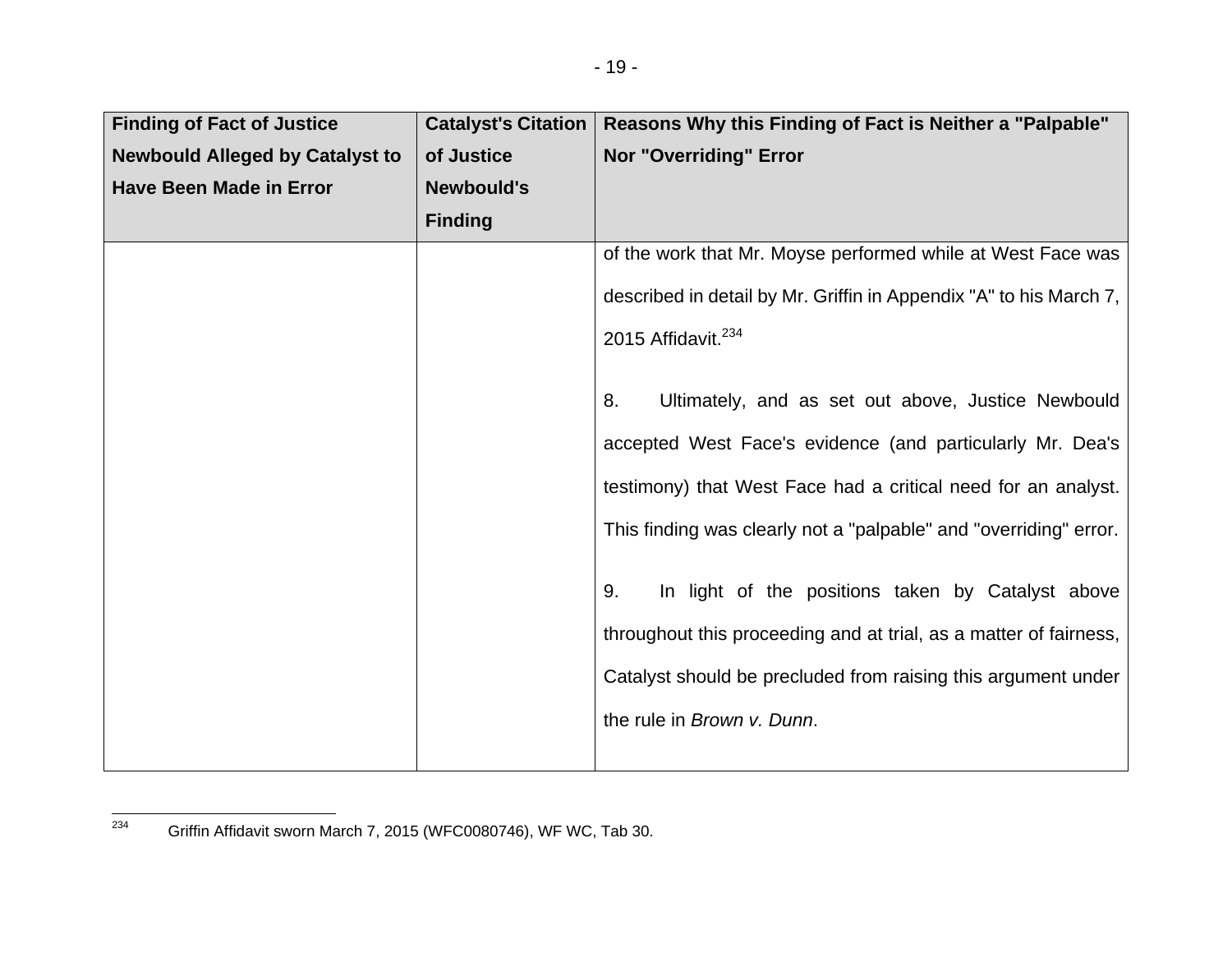| <b>Finding of Fact of Justice</b>      | <b>Catalyst's Citation</b> | Reasons Why this Finding of Fact is Neither a "Palpable"                                                                                                                                                                                                           |
|----------------------------------------|----------------------------|--------------------------------------------------------------------------------------------------------------------------------------------------------------------------------------------------------------------------------------------------------------------|
| <b>Newbould Alleged by Catalyst to</b> | of Justice                 | <b>Nor "Overriding" Error</b>                                                                                                                                                                                                                                      |
| <b>Have Been Made in Error</b>         | <b>Newbould's</b>          |                                                                                                                                                                                                                                                                    |
|                                        | <b>Finding</b>             |                                                                                                                                                                                                                                                                    |
| The trial judge speculated that        | Paragraph 57               | 1.<br>Justice Newbould did not speculate whatsoever in                                                                                                                                                                                                             |
| Moyse "had to be tired" when he        |                            | finding that Mr. Moyse was tired when he sent the March 27                                                                                                                                                                                                         |
| emailed Catalyst's confidential deal   |                            | Email to West Face at 1:47 a.m. on March 27, 2014. Rather,                                                                                                                                                                                                         |
| sheet and deal memos to West           |                            | Justice Newbould quite simply accepted the testimony of the                                                                                                                                                                                                        |
| Face in March 2014.                    |                            | only witness who could give meaningful evidence about Mr.                                                                                                                                                                                                          |
|                                        |                            | Moyse's fatigue at that time – namely, Mr. Moyse himself.                                                                                                                                                                                                          |
|                                        |                            | Contrary to Catalyst's remarkable assertion that "there<br>2.                                                                                                                                                                                                      |
|                                        |                            | was no evidence that Mr. Moyse was tired" when he sent the                                                                                                                                                                                                         |
|                                        |                            | March 27 Email, Mr. Moyse specifically testified that he was                                                                                                                                                                                                       |
|                                        |                            | tired at the time. At trial, Mr. Moyse explained:                                                                                                                                                                                                                  |
|                                        |                            | [My] sending them was a serious, serious error in<br>judgment. I was tired; it was late at night; it was a<br>I wanted to be responsive to [Mr.<br>busy day.<br>Dea's] request [for writing samples]. I should<br>have taken more time to think about what I could |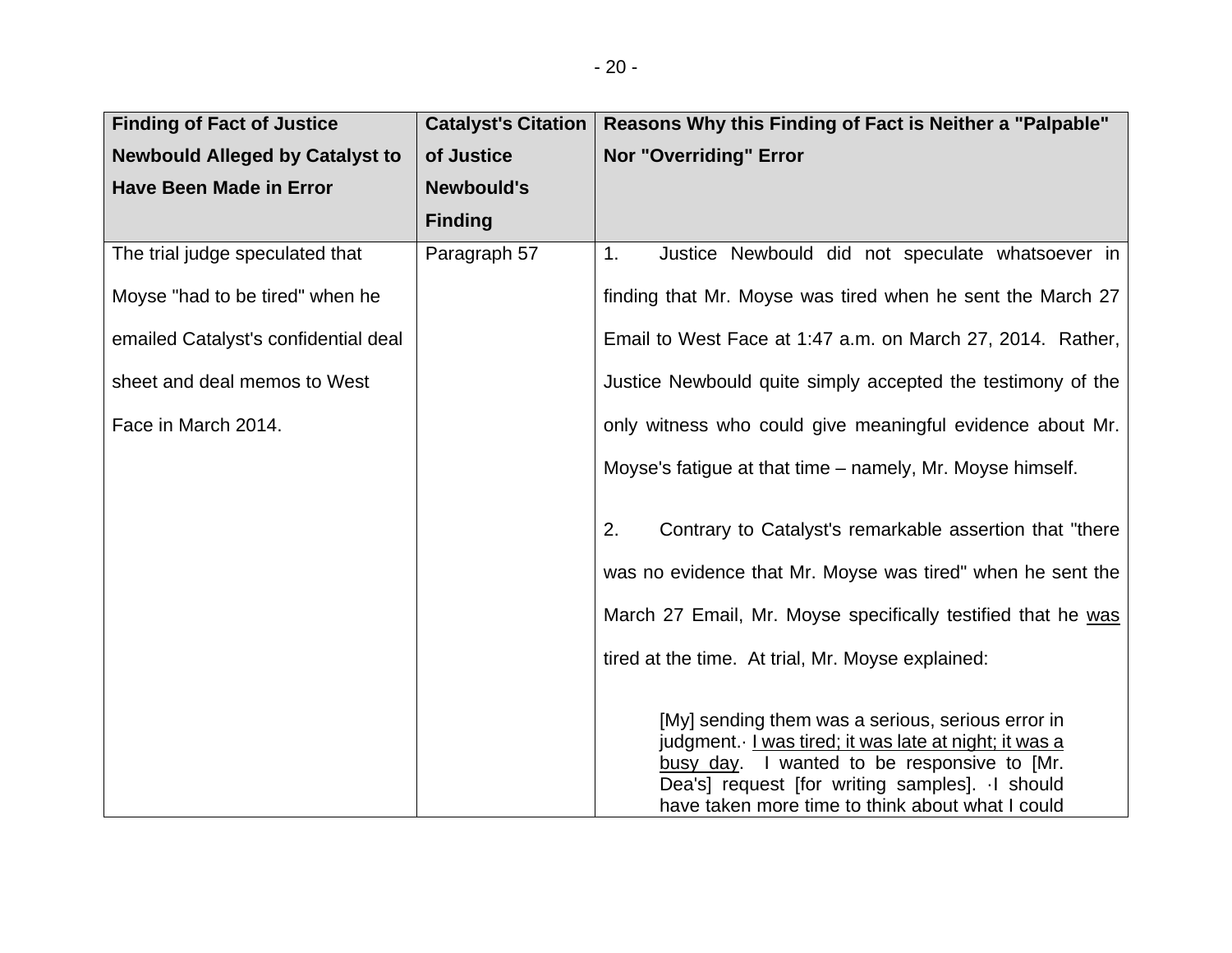| <b>Finding of Fact of Justice</b>      | <b>Catalyst's Citation</b> | Reasons Why this Finding of Fact is Neither a "Palpable"          |
|----------------------------------------|----------------------------|-------------------------------------------------------------------|
| <b>Newbould Alleged by Catalyst to</b> | of Justice                 | <b>Nor "Overriding" Error</b>                                     |
| <b>Have Been Made in Error</b>         | <b>Newbould's</b>          |                                                                   |
|                                        | <b>Finding</b>             |                                                                   |
|                                        |                            | $do. "^{235}$                                                     |
|                                        |                            | Given the time at which he sent the email, this was<br>3.         |
|                                        |                            | entirely credible evidence, and Catalyst had no absolutely no     |
|                                        |                            | evidence to the contrary.                                         |
|                                        |                            | In short, Justice Newbould made this finding based on<br>4.       |
|                                        |                            | the credible testimony of Mr. Moyse, which he accepted. He        |
|                                        |                            | was entitled to do so. This finding was not an error, let alone a |
|                                        |                            | palpable and overriding one.                                      |
|                                        |                            |                                                                   |
| The trial judge found that Wind was    | Paragraph 63               | Catalyst has not identified any error. It simply states:<br>1.    |
| the only telecom investment West       |                            | "West Face's witness, Tom Dea, testified at length that any       |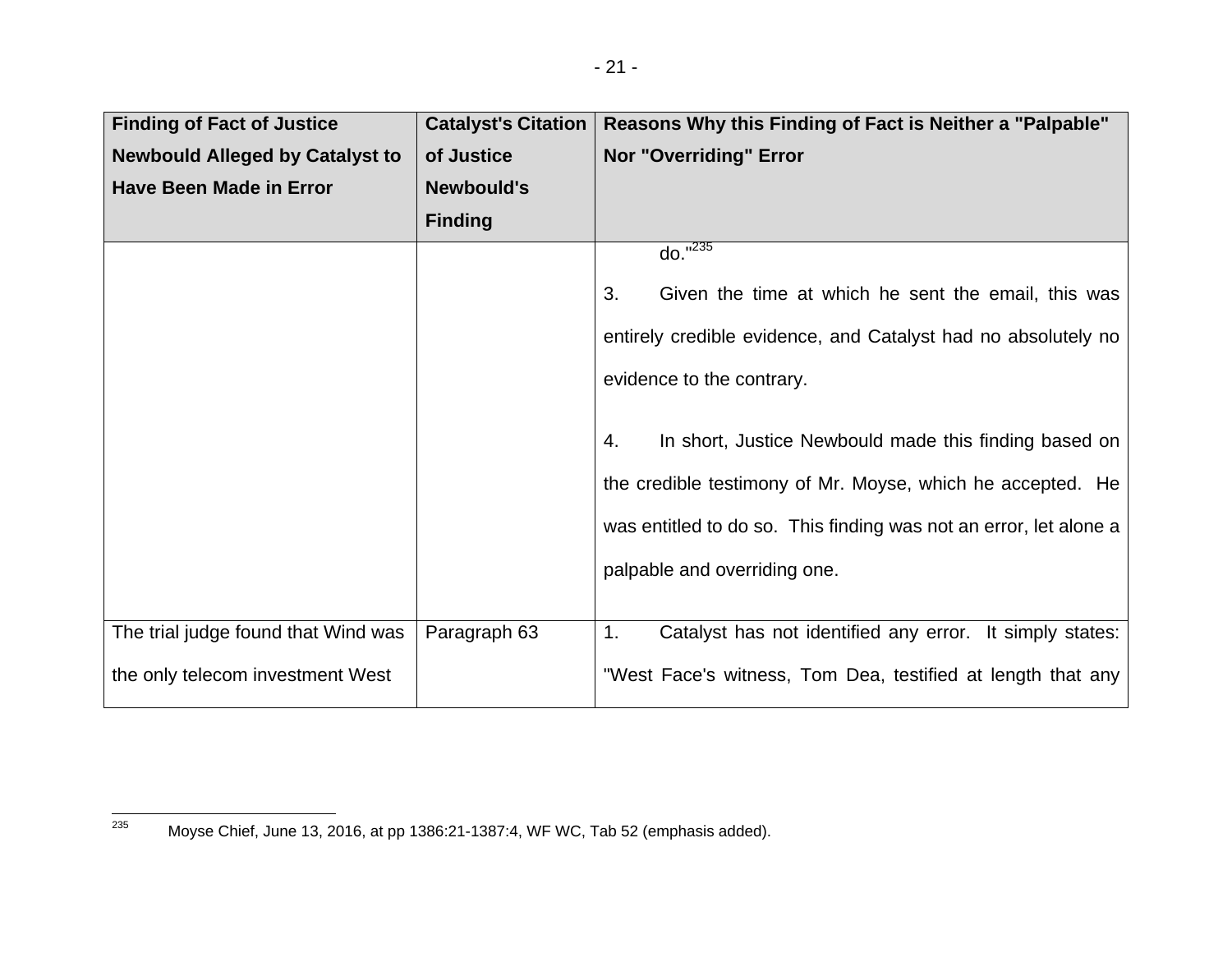| <b>Finding of Fact of Justice</b>      | <b>Catalyst's Citation</b> | Reasons Why this Finding of Fact is Neither a "Palpable"                                                                                                                                                                                                                                                                              |
|----------------------------------------|----------------------------|---------------------------------------------------------------------------------------------------------------------------------------------------------------------------------------------------------------------------------------------------------------------------------------------------------------------------------------|
| <b>Newbould Alleged by Catalyst to</b> | of Justice                 | <b>Nor "Overriding" Error</b>                                                                                                                                                                                                                                                                                                         |
| <b>Have Been Made in Error</b>         | <b>Newbould's</b>          |                                                                                                                                                                                                                                                                                                                                       |
|                                        | <b>Finding</b>             |                                                                                                                                                                                                                                                                                                                                       |
| Face was working on in Spring 2014     |                            | confidentiality wall would include both Wind and Mobilicity                                                                                                                                                                                                                                                                           |
| and that the confidentiality wall was  |                            | because the two were interrelated". <sup>236</sup> This evidence does not                                                                                                                                                                                                                                                             |
| established in respect of Wind         |                            | contradict Justice Newbould's finding whatsoever. There is no                                                                                                                                                                                                                                                                         |
| because it was the only telecom        |                            | question the Confidentiality Wall applied to WIND – it says so                                                                                                                                                                                                                                                                        |
| investment West Face was working       |                            | on its face.                                                                                                                                                                                                                                                                                                                          |
| on.                                    |                            | Moreover, West Face's witnesses made it clear that<br>2.<br>WIND was the only telecom investment that West Face was<br>working on in the Spring of 2014. Indeed, West Face had fully<br>divested itself of its interest in Mobilicity by the end of February<br>2013 and had not traded in Mobilicity since that time. <sup>237</sup> |

3. Mr. Zhu, the West Face analyst working on the WIND

<sup>&</sup>lt;sup>236</sup> Catalyst's Appeal Factum, Schedule "C", p. 4.<br><sup>237</sup> Griffin Trial Affidavit, at para. 28, WF WC, Tab 31.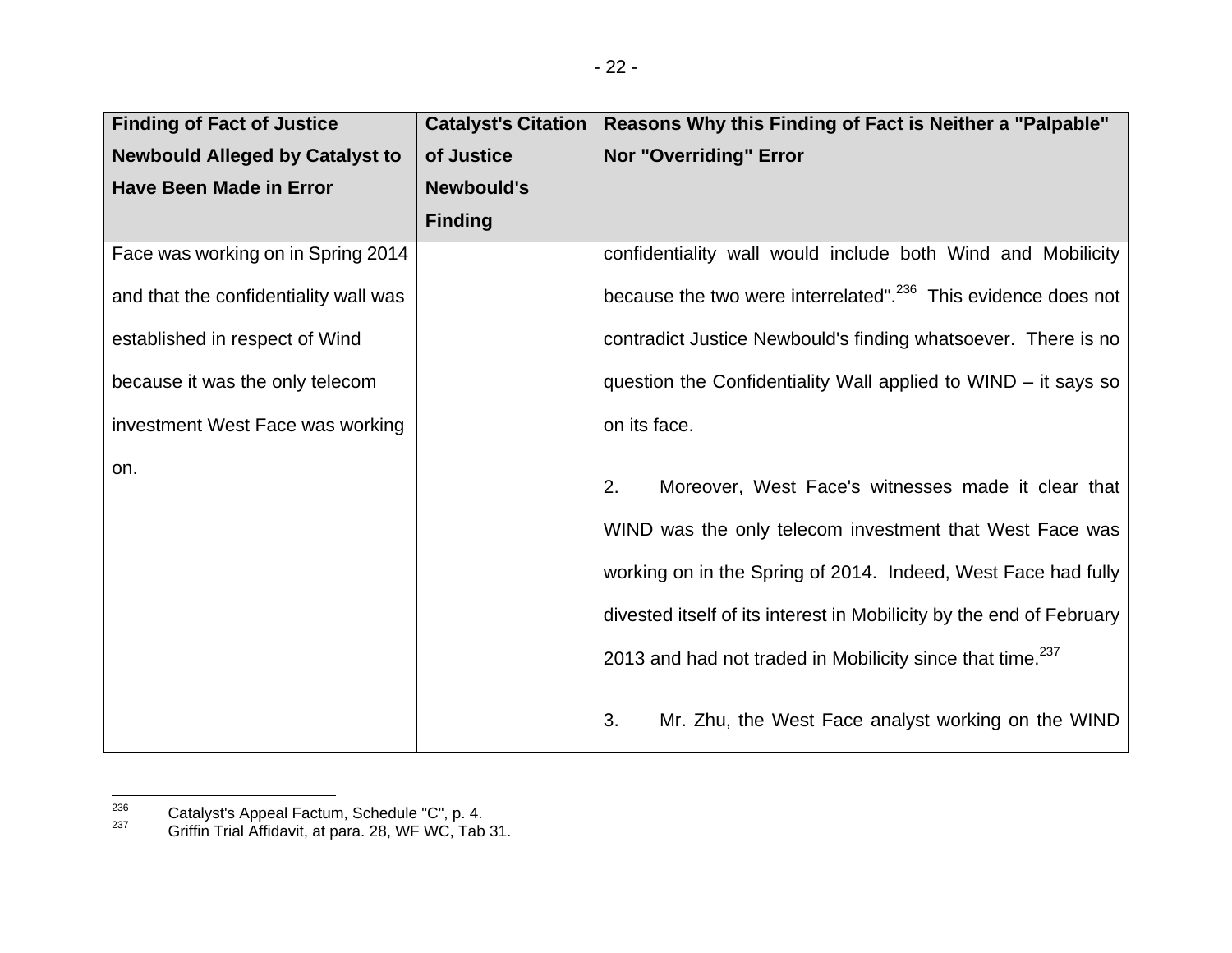| <b>Finding of Fact of Justice</b>      | <b>Catalyst's Citation</b> | Reasons Why this Finding of Fact is Neither a "Palpable"                 |
|----------------------------------------|----------------------------|--------------------------------------------------------------------------|
| <b>Newbould Alleged by Catalyst to</b> | of Justice                 | <b>Nor "Overriding" Error</b>                                            |
| <b>Have Been Made in Error</b>         | <b>Newbould's</b>          |                                                                          |
|                                        | <b>Finding</b>             |                                                                          |
|                                        |                            | file, did give evidence that at certain points in the investment         |
|                                        |                            | process (which spanned a very long period of time), there were           |
|                                        |                            | periods where West Face considered potentially acquiring                 |
|                                        |                            | Mobilicity as well. However, Mr. Zhu never performed any                 |
|                                        |                            | analysis for that purpose. <sup>238</sup>                                |
|                                        |                            | By the Spring of 2014, the only active telecom deal that<br>4.           |
|                                        |                            | West Face was working on was WIND. Mr. Griffin made this                 |
|                                        |                            | clear in cross-examination when he stated that West Face "only           |
|                                        |                            | had one telecom file ongoing" around May or June of 2014. <sup>239</sup> |
|                                        |                            | Mr. Griffin also explicitly testified that the Confidentiality Wall      |
|                                        |                            | that was put in place in response to concerns raised by counsel          |
|                                        |                            | for Catalyst was "established with respect to the only telecom           |

<sup>&</sup>lt;sup>238</sup> Zhu Cross, June 10, 2016, at pp. 1310:21-1311:14, WF WC, Tab 68.<br><sup>239</sup> Griffin Cross, June 9, 2016, at pp. 1007:25-1008:16, WF WC, Tab 37.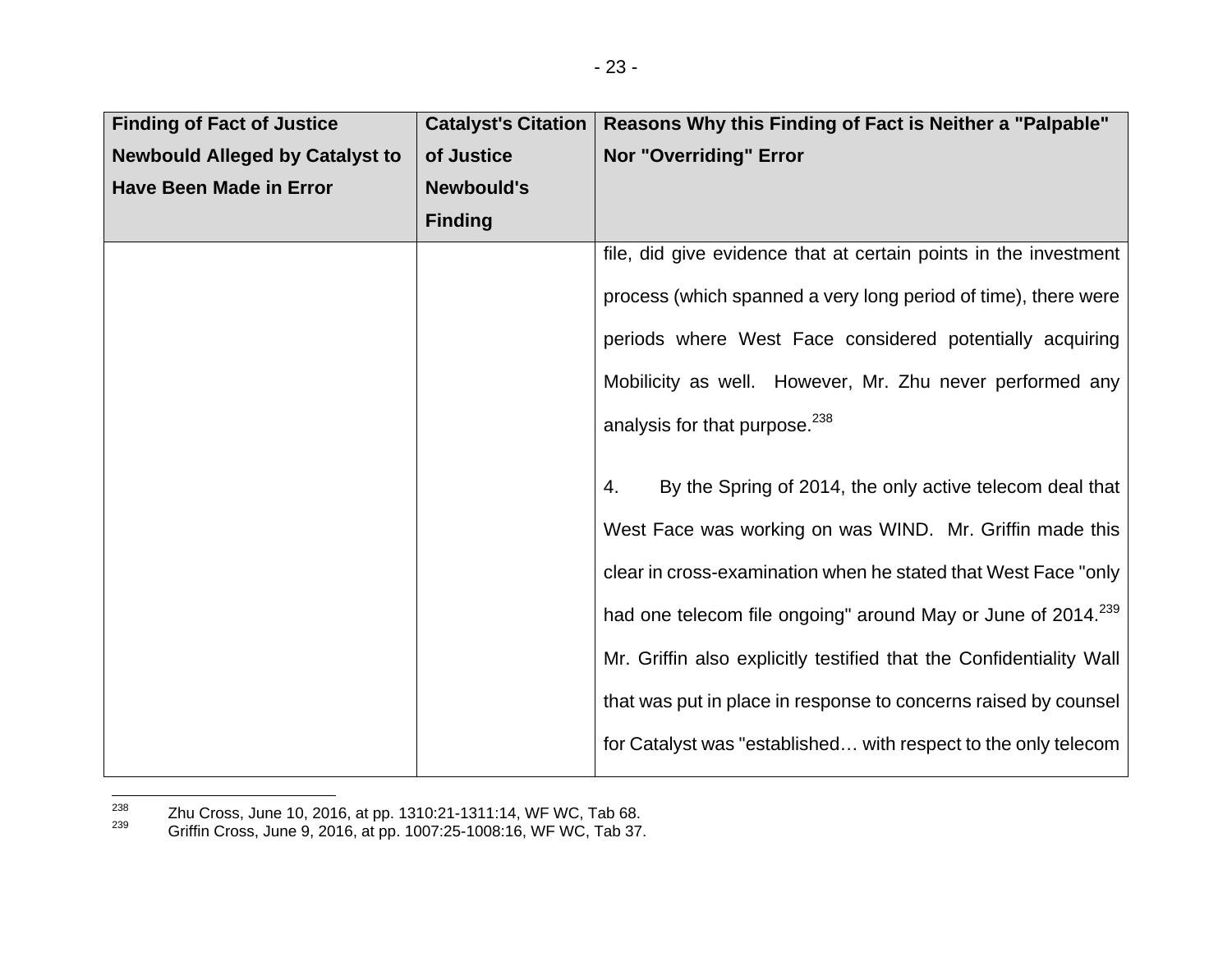| <b>Finding of Fact of Justice</b>      | <b>Catalyst's Citation</b> | Reasons Why this Finding of Fact is Neither a "Palpable"       |
|----------------------------------------|----------------------------|----------------------------------------------------------------|
| <b>Newbould Alleged by Catalyst to</b> | of Justice                 | <b>Nor "Overriding" Error</b>                                  |
| <b>Have Been Made in Error</b>         | <b>Newbould's</b>          |                                                                |
|                                        | <b>Finding</b>             |                                                                |
|                                        |                            | investment that we were working on at the time, which was      |
|                                        |                            | Wind Mobile."240                                               |
|                                        |                            | Although West Face was only involved with WIND, Mr.<br>5.      |
|                                        |                            | Dea testified that when the question came up regarding         |
|                                        |                            | whether this Confidentiality Wall also included any discussion |
|                                        |                            | regarding Mobilicity, the answer was "yes". Furthermore, the   |
|                                        |                            | employees at West Face were instructed not to talk with Mr.    |
|                                        |                            | Moyse regarding anything to do with wireless or telecom.       |
|                                        |                            | Justice Newbould was therefore fully supported in his<br>6.    |
|                                        |                            | finding that WIND was the only telecom deal West Face was      |
|                                        |                            | working on at the relevant time.                               |
|                                        |                            |                                                                |

<sup>240</sup> Griffin Chief, June 8, 2016, p. 777:11-25, WF WC, Tab 34.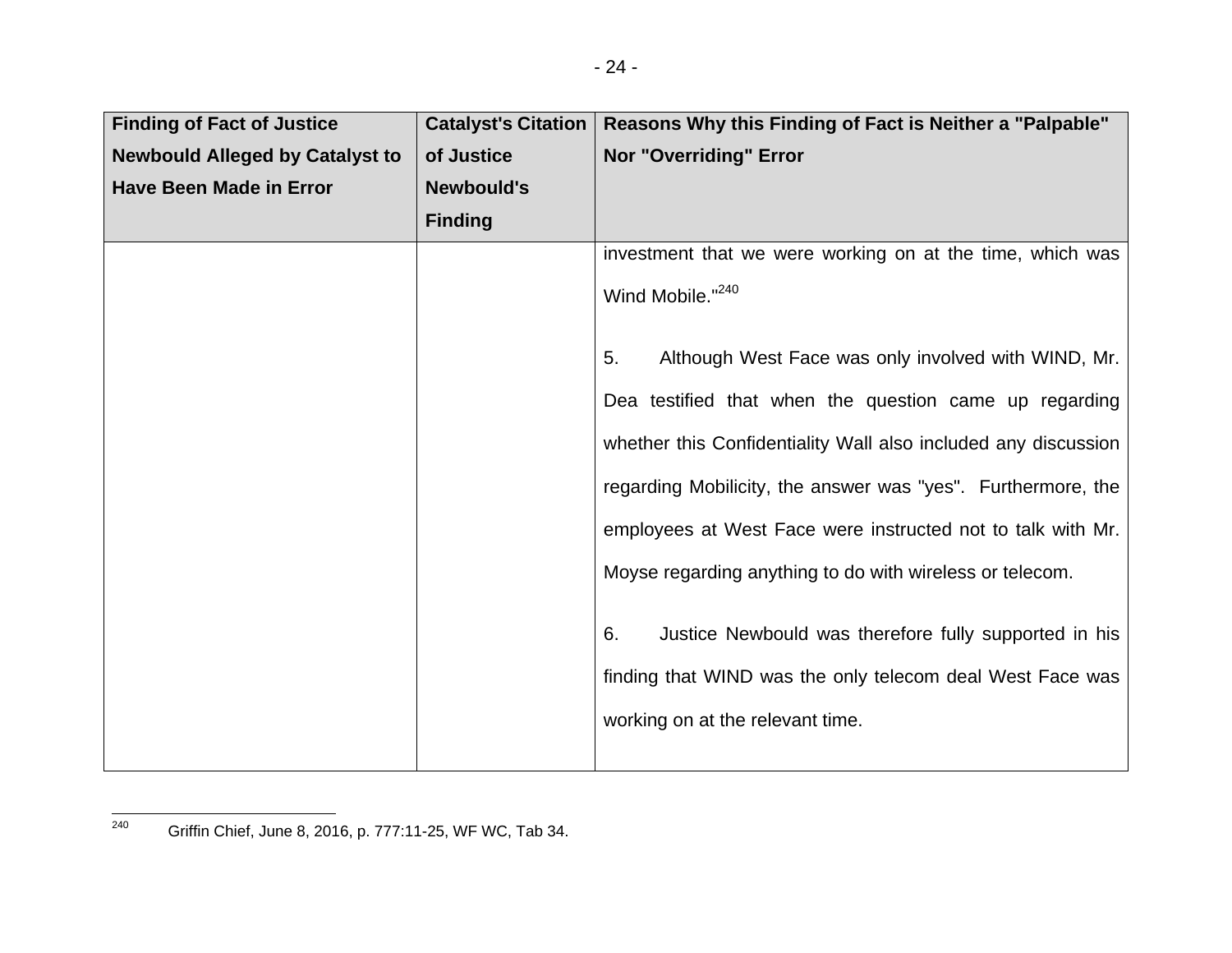| <b>Finding of Fact of Justice</b>      | <b>Catalyst's Citation</b> | Reasons Why this Finding of Fact is Neither a "Palpable"            |
|----------------------------------------|----------------------------|---------------------------------------------------------------------|
| <b>Newbould Alleged by Catalyst to</b> | of Justice                 | Nor "Overriding" Error                                              |
| <b>Have Been Made in Error</b>         | <b>Newbould's</b>          |                                                                     |
|                                        | <b>Finding</b>             |                                                                     |
| The trial judge found that Catalyst    | Paragraph 122              | It is difficult to follow Catalyst's argument with respect to<br>1. |
| required the ability to sell spectrum  |                            | how or in what way this finding was allegedly was made in           |
| to an incumbent in order for Wind to   |                            | error. Catalyst seems to be arguing that there is a meaningful      |
| survive.                               |                            | difference, or "nuance" as Catalyst puts it, between whether        |
|                                        |                            | Catalyst required the regulatory concessions in order for WIND      |
|                                        |                            | to be "viable", or whether they were required in order for WIND     |
|                                        |                            | to "survive". It is unclear to West Face what the distinction is,   |
|                                        |                            | given that the word "viable" means "capable of surviving".          |
|                                        |                            | Indeed, at no point throughout the proceedings or during<br>2.      |
|                                        |                            | the trial did Catalyst or its witnesses draw the distinction that   |
|                                        |                            | Mr. Glassman - the "architect" of<br>Catalyst now draws.            |
|                                        |                            | Catalyst's failed regulatory strategy – used the concepts of        |
|                                        |                            | "viability" and "survivability" interchangeably throughout his      |
|                                        |                            |                                                                     |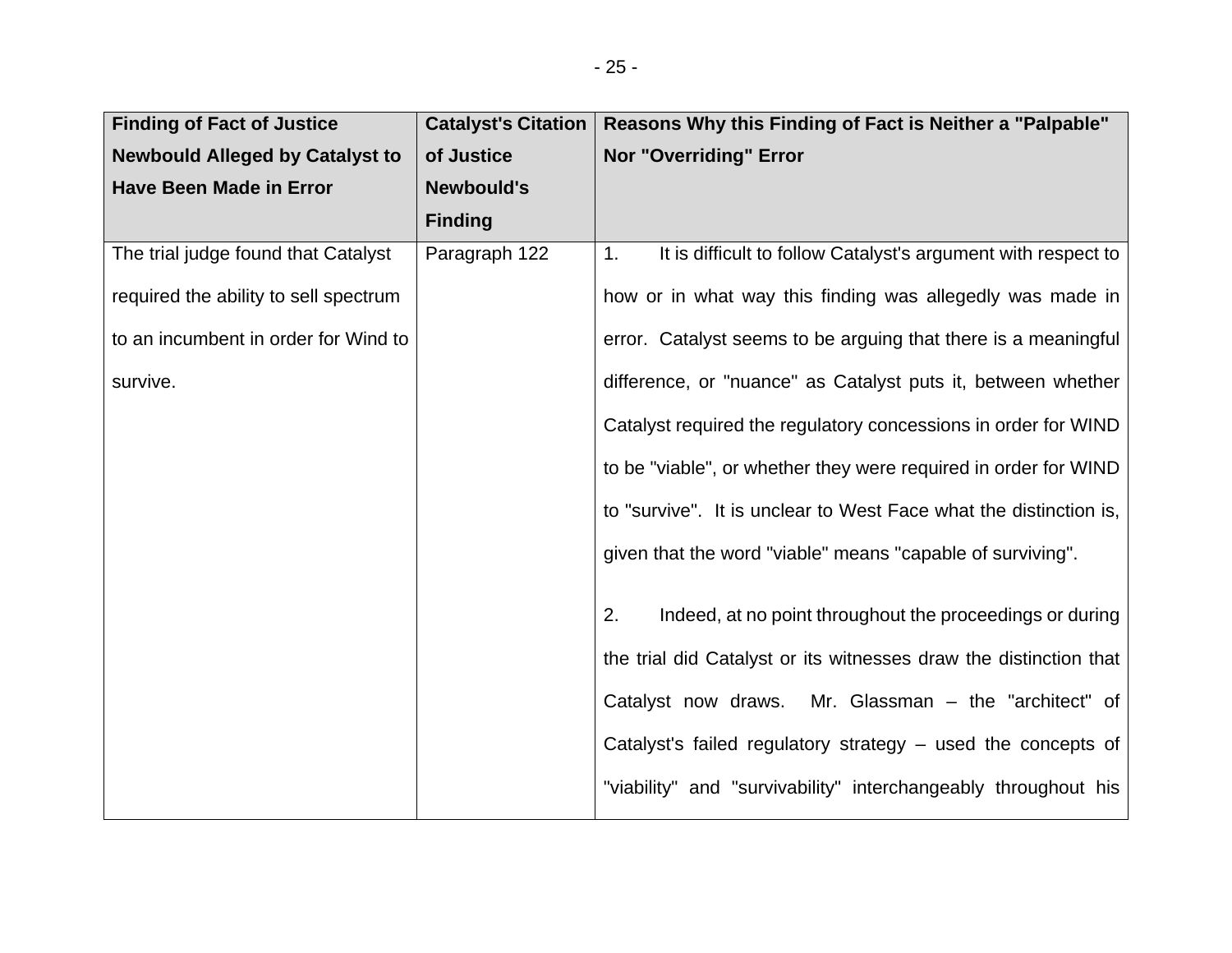| <b>Finding of Fact of Justice</b>      | <b>Catalyst's Citation</b> | Reasons Why this Finding of Fact is Neither a "Palpable"                                                                                                                                         |
|----------------------------------------|----------------------------|--------------------------------------------------------------------------------------------------------------------------------------------------------------------------------------------------|
| <b>Newbould Alleged by Catalyst to</b> | of Justice                 | Nor "Overriding" Error                                                                                                                                                                           |
| <b>Have Been Made in Error</b>         | <b>Newbould's</b>          |                                                                                                                                                                                                  |
|                                        | <b>Finding</b>             |                                                                                                                                                                                                  |
|                                        |                            | evidence. For example, in his Trial Affidavit, Mr. Glassman                                                                                                                                      |
|                                        |                            | stated:                                                                                                                                                                                          |
|                                        |                            | it was Catalyst's opinion an independent fourth<br>wireless carrier could not survive without<br>changes to the existing regulatory structure. <sup>241</sup>                                    |
|                                        |                            |                                                                                                                                                                                                  |
|                                        |                            | In the regulatory environment that existed in<br>2014, the new entrants, like Wind, were therefore<br>not equipped to survive any kind of competitive<br>war with the incumbents <sup>2</sup>    |
|                                        |                            | 3.<br>Similarly, during cross-examination at trial,<br>Mr.                                                                                                                                       |
|                                        |                            | Glassman agreed as follows:                                                                                                                                                                      |
|                                        |                            | Q. Am I right that as of the time of the meeting<br>with the Government of Canada on March 27th,<br>your belief was that without the regulatory<br>changes that Catalyst had asked for, that the |

<sup>&</sup>lt;sup>241</sup> Glassman Trial Affidavit sworn May 27, 2016, at para. 10, WF WC, Tab 20.<br><sup>242</sup> Glassman Trial Affidavit sworn May 27, 2016, at para. 11, WF WC, Tab 20.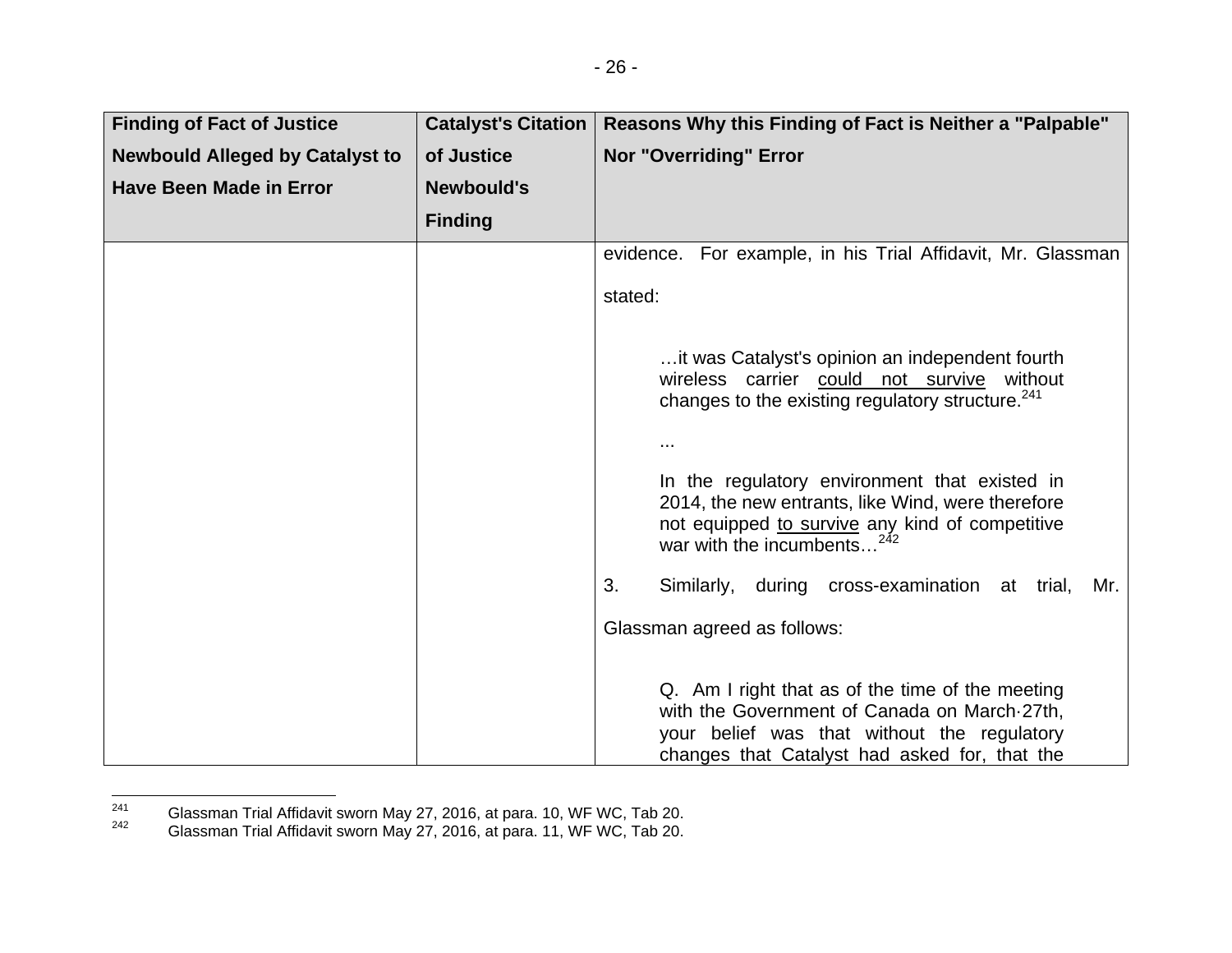| <b>Finding of Fact of Justice</b>      | <b>Catalyst's Citation</b> | Reasons Why this Finding of Fact is Neither a "Palpable"                                                                                                                                                                               |
|----------------------------------------|----------------------------|----------------------------------------------------------------------------------------------------------------------------------------------------------------------------------------------------------------------------------------|
| <b>Newbould Alleged by Catalyst to</b> | of Justice                 | <b>Nor "Overriding" Error</b>                                                                                                                                                                                                          |
| <b>Have Been Made in Error</b>         | <b>Newbould's</b>          |                                                                                                                                                                                                                                        |
|                                        | <b>Finding</b>             |                                                                                                                                                                                                                                        |
|                                        |                            | fourth carrier would only be able to compete in<br>the short term with incumbents on price and then,<br>because of their size, incumbents would quickly<br>squeeze a fourth carrier out of the market?                                 |
|                                        |                            | A. It was my view.                                                                                                                                                                                                                     |
|                                        |                            | Q. It was also your view that in the regulatory<br>environment that existed in 2014, new entrants<br>such as Wind were not equipped to survive any<br>kind of competitive war with the incumbents, and<br>that was your view; correct? |
|                                        |                            | A. <u>It was</u> .                                                                                                                                                                                                                     |
|                                        |                            | Q. And that is what you told the government?                                                                                                                                                                                           |
|                                        |                            | A. Yes, and internally. <sup>243</sup>                                                                                                                                                                                                 |
|                                        |                            | Finally, Catalyst's written closing submissions stated:<br>4.                                                                                                                                                                          |
|                                        |                            | "Catalyst's internal opinion was that a fourth wireless carrier                                                                                                                                                                        |

 $\frac{1}{243}$  Glassman Cross, June 7, 2016, pp. 420:14-421:6, WF WC, Tab 23 (emphasis added).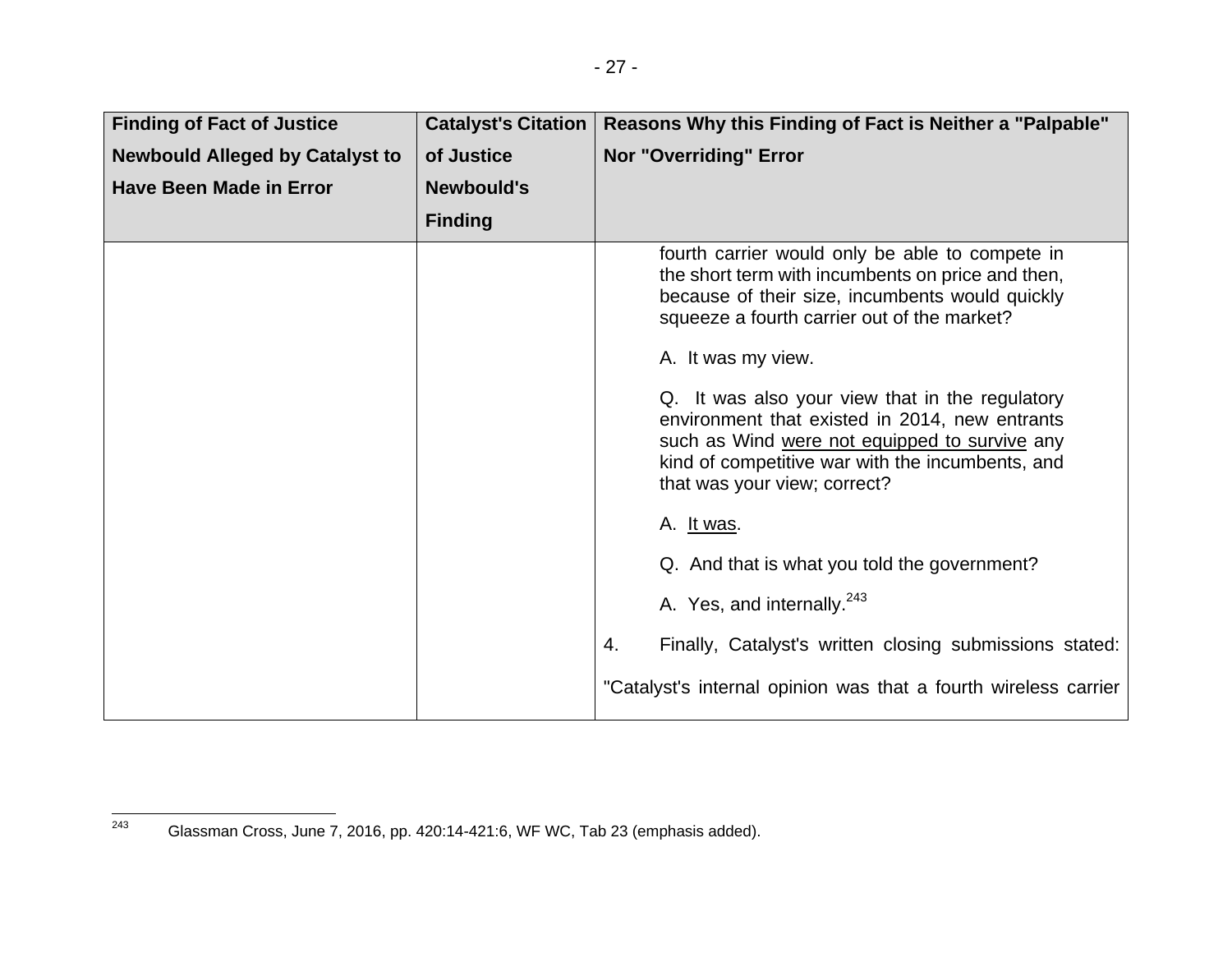| <b>Finding of Fact of Justice</b>      | <b>Catalyst's Citation</b> | Reasons Why this Finding of Fact is Neither a "Palpable"             |
|----------------------------------------|----------------------------|----------------------------------------------------------------------|
| <b>Newbould Alleged by Catalyst to</b> | of Justice                 | <b>Nor "Overriding" Error</b>                                        |
| <b>Have Been Made in Error</b>         | <b>Newbould's</b>          |                                                                      |
|                                        | <b>Finding</b>             |                                                                      |
|                                        |                            | could not survive in that commercial environmental without           |
|                                        |                            | changes to the existing regulatory structure". <sup>244</sup>        |
|                                        |                            | In short, the "nuanced" distinction Catalyst now draws<br>5.         |
|                                        |                            | does not exist. This argument amounts to nothing more than           |
|                                        |                            | Catalyst selectively citing to one paragraph of the Trial            |
|                                        |                            | Reasons in a last-ditch effort to find any discernible aspect of its |
|                                        |                            | "nuanced" regulatory strategy that Justice Newbould allegedly        |
|                                        |                            | did not understand. The Trial Reasons demonstrate that               |
|                                        |                            | Justice Newbould had a full appreciation for Catalyst's              |
|                                        |                            | regulatory strategy. Indeed, in a paragraph of the Trial             |
|                                        |                            | Reasons that Catalyst chose not to direct this Court's attention     |
|                                        |                            | to, Justice Newbould explicitly set out Mr. Glassman's               |

<sup>&</sup>lt;sup>244</sup> Catalyst's Written Closing Submissions, at para. 51, WF DC, Tab 91 (emphasis added).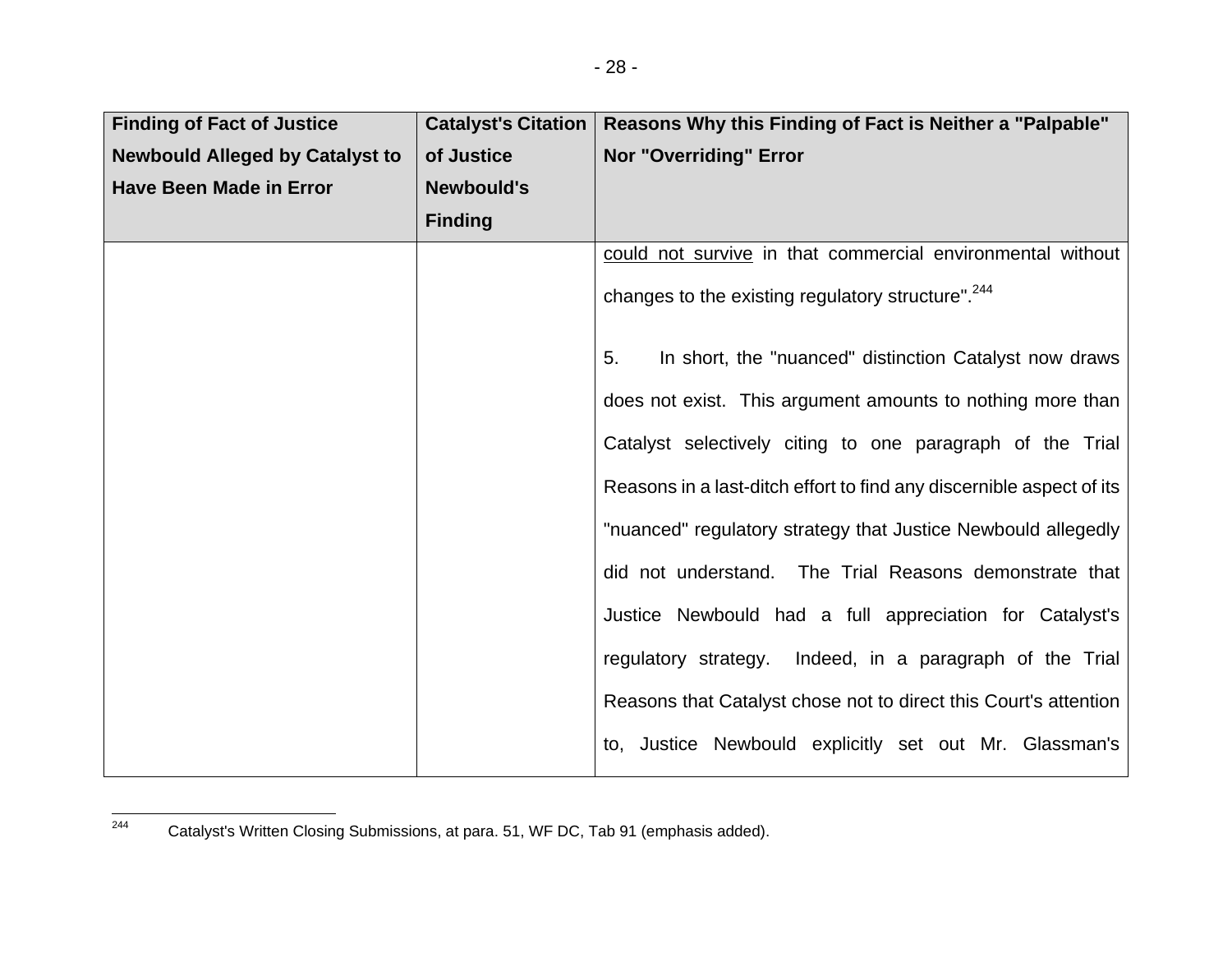| <b>Finding of Fact of Justice</b>      | <b>Catalyst's Citation</b> | Reasons Why this Finding of Fact is Neither a "Palpable"                                                                                                                                                                                                                                                                                                                                                                                                                                                                                                            |
|----------------------------------------|----------------------------|---------------------------------------------------------------------------------------------------------------------------------------------------------------------------------------------------------------------------------------------------------------------------------------------------------------------------------------------------------------------------------------------------------------------------------------------------------------------------------------------------------------------------------------------------------------------|
| <b>Newbould Alleged by Catalyst to</b> | of Justice                 | <b>Nor "Overriding" Error</b>                                                                                                                                                                                                                                                                                                                                                                                                                                                                                                                                       |
| <b>Have Been Made in Error</b>         | <b>Newbould's</b>          |                                                                                                                                                                                                                                                                                                                                                                                                                                                                                                                                                                     |
|                                        | <b>Finding</b>             |                                                                                                                                                                                                                                                                                                                                                                                                                                                                                                                                                                     |
|                                        |                            | regulatory strategy, stating – as had Mr. Glassman – that WIND                                                                                                                                                                                                                                                                                                                                                                                                                                                                                                      |
|                                        |                            | would not be viable nor be able to survive without the regulatory                                                                                                                                                                                                                                                                                                                                                                                                                                                                                                   |
|                                        |                            | concessions:                                                                                                                                                                                                                                                                                                                                                                                                                                                                                                                                                        |
|                                        |                            | Mr. Glassman's view was that an independent<br>fourth wireless carrier would not be viable or be<br>able to survive without Government concessions<br>permitting its spectrum to be sold to an incumbent<br>and would be able only to compete in the short<br>term with the incumbents on price and would be<br>quickly squeezed out by the incumbents. <sup>245</sup><br>Finally, even if the distinction now drawn by Catalyst<br>6.<br>could exist, Justice Newbould simply accepted the evidence<br>and submissions of Catalyst that it required the regulatory |
|                                        |                            | concessions, and in particular the crucial ability to sell WIND or                                                                                                                                                                                                                                                                                                                                                                                                                                                                                                  |
|                                        |                            | its spectrum to an incumbent after five years, in order for WIND                                                                                                                                                                                                                                                                                                                                                                                                                                                                                                    |

 $245$  Trial Reasons, at para. 78, CC, Tab 4.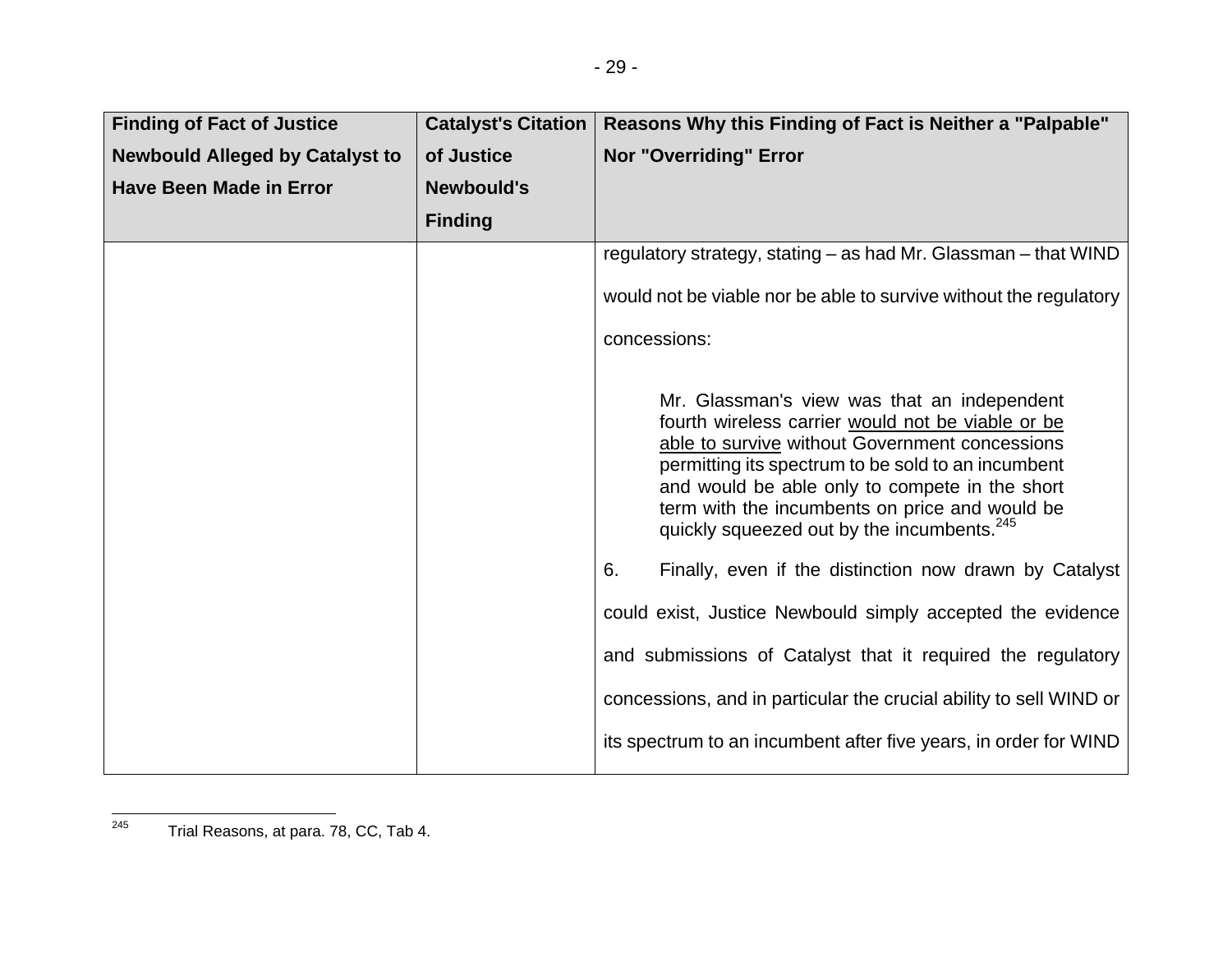| <b>Finding of Fact of Justice</b>      | <b>Catalyst's Citation</b> | Reasons Why this Finding of Fact is Neither a "Palpable"            |
|----------------------------------------|----------------------------|---------------------------------------------------------------------|
| <b>Newbould Alleged by Catalyst to</b> | of Justice                 | <b>Nor "Overriding" Error</b>                                       |
| <b>Have Been Made in Error</b>         | <b>Newbould's</b>          |                                                                     |
|                                        | <b>Finding</b>             |                                                                     |
|                                        |                            | to survive. This finding was not made in error.                     |
|                                        |                            | Finally, even if it were made in error, it could not possibly<br>7. |
|                                        |                            | be an overriding one. Regardless of whether Catalyst required       |
|                                        |                            | the regulatory concessions in order for WIND to "be viable" or      |
|                                        |                            | "to survive", the material point was that Catalyst required the     |
|                                        |                            | Government to grant (or agree to grant) Catalyst the regulatory     |
|                                        |                            | concessions before Catalyst would close the deal for WIND.          |
|                                        |                            | Justice Newbould understood that material fact, and held that       |
|                                        |                            | as a finding of fact in his Trial Reasons (a fact which Catalyst    |
|                                        |                            | has not appealed) that Catalyst would not have purchased            |
|                                        |                            | WIND without the regulatory concessions. <sup>246</sup>             |

 $246$  Trial Reasons at paras. 126-131, CC, Tab 4.